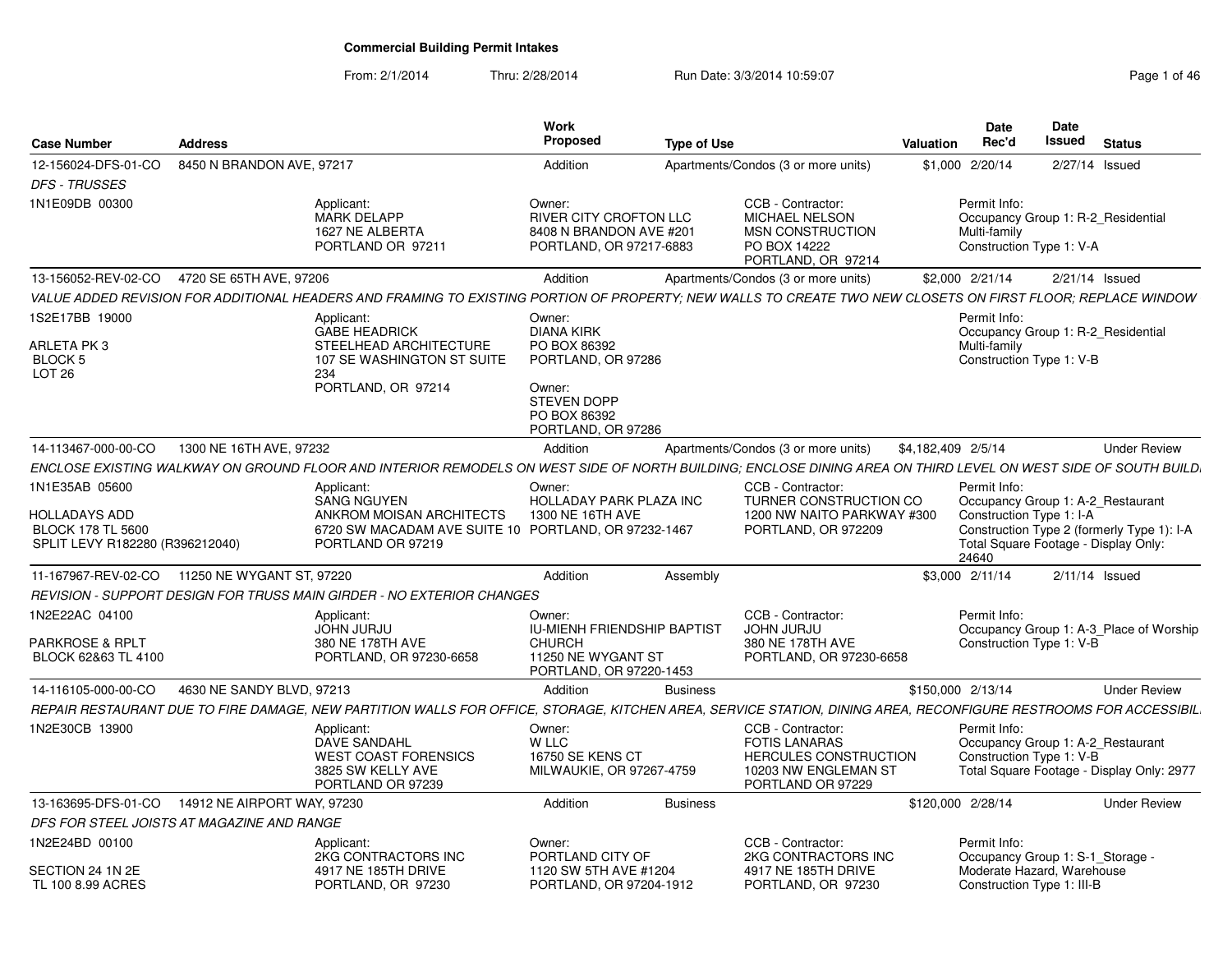From: 2/1/2014

Thru: 2/28/2014 Run Date: 3/3/2014 10:59:07 Rege 2 of 46

| <b>Address</b><br><b>Case Number</b>                                                                                                                              |                                                                                  | Work<br>Proposed                                                                  | <b>Type of Use</b> |                                                                                                                            | Valuation           | <b>Date</b><br>Rec'd                                                    | <b>Date</b><br><b>Issued</b> | <b>Status</b>                              |
|-------------------------------------------------------------------------------------------------------------------------------------------------------------------|----------------------------------------------------------------------------------|-----------------------------------------------------------------------------------|--------------------|----------------------------------------------------------------------------------------------------------------------------|---------------------|-------------------------------------------------------------------------|------------------------------|--------------------------------------------|
| 1033 SE MAIN ST, 97214<br>13-224793-REV-01-CO                                                                                                                     |                                                                                  | Addition                                                                          | <b>Business</b>    |                                                                                                                            |                     | \$2/6/14                                                                |                              | <b>Under Review</b>                        |
| REVISION - SHIFT IN LOCATION OF GLAZED WALLS AND PARTITIONS RESULTING IN MEZZANINE THAT OVERHANGS INTO ADJACENT SPACE: CHANGE IN DOOR LOCATION AND ACCESS TO EXIS |                                                                                  |                                                                                   |                    |                                                                                                                            |                     |                                                                         |                              |                                            |
| 1S1E02BD 06200                                                                                                                                                    | Applicant:<br>MATTHEW M. BROWN                                                   | Owner:<br><b>MAIN VENTURE LLC</b>                                                 |                    | CCB - Contractor:<br><b>JOHN BEAL</b>                                                                                      |                     | Permit Info:                                                            |                              | Occupancy Group 1: F-1_Industrial Plant -  |
| <b>HAWTHORNE PK</b><br>BLOCK 214<br>LOT 3-6                                                                                                                       | YALE DESIGN STUDIO<br>725 NW FLANDERS, SUITE 306<br>PORTLAND, OR 97209           | <b>PO BOX 513</b><br>WILSONVILLE, OR 97070-0513                                   |                    | J BEALS CONSTRUCTION LLC<br>1635 NE 53RD<br>PORTLAND, OR 97213                                                             |                     | Factory, Mod.Hazard<br>Construction Type 1: V-B                         |                              | Construction Type 2 (formerly Type 1): V-B |
|                                                                                                                                                                   |                                                                                  | Owner:<br>SUMPTER HOLDINGS LLC<br><b>PO BOX 513</b><br>WILSONVILLE, OR 97070-0513 |                    |                                                                                                                            |                     |                                                                         |                              |                                            |
| 13132 SE RAMONA ST, 97236<br>14-114508-000-00-CO                                                                                                                  |                                                                                  | Addition                                                                          | Educational        |                                                                                                                            | \$1,100,000 2/11/14 |                                                                         |                              | <b>Under Review</b>                        |
| REMODEL AND ADDITION TO EXISTING QUAD CLASSROOM BUILDING TO ENCLOSE COVERED BREEZEWAY INTO A CORRIDOR AND ADD 6 CLASSROOMS (8 TOTAL) AND RESTROOMS. INCLUDE       |                                                                                  |                                                                                   |                    |                                                                                                                            |                     |                                                                         |                              |                                            |
| 1S2E14CA 05200<br><b>LAMARGENT PK NO 2</b>                                                                                                                        | Applicant:<br><b>RICARDO BECCERRIL</b>                                           | Owner:<br>SCHOOL DISTRICT #40<br>1500 SE 130TH AVE                                |                    | CCB - Contractor:<br><b>EMERICK CONSTRUCTION CO</b><br>PO BOX 66100                                                        |                     | Permit Info:<br>Occupancy Group 1: E_School<br>Construction Type 1: V-B |                              |                                            |
| LOT <sub>4</sub><br>9&10 TL 5200<br>SPLIT MAP R201356 (R466201100)                                                                                                |                                                                                  | PORTLAND, OR 97233-1719                                                           |                    | PORTLAND, OR 97290-6100                                                                                                    |                     |                                                                         |                              | Total Square Footage - Display Only: 4926  |
| 13-152836-DFS-01-CO  10822 SE BUSH ST, 97266                                                                                                                      |                                                                                  | Addition                                                                          | Educational        |                                                                                                                            |                     | \$10,000 2/11/14                                                        |                              | Approved to Issue                          |
| DFS - WOOD FRAMING FLOOR JOISTS                                                                                                                                   |                                                                                  |                                                                                   |                    |                                                                                                                            |                     |                                                                         |                              |                                            |
| 1S2E10CA 03600<br><b>MULTNOMAH BERRY RANCH</b><br>LOT 12 EXC PT IN ST<br>E 1/2 OF LOT 13 EXC N 150' & EXC PT IN ST                                                | Applicant:<br>NICK GOWEN<br>1705 SW TAYLOR SUITE 200<br>PORTLAND, OR 97206       | Owner:<br>1500 SE 130TH AVE<br>PORTLAND, OR 97233-1719                            |                    | CCB - Contractor:<br>SCHOOL DISTRICT NO 40 MULT C(FORTIS CONSTRUCTION<br>1705 SW TAYLOR ST SUITE 200<br>PORTLAND, OR 97205 |                     | Permit Info:<br>Occupancy Group 1: E_School<br>Construction Type 1: V-B |                              | Construction Type 2 (formerly Type 1): V-B |
| 440 N COLUMBIA BLVD, 97217<br>14-119454-000-00-CO                                                                                                                 |                                                                                  | Addition                                                                          | Factory/Industrial |                                                                                                                            | \$1,177,000 2/24/14 |                                                                         |                              | <b>Under Review</b>                        |
| INSTALL NEW PILINGS, CONCRETE SLAB, TANK HOUSEKEEPING PADS, PUMP FOUNDATION PAD, PUMP COVER, STAIR TOWER AND TWO SHOP FABRICATED TANKS; PERMIT DOES NOT INCLUD,   |                                                                                  |                                                                                   |                    |                                                                                                                            |                     |                                                                         |                              |                                            |
| 1N1E10DB 00800                                                                                                                                                    | Applicant:<br><b>BJ ASBURY</b>                                                   | Owner:<br>PENNZOIL PRODUCTS CO                                                    |                    | CCB - Contractor:<br><b>GREENBERRY INDUSTRIAL LLC</b>                                                                      |                     | Permit Info:<br>Occupancy Group 1: U Private                            |                              |                                            |
| SECTION 10 1N 1E<br>TL 800 3.24 ACRES<br>LAND & IMPS SEE R646381 (R941100331)<br>FOR MACH & EQUIP                                                                 | <b>GREENBURY INDUSTRIAL</b><br>TWO CENTERPOINTE DR #580<br>LAKE OSWEGO, OR 97035 | P O BOX 4369<br>HOUSTON, TX 77210-4369                                            |                    | PO BOX 1990<br>CORVALLIS, OR 97339                                                                                         |                     | Garage\Utility Misc.<br>Construction Type 1: V-B                        |                              | Total Square Footage - Display Only: 1090  |
| 5200 NW FRONT AVE, 97210<br>14-116992-000-00-CO                                                                                                                   |                                                                                  | Addition                                                                          | Factory/Industrial |                                                                                                                            |                     | \$727,137 2/18/14                                                       |                              | <b>Under Review</b>                        |
| EXPANSION OF PORTION OF EXISTING STEEL CUT-OFF BUILDING; ASPHALT FLOOR AND WALL POSTS ARE EXISTING, PATCH FLOOR AS NEEDED, ADD NEW WALLS AND ROOF STRUCTURE       |                                                                                  |                                                                                   |                    |                                                                                                                            |                     |                                                                         |                              |                                            |
| 1N1E19A 01100                                                                                                                                                     | Applicant:<br>DANAE AUSTENFELD                                                   | Owner:<br>FRONT AVENUE III LLC                                                    |                    | CCB - Contractor:<br>Don Mortensen                                                                                         |                     | Permit Info:                                                            |                              | Occupancy Group 1: F-2_Industrial Plant    |
| PARTITION PLAT 1994-41<br>LOT <sub>2</sub><br><b>LAND &amp; IMPS</b><br>SEE R238221 (R649741621) FOR OTHER IMPS<br>& R646301 (R649741623) FOR MACH & EQUIP        | <b>MACKENZIE</b><br>1515 SE WATER AVE<br>PORTLAND, OR 97293                      | 3121 SW MOODY AVE<br>PORTLAND, OR 97239-4505                                      |                    | SM Andersen Co. Inc.<br>PO Box 5003<br>Portland, OR 97208-5003                                                             |                     | Factory, Low Hazard<br>Construction Type 1: V-B<br>11808                |                              | Total Square Footage - Display Only:       |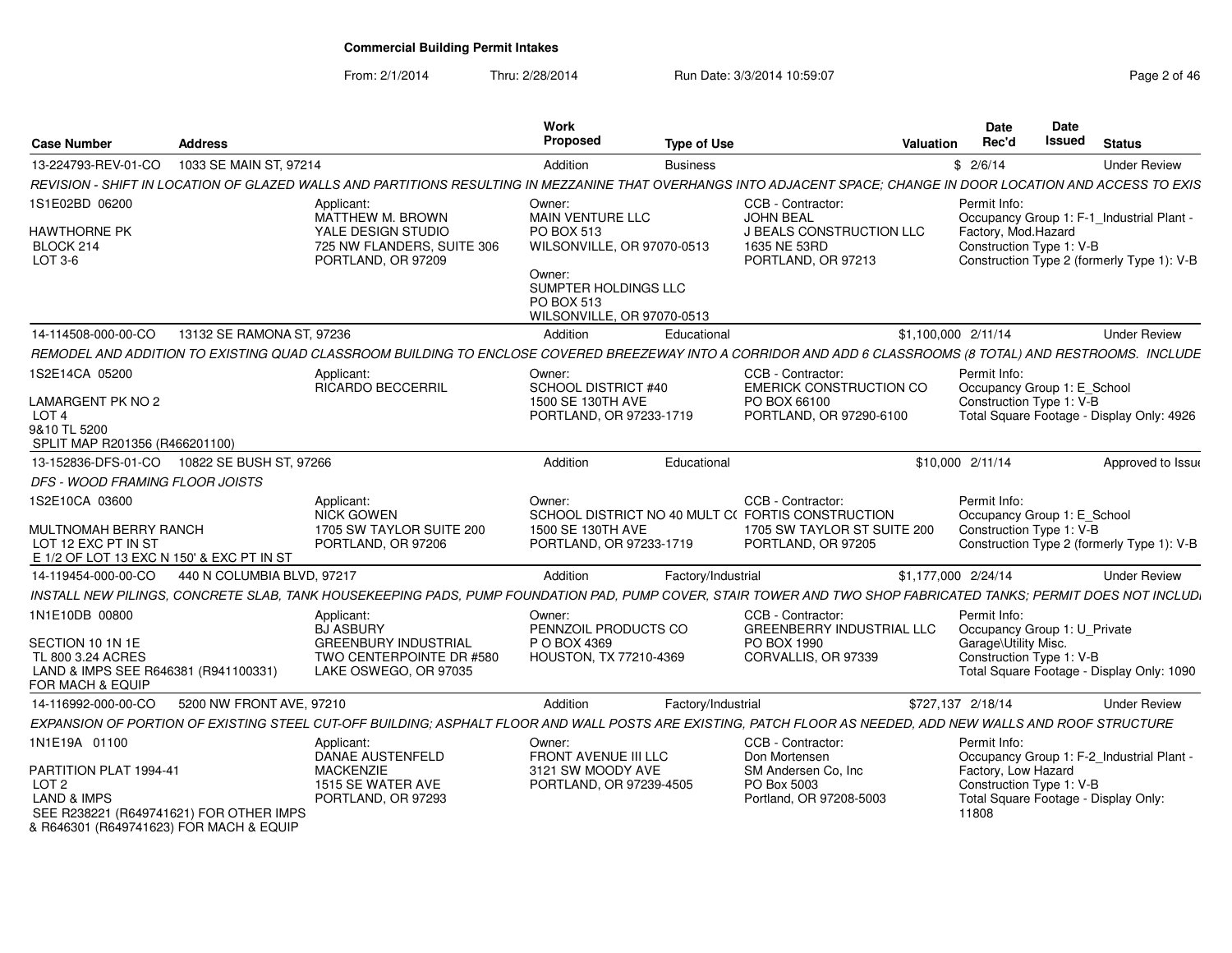From: 2/1/2014

Thru: 2/28/2014 Run Date: 3/3/2014 10:59:07 Rege 3 of 46

| <b>Case Number</b>                         | <b>Address</b>                  |                                                                                                                                                                              | <b>Work</b><br>Proposed                             | <b>Type of Use</b> |                                            | Valuation        | Date<br>Rec'd        | Date<br>Issued               | <b>Status</b>                              |
|--------------------------------------------|---------------------------------|------------------------------------------------------------------------------------------------------------------------------------------------------------------------------|-----------------------------------------------------|--------------------|--------------------------------------------|------------------|----------------------|------------------------------|--------------------------------------------|
| 13-126837-REV-04-CO                        | 100 NW 20TH AVE, 97209          |                                                                                                                                                                              | Addition                                            | Mercantile         |                                            |                  | \$2/3/14             |                              | $2/3/14$ Issued                            |
|                                            |                                 | revision to Occupant Safety Plan. Stair S4 to be removed when first floor-phase 2a exits (new temp and existing to remain) are constructed and operational.                  |                                                     |                    |                                            |                  |                      |                              |                                            |
| 1N1E33CA 14500                             |                                 | Applicant:<br><b>JOHN FLYNN</b>                                                                                                                                              | Owner:<br>FRED MEYER INC                            |                    | CCB - Contractor:<br>R & O CONSTRUCTION CO |                  | Permit Info:         |                              | Occupancy Group 1: M_Store, Service        |
| KINGS 2ND ADD<br><b>BLOCK 29 TL 14500</b>  |                                 | RESOLVE ARCHITECTURE AND<br><b>PLANNING</b><br>3742 SE MILL ST<br>PORTLAND, OR 97214                                                                                         | 1014 VINE ST 7TH FLOOR<br>CINCINNATI, OH 45202-1141 |                    | 933 WALL AVE<br>OGDEN, UT 84404            |                  | Station              | Construction Type 1: I-B     | Construction Type 2 (formerly Type 1): I-B |
| 14-121612-000-00-CO                        | 1201 SW 12TH AVE, 97205         |                                                                                                                                                                              | Addition                                            | Utility            |                                            |                  | \$41 2/27/14         |                              | <b>Under Review</b>                        |
|                                            |                                 | INSTALL ONE NEW PANEL ANTENNA PER SECTOR (3 TOTAL) AND INSTALL ONE NEW REMOTE RADIO UNIT PER SECTOR (3 TOTAL)                                                                |                                                     |                    |                                            |                  |                      |                              |                                            |
| 1S1E04AA 04400                             |                                 | Applicant:<br>AMANDA HOFFMAN                                                                                                                                                 | Owner:<br><b>JOHN NIEMEYER</b>                      |                    | <b>Primary Contractor:</b><br>TO BID       |                  | Permit Info:         | Occupancy Group 1: U Private |                                            |
| <b>PORTLAND</b><br>BLOCK E & N1/2D TL 4400 |                                 | <b>SPRINT</b><br>621 SW ALDER ST SUITE 660<br>PORTLAND OR                                                                                                                    | 15 82ND DR STE 210<br>GLADSTONE, OR 97027-2549      |                    |                                            |                  | Garage\Utility Misc. | Construction Type 1: V-B     | Total Square Footage - Display Only: 1     |
| 14-121618-000-00-CO                        | 310 SW 4TH AVE, 97204           |                                                                                                                                                                              | Addition                                            | Utility            |                                            |                  | \$73 2/27/14         |                              | <b>Under Review</b>                        |
|                                            |                                 | THREE NEW PANEL ANTENNAS AND THREE NEW REMOTE RADIO UNITS                                                                                                                    |                                                     |                    |                                            |                  |                      |                              |                                            |
| 1N1E34CD 05800                             |                                 | Applicant:<br>AMANDA HOFFMAN                                                                                                                                                 | Owner:<br><b>JOHN NIEMEYER</b>                      |                    | Primary Contractor:<br>TO BID              |                  | Permit Info:         | Occupancy Group 1: U_Private |                                            |
| <b>PORTLAND</b><br>BLOCK 46<br>LOT 7&8     |                                 | <b>SPRINT</b><br>621 SW ALDER ST SUITE 660<br>PORTLAND OR                                                                                                                    | 15 82ND DR STE # 210<br>GLADSTONE, OR 97027-2549    |                    |                                            |                  | Garage\Utility Misc. | Construction Type 1: I-A     | Total Square Footage - Display Only: 1     |
| 14-121906-000-00-CO                        | 10351 NW THOMPSON RD, 97229     |                                                                                                                                                                              | Addition                                            | Utility            |                                            | \$15,000 2/28/14 |                      |                              | <b>Under Review</b>                        |
|                                            |                                 | INSTALL EQUIPMENT RACK IN EXISTING CABINET; INSTALL THREE PANEL ANTENNAS AND THREE RRU'S ON EXISTING TOWER AT EXISTING RAD CENTER                                            |                                                     |                    |                                            |                  |                      |                              |                                            |
| 1N1W26BB 02600                             |                                 | Applicant:<br><b>PATRICK EVANS</b>                                                                                                                                           | Owner:<br>BEAVERTON SCHOOL DIST NO 48 TO BID        |                    | <b>Primary Contractor:</b>                 |                  | Permit Info:         | Occupancy Group 1: U_Private |                                            |
| SECTION 26 1N 1W<br>TL 2600 3.44 ACRES     |                                 | <b>SBA COMMUNICATIONS CORP</b>                                                                                                                                               | 16550 SW MERLO RD<br>BEAVERTON, OR 97006-5152       |                    |                                            |                  | Garage\Utility Misc. | Construction Type 1: V-B     |                                            |
| 14-117740-000-00-CO                        | 8303 NE KILLINGSWORTH ST, 97220 |                                                                                                                                                                              | Addition                                            | Utility            |                                            | \$25,000 2/25/14 |                      |                              | <b>Under Review</b>                        |
|                                            |                                 | ADDITION OF 50KW NATURAL GAS GENERATOR WITHIN AN EXISTING FENCED LEASE AREA                                                                                                  |                                                     |                    |                                            |                  |                      |                              |                                            |
| 1N2E16CC 00900                             |                                 | Applicant:<br><b>AILEEN ZAVALES</b>                                                                                                                                          | Owner:<br><b>BLAUER BUILDING K LLC</b>              |                    | Primary Contractor:<br>TO BID              |                  |                      |                              |                                            |
| SECTION 16 1N 2E<br>TL 900 3.50 ACRES      |                                 | <b>LYNX CONSULTING</b><br>17311 135TH AVE NE #A-100<br>WOODINVILLE WA 98072                                                                                                  | 7275 SW CHAPEL CT<br>PORTLAND, OR 97223-4504        |                    |                                            |                  |                      |                              |                                            |
| 14-119416-000-00-CO                        | 6221 N LOMBARD ST, 97203        |                                                                                                                                                                              | Addition                                            | Utility            |                                            | \$15,000 2/21/14 |                      |                              | <b>Under Review</b>                        |
|                                            |                                 | INSTALL EQUIPMENT RACK IN EXISTING CABINET INSTALL THREE(3) PANEL ANTENNAS AND THREE(3) RRVs ON EXISTING TOWER AT EXISTING RAD CENTERSeparate electrical, mechanical, and p. |                                                     |                    |                                            |                  |                      |                              |                                            |
| 1N1E07AC 13100                             |                                 | Applicant:<br><b>PATRICK EVANS</b>                                                                                                                                           | Owner:<br>NORMAN A CREITZ                           |                    | Primary Contractor:<br>TO BID              |                  | Permit Info:         | Occupancy Group 1: U_Private |                                            |
| WILLUMBIA<br>BLOCK 5<br>$1$ OT 1-3         |                                 | <b>SBA COMMUNICATIONS CORP</b>                                                                                                                                               | 8799 SW BECKER DR<br>PORTLAND, OR 97223             |                    |                                            |                  | Garage\Utility Misc. | Construction Type 1: V-B     |                                            |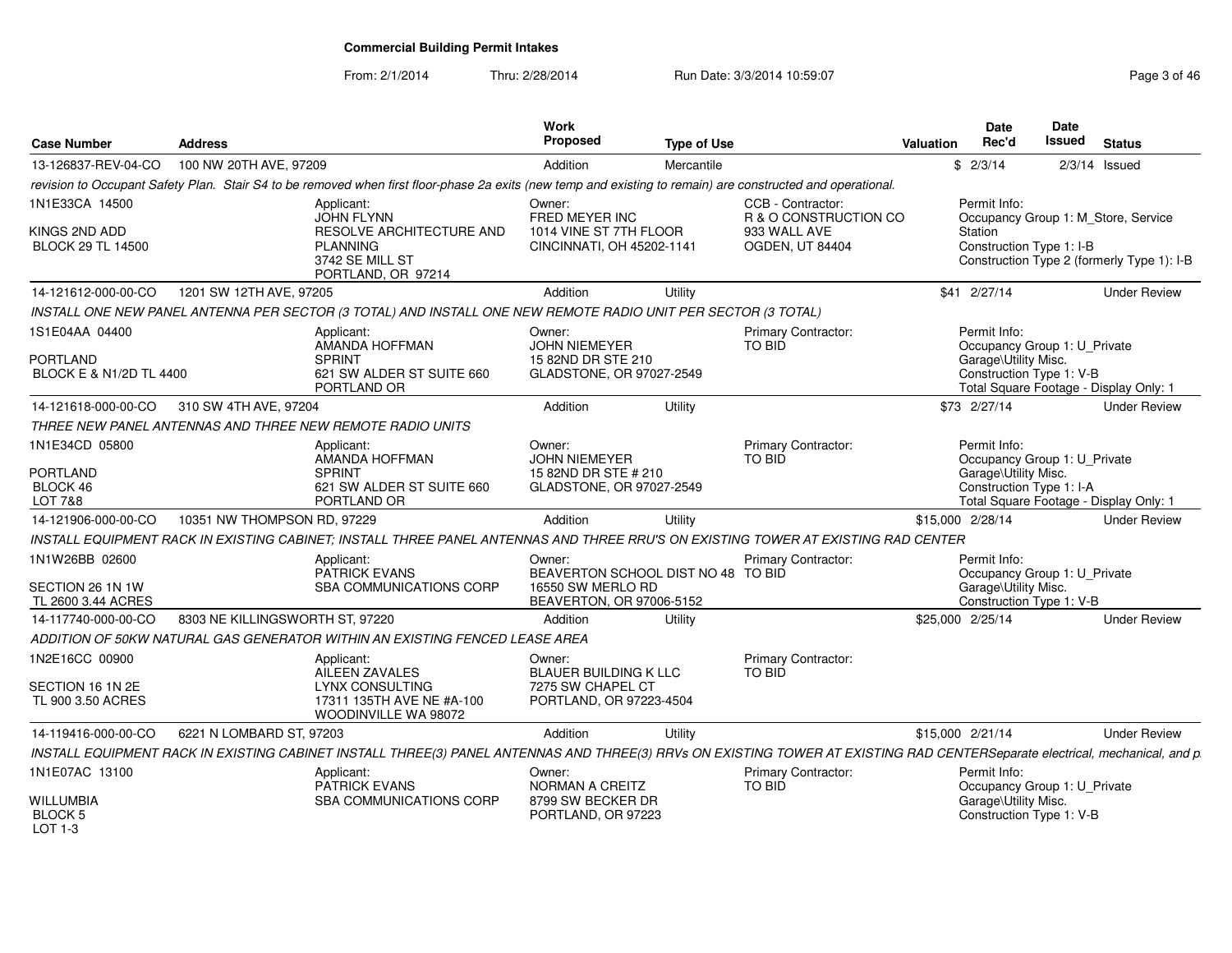### From: 2/1/2014Thru: 2/28/2014 **Run Date: 3/3/2014 10:59:07 Page 4 of 46 of 47 of 46 of 46 of 46 of 46 of 46 of 46**

| Page 4 of 46 |  |
|--------------|--|
|--------------|--|

| <b>Case Number</b>                                                        | <b>Address</b>                    |                                                                                                                                                     | <b>Work</b><br><b>Proposed</b>                                                                                                                             | <b>Type of Use</b> |                                                                                                                 | <b>Valuation</b> | Date<br>Rec'd                                                                                              | Date<br>Issued | <b>Status</b>                        |
|---------------------------------------------------------------------------|-----------------------------------|-----------------------------------------------------------------------------------------------------------------------------------------------------|------------------------------------------------------------------------------------------------------------------------------------------------------------|--------------------|-----------------------------------------------------------------------------------------------------------------|------------------|------------------------------------------------------------------------------------------------------------|----------------|--------------------------------------|
| 14-119405-000-00-CO                                                       | 11642 NE HALSEY ST, 97220         |                                                                                                                                                     | Addition                                                                                                                                                   | Utility            |                                                                                                                 |                  | \$15,000 2/21/14                                                                                           |                | <b>Under Review</b>                  |
|                                                                           |                                   | INSTALL EQUIPMENT RACK IN EXISTING CABINET INSTALL THREE(3) PANEL ANTENNAS AND THREE(3) RRVs ON EXISTING TOWER AT EXISTING RAD CENTER               |                                                                                                                                                            |                    |                                                                                                                 |                  |                                                                                                            |                |                                      |
| 1N2E34AB 00100<br><b>HAZELWOOD</b><br>LOT 11 TL 100                       |                                   | Applicant:<br><b>PATRICK EVANS</b><br><b>SBA COMMUNICATIONS CORP</b>                                                                                | Owner:<br><b>HSIAO CHON MAR</b><br>11627 SE FLAVEL ST<br>PORTLAND, OR 97266                                                                                |                    | Primary Contractor:<br><b>TO BID</b>                                                                            |                  | Permit Info:<br>Occupancy Group 1: U Private<br>Garage\Utility Misc.<br>Construction Type 1: V-B           |                |                                      |
| 14-119392-000-00-CO                                                       | 5803 SE 122ND AVE - BLDG I, 97266 |                                                                                                                                                     | Addition                                                                                                                                                   | Utility            |                                                                                                                 |                  | \$15,000 2/21/14                                                                                           |                | <b>Under Review</b>                  |
|                                                                           |                                   | INSTALL EQUIPMENT RACK IN EXISTING CABINET INSTALL THREE(3) PANEL ANTENNAS AND THREE(3) RRVs ON EXISTING TOWER AT EXISTING RAD CENTER               |                                                                                                                                                            |                    |                                                                                                                 |                  |                                                                                                            |                |                                      |
| 1S2E15DD 00200<br>SECTION 15 1S 2E                                        |                                   | Applicant:<br><b>PATRICK EVANS</b><br>SBA COMMUNICATIONS CORP                                                                                       | Owner:<br><b>BAUER NW STORAGE LLC</b><br>3403 NE 19TH AVE                                                                                                  |                    | Primary Contractor:<br>TO BID                                                                                   |                  | Permit Info:<br>Occupancy Group 1: U Private<br>Garage\Utility Misc.                                       |                |                                      |
| TL 200 3.30 ACRES                                                         |                                   |                                                                                                                                                     | PORTLAND, OR 97212-2408                                                                                                                                    |                    |                                                                                                                 |                  | Construction Type 1: V-B                                                                                   |                |                                      |
| 14-117829-000-00-CO                                                       | 6420 SW MACADAM AVE, 97201        |                                                                                                                                                     | Addition                                                                                                                                                   | Utility            |                                                                                                                 |                  | \$25,000 2/18/14                                                                                           |                | <b>Under Review</b>                  |
|                                                                           |                                   | REPLACE 9 EXISTING PANEL ANTENNAS WITH 10 NEW PANEL ANTENNAS, 4 RRUS, 5 SURGE PROTECTORS AND COAXIAL CABLE                                          |                                                                                                                                                            |                    |                                                                                                                 |                  |                                                                                                            |                |                                      |
| 1S1E15CD 19500<br>SOUTHERN PORTLAND<br><b>BLOCK7</b><br>LOT 1-10 TL 19500 |                                   | Applicant:<br><b>STEVEN TOPP</b><br>12566 SW BRIDGEVIEW CT<br>TIGARD, OR 97223                                                                      | Owner:<br>WESTON INVESTMENT CO LLC<br>2154 NE BROADWAY RM 200<br>PORTLAND, OR 97232-1590                                                                   |                    | Primary Contractor:<br>TO BID                                                                                   |                  |                                                                                                            |                |                                      |
| 14-117722-000-00-CO                                                       | 1411 SW 3RD AVE, 97201            |                                                                                                                                                     | Addition                                                                                                                                                   | Utility            |                                                                                                                 |                  | \$25,000 2/18/14                                                                                           |                | <b>Under Review</b>                  |
|                                                                           |                                   | ADDITION OF 50KW NATURAL GAS GENERATOR WITHIN AN EXISTING PARKING GARAGE                                                                            |                                                                                                                                                            |                    |                                                                                                                 |                  |                                                                                                            |                |                                      |
| 1S1E03BC 03000<br><b>PORTLAND</b><br>BLOCK 146<br>LOT 1-8                 |                                   | Applicant:<br><b>AILEEN ZAVALES</b><br><b>LYNX CONSULTING</b><br>17311 NE 135TH AVE A100<br>WOODINVILLE, WA 98072                                   | Owner:<br>MARK GROUP PARTNERSHIP NO ! TO BID<br>111 SW COLUMBIA ST #1380<br>PORTLAND, OR 97201                                                             |                    | Primary Contractor:                                                                                             |                  | Permit Info:<br>Hazard, Parking Garage<br>Construction Type 1: II-A                                        |                | Occupancy Group 1: S-2 Storage - Low |
| 14-116142-000-00-CO                                                       | 8832 N SYRACUSE ST, 97203         |                                                                                                                                                     | Addition                                                                                                                                                   | Utility            |                                                                                                                 |                  | \$10,000 2/13/14                                                                                           |                | <b>Under Review</b>                  |
| REPLACING ONE (1) PANEL ANTENNA                                           |                                   |                                                                                                                                                     |                                                                                                                                                            |                    |                                                                                                                 |                  |                                                                                                            |                |                                      |
| 1N1W12BA 11300<br>JAMES JOHNS ADD<br>BLOCK 31<br>LOT 2-4                  |                                   | Applicant:<br><b>GEORGE PIERCE</b><br>RYKA CONSULTING<br>918 SOUTH HORTON ST, SUITE<br>1002<br>SEATTLE WA 98134                                     | Owner:<br><b>HOUSING AUTHORITY OF</b><br>135 SW ASH ST<br>PORTLAND, OR 97204-3540<br>Owner:<br>PORTLAND OREGON<br>135 SW ASH ST<br>PORTLAND, OR 97204-3540 |                    | CCB - Contractor:<br><b>WESTOWER COMMUNICATIONS</b><br><b>INC</b><br>19500 SW CIPOLE ROAD<br>TUALATIN, OR 97062 |                  | Permit Info:<br>Occupancy Group 1: U Private<br>Garage\Utility Misc.                                       |                |                                      |
| 14-114465-000-00-CO                                                       | 3575 SE DIVISION ST, 97214        |                                                                                                                                                     | Addition                                                                                                                                                   | Utility            |                                                                                                                 |                  | \$25,000 2/11/14                                                                                           |                | <b>Under Review</b>                  |
|                                                                           |                                   | ADD (3) LTE PANEL ANTENNAS, (6) RADIO HEADS, (1) DC CONVERTER, CABLES, (1) GPS ANTENNA, AND (1) RADIO CABINET TO EXISTING ROOFTOP WIRELESS FACILITY |                                                                                                                                                            |                    |                                                                                                                 |                  |                                                                                                            |                |                                      |
| 1S1E01DC 09600<br><b>SWAN ADD</b><br>BLOCK <sub>3</sub><br>LOT 7-9        |                                   | Applicant:<br><b>DAN DUTTON</b><br>VELOCITEL INC FOR AT&T<br><b>MOBILITY</b><br>4004 KRUSE WAY PLACE, SUITE<br>220<br>LAKE OSWEGO, OR 97035         | Owner:<br><b>EMERSON HOUSE LLC</b><br>5335 MEADOWS RD #190<br>LAKE OSWEGO, OR 97035-3152                                                                   |                    | CCB - Contractor:<br><b>VELOCITEL INC</b><br>2415 CAMPUS DR SUITE 200<br><b>IRVINE, CA 92612</b>                |                  | Permit Info:<br>Occupancy Group 1: S-1_Storage -<br>Moderate Hazard, Warehouse<br>Construction Type 1: V-B |                |                                      |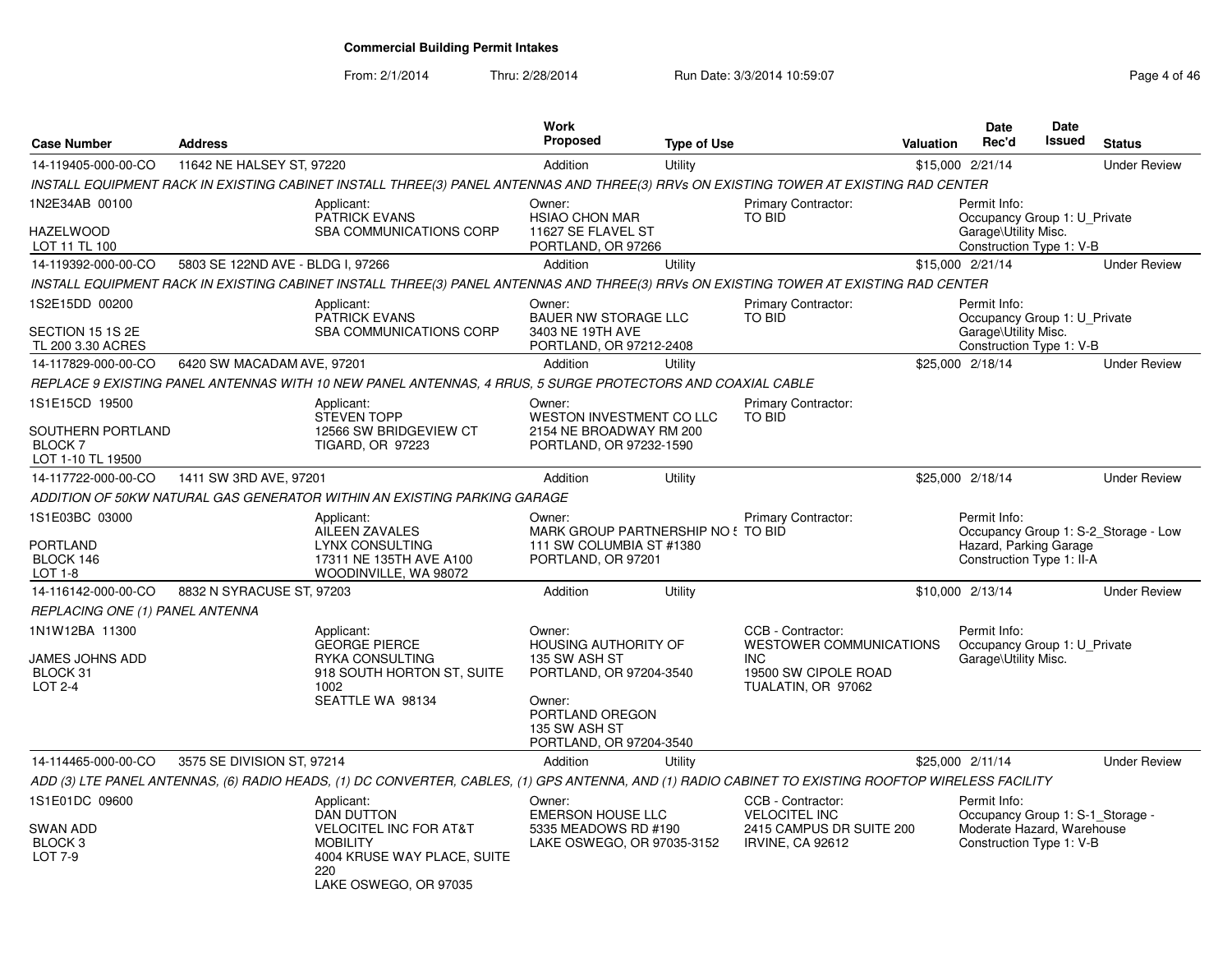From: 2/1/2014Thru: 2/28/2014 Run Date: 3/3/2014 10:59:07 Rege 5 of 46

| <b>Case Number</b>                                                             | <b>Address</b>                |                                                                                                                                                             | Work<br><b>Proposed</b>                            | <b>Type of Use</b> |                                                                                          | Valuation        | Date<br>Rec'd                                     | <b>Date</b><br>Issued | <b>Status</b>                                              |
|--------------------------------------------------------------------------------|-------------------------------|-------------------------------------------------------------------------------------------------------------------------------------------------------------|----------------------------------------------------|--------------------|------------------------------------------------------------------------------------------|------------------|---------------------------------------------------|-----------------------|------------------------------------------------------------|
| 14-114377-000-00-CO                                                            | 5405 N LAGOON AVE, 97217      |                                                                                                                                                             | Addition                                           | Utility            |                                                                                          | \$120,000 2/6/14 |                                                   |                       | <b>Under Review</b>                                        |
|                                                                                |                               | REINFORCE AND EXTEND EXISTING MONOPOLE, INSTALL 12 NEW ANTENNAS AND RELATED EQUIPMENT, INSTALL NEW OUTDOOR EQUIPMENT IN A NEW FENCED AREA ADJACENT COMPOUNL |                                                    |                    |                                                                                          |                  |                                                   |                       |                                                            |
| 1N1E20AB 00500                                                                 |                               | Applicant:<br><b>BRANDON CLOWER</b>                                                                                                                         | Owner:<br><b>TICE PROPERTIES</b>                   |                    | <b>Primary Contractor:</b><br><b>TO BID</b>                                              |                  | Permit Info:<br>Occupancy Group 1: U_Private      |                       |                                                            |
| SECTION 20 1N 1E<br>TL 500 1.17 ACRES                                          |                               | 5505 SE TOLMAN ST<br>PORTLAND, OREGON 97206                                                                                                                 | 5405 N LAGOON AVE<br>PORTLAND, OR 97217            |                    |                                                                                          |                  | Garage\Utility Misc.<br>Construction Type 1: II-B |                       |                                                            |
| 14-113848-000-00-CO                                                            | 1907 NE SKIDMORE ST, 97211    |                                                                                                                                                             | Addition                                           | Utility            |                                                                                          | \$5,000 2/5/14   |                                                   |                       | <b>Under Review</b>                                        |
|                                                                                |                               | REMOVE AND REPLACE (2) EXISTING ANTENNAS ON WATER TANK #2 -LARGER DIAMETER TANK; ADD RRU'S AND SURGE PROTECTORS                                             |                                                    |                    |                                                                                          |                  |                                                   |                       |                                                            |
| 1N1E23DA 06400                                                                 |                               | Applicant:<br>SHANIN PRUSIA                                                                                                                                 | Owner:<br>PORTLAND CITY OF                         |                    | <b>Primary Contractor:</b><br><b>TO BID</b>                                              |                  | Permit Info:<br>Occupancy Group 1: U Private      |                       |                                                            |
| SECTION 23 1N 1E<br>TL 6400 2.17 ACRES ALSO SEE R316119<br>(R941230091)        |                               | <b>VERIZON WIRELESS</b><br>10376 SE SUNBURST WAY<br>PORTLAND, OR 97086                                                                                      | 1120 SW 5TH AVE #609<br>PORTLAND, OR 97204-1912    |                    |                                                                                          |                  | Garage\Utility Misc.<br>Construction Type 1: V-B  |                       |                                                            |
| 14-113844-000-00-CO                                                            | 1907 NE SKIDMORE ST, 97211    |                                                                                                                                                             | Addition                                           | Utility            |                                                                                          | \$10,000 2/5/14  |                                                   |                       | <b>Under Review</b>                                        |
|                                                                                |                               | REMOVE AND REPLACE (4) EXISTING ANTENNAS ON WATER TANK 1-SMALLER DIAMETER TANK; ADD RRU'S AND SURGE PROTECTORS                                              |                                                    |                    |                                                                                          |                  |                                                   |                       |                                                            |
| 1N1E23DA 06400                                                                 |                               | Applicant:<br><b>SHANIN PRUSIA</b>                                                                                                                          | Owner:<br>PORTLAND CITY OF                         |                    | <b>Primary Contractor:</b><br><b>TO BID</b>                                              |                  | Permit Info:<br>Occupancy Group 1: U_Private      |                       |                                                            |
| SECTION 23 1N 1E<br>TL 6400 2.17 ACRES ALSO SEE R316119<br>(R941230091)        |                               | <b>VERIZON WIRELESS</b><br>10376 SE SUNBURST WAY<br>PORTLAND, OR 97086                                                                                      | 1120 SW 5TH AVE #609<br>PORTLAND, OR 97204-1912    |                    |                                                                                          |                  | Garage\Utility Misc.<br>Construction Type 1: V-B  |                       |                                                            |
| 14-113232-000-00-CO                                                            | 4404 SW MULTNOMAH BLVD, 97219 |                                                                                                                                                             | Addition                                           | Utility            |                                                                                          | \$12,000 2/4/14  |                                                   |                       | <b>Under Review</b>                                        |
|                                                                                |                               | REPLACE 6 EXISTING ANTENNAS ON EXISTING MONOPOLE. ADD RELATED EQUIPMENT PER PLANS                                                                           |                                                    |                    |                                                                                          |                  |                                                   |                       |                                                            |
| 1S1E20CB 02100                                                                 |                               | Applicant:<br><b>BRANDON CLOWER</b>                                                                                                                         | Owner:<br>L & N FOURTH L L C                       |                    | <b>Primary Contractor:</b><br><b>TO BID</b>                                              |                  |                                                   |                       |                                                            |
| SECTION 20 1S 1E<br>TL 2100 0.78 ACRES                                         |                               | 5505 SE TOLMAN ST<br>PORTLAND, OREGON 97206                                                                                                                 | PO BOX 822316<br>VANCOUVER, WA 98682               |                    |                                                                                          |                  |                                                   |                       |                                                            |
| 14-113220-000-00-CO                                                            | 750 N FREMONT ST, 97227       |                                                                                                                                                             | Addition                                           | Utility            |                                                                                          | \$12,000 2/4/14  |                                                   |                       | <b>Under Review</b>                                        |
|                                                                                |                               | REPLACE 1 ANTENNA AND ADD 2 ON EXISTING MONOPOLE/WIRELESS COMMUNICATION FACILITY. ADD RELATED EQUIPMENT PER PLANS                                           |                                                    |                    |                                                                                          |                  |                                                   |                       |                                                            |
| 1N1E27BA 03800                                                                 |                               | Applicant:<br>BRANDON CLOWER                                                                                                                                | Owner:<br>PARADISE 39 GRAPE LLC                    |                    | Primary Contractor:<br><b>TO BID</b>                                                     |                  |                                                   |                       |                                                            |
| RIVERVIEW SUB<br>BLOCK 4<br>LOT 5-7 TL 3800                                    |                               | 5505 SE TOLMAN ST<br>PORTLAND, OREGON 97206                                                                                                                 | 6010 NE FLANDERS ST UNIT B-1<br>PORTLAND, OR 97213 |                    |                                                                                          |                  |                                                   |                       |                                                            |
| Total # of CO Addition permit intakes: 28                                      |                               |                                                                                                                                                             |                                                    |                    |                                                                                          |                  |                                                   |                       | Total valuation of CO Addition permit intakes: \$7,801,660 |
| 14-120301-000-00-CO                                                            | 1425 NE 7TH AVE, 97232        |                                                                                                                                                             | Alteration                                         |                    | Apartments/Condos (3 or more units)                                                      | \$20,000 2/25/14 |                                                   |                       | $2/25/14$ Issued                                           |
|                                                                                |                               | REPLACE SHEETROCK DAMAGED BY WATER IN THE ENTRY OF COMPLEX. AT CLEAR STORY CEILING AND 3RD FLOOR CEILING. REPLACE INTERIOR LAYER OF GYPSUM BOARD AT WALLS.  |                                                    |                    |                                                                                          |                  |                                                   |                       |                                                            |
| 1N1E35BB 00200                                                                 |                               | Applicant:<br><b>KEVIN MCCORMICK</b>                                                                                                                        | Owner:<br><b>GM CORNERSTONE LLC</b>                |                    | CCB - Contractor:<br><b>DAVID HALLIN</b>                                                 |                  | Permit Info:                                      |                       | Occupancy Group 1: R-2_Residential                         |
| <b>HOLLADAYS ADD</b><br>BLOCK 77<br><b>LOT 1-8</b><br>POTENTIAL ADDITIONAL TAX |                               | MILLER CONSULTING ENGINEERS 710 NW 14TH AVE 2ND FLOOR<br>9570 SW BARBUR BLVD<br>PORTLAND OR 97219                                                           | PORTLAND, OR 97209                                 |                    | STANLEY C KENNEDY<br><b>ENTERPRISES INC</b><br>315 SE 7TH AVE<br>PORTLAND, OR 97214-1233 |                  | Multi-family<br>Construction Type 1: V-A          |                       |                                                            |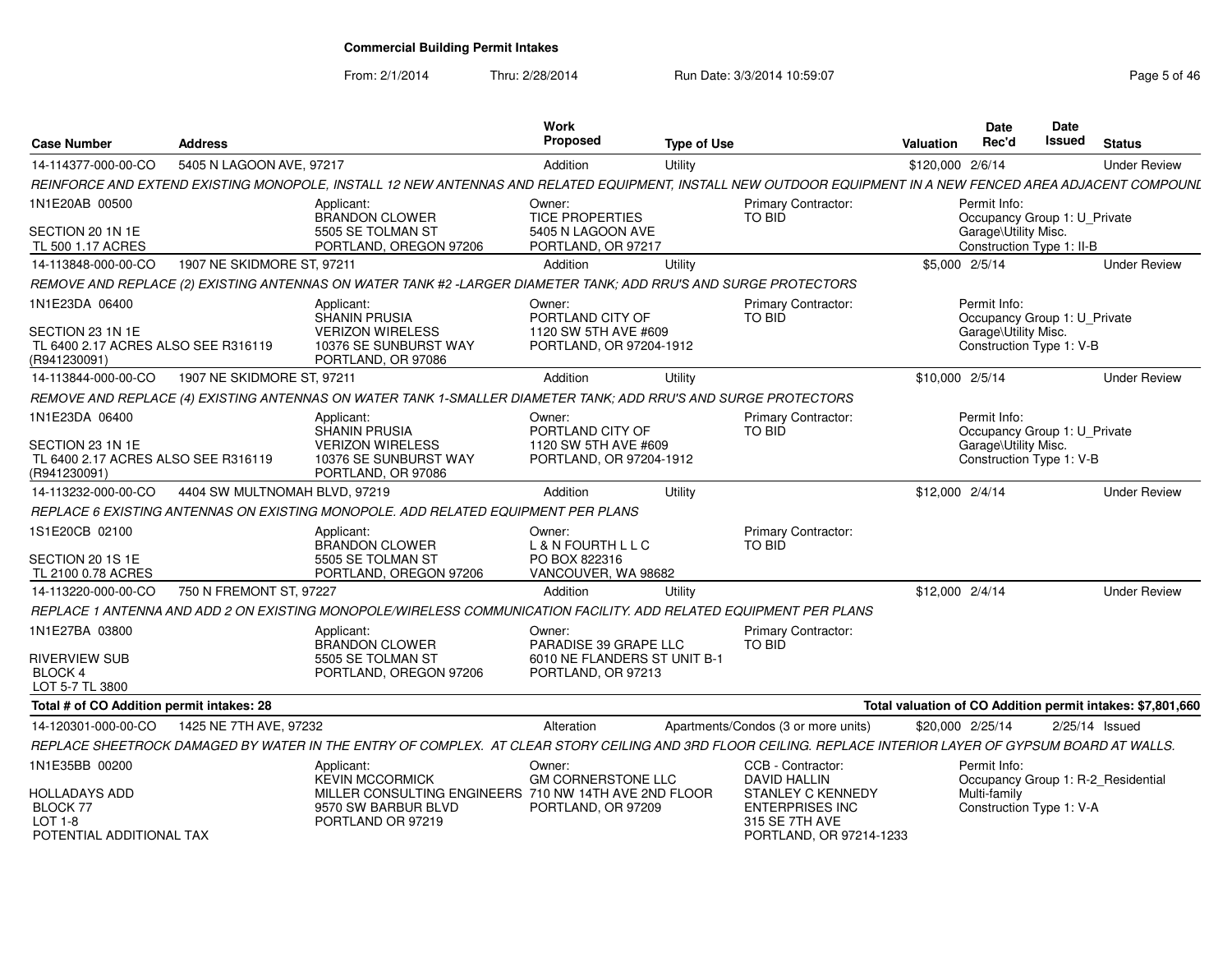From: 2/1/2014Thru: 2/28/2014 Run Date: 3/3/2014 10:59:07 Rege 6 of 46

| <b>Case Number</b>                         | <b>Address</b>                                |                                                                                               | Work<br>Proposed                                                                      | <b>Type of Use</b>                                                                                                                                              | <b>Date</b><br>Rec'd<br>Valuation | Date<br>Issued<br><b>Status</b>                                |
|--------------------------------------------|-----------------------------------------------|-----------------------------------------------------------------------------------------------|---------------------------------------------------------------------------------------|-----------------------------------------------------------------------------------------------------------------------------------------------------------------|-----------------------------------|----------------------------------------------------------------|
| 14-118380-000-00-CO                        | 4119 SE STEELE ST, 97202                      |                                                                                               | Alteration                                                                            | Apartments/Condos (3 or more units)                                                                                                                             | \$8,580 2/20/14                   | 2/20/14 Under Inspection                                       |
|                                            |                                               |                                                                                               |                                                                                       | REPAIR ROTTED T&G 2X6 FLOOR DECKING AND INTERIOR PARTIITON WALL IN UNIT 4121 AND REPLACE ALL WINDOWS THROUGH OUT BLDG AND REPLACE PORTION OF SIDING             |                                   |                                                                |
| 1S2E18BC 06500                             |                                               | Applicant:<br>JAMIE PRIORIE-STANGEL<br>3422 SE FLAT TAIL LN<br>MILWAUKIE, OR 97267            | Owner:<br><b>BENJAMIN C J STANGEL</b><br>3422 SE FLAT TAIL LN<br>MILWAUKIE, OR 97267  |                                                                                                                                                                 | Permit Info:<br>Multi-familv      | Occupancy Group 1: R-2_Residential<br>Construction Type 1: V-B |
|                                            |                                               |                                                                                               | Owner:<br><b>JAMIE PRIORIE-STANGEI</b><br>3422 SE FLAT TAIL LN<br>MILWAUKIE, OR 97267 |                                                                                                                                                                 |                                   |                                                                |
|                                            | 14-118675-000-00-CO   1600 N COLFAX ST, 97217 |                                                                                               | Alteration                                                                            | Apartments/Condos (3 or more units)                                                                                                                             | \$20,000 2/26/14                  | <b>Under Review</b>                                            |
|                                            |                                               | INTERIOR WORK ONLY ADDING STORAGE UNITS TO EXISTING BASEMENTS FOR APARTMENT UNITS USAGE       |                                                                                       |                                                                                                                                                                 |                                   |                                                                |
| 1N1E16DA 13200                             |                                               | Applicant:<br>JIM MORELAND                                                                    | Owner:<br>1600 LLC                                                                    |                                                                                                                                                                 | Permit Info:                      | Occupancy Group 1: S-1_Storage                                 |
| <b>GRANVILLE</b><br>BLOCK 10<br>$LOT5-9$   |                                               | STAR METRO PROPERTIES<br>2525 NE GLISAN ST, STE 100<br>PORTLAND, OR 97232                     | 2525 NE GLISAN ST<br>PORTLAND, OR 97232                                               |                                                                                                                                                                 |                                   | Moderate Hazard, Warehouse<br>Construction Type 1: V-B         |
|                                            | 14-120832-000-00-CO 4709 NE 50TH PL, 97218    |                                                                                               | Alteration                                                                            | Apartments/Condos (3 or more units)                                                                                                                             | \$2,000 2/26/14                   | 2/26/14 Issued                                                 |
| ADD DRAFT STOPS IN ATTIC                   |                                               |                                                                                               |                                                                                       |                                                                                                                                                                 |                                   |                                                                |
| 1N2E19BD 09200                             |                                               | Applicant:<br>DARRYL O'BEIRNE<br>SOLAS. LLC<br>2100 SE 29TH AVE<br>PORTLAND, OR 97214         | Owner:<br>SGT ED CULLY LLC<br>0235 SW RIDGE DR<br>PORTLAND, OR 97219-6544             | CCB - Contractor:<br><b>DARRYL O'BEIRNE</b><br>SOLAS, LLC<br>2100 SE 29TH AVE<br>PORTLAND, OR 97214                                                             | Permit Info:<br>Multi-familv      | Occupancy Group 1: R-2 Residential<br>Construction Type 1: V-B |
|                                            | 14-121486-000-00-CO 9 NW 2ND AVE, 97209       |                                                                                               | Alteration                                                                            | Apartments/Condos (3 or more units)                                                                                                                             | \$3,041,000 2/27/14               | <b>Under Review</b>                                            |
|                                            |                                               |                                                                                               |                                                                                       | RENOVATION OF 3 STORY APARTMENT COMPLEX WITH 43 UNITS; CHANGE OF OCCUPANCY FROM (A) NIGHT CLUB TO APARTMENTS; DEMO CONCRETE SLAB IN BASEMNT AND ADD BIKE STOR   |                                   |                                                                |
| 1N1E34CA 09400                             |                                               | Applicant:<br>MICHAEL ROBERTS<br><b>LRS ARCHITECTS</b><br>720 NW DAVIS ST<br>PORTLANDOR 97209 | Owner:<br>ERICKSON BUILDING LLC<br>2701 NW VAUGHN ST #710<br>PORTLAND, OR 97210       | CCB - Contractor:<br>DON SILVEY<br><b>SILCO COMMERCIAL</b><br><b>CONSTRUCTION INC</b><br>8316 N LOMBARD ST<br>PORTLAND, OR 97203                                |                                   |                                                                |
|                                            | 14-121635-000-00-CO 10 NW 3RD AVE, 97209      |                                                                                               | Alteration                                                                            | Apartments/Condos (3 or more units) \$1,236,928 2/27/14                                                                                                         |                                   | <b>Under Review</b>                                            |
|                                            |                                               |                                                                                               |                                                                                       | CHANGE OF OCCUPANCY AND TI FOR RENOVATION OF EXISTING THREE-STORY BUILDING WITH BASEMENT TO 19 RESIDENTIAL HOUSING UNITS; REPLACING EXISTING ROOFTOP SKYLIGHTS. |                                   |                                                                |
| 1N1E34CA 10000                             |                                               | Applicant:<br>JANET FOZ JACOBS                                                                | Owner:<br>FRITZ HOTEL BUILDING LLC                                                    | CCB - Contractor:<br><b>DON SILVEY</b>                                                                                                                          |                                   |                                                                |
| COUCHS ADD<br>BLOCK 19<br>LOT <sub>3</sub> |                                               | 50 SW 2ND AV,#600<br>PORTLAND, 97204                                                          | 2701 NW VAUGHN ST #390<br>PORTLAND, OR 97210                                          | SILCO COMMERCIAL<br><b>CONSTRUCTION INC</b><br>8316 N LOMBARD ST<br>PORTLAND, OR 97203                                                                          |                                   |                                                                |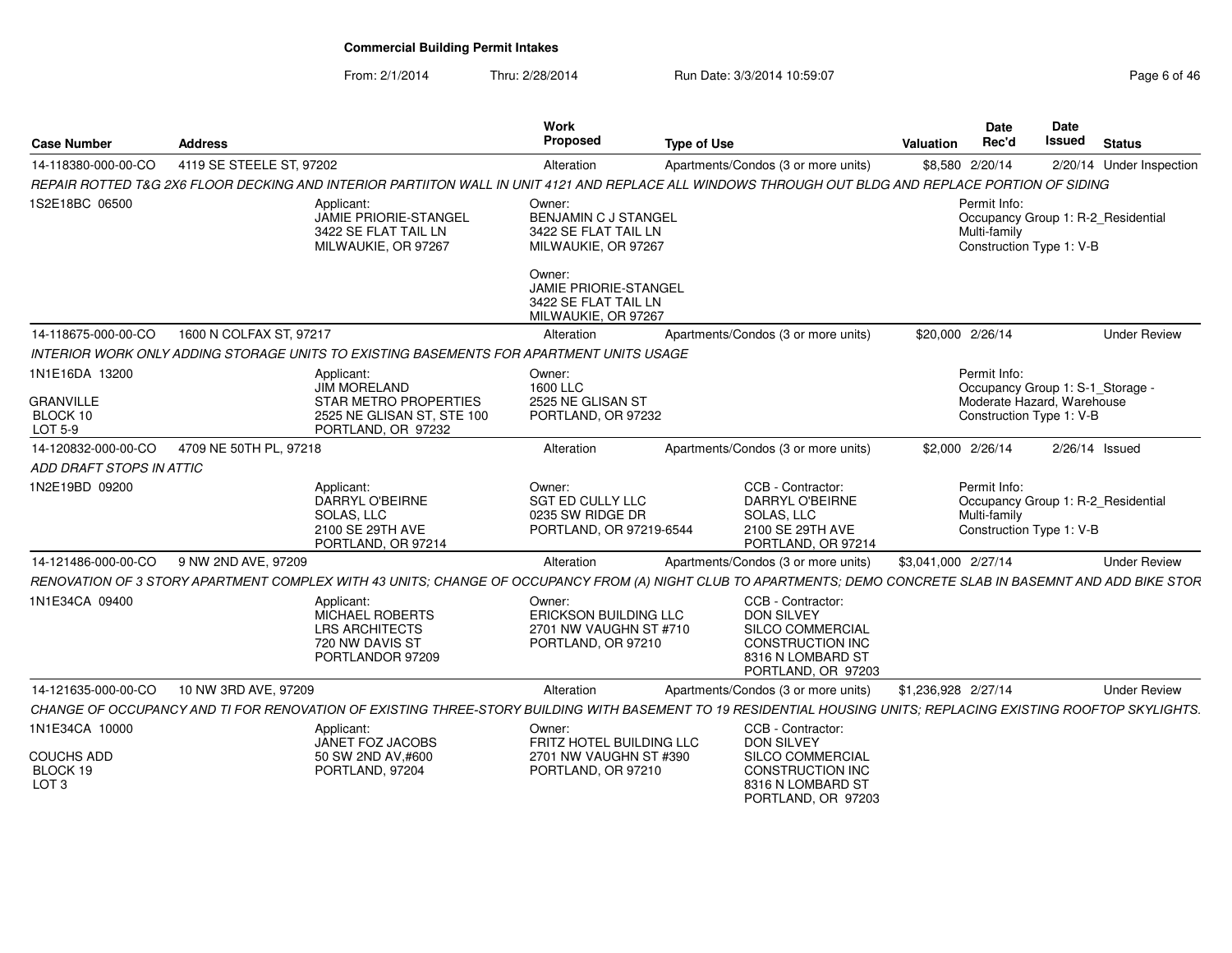From: 2/1/2014Thru: 2/28/2014 Run Date: 3/3/2014 10:59:07 Rege 7 of 46

| <b>Case Number</b>                                                     | <b>Address</b>                                                                                                                                              | Work<br>Proposed                                                                   | <b>Type of Use</b>                                                                                       | <b>Date</b><br>Rec'd<br>Valuation                                   | Date<br>Issued<br><b>Status</b>                                                  |
|------------------------------------------------------------------------|-------------------------------------------------------------------------------------------------------------------------------------------------------------|------------------------------------------------------------------------------------|----------------------------------------------------------------------------------------------------------|---------------------------------------------------------------------|----------------------------------------------------------------------------------|
| 13-100133-REV-01-CO                                                    | 831 NW 24TH AVE, 97210                                                                                                                                      | Alteration                                                                         | Apartments/Condos (3 or more units)                                                                      | \$13,492 2/28/14                                                    | 2/28/14 Issued                                                                   |
|                                                                        | ADDED VALUE REVISION - KITCHEN (MAIN) AND BATHROOM (UPPER) REMODEL & EGRESS WINDOW                                                                          |                                                                                    |                                                                                                          |                                                                     |                                                                                  |
| 1N1E33BC 15000<br>KINGS 2ND ADD<br><b>BLOCK4</b><br><b>LOT 1&amp;2</b> | Applicant:<br>KATHY JOHNSON<br>HENNEBERY EDDY ARCHITECTS,<br>INC.<br>921 SW WASHINGTON ST, SUITE<br>250<br>PORTLAND OR 97205                                | Owner:<br>831 NW 24TH AVENUE LLC<br>6312 SW CAPITOL HWY #505<br>PORTLAND, OR 97239 | CCB - Contractor:<br><b>R&amp;H CONSTRUCTION</b><br>1530 SW TAYLOR ST<br>PORTLAND OR 97205               | Permit Info:<br>and Two Family<br>Construction Type 1: V-B          | Occupancy Group 1: R-3 Residential One                                           |
| 14-121880-000-00-CO                                                    | 443 NE SAN RAFAEL ST, 97212                                                                                                                                 | Alteration                                                                         | Apartments/Condos (3 or more units)                                                                      | \$102,000 2/28/14                                                   | <b>Under Review</b>                                                              |
|                                                                        | CONVERTING BASEMENT OF 4-PLEX BACK TO PERMITTED USE AS STORAGE: CREATING NEW BEDROOMS AT FRONT OF BUILDING IN GROUND FLOOR UNITS: CHANGING CONFIGURATION OF |                                                                                    |                                                                                                          |                                                                     |                                                                                  |
| 1N1E26CC 02900<br><b>ALBINA</b><br><b>BLOCK1</b><br>LOT <sub>7</sub>   | Applicant:<br>ADAM CHRISTIE<br><b>CHRISTIE ARCHITECTURE</b><br>9532 SW 18TH PL<br>PORTLAND, OR 97219                                                        | Owner:<br>443 NE SAN RAFAEL LLC<br>367 CASTELLO RD<br>LAFAYETTE, CA 94549          | CCB - Contractor:<br><b>SEAMUS EGAN</b><br>3436 SE KELLY ST<br>PORTLAND, OR 97202-0000                   | Permit Info:<br>Multi-family<br>Construction Type 1: V-B            | Occupancy Group 1: R-2_Residential<br>Construction Type 2 (formerly Type 1): V-B |
| 13-232984-REV-01-CO                                                    | 255 SW HARRISON ST. 97201                                                                                                                                   | Alteration                                                                         | Apartments/Condos (3 or more units)                                                                      | \$2/4/14                                                            | Approved to Issue                                                                |
|                                                                        | REVISION - REPIPE OF DOMESTIC WATER SYSTEM IN EXISTING BUILDING                                                                                             |                                                                                    |                                                                                                          |                                                                     |                                                                                  |
| 1S1E03CB 01000                                                         | Applicant:<br>MIKE DOUD<br>255 SW HARRISON ST<br>PORTLAND OR 97201                                                                                          |                                                                                    | <b>Primary Contractor:</b><br>TO BID                                                                     | Permit Info:<br>Multi-family<br>Construction Type 1: I-B            | Occupancy Group 1: R-2 Residential                                               |
| 14-102472-000-00-CO                                                    | 6415 NE GLISAN ST, 97213                                                                                                                                    | Alteration                                                                         | Apartments/Condos (3 or more units)                                                                      | \$57,651 2/6/14                                                     | <b>Under Review</b>                                                              |
|                                                                        | VOLUNTARY RETAINING WALL UPGRADES AND REPAIRS. REPLACEMENT OF STAIRS AND GUARDRAIL. REPLACE SOME SIDEWALK. TEMPORARY SCAFFOLDING FOR PEDESTRIAN WALKWAY     |                                                                                    |                                                                                                          |                                                                     |                                                                                  |
| 1N2E32BC 08900                                                         | Applicant:<br>STEPHEN MEDINA<br><b>ZCS ENGINEERING. INC</b><br>900 KLAMATH AVE<br>KLAMATH FALLS, OR 97601                                                   | Owner:<br>PARK ONE LLC<br>9320 SW BARBUR BLVD #300<br>PORTLAND, OR 97219           | CCB - Contractor:<br>MOORE EXCAVATION INC<br>PO BOX 30569<br>PORTLAND, OR 97294-3569                     |                                                                     |                                                                                  |
| 14-114329-000-00-CO                                                    | 333 NW 6TH AVE, 97209                                                                                                                                       | Alteration                                                                         | Apartments/Condos (3 or more units)                                                                      | \$2,000 2/6/14                                                      | <b>Under Review</b>                                                              |
| <b>FIRE ESCAPE TESTING FOR CERTIFICATION</b>                           |                                                                                                                                                             |                                                                                    |                                                                                                          |                                                                     |                                                                                  |
| 1N1E34CA 02300                                                         | Applicant:<br><b>ED NUKALA</b><br><b>IPM</b><br>721 SW OAK ST<br>PORTLAND, OR 97205                                                                         | Owner:<br>WESTWIND BUILDING LLC<br>21035 NE SUNNYCREST RD<br>NEWBERG, OR 97132     | CCB - Contractor:<br><b>INCOME PROPERTY</b><br>MANAGEMENT CO<br>721 SW OAK ST #100<br>PORTLAND, OR 97205 |                                                                     |                                                                                  |
| 14-115094-000-00-CO                                                    | 5300 SW LANDING SQUARE DR - Unit 10-A                                                                                                                       | Alteration                                                                         | Apartments/Condos (3 or more units)                                                                      | \$20,000 2/11/14                                                    | $2/11/14$ Issued                                                                 |
|                                                                        | REMODEL DINING ROOM, REMOVE PORTION OF ANGLED GLASS AND INSTALL FLAT ROOF                                                                                   |                                                                                    |                                                                                                          |                                                                     |                                                                                  |
| 1S1E15BD 90077                                                         | Applicant:                                                                                                                                                  | Owner:                                                                             | CCB - Contractor:                                                                                        | Permit Info:                                                        |                                                                                  |
| THE LANDING CONDOMINIUMS<br><b>LOT 10-A</b>                            | <b>TOM SAWYER</b><br>COMPLETE REMODELING SERVIC 5300 SW LANDING SQUARE DR<br>PO BOX 403<br>WEST LINN, OR 97068                                              | <b>WILLIAM SWINDELLS</b><br>10-A<br>PORTLAND, OR 97239-5930                        | <b>TOM SAWYER</b><br>PO BOX 403<br>WEST LINN, OR 97068                                                   | COMPLETE REMODELING SERVIC Multi-family<br>Construction Type 1: V-A | Occupancy Group 1: R-2_Residential                                               |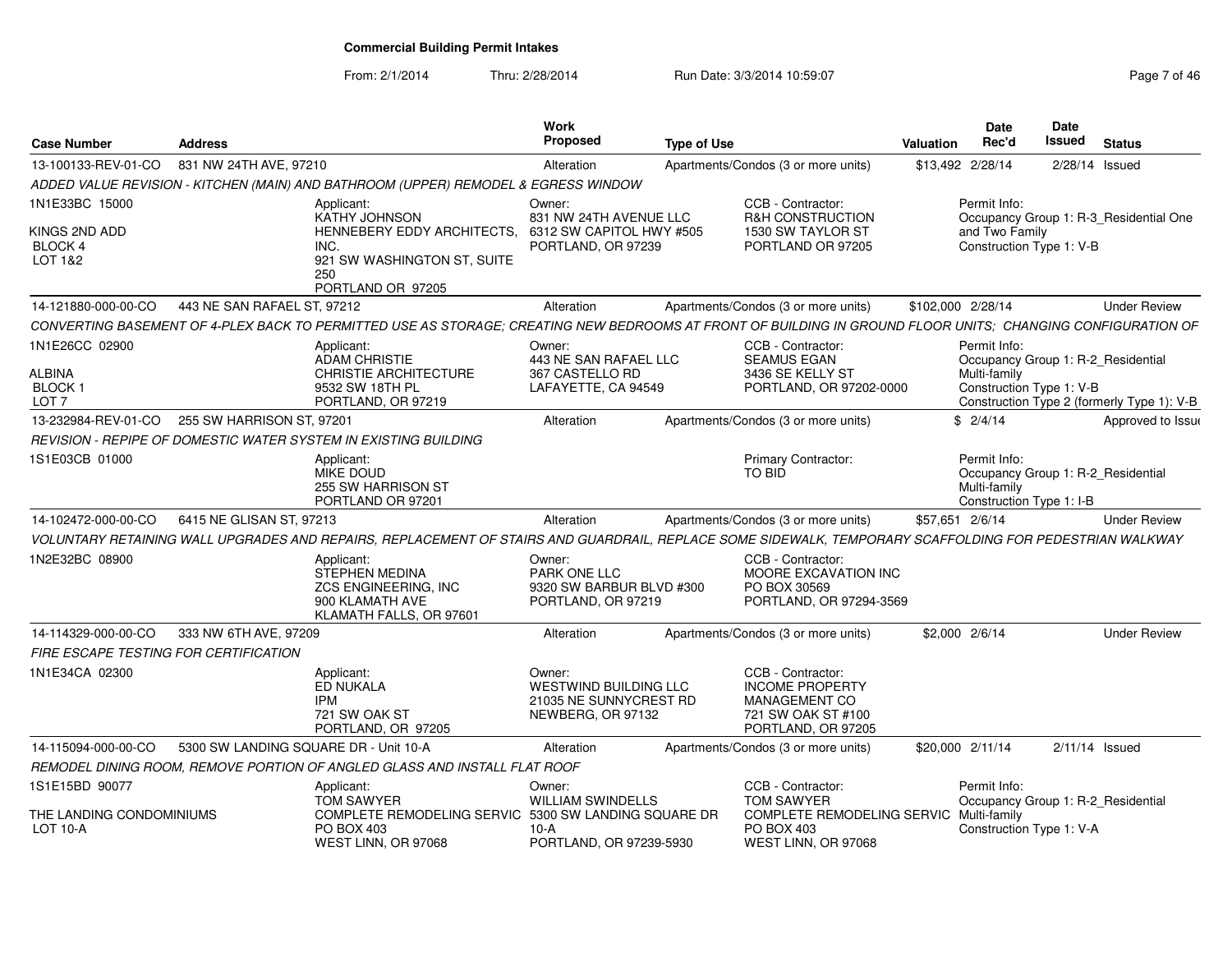From: 2/1/2014Thru: 2/28/2014 Run Date: 3/3/2014 10:59:07 Rege 8 of 46

| <b>Case Number</b>                                                             | <b>Address</b>             |                                                                                                                               | Work<br><b>Proposed</b>                                                                              | <b>Type of Use</b> |                                                                                                                                      | Valuation         | <b>Date</b><br>Rec'd                                       | <b>Date</b><br>Issued | <b>Status</b>                      |
|--------------------------------------------------------------------------------|----------------------------|-------------------------------------------------------------------------------------------------------------------------------|------------------------------------------------------------------------------------------------------|--------------------|--------------------------------------------------------------------------------------------------------------------------------------|-------------------|------------------------------------------------------------|-----------------------|------------------------------------|
| 14-115372-000-00-CO                                                            | 2222 NW HOYT ST - Unit 302 |                                                                                                                               | Alteration                                                                                           |                    | Apartments/Condos (3 or more units)                                                                                                  |                   | \$3,600 2/11/14                                            |                       | $2/11/14$ Issued                   |
|                                                                                |                            | INTERIOR BATHROOM REMODEL, FRAME IN SHORT WALL IN FRONT OF TUB, NEW VANITY, SHOWER AND FLOOR TILE                             |                                                                                                      |                    |                                                                                                                                      |                   |                                                            |                       |                                    |
| 1N1E33BD 44010<br>TWENTY-TWO TWENTY-TWO HOYT STREET<br>CONDOMINIUMS<br>LOT 302 |                            | Applicant:<br>RICHARD CHARLES LUNDQUIST<br>25455 NW DIXIE MTN RD<br>SCAPPOOSE, OR 97056                                       | Owner:<br>CAROL J OLWELL<br>2222 NW HOYT ST #302<br>PORTLAND, OR 97210                               |                    | CCB - Contractor:<br>RICHARD CHARLES LUNDQUIST<br>25455 NW DIXIE MTN RD<br>SCAPPOOSE, OR 97056                                       |                   | Permit Info:<br>Multi-family                               |                       | Occupancy Group 1: R-2 Residential |
| 14-116085-000-00-CO                                                            | 1410 SW BROADWAY, 97201    |                                                                                                                               | Alteration                                                                                           |                    | Apartments/Condos (3 or more units)                                                                                                  |                   | \$2,000 2/13/14                                            |                       | <b>Under Review</b>                |
| Structural Repair and Testing for Certification of Fire Escapes                |                            |                                                                                                                               |                                                                                                      |                    |                                                                                                                                      |                   |                                                            |                       |                                    |
| 1S1E03BC 02300<br><b>PORTLAND</b><br>BLOCK 186<br><b>LOT 7&amp;8</b>           |                            | Applicant:<br><b>ALAN VOLM</b><br><b>PACIFIC CREST STRUCTURES</b><br>17750 SW UPPER BOONES<br>FERRY RD 190<br>DURHAM OR 97224 | Owner:<br><b>HARSCH INVESTMENT</b><br>PROPERTIES LLC<br>1121 SW SALMON ST #400<br>PORTLAND, OR 97205 |                    | CCB - Contractor:<br><b>ALAN VOLM</b><br><b>PACIFIC CREST STRUCTURES</b><br>17750 SW UPPER BOONES<br>FERRY RD 190<br>DURHAM OR 97224 |                   | Permit Info:<br>Multi-family<br>Construction Type 1: III-B |                       | Occupancy Group 1: R-2 Residential |
| 14-117530-000-00-CO                                                            | 1721 NW NORTHRUP ST, 97209 |                                                                                                                               | Alteration                                                                                           |                    | Apartments/Condos (3 or more units)                                                                                                  | \$139,500 2/18/14 |                                                            |                       | $2/18/14$ Issued                   |
|                                                                                |                            | TI FOR FIRST TIME TENANT IN GROUND FLOOR RETAIL SPACE: BUILDOUT TO INCLUDE KITCHEN AREA. SEATING AREA. AND ENTRY AREA         |                                                                                                      |                    |                                                                                                                                      |                   |                                                            |                       |                                    |
| 1N1E33AB 03700<br><b>COUCHS ADD</b><br>BLOCK 210<br>LOT 2&3<br>LOT 6&7         |                            | Applicant:<br><b>BRANNON RICECI</b><br><b>BOKE BOWL</b><br>1028 SE WATER ACE<br>PORTLAND OR 97214                             | Owner:<br>MWIC PORTLAND NW18 LLC<br>201 FERRY ST SE #400<br><b>SALEM, OR 97301</b>                   |                    | CCB - Contractor:<br><b>DON TROTTER</b><br><b>OREGON RESTAURANT</b><br><b>EQUIPMENT</b><br>PO BOX 2560<br>OREGON CITY, OR 97045      |                   | Permit Info:<br>Construction Type 1: I-A                   |                       | Occupancy Group 1: A-2 Restaurant  |
| 14-117543-000-00-CO                                                            | 4008 SE 174TH AVE          |                                                                                                                               | Alteration                                                                                           |                    | Apartments/Condos (3 or more units)                                                                                                  |                   | \$900 2/18/14                                              |                       | $2/18/14$ Issued                   |
| REPLACE SIDING ON BUMP OUTS OF BUILDING                                        |                            |                                                                                                                               |                                                                                                      |                    |                                                                                                                                      |                   |                                                            |                       |                                    |
| 1S3E07DC 00700                                                                 |                            | Applicant:<br><b>STEVE GIBSON</b><br>STEVE GIBSON CONSTRUCTION<br>CO INC<br>10271 SE 54TH AVE<br>MILWAUKIE OR 97222           | Owner:<br>ANDREWS FOOTHILLS LLC<br>5845 JEAN RD<br>LAKE OSWEGO, OR 97035                             |                    | CCB - Contractor:<br><b>CREATIVE CONTRACTING</b><br>13607 BARCLAY HILLS DR<br>OREGON CITY, OR 97045                                  |                   | Permit Info:<br>Multi-family<br>Construction Type 1: V-B   |                       | Occupancy Group 1: R-2 Residential |
| 14-117545-000-00-CO                                                            | 4130 SE 174TH AVE, 97236   |                                                                                                                               | Alteration                                                                                           |                    | Apartments/Condos (3 or more units)                                                                                                  |                   | \$1,900 2/18/14                                            |                       | 2/18/14 Under Inspection           |
| REPAIR PORTION OF SIDING ON BUMPS OUTS AND DRY ROT                             |                            |                                                                                                                               |                                                                                                      |                    |                                                                                                                                      |                   |                                                            |                       |                                    |
|                                                                                |                            | Applicant:<br><b>STEVE GIBSON</b><br>STEVE GIBSON CONSTRUCTION<br>CO INC<br>10271 SE 54TH AVE<br>MILWAUKIE OR 97222           | Owner:<br>ANDREWS FOOTHILLS LLC<br>5845 JEAN RD<br>LAKE OSWEGO, OR 97035                             |                    | CCB - Contractor:<br><b>CREATIVE CONTRACTING</b><br>13607 BARCLAY HILLS DR<br>OREGON CITY, OR 97045                                  |                   | Permit Info:<br>Multi-family<br>Construction Type 1: V-B   |                       | Occupancy Group 1: R-2 Residential |
| 13-154775-REV-02-CO                                                            | 7315 SE POWELL BLVD, 97206 |                                                                                                                               | Alteration                                                                                           |                    | Apartments/Condos (3 or more units)                                                                                                  |                   | \$2/19/14                                                  |                       | $2/19/14$ Issued                   |
|                                                                                |                            | NON VALUE ADDED REVISION - REPLACE STAIRWAY LANDING DECK JOISTS (5) WITH NEW PT 2x10's LIKE FOR LIKE                          |                                                                                                      |                    |                                                                                                                                      |                   |                                                            |                       |                                    |
| 1S2E08AC 17600<br>SECTION 08 1S 2E<br>TL 17600 1.06 ACRES                      |                            | Applicant:<br><b>CLIFFORD YODER</b><br>7301 SE POWELL BLVD. #36<br>PORTLAND, OR 97206                                         | Owner:<br>ROY D MULLEN<br>6877 SE 122ND DR<br>PORTLAND, OR 97236-5001                                |                    |                                                                                                                                      |                   | Permit Info:<br>Multi-family<br>Construction Type 1: V-B   |                       | Occupancy Group 1: R-2 Residential |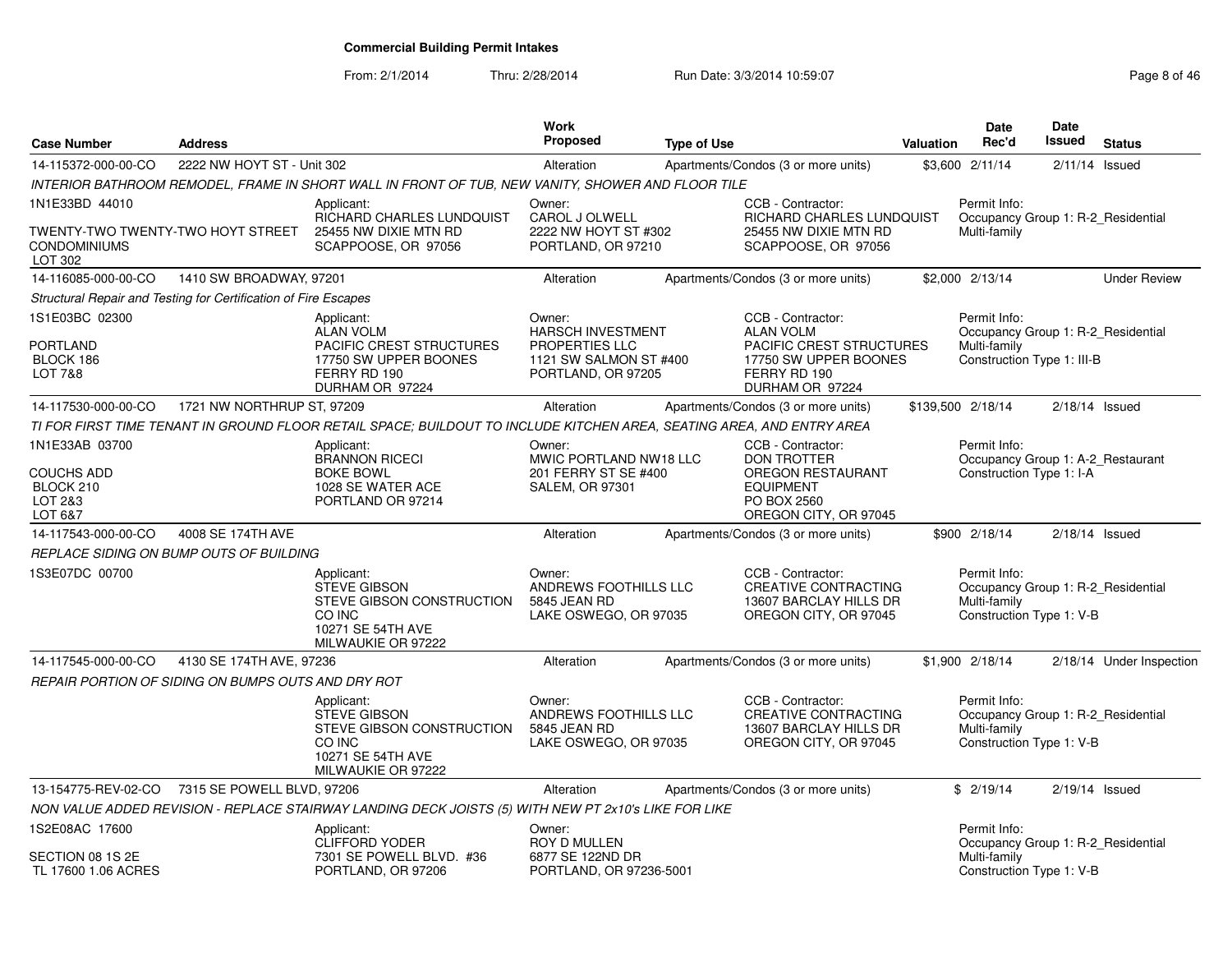From: 2/1/2014Thru: 2/28/2014 Run Date: 3/3/2014 10:59:07 Rege 9 of 46

| <b>Case Number</b>                                                                                                                                                    | <b>Address</b>                                       |                                                                                                                                           | Work<br><b>Proposed</b>                                                                                                                                   | <b>Type of Use</b> |                                                                                                                                                    | Valuation | <b>Date</b><br>Rec'd                                                                           | <b>Date</b><br><b>Issued</b> | <b>Status</b>                           |
|-----------------------------------------------------------------------------------------------------------------------------------------------------------------------|------------------------------------------------------|-------------------------------------------------------------------------------------------------------------------------------------------|-----------------------------------------------------------------------------------------------------------------------------------------------------------|--------------------|----------------------------------------------------------------------------------------------------------------------------------------------------|-----------|------------------------------------------------------------------------------------------------|------------------------------|-----------------------------------------|
| 14-120367-000-00-CO                                                                                                                                                   | 4837 E BURNSIDE ST, 97213                            |                                                                                                                                           | Alteration                                                                                                                                                |                    | Apartments/Condos (3 or more units)                                                                                                                |           | \$16,500 2/25/14                                                                               | 2/25/14 Issued               |                                         |
|                                                                                                                                                                       | REPAIR SW EXTERIOR WALL DUE TO DAMAGE FROM CAR CRASH |                                                                                                                                           |                                                                                                                                                           |                    |                                                                                                                                                    |           |                                                                                                |                              |                                         |
| 1N2E31CA 09300                                                                                                                                                        |                                                      | Applicant:<br>THE HOME THEATER<br><b>CONSULTANTS LLC</b><br>4837 E BURNSIDE ST APT #12<br>PORTLAND, OR 97215                              | Owner:<br>STOLL PROPERTIES LIMITED<br>6605 SW VERMONT ST<br>TIGARD, OR 97223-7528<br>Owner:<br>PARTNERSHIP<br>6605 SW VERMONT ST<br>TIGARD, OR 97223-7528 |                    | CCB - Contractor:<br>THE HOME THEATER<br><b>CONSULTANTS LLC</b><br>4837 E BURNSIDE ST APT #12<br>PORTLAND, OR 97215                                |           | Permit Info:<br>Occupancy Group 1: R-2_Residential<br>Multi-family<br>Construction Type 1: V-B |                              |                                         |
| 14-102588-REV-01-CO                                                                                                                                                   | 12433 SW BOONES FERRY RD, 97035                      |                                                                                                                                           | Alteration                                                                                                                                                | Assembly           |                                                                                                                                                    |           | \$15,000 2/25/14                                                                               | $2/25/14$ Issued             |                                         |
|                                                                                                                                                                       | REVISION - RECONFIGURE LAYOUT OF BABY ROOM LAYOUT    |                                                                                                                                           |                                                                                                                                                           |                    |                                                                                                                                                    |           |                                                                                                |                              |                                         |
| 1S1E33CC 00400<br>SECTION 33 1S 1E<br>TL 400 1.36 ACRES                                                                                                               |                                                      | Applicant:<br>ROBERT MOELLER<br>1278 SW ROYAL ANNE AVE<br>TROUTDALE OR 97060                                                              | Owner:<br>LAKE OSWEGO OR<br>CONGREGATION OF JEHOVAH'S<br><b>WITNESSES</b><br>PO BOX 1102<br>LAKE OSWEGO, OR 97035                                         |                    | CCB - Contractor:<br><b>BUDDY BROCKER</b><br>BROCKER CONSTRUCTION CO LLI Construction Type 1: V-B<br>1119 NE 95TH ST, UNIT D<br>VANCOUVER WA 98665 |           | Permit Info:                                                                                   |                              | Occupancy Group 1: A-3_Place of Worship |
| 13-239725-000-00-CO                                                                                                                                                   | 1307 NW OVERTON ST, 97209                            |                                                                                                                                           | Alteration                                                                                                                                                | Assembly           |                                                                                                                                                    |           | \$50,000 2/27/14                                                                               |                              | <b>Under Review</b>                     |
|                                                                                                                                                                       |                                                      | CHANGE OCCUPANCY FROM B TO A-3, CONSOLIDATE 2 BUILDINGS, NEW BATHROOMS, NEW CATERING KITCHEN, NEW RAMP AT EXIT THROUGH ADJACENT BUILDING. |                                                                                                                                                           |                    |                                                                                                                                                    |           |                                                                                                |                              |                                         |
| 1N1E33AA 01400                                                                                                                                                        |                                                      | Applicant:<br>WDC CONSTRUCTION LLC<br>1355 NW 13th Ave.<br>PORTLAND OR 97209                                                              | Owner:<br><b>OVERTON PEARL #2 LLC</b><br>1355 NW 13TH AVE<br>PORTLAND, OR 97209-3284                                                                      |                    | CCB - Contractor:<br>WDC CONSTRUCTION LLC<br>1355 NW 13th Ave.<br>PORTLAND OR 97209                                                                |           |                                                                                                |                              |                                         |
| 14-121194-000-00-CO                                                                                                                                                   | 955 N RUSSELL ST, 97227                              |                                                                                                                                           | Alteration                                                                                                                                                | Assembly           |                                                                                                                                                    |           | \$175,000 2/27/14                                                                              | 2/27/14 Issued               |                                         |
|                                                                                                                                                                       |                                                      | TI FOR EXISTING TENANT - REPLACE EXISTING BAR, NRE FLOOR FINISHES, ADD NEW LIGHTS, REVISE SEATING LAYOUT AND RELOCATE EXISTING FLOOR SINK |                                                                                                                                                           |                    |                                                                                                                                                    |           |                                                                                                |                              |                                         |
| 1N1E27BD 08700<br>PROEBSTELS ADD<br><b>BLOCK1</b><br>LOT 4-10 TL 8700<br><b>ACRES 0.78</b><br>LAND & IMPS; SEE R250515 (R678300132)<br>FOR MACH & EQUIP; NON-HISTORIC |                                                      | Applicant:<br><b>MARK GARVEY</b><br><b>MARK GARVEY ARCHITECT</b><br>809 N RUSSELL ST<br>PORTLAND OR 97227                                 | Owner:<br>SMITHSON & MC KAY L L C<br>929 N RUSSELL ST<br>PORTLAND, OR 97227                                                                               |                    | CCB - Contractor:<br>POWELL CONSTRUCTION CO A<br><b>WASHINGTON CORP</b><br>PO BOX 97070<br>KIRKLAND, WA 98083-9770                                 |           | Permit Info:<br>Occupancy Group 1: A-2_Restaurant<br>Construction Type 1: V-B                  |                              |                                         |
| 14-113356-000-00-CO                                                                                                                                                   | 6836 NE 7TH AVE, 97211                               |                                                                                                                                           | Alteration                                                                                                                                                | Assembly           |                                                                                                                                                    |           | \$22,000 2/4/14                                                                                |                              | $2/4/14$ Issued                         |
|                                                                                                                                                                       |                                                      | FRAME IN TWO WALLS TO CREATE OFFICE AREA WITH NEW CABINETS AND SINK, RELOCATE DRINKING FOUNTAINS TO AUDITORIUM AREA                       |                                                                                                                                                           |                    |                                                                                                                                                    |           |                                                                                                |                              |                                         |
| 1N1E14BC 05700<br>WOODLAWN<br><b>BLOCK 40 TL 5700</b>                                                                                                                 |                                                      | Applicant:<br>ROBERT MOELLER<br>KINGDOM HALL OF JEHOVAHS<br><b>WITNESSES</b><br>6836 NE 7TH AVE<br>PORTLAND, OR 97211                     | Owner:<br>CENTRAL UNIT OF PORTLAND<br>ORE CO OF JEHOVAHS WITNES<br>6836 NE 7TH AVE<br>PORTLAND, OR 97211-3516                                             |                    | CCB - Contractor:<br><b>BUDDY BROCKER</b><br>BROCKER CONSTRUCTION CO LLI Construction Type 1: V-B<br>1119 NE 95TH ST, UNIT D<br>VANCOUVER WA 98665 |           | Permit Info:                                                                                   |                              | Occupancy Group 1: A-3_Place of Worship |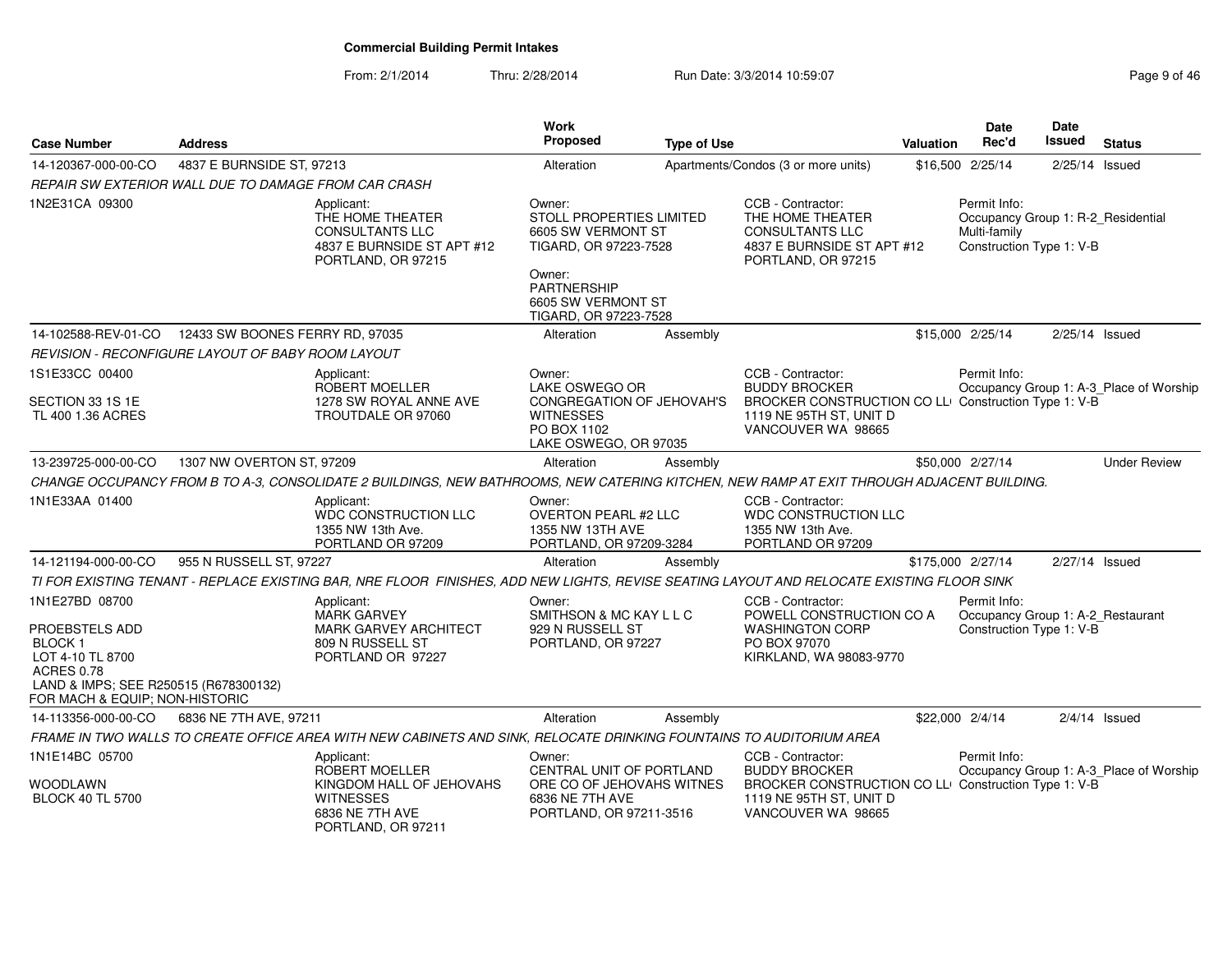From: 2/1/2014Thru: 2/28/2014 Run Date: 3/3/2014 10:59:07 Research 2010 of 46

| <b>Case Number</b>                                      | <b>Address</b>                                                               |                                                                                                                                                             | Work<br>Proposed                                                                                                                                         | <b>Type of Use</b> |                                                                                                                    | <b>Valuation</b> | Date<br>Rec'd                                                                  | <b>Date</b><br><b>Issued</b>      | <b>Status</b>       |
|---------------------------------------------------------|------------------------------------------------------------------------------|-------------------------------------------------------------------------------------------------------------------------------------------------------------|----------------------------------------------------------------------------------------------------------------------------------------------------------|--------------------|--------------------------------------------------------------------------------------------------------------------|------------------|--------------------------------------------------------------------------------|-----------------------------------|---------------------|
| 14-113201-000-00-CO                                     | 1939 SW MORRISON ST                                                          |                                                                                                                                                             | Alteration                                                                                                                                               | Assembly           |                                                                                                                    |                  | \$130,000 2/11/14                                                              | 2/11/14                           | Under Inspection    |
|                                                         |                                                                              | TI FOR NEW RESTAURANT(EXISTING T.I RESTAURANT PERMIT NO 08-120806-C0) ·                                                                                     |                                                                                                                                                          |                    | RECONFIGURE STOREFRONTS AND RESTAURANT LAYOUT FOR NEW TENANT ON MAIN FLOOR AND BASEMEN                             |                  |                                                                                |                                   |                     |
| 1N1E33DC 70263                                          |                                                                              | Applicant:<br>AARON HAKALA<br>7028 N MOHAWK AVE<br>PORTLAND, OREGON                                                                                         | Owner:<br><b>CIVIC RETAIL LLC</b><br>1477 NW EVERETT ST<br>PORTLAND, OR 97209-2617                                                                       |                    | CCB - Contractor:<br><b>MICHAEL MITCHELL</b><br>A FIVE CONSTRUCTION LLC<br>7028 N MOHAWK AVE<br>PORTLAND, OR 97203 |                  | Permit Info:<br>Occupancy Group 1: A-2_Restaurant<br>Construction Type 1: I-A  |                                   |                     |
| 14-113430-000-00-CO                                     | 231 SW ANKENY ST - BLDG 6, 97204                                             |                                                                                                                                                             | Alteration                                                                                                                                               | Assembly           |                                                                                                                    |                  | \$494,305 2/11/14                                                              |                                   | <b>Under Review</b> |
| TI FOR NEW TENANT: REDUCING OCCUPANT LOAD               |                                                                              |                                                                                                                                                             |                                                                                                                                                          |                    |                                                                                                                    |                  |                                                                                |                                   |                     |
| 1N1E34CD 00600                                          |                                                                              | Applicant:<br>TOM ELLICOTT<br><b>FOUNTAIN VILLAGE</b><br><b>DEVELOPMENT</b><br>115 SW ASH SUITE 500<br>PORTLAND OR 97204                                    | Owner:<br>FOUNTAIN VILLAGE<br>115 SW ASH ST #500<br>PORTLAND, OR 97204-3575<br>Owner:<br>DEVELOPMENT CO<br>115 SW ASH ST #500<br>PORTLAND, OR 97204-3575 |                    |                                                                                                                    |                  | Permit Info:<br>Occupancy Group 1: A-2_Nightclub<br>Construction Type 1: III-B |                                   |                     |
| 12-217331-REV-02-CO                                     | 888 SW 5TH AVE                                                               |                                                                                                                                                             | Alteration                                                                                                                                               | Assembly           |                                                                                                                    |                  | \$100,000 2/11/14                                                              | 2/27/14 Issued                    |                     |
|                                                         |                                                                              | REVISION 2- removal of sampling pit, relocation of grease interceptor, relocation of elevator machine room, revision of tile layout                         |                                                                                                                                                          |                    |                                                                                                                    |                  |                                                                                |                                   |                     |
| 1S1E03BB 90003<br>PIONEER PLACE CONDOMINIUM<br>LOT 3    | Applicant:<br>PARI HOLLIDAY<br>1000 Darden Center Drive<br>ORLANDO, FL 32837 |                                                                                                                                                             | Owner:<br>PIONEER PLACE LIMITED<br><b>PARTNERSHIP</b><br>PO BOX 617905<br>CHICAGO, IL 60661-7905                                                         |                    | CCB - Contractor:<br>R & O CONSTRUCTION CO<br>933 WALL AVE<br>OGDEN, UT 84404                                      |                  | Permit Info:<br>Construction Type 1: I-A                                       | Occupancy Group 1: A-2 Restaurant |                     |
| 14-115683-000-00-CO                                     | 808 SW TAYLOR ST, 97205                                                      |                                                                                                                                                             | Alteration                                                                                                                                               | Assembly           |                                                                                                                    |                  | \$10,000 2/12/14                                                               | 2/12/14 Issued                    |                     |
|                                                         |                                                                              | DEMO BARTOP AND REMOVE EQUIPMENT. REMOVE DECORATIVE COLUMNS. DEMO BOOTH SEATING TO CLEAR OUT TI SPACE AT LOUNGE AREA: AT RESTAURANT/DINING AREA DEMO PONY W |                                                                                                                                                          |                    |                                                                                                                    |                  |                                                                                |                                   |                     |
| 1S1E03BB 05900<br>PORTLAND<br>BLOCK 6<br>LOT 1&4        |                                                                              | Applicant:<br>URBAN INTERIOR RESTORATION<br><b>LLC</b><br>31402 SW ORCHARD DR<br>WILSONVILLE, OR 97070                                                      | Owner:<br>925 PARK AVENUE ASSOC L L C<br>2003 WESTERN AVE STE 500<br>SEATTLE, WA 98121-2106                                                              |                    | CCB - Contractor:<br>URBAN INTERIOR RESTORATION<br><b>LLC</b><br>31402 SW ORCHARD DR<br>WILSONVILLE, OR 97070      |                  |                                                                                |                                   |                     |
| 12-217331-DFS-01-CO                                     | 888 SW 5TH AVE                                                               |                                                                                                                                                             | Alteration                                                                                                                                               | Assembly           |                                                                                                                    |                  | \$107,800 2/14/14                                                              |                                   | <b>Under Review</b> |
| DFS FOR ARCHITECTUAL PRECAST CONCRETE                   |                                                                              |                                                                                                                                                             |                                                                                                                                                          |                    |                                                                                                                    |                  |                                                                                |                                   |                     |
| 1S1E03BB 90003                                          |                                                                              | Applicant:<br><b>KELLY MARKO</b>                                                                                                                            | Owner:<br>PIONEER PLACE LIMITED                                                                                                                          |                    | CCB - Contractor:<br>R & O CONSTRUCTION CO                                                                         |                  | Permit Info:<br>Occupancy Group 1: A-2_Restaurant                              |                                   |                     |
| PIONEER PLACE CONDOMINIUM<br>LOT <sub>3</sub>           |                                                                              | NORTHWEST PRECAST LLC<br>2313 W OVERLAND ROAD<br><b>BOISE ID 83705</b>                                                                                      | <b>PARTNERSHIP</b><br>PO BOX 617905<br>CHICAGO, IL 60661-7905                                                                                            |                    | 933 WALL AVE<br><b>OGDEN, UT 84404</b>                                                                             |                  | Construction Type 1: I-A                                                       |                                   |                     |
| 14-104524-000-00-CO                                     | 3135 SW MOODY AVE, 97201                                                     |                                                                                                                                                             | Alteration                                                                                                                                               | Assembly           |                                                                                                                    |                  | \$65,000 2/18/14                                                               | 2/18/14 Issued                    |                     |
| TI FOR FIRST TIME TENANT - BUILD OUT FOR NEW RESTAURANT |                                                                              |                                                                                                                                                             |                                                                                                                                                          |                    |                                                                                                                    |                  |                                                                                |                                   |                     |
| 1S1E10BD 00100                                          |                                                                              | Applicant:<br><b>JOHN KASHIWABARA</b><br>RHIZA ARCHITECTURE + DESIGN<br>2127 N ALBINA UNIT 203<br>PORTLAND, OR 97227                                        | Owner:<br>3121 SW MOODY AVE<br>PORTLAND, OR 97239-4505                                                                                                   |                    | CCB - Contractor:<br>BRIDGE DISTRICT HOLDINGS LLC DANIEL JAY MORLAN<br>19520 SW ALEXANDER ST<br>ALOHA, OR 97006    |                  | Permit Info:<br>Occupancy Group 1: A-2 Nightclub<br>Construction Type 1: I-A   |                                   |                     |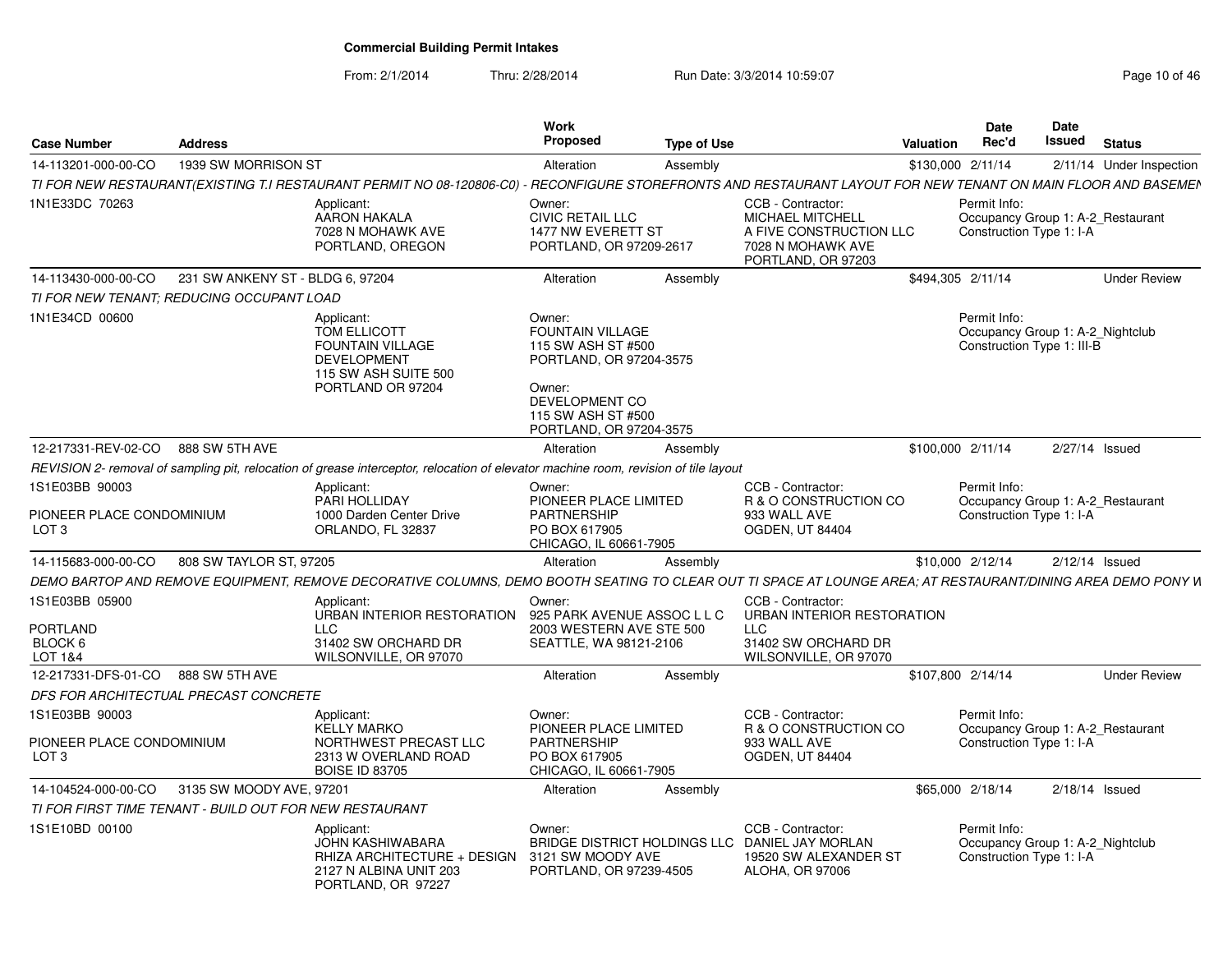From: 2/1/2014Thru: 2/28/2014 Run Date: 3/3/2014 10:59:07 Rege 11 of 46

| <b>Case Number</b>                                                                  | <b>Address</b>                                 |                                                                                                                                                                    | Work<br>Proposed                                                                       | <b>Type of Use</b> |                                                                                                                                               | <b>Valuation</b>                                 | <b>Date</b><br>Rec'd                                                                                  | <b>Date</b><br>Issued | <b>Status</b>       |
|-------------------------------------------------------------------------------------|------------------------------------------------|--------------------------------------------------------------------------------------------------------------------------------------------------------------------|----------------------------------------------------------------------------------------|--------------------|-----------------------------------------------------------------------------------------------------------------------------------------------|--------------------------------------------------|-------------------------------------------------------------------------------------------------------|-----------------------|---------------------|
| 14-120398-000-00-CO                                                                 | 1972 W BURNSIDE ST                             |                                                                                                                                                                    | Alteration                                                                             | <b>Business</b>    |                                                                                                                                               | \$500,000 2/25/14                                |                                                                                                       |                       | <b>Under Review</b> |
|                                                                                     |                                                | NEW TENANT; PARTITIONS, LIGHTING, NEW EXTERIOR STOREFRONT                                                                                                          |                                                                                        |                    |                                                                                                                                               |                                                  |                                                                                                       |                       |                     |
| 1N1E33DC 00600A1                                                                    |                                                | Applicant:<br><b>CHRIS FINCH</b>                                                                                                                                   | Owner:<br>SINGER BURNSIDE LLC                                                          |                    |                                                                                                                                               |                                                  | Permit Info:<br>Occupancy Group 1: B Bank, Off.,                                                      |                       |                     |
| SECTION 33 1N 1E<br><b>TL 600</b><br>IMPS ONLY SEE R316781 (R941330470) FOR<br>LAND |                                                | STANTEC ARCHITECTURE, INC.<br>1932 1ST AVE., STE 307<br>SEATTLE, WA 98101                                                                                          | 416 NW HERMOSA BLVD<br>PORTLAND, OR 97210                                              |                    |                                                                                                                                               | Med.Off., Pub.Bldg.<br>Construction Type 1: II-B |                                                                                                       |                       |                     |
|                                                                                     | 13-226625-DFS-01-CO   610 NW 17TH AVE, 97209   |                                                                                                                                                                    | Alteration                                                                             | <b>Business</b>    |                                                                                                                                               | \$33,500 2/21/14                                 |                                                                                                       |                       | <b>Under Review</b> |
|                                                                                     | <b>DFS FOR HEAVY TIMBER TRUSSES FOR STR-01</b> |                                                                                                                                                                    |                                                                                        |                    |                                                                                                                                               |                                                  |                                                                                                       |                       |                     |
| 1N1E33AC 02200                                                                      |                                                | Applicant:<br><b>SCOTT BAUNE</b><br>1530 SW TAYLOR<br>PORTLAND OR 97205                                                                                            |                                                                                        |                    | <b>Primary Contractor:</b><br>TO BID                                                                                                          |                                                  | Permit Info:<br>Occupancy Group 1: B Bank, Off.,<br>Med.Off., Pub.Bldg.<br>Construction Type 1: V-B   |                       |                     |
| 14-120599-000-00-CO                                                                 | 1450 NE 122ND AVE                              |                                                                                                                                                                    | Alteration                                                                             | <b>Business</b>    |                                                                                                                                               | \$138,000 2/25/14                                |                                                                                                       |                       | <b>Under Review</b> |
|                                                                                     |                                                | TENANT IMPROVEMENT FOR NEW PIZZA SHOP EAT IN AND CARRY OUT, NEW ACCESSIBLE UNISEX RESTROOM, NEW CONSTRUCTION WILL ALSO PROVIDE A PARTITION WALL AND NEW BUILT      |                                                                                        |                    |                                                                                                                                               |                                                  |                                                                                                       |                       |                     |
| 1N2E35BB 00701                                                                      |                                                | Applicant:<br><b>REZA KAMALIAN</b><br>GUYS INC DBA PIZZA GUYS #178<br>PO BOX 4636<br>EL DORADO HILL, CA 95762                                                      | Owner:<br>GOODWILL INDUSTRIES OF THE<br>1943 SE 6TH AVE<br>PORTLAND, OR 97214-4508     |                    | Primary Contractor:<br>TO BID                                                                                                                 |                                                  |                                                                                                       |                       |                     |
|                                                                                     |                                                |                                                                                                                                                                    | Owner:<br><b>COLUMBIA WILLAMETTE INC</b><br>1943 SE 6TH AVE<br>PORTLAND, OR 97214-4508 |                    |                                                                                                                                               |                                                  |                                                                                                       |                       |                     |
| 14-120624-000-00-CO                                                                 | 4124 SE 82ND AVE                               |                                                                                                                                                                    | Alteration                                                                             | <b>Business</b>    |                                                                                                                                               |                                                  | \$4,000 2/25/14                                                                                       |                       | $2/25/14$ Issued    |
|                                                                                     |                                                | SUITE 700 - COMPLETION OF CHANGE OF OCCUPANCY: ADD PARTITION WALLS FOR EXAM ROOMS, OFFICE AND RECEPTION AREA, RESTROOM IS EXISTING UNDER PERMIT13-243163           |                                                                                        |                    |                                                                                                                                               |                                                  |                                                                                                       |                       |                     |
| 1S2E09 00300                                                                        |                                                | Applicant:<br>AN DOAN<br><b>ACCIDENT AND WELLNESS</b><br>CHIROPRACTIC LLC<br>6035 SW 185TH AVE<br>ALOHA, OR 97007                                                  |                                                                                        |                    |                                                                                                                                               |                                                  | Permit Info:<br>Occupancy Group 1: B_Bank, Off.,<br>Med.Off., Pub.Bldg.<br>Construction Type 1: V-B   |                       |                     |
| 14-114582-000-00-CO                                                                 | 1028 SE WATER AVE, 97214                       |                                                                                                                                                                    | Alteration                                                                             | <b>Business</b>    |                                                                                                                                               | \$24,260 2/27/14                                 |                                                                                                       |                       | <b>Under Review</b> |
|                                                                                     |                                                | TI FOR NEW TENANT, NEW WALLS FOR OFFICES AND WHOLESALE SPACE (ACCESSIBLE TOILET ROOM IS EXISTING AND PERMITTED UNDER 13-165423, NOT LISTED IN DESCRIPTION, BUT SH( |                                                                                        |                    |                                                                                                                                               |                                                  |                                                                                                       |                       |                     |
| 1S1E03AD 01200                                                                      |                                                | Applicant:<br>CARRIE STRICKLAND<br><b>WORKS PARTNERSHIP</b><br><b>ARCHITECTURE</b><br>524 E BURNSIDE ST. SUITE 320<br>PORTLAND OR 97214                            | Owner:<br>421 SW HALL ST<br>PORTLAND, OR 97201                                         |                    | CCB - Contractor:<br>WATER AVENUE PROPERTIES LL( BEAM CONSTRUCTION &<br><b>MANAGEMENT</b><br>1001 SE WATER AVE, STE 120<br>PORTLAND, OR 97214 |                                                  | Permit Info:<br>Occupancy Group 1: B Bank, Off.,<br>Med.Off., Pub.Bldg.<br>Construction Type 1: III-B |                       |                     |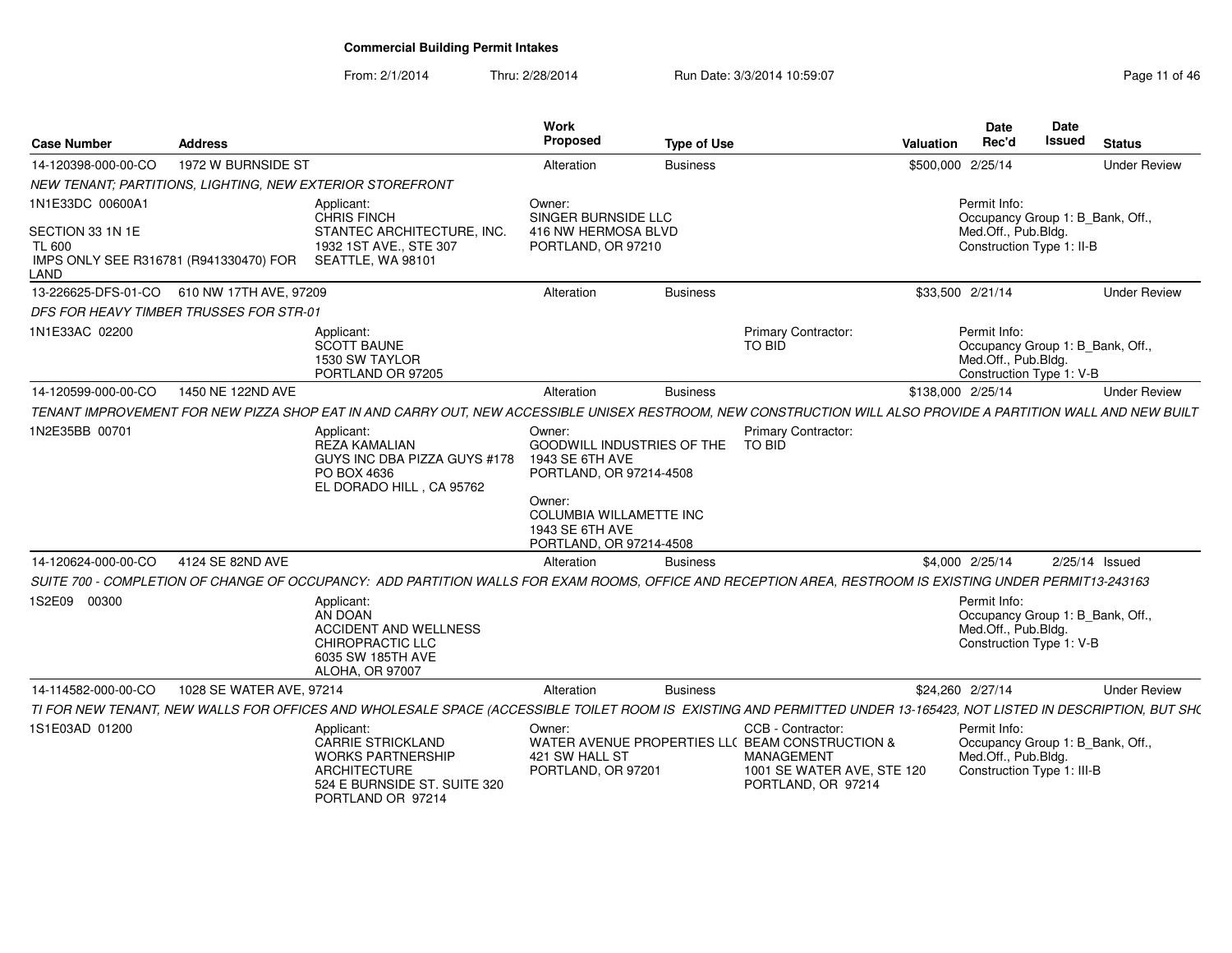From: 2/1/2014Thru: 2/28/2014 Run Date: 3/3/2014 10:59:07 Research 2014 10:59:07

| <b>Case Number</b>                                                              | <b>Address</b>                                                   |                                                                                                           | Work<br><b>Proposed</b>                                                                         | <b>Type of Use</b> | Valuation                                                                                                           | <b>Date</b><br>Rec'd                                                                                  | <b>Date</b><br><b>Issued</b> | <b>Status</b>                                                                       |
|---------------------------------------------------------------------------------|------------------------------------------------------------------|-----------------------------------------------------------------------------------------------------------|-------------------------------------------------------------------------------------------------|--------------------|---------------------------------------------------------------------------------------------------------------------|-------------------------------------------------------------------------------------------------------|------------------------------|-------------------------------------------------------------------------------------|
| 13-228400-DFS-01-CO                                                             | 1005 W BURNSIDE ST, 97209                                        |                                                                                                           | Alteration                                                                                      | <b>Business</b>    |                                                                                                                     | \$15,700 2/27/14                                                                                      |                              | <b>Under Review</b>                                                                 |
| DFS FOR SHEAR DOWELS IN WOOD BEAM                                               |                                                                  |                                                                                                           |                                                                                                 |                    |                                                                                                                     |                                                                                                       |                              |                                                                                     |
| 1N1E34CB 11500                                                                  |                                                                  | Applicant:<br><b>BRENT MATTHIAS</b>                                                                       | Owner:                                                                                          |                    | CCB - Contractor:<br>POWELL FAMILY REAL ESTATE & WALSH CONSTRUCTION CO                                              | Permit Info:                                                                                          |                              | Occupancy Group 1: M_Store, Service                                                 |
| <b>COUCHS ADD</b><br>BLOCK 68<br>LOT 1&4                                        |                                                                  | WESTERN WOOD STRUCTURES<br><b>INC</b><br>20675 SW 105TH AVE<br>TUALATIN OR 97062                          | <b>COMPANY LLC</b><br>7 NW 9TH AVE<br>PORTLAND, OR 97209-3301                                   |                    | 2905 SW 1ST AVE<br>PORTLAND, OR 972014707                                                                           | Station<br>Construction Type 1: III-B                                                                 |                              | Construction Type 2 (formerly Type 1): III-B                                        |
| 13-228400-REV-01-CO                                                             | 1005 W BURNSIDE ST, 97209                                        |                                                                                                           | Alteration                                                                                      | <b>Business</b>    |                                                                                                                     | \$6,000 2/27/14                                                                                       |                              | <b>Under Review</b>                                                                 |
|                                                                                 | REVISION TO REPAIR EXISTING CRACKED WOOD BEAM                    |                                                                                                           |                                                                                                 |                    |                                                                                                                     |                                                                                                       |                              |                                                                                     |
| 1N1E34CB 11500<br><b>COUCHS ADD</b><br>BLOCK 68<br>LOT 1&4                      |                                                                  | Applicant:<br><b>BRENT MATTHIAS</b><br><b>WESTERN WOOD STRUCTURES</b><br><b>INC</b><br>20675 SW 105TH AVE | Owner:<br><b>COMPANY LLC</b><br>7 NW 9TH AVE<br>PORTLAND, OR 97209-3301                         |                    | CCB - Contractor:<br>POWELL FAMILY REAL ESTATE & WALSH CONSTRUCTION CO<br>2905 SW 1ST AVE<br>PORTLAND, OR 972014707 | Permit Info:<br>Station<br>Construction Type 1: III-B                                                 |                              | Occupancy Group 1: M_Store, Service<br>Construction Type 2 (formerly Type 1): III-B |
|                                                                                 |                                                                  | TUALATIN OR 97062                                                                                         |                                                                                                 |                    |                                                                                                                     |                                                                                                       |                              |                                                                                     |
| 13-229438-REV-01-CO                                                             | 6804 NE 79TH CT, 97218                                           |                                                                                                           | Alteration                                                                                      | <b>Business</b>    |                                                                                                                     | \$4,500 2/28/14                                                                                       |                              | $2/28/14$ Issued                                                                    |
|                                                                                 | <b>REVISION - TAKE 2 EXISTING RESTROOMS AND CREATE 1</b>         |                                                                                                           |                                                                                                 |                    |                                                                                                                     |                                                                                                       |                              |                                                                                     |
| 1N2E17AD 01700<br>PORT-AIR BUSINESS CENTER<br><b>BLOCK1</b><br>LOT <sub>9</sub> |                                                                  | Applicant:<br><b>JAKE MONEY</b><br>1265 SOUTH 35TH PLACE<br>RIDGEFIELD, WA 98642                          | Owner:<br>CWOR AIRPORT BC7 L L C<br>PO BOX 460169<br>HOUSTON, TX 77056                          |                    | CCB - Contractor:<br>COMMERCIAL CONTRACTORS<br>1265 S 35TH PL<br>RIDGEFIELD WA 98642                                | Permit Info:<br>Occupancy Group 1: B_Bank, Off.,<br>Med.Off., Pub.Bldg.<br>Construction Type 1: III-B |                              |                                                                                     |
| 14-121820-000-00-CO                                                             | 411 NW PARK AVE, 97209                                           |                                                                                                           | Alteration                                                                                      | <b>Business</b>    |                                                                                                                     | \$20,886 2/28/14                                                                                      |                              | <b>Under Review</b>                                                                 |
|                                                                                 | <b>INSTALLATION OF SPACE-SAVER STORAGE &amp; SHELVING SYSTEM</b> |                                                                                                           |                                                                                                 |                    |                                                                                                                     |                                                                                                       |                              |                                                                                     |
| 1N1E34CB 01300<br><b>COUCHS ADD</b><br>BLOCK 60<br>LOT 1&4                      |                                                                  | Applicant:<br><b>JIM MCCORD</b><br>SPACESAVER SPECIALISTS INC<br>9730 SW Herman Rd.<br>Tualatin, OR 97062 | Owner:<br><b>GENERAL AUTO BUILDING LLC</b><br>4800 SW MACADAM AVE STE 120<br>PORTLAND, OR 97239 |                    | CCB - Contractor:<br><b>JIM MCCORD</b><br>SPACESAVER SPECIALISTS INC<br>9730 SW Herman Rd.<br>Tualatin, OR 97062    | Permit Info:<br>Occupancy Group 1: B_Bank, Off.,<br>Med.Off., Pub.Bldg.<br>Construction Type 1: III-B |                              |                                                                                     |
| 14-121990-000-00-CO                                                             | 5741 NE 87TH AVE, 97220                                          |                                                                                                           | Alteration                                                                                      | <b>Business</b>    |                                                                                                                     | \$19,474 2/28/14                                                                                      |                              | $2/28/14$ Issued                                                                    |
|                                                                                 |                                                                  | TENANT IMPROVEMENT, ADD WALLS AT LOFT AREA FOR NEW OFFICE SPACE                                           |                                                                                                 |                    |                                                                                                                     |                                                                                                       |                              |                                                                                     |
| 1N2E16CC 00600                                                                  |                                                                  | Applicant:<br><b>VINCENT ALLEN REICHOW</b><br>PO BOX 393<br><b>BANKS, OR 97106</b>                        | Owner:<br><b>INFINITY COLUMBIA LLC</b><br>17311 NE 40TH ST<br>VANCOUVER, WA 98682               |                    | CCB - Contractor:<br><b>VINCENT ALLEN REICHOW</b><br><b>PO BOX 393</b><br><b>BANKS, OR 97106</b>                    | Permit Info:<br>Occupancy Group 1: B_Bank, Off.,<br>Med.Off., Pub.Bldg.<br>Construction Type 1: III-B |                              |                                                                                     |
| 13-101265-REV-01-CO                                                             | 1900 N INTERSTATE AVE, 97227                                     |                                                                                                           | Alteration                                                                                      | <b>Business</b>    |                                                                                                                     | \$2/4/14                                                                                              |                              | $2/4/14$ Issued                                                                     |
| revision - clarify special inspections requirements                             |                                                                  |                                                                                                           |                                                                                                 |                    |                                                                                                                     |                                                                                                       |                              |                                                                                     |
| 1N1E27CD 00200                                                                  |                                                                  | Applicant:<br><b>DAVID GRAY</b>                                                                           | Owner:<br>PORTLAND CITY OF                                                                      |                    | CCB - Contractor:<br>HOFFMAN CONSTRUCTION CO                                                                        | Permit Info:<br>Occupancy Group 1: B_Bank, Off.,                                                      |                              |                                                                                     |
| ALBINA<br><b>BLOCK 94 TL 200</b>                                                |                                                                  | CITY OF PORTLAND WATER<br><b>BUREAU</b><br>1120 SW 5TH, room 600<br>PORTLAND OR 97204-1926                | 1120 SW 5TH AVE #609<br>PORTLAND, OR 97204-1912                                                 |                    | OF OREGON<br>805 SW BROADWAY SUITE 2100<br>PORTLAND, OR 97205<br>Primary Contractor:<br>TO BID                      | Med.Off., Pub.Bldg.<br>Construction Type 1: III-B                                                     |                              | Construction Type 2 (formerly Type 1): III-B                                        |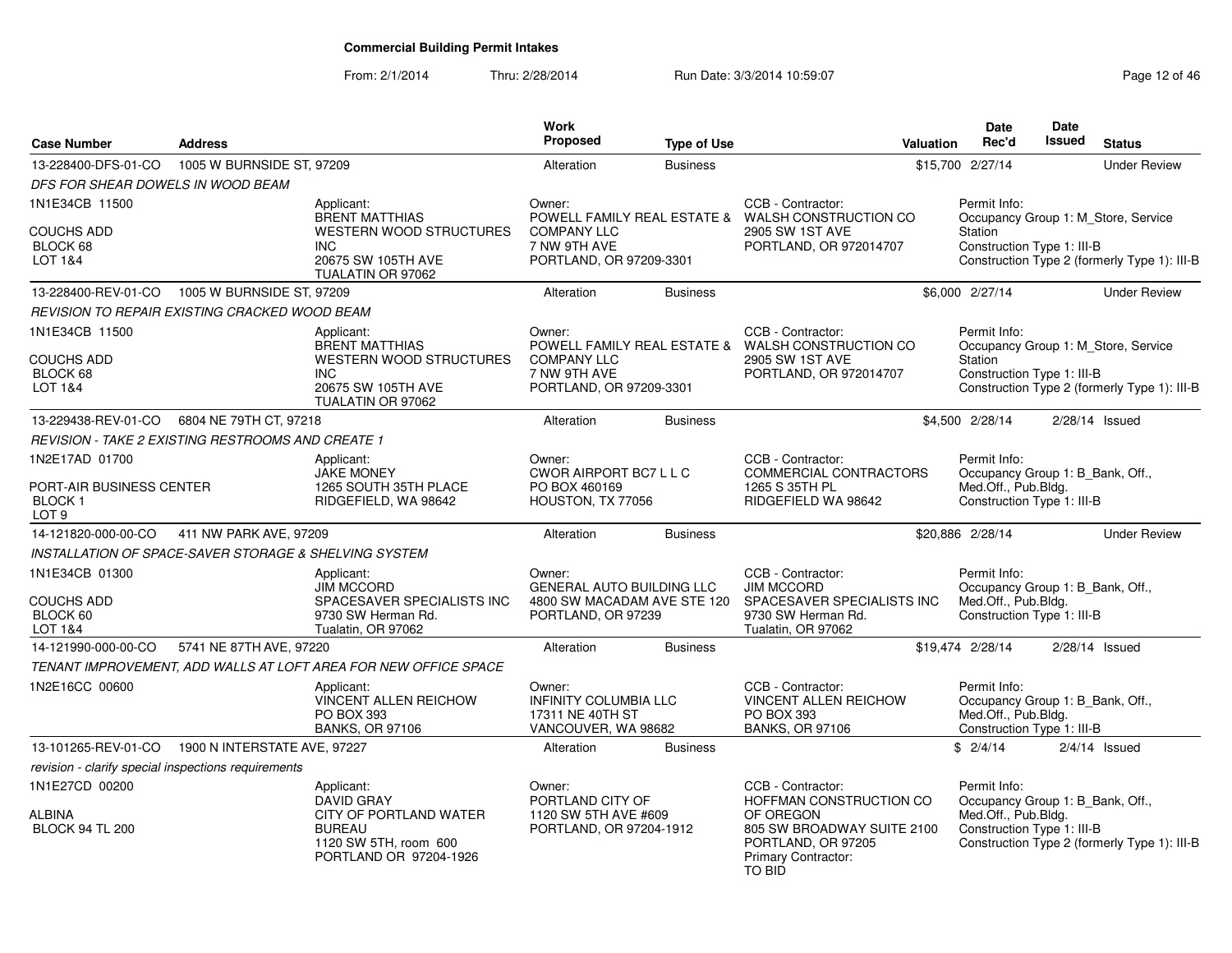From: 2/1/2014

Thru: 2/28/2014 Run Date: 3/3/2014 10:59:07 Research 2010 13 of 46

| <b>Case Number</b>                                             | <b>Address</b>                             |                                                                                                                                                                                                                                           | Work<br>Proposed                                                                                                                                                                                                                                  | <b>Type of Use</b> |                                                                                                                                               | Valuation | <b>Date</b><br>Rec'd                                                                                  | Date<br>Issued | <b>Status</b>                                                                     |
|----------------------------------------------------------------|--------------------------------------------|-------------------------------------------------------------------------------------------------------------------------------------------------------------------------------------------------------------------------------------------|---------------------------------------------------------------------------------------------------------------------------------------------------------------------------------------------------------------------------------------------------|--------------------|-----------------------------------------------------------------------------------------------------------------------------------------------|-----------|-------------------------------------------------------------------------------------------------------|----------------|-----------------------------------------------------------------------------------|
| 14-110454-000-00-CO                                            | 4412 SE WOODSTOCK BLVD, 97206              |                                                                                                                                                                                                                                           | Alteration                                                                                                                                                                                                                                        | <b>Business</b>    |                                                                                                                                               |           | \$80,000 2/4/14                                                                                       |                | <b>Under Review</b>                                                               |
|                                                                |                                            | TENANT IMPROVEMENT-CONVERT EXISTING FLOWER SHOP TO NEW CAFE, NEW ACCESSIBLE RESTROOM, NEW OFFICE SPACE, NEW NONSTRUCTURAL WALLS, FOR BAKING BENCH, BATHRC                                                                                 |                                                                                                                                                                                                                                                   |                    |                                                                                                                                               |           |                                                                                                       |                |                                                                                   |
| IS2E18CC 14600                                                 |                                            | Applicant:<br><b>DAVID RUBOVITS</b><br>DHR RENOVATION INC<br>2227 N SKIDMORE TERRACE<br>PORTLAND, OR 97217                                                                                                                                | Owner:<br><b>TIMOTHY EVEN</b><br>HAPPY VALLEY, OR 97086<br>Owner:<br><b>ANGELA EVEN</b><br>14059 SE ROLLING MEADOWS DR<br>HAPPY VALLEY, OR 97086                                                                                                  |                    | CCB - Contractor:<br><b>DAVID RUBOVITS</b><br>14059 SE ROLLING MEADOWS DR DHR RENOVATION INC<br>2227 N SKIDMORE TERRACE<br>PORTLAND, OR 97217 |           | Permit Info:<br>Occupancy Group 1: B_Bank, Off.,<br>Med.Off., Pub.Bldg.<br>Construction Type 1: V-B   |                |                                                                                   |
| 14-111599-000-00-CO                                            | 9244 SE WOODSTOCK BLVD, 97266              |                                                                                                                                                                                                                                           | Alteration                                                                                                                                                                                                                                        | <b>Business</b>    |                                                                                                                                               |           | $$1 \t2/4/14$                                                                                         |                | 2/4/14 Final                                                                      |
|                                                                |                                            | Tenant Space #3 - East side of Bldg - First time tenant. Clg and restroom constructed under shell permit . 04-042316                                                                                                                      |                                                                                                                                                                                                                                                   |                    |                                                                                                                                               |           |                                                                                                       |                |                                                                                   |
| IS2E16DC 10000                                                 |                                            | Applicant:<br>DAVID EMAMI<br><b>BRADLEY CONSTRUCTION INC</b><br>8127 SW HILLSBORO HWY<br>HILLSBORO, OR 971239276                                                                                                                          | Owner:<br>WOODSTOCK CROSSING LLC<br>3380 BARRINGTON DR<br>WEST LINN, OR 97068-3631                                                                                                                                                                |                    | CCB - Contractor:<br><b>DAVID EMAMI</b><br><b>BRADLEY CONSTRUCTION INC</b><br>8127 SW HILLSBORO HWY<br>HILLSBORO, OR 971239276                |           | Permit Info:<br>Station<br>Construction Type 1: V-A                                                   |                | Occupancy Group 1: M Store, Service                                               |
|                                                                | 13-196351-DFS-01-CO  408 SE 6TH AVE, 97214 |                                                                                                                                                                                                                                           | Alteration                                                                                                                                                                                                                                        | <b>Business</b>    |                                                                                                                                               |           | \$12,000 2/4/14                                                                                       |                | Approved to Issue                                                                 |
| DFS - INTERIOR STAIRS AND RAILING                              |                                            |                                                                                                                                                                                                                                           |                                                                                                                                                                                                                                                   |                    |                                                                                                                                               |           |                                                                                                       |                |                                                                                   |
| 1N1E35CC 11700<br><b>EAST PORTLAND</b><br>BLOCK 142<br>LOT 1&2 |                                            | Applicant:<br>LORRAINE GUTHRIE<br>LORRAINE GUTHRIE ARCHITECT<br>2748 SW Patton Court<br>Portland, OR 97201                                                                                                                                | Owner:<br>TRIQUAN LLC<br>1532 SW MORRISON ST #100<br>PORTLAND, OR 97205                                                                                                                                                                           |                    | CCB - Contractor:<br>ALGONQUIN CONSTRUCTION INC<br>1532 SW MORRISON<br>PORTLAND OR 97205                                                      |           | Permit Info:<br>Factory, Low Hazard<br>Construction Type 1: V-B                                       |                | Occupancy Group 1: F-2 Industrial Plant -                                         |
| 13-211631-REV-02-CO                                            | 531 SE 14TH AVE                            |                                                                                                                                                                                                                                           | Alteration                                                                                                                                                                                                                                        | <b>Business</b>    |                                                                                                                                               |           | \$2/4/14                                                                                              |                | $2/4/14$ Issued                                                                   |
| <b>REVISION TO CAPTURE PLAN REVIEW: SEE COMMENTS</b>           |                                            |                                                                                                                                                                                                                                           |                                                                                                                                                                                                                                                   |                    |                                                                                                                                               |           |                                                                                                       |                |                                                                                   |
| 1S1E02BA 00101<br>EAST PORTLAND<br>BLOCK 282&283 TL 101        |                                            | Applicant:<br><b>JIM RILEY</b><br><b>SERA</b><br>338 NW 5TH AVE<br>PORTLAND OR 97209                                                                                                                                                      | Owner:<br><b>WASHINGTON HIGH SCHOOL</b><br>15350 SW SEQUOIA PKWY #300<br>PORTLAND, OR 97224-7175<br>Owner:<br><b>LLC</b><br>15350 SW SEQUOIA PKWY #300<br>PORTLAND, OR 97224-7175<br>Owner:<br>VICTORIA CAPITAL LLC<br>15350 SW SEQUOIA PKWY #300 |                    | CCB - Contractor:<br><b>BREMIK CONSTRUCTION</b><br>1026 SE STARK ST<br>PORTLAND, OR 97214                                                     |           | Permit Info:<br>theater w/stage<br>Construction Type 1: II-A                                          |                | Occupancy Group 1: A-1 Auditorium,<br>Construction Type 2 (formerly Type 1): II-A |
| 14-113535-000-00-CO                                            | 12801 NE AIRPORT WAY, 97230                |                                                                                                                                                                                                                                           | PORTLAND, OR 97224-7175<br>Alteration                                                                                                                                                                                                             |                    |                                                                                                                                               |           | \$15,000 2/6/14                                                                                       |                | $2/6/14$ Issued                                                                   |
|                                                                |                                            |                                                                                                                                                                                                                                           |                                                                                                                                                                                                                                                   | <b>Business</b>    |                                                                                                                                               |           |                                                                                                       |                |                                                                                   |
| 1N2E14C 00101                                                  |                                            | PARTIAL CHANGE OF OCCUPANCY - TI FOR NEW TENANT - OFFICE SPACE TO SHIPPING AREA, RECONFIGURE EXISTING OFFICE SPACE, ADD INTERIOR WALLS FOR STORAGE AREA<br>Applicant:<br><b>DAVE SPITZER</b><br>2325 NE 19TH AVENUE<br>PORTLAND, OR 97212 | Owner:<br>1 SW COLUMBIA ST #435<br>PORTLAND, OR 97258-2036                                                                                                                                                                                        |                    | CCB - Contractor:<br>COPPER MOUNTAIN TRUST CORP JAEGER AND ERWERT<br><b>CONTRACTOR</b><br>601 S MCLOUGHLIN BLVD<br>OREGON CITY, OR 97045      |           | Permit Info:<br>Occupancy Group 1: B_Bank, Off.,<br>Med.Off., Pub.Bldg.<br>Construction Type 1: III-B |                | Construction Type 2 (formerly Type 1): III-B                                      |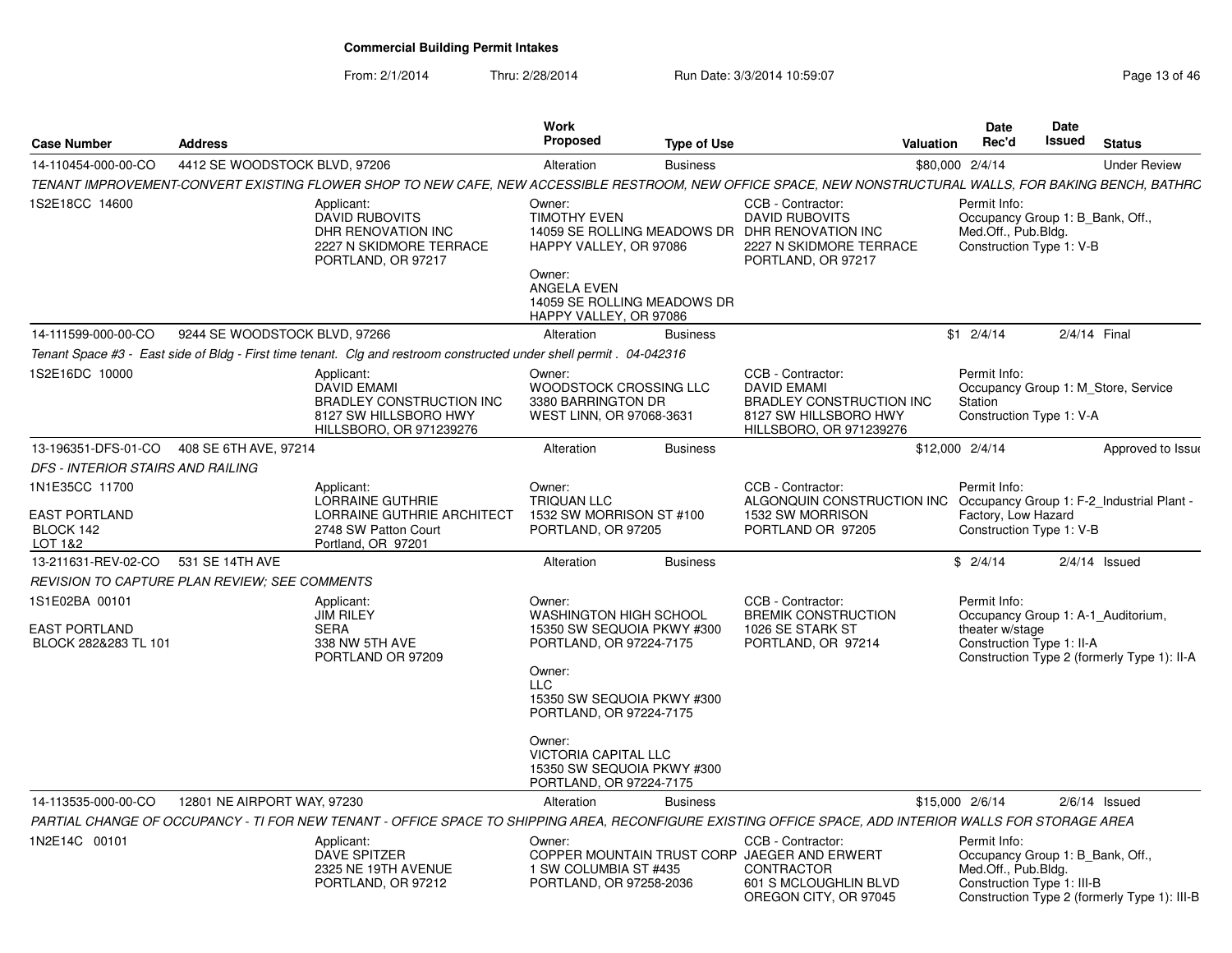From: 2/1/2014Thru: 2/28/2014 **Run Date: 3/3/2014 10:59:07** Page 14 of 46 of 46 of 46 of 46 of 46 of 46 of 46 of 46 of 46 of 46

| Page 14 of 46 |  |  |  |
|---------------|--|--|--|
|---------------|--|--|--|

| <b>Case Number</b>                                                                                                | <b>Address</b>                              |                                                                                                                                                                            | Work<br><b>Proposed</b>                                                                                                                                                                                            | <b>Type of Use</b> |                                                                                                                                   | <b>Valuation</b> | <b>Date</b><br>Rec'd                                                                                                                                       | Date<br><b>Issued</b> | <b>Status</b>           |  |
|-------------------------------------------------------------------------------------------------------------------|---------------------------------------------|----------------------------------------------------------------------------------------------------------------------------------------------------------------------------|--------------------------------------------------------------------------------------------------------------------------------------------------------------------------------------------------------------------|--------------------|-----------------------------------------------------------------------------------------------------------------------------------|------------------|------------------------------------------------------------------------------------------------------------------------------------------------------------|-----------------------|-------------------------|--|
| 14-113555-000-00-CO                                                                                               | 13125 NE AIRPORT WAY, 97230                 |                                                                                                                                                                            | Alteration                                                                                                                                                                                                         | <b>Business</b>    |                                                                                                                                   |                  | \$31,000 2/6/14                                                                                                                                            |                       | 2/6/14 Under Inspection |  |
|                                                                                                                   |                                             | PARTIAL CHANGE OF OCCUPANCY - TI FOR NEW TENANT - ADD DEMISING WALL TO CREATE NEW TENANT SPACE, ADD INTERIOR WALLS FOR OFFICE                                              |                                                                                                                                                                                                                    |                    |                                                                                                                                   |                  |                                                                                                                                                            |                       |                         |  |
| 1N2E14C 00102                                                                                                     |                                             | Applicant:<br>DAVE SPITZER<br>2325 NE 19TH AVENUE<br>PORTLAND, OR 97212                                                                                                    | Owner:<br>1 SW COLUMBIA ST #435<br>PORTLAND, OR 97258-2036                                                                                                                                                         |                    | CCB - Contractor:<br>COPPER MOUNTAIN TRUST CORP JAEGER AND ERWERT<br>CONTRACTOR<br>601 S MCLOUGHLIN BLVD<br>OREGON CITY, OR 97045 |                  | Permit Info:<br>Occupancy Group 1: S-1 Storage -<br>Moderate Hazard, Warehouse<br>Construction Type 1: V-B<br>Construction Type 2 (formerly Type 1): III-B |                       |                         |  |
| 14-114326-000-00-CO                                                                                               | 16955 SE DIVISION ST, 97233                 |                                                                                                                                                                            | Alteration                                                                                                                                                                                                         | <b>Business</b>    |                                                                                                                                   |                  | \$2,000 2/6/14                                                                                                                                             |                       | <b>Under Review</b>     |  |
|                                                                                                                   |                                             | THIS PERMIT IS TO DOCUMENT EXISTING CONDITIONS FOR CURRENT USE AND OCCUPANCY; NEW WALLS FOR OFFICES, STORAGE AND EXISTING BATHROOM                                         |                                                                                                                                                                                                                    |                    |                                                                                                                                   |                  |                                                                                                                                                            |                       |                         |  |
| 1S3E06CD 05200<br>SECTION 06 1S 3E<br>TL 5200 0.75 ACRES<br>LAND & IMPS SEE R337924 (R993062611)<br>FOR BILLBOARD |                                             | Applicant:<br><b>NEIL LEE</b><br>LEEKA ARCHITECTURE AND<br><b>PLANNING</b><br>2548 SE ANKENY<br>PORTLAND, OR 97214                                                         | Owner:<br>WOO YONG CHOI<br>2323 NE 165TH DR<br>PORTLAND, OR 97230<br>Owner:<br><b>MANJA CHOI</b><br>2323 NE 165TH DR<br>PORTLAND, OR 97230<br>Owner:<br><b>WOOY CHOL</b><br>2323 NE 165TH DR<br>PORTLAND, OR 97230 |                    |                                                                                                                                   |                  | Permit Info:<br>Occupancy Group 1: M_Store, Service<br>Station<br>Construction Type 1: V-B                                                                 |                       |                         |  |
| 13-172856-REV-01-CO                                                                                               | 2637 SE BELMONT ST, 97214                   |                                                                                                                                                                            | Alteration                                                                                                                                                                                                         | <b>Business</b>    |                                                                                                                                   |                  | \$2/6/14                                                                                                                                                   |                       | $2/6/14$ Issued         |  |
|                                                                                                                   |                                             | REVISION TO REMOVE DEMISING WALL AND POURBACK OF NEW CONCRETE INTERIOR SLAB FROM SCOPE OF WORK                                                                             |                                                                                                                                                                                                                    |                    |                                                                                                                                   |                  |                                                                                                                                                            |                       |                         |  |
| 1S1E01BB 07600<br>HANSONS ADD & 2ND<br><b>BLOCK7</b><br>E 50' OF LOT 5<br>S 2' OF E 50' OF LOT 6                  |                                             | Applicant:<br>DAVID MCLAUGHLIN<br>SITEWORKS DESIGN/BUILD<br>1255 NW 9TH AVE #17<br>PORTLAND, OR 97209                                                                      | Owner:<br>PATRICIA EITING<br><b>PO BOX 759</b><br>PORTLAND, OR 97207-0759                                                                                                                                          |                    | CCB - Contractor:<br><b>JEAN PIERRE VEILLET</b><br><b>SITEWORKS INC</b><br>1255 NW 9TH #17<br>PORTLAND, OR 97209                  |                  | Permit Info:<br>Occupancy Group 1: B_Bank, Off.,<br>Med.Off., Pub.Blda.<br>Construction Type 1: III-B                                                      |                       |                         |  |
|                                                                                                                   | 13-226625-STR-01-CO  1645 NW HOYT ST, 97209 |                                                                                                                                                                            | Alteration                                                                                                                                                                                                         | <b>Business</b>    |                                                                                                                                   |                  | \$50,810 2/10/14                                                                                                                                           |                       | $2/10/14$ Issued        |  |
|                                                                                                                   |                                             | CHANGE OF OCCUPANCY FROM S TO B AND TENANT IMPROVEMENT FOR NEW TENANT; SEISMIC UPGRADE TO ASCE-31 STANDARD INCLUDES WALL ANCHORAGE TO ROOF DIAPHRAGM, CON                  |                                                                                                                                                                                                                    |                    |                                                                                                                                   |                  |                                                                                                                                                            |                       |                         |  |
| 1N1E33AC 02200                                                                                                    |                                             | Applicant:<br><b>KEVIN GRANT</b>                                                                                                                                           | Owner:<br>HOYT 17 LLC                                                                                                                                                                                              |                    | <b>Primary Contractor:</b><br>TO BID                                                                                              |                  | Permit Info:<br>Occupancy Group 1: B_Bank, Off.,                                                                                                           |                       |                         |  |
| COUCHS ADD, BLOCK 155, LOT 1-4<br>BLOCK 155                                                                       |                                             | <b>C2K ARCHITECTURE INC</b><br>107 SE WASHINGTON ST #740<br>PORTLAND, OR 97214                                                                                             | 1355 NW 13TH AVE<br>PORTLAND, OR 97209-3284                                                                                                                                                                        |                    |                                                                                                                                   |                  | Med.Off., Pub.Bldg.<br>Construction Type 1: V-B                                                                                                            |                       |                         |  |
| 14-115056-000-00-CO                                                                                               | 100 SW MARKET ST, 97201                     |                                                                                                                                                                            | Alteration                                                                                                                                                                                                         | <b>Business</b>    |                                                                                                                                   |                  | \$15,000 2/11/14                                                                                                                                           |                       | $2/11/14$ Issued        |  |
|                                                                                                                   |                                             | REPLACE PORTION OF STOREFRONT WINDOWS WITH ADDITIONAL DOOR, REPLACE HANDRAILS AND CONCRETE STAIRS - Scope of work on 13-211711-CO has been reduced and is no longer an adc |                                                                                                                                                                                                                    |                    |                                                                                                                                   |                  |                                                                                                                                                            |                       |                         |  |
| 1S1E03CB 00700                                                                                                    |                                             | Applicant:<br>ADAM SOLOMONSON                                                                                                                                              | Owner:<br>CSHV FIRST AND MARKET LLC                                                                                                                                                                                |                    | CCB - Contractor:<br>SWINERTON BUILDERS INC                                                                                       |                  | Permit Info:<br>Occupancy Group 1: B Bank, Off.,                                                                                                           |                       |                         |  |
| SOUTH AUDITORIUM ADD<br><b>BLOCK A</b><br>LOT 2 TL 700                                                            |                                             | 1490 NW 131ST<br>PORTLAND, OR 97229                                                                                                                                        | 1420 FIFTH AVE #2020<br>SEATTLE, WA 98101-2337                                                                                                                                                                     |                    | 260 TOWNSEND ST<br>SAN FRANCISCO, CA 94107                                                                                        |                  | Med.Off., Pub.Bldg.<br>Construction Type 1: I-A                                                                                                            |                       |                         |  |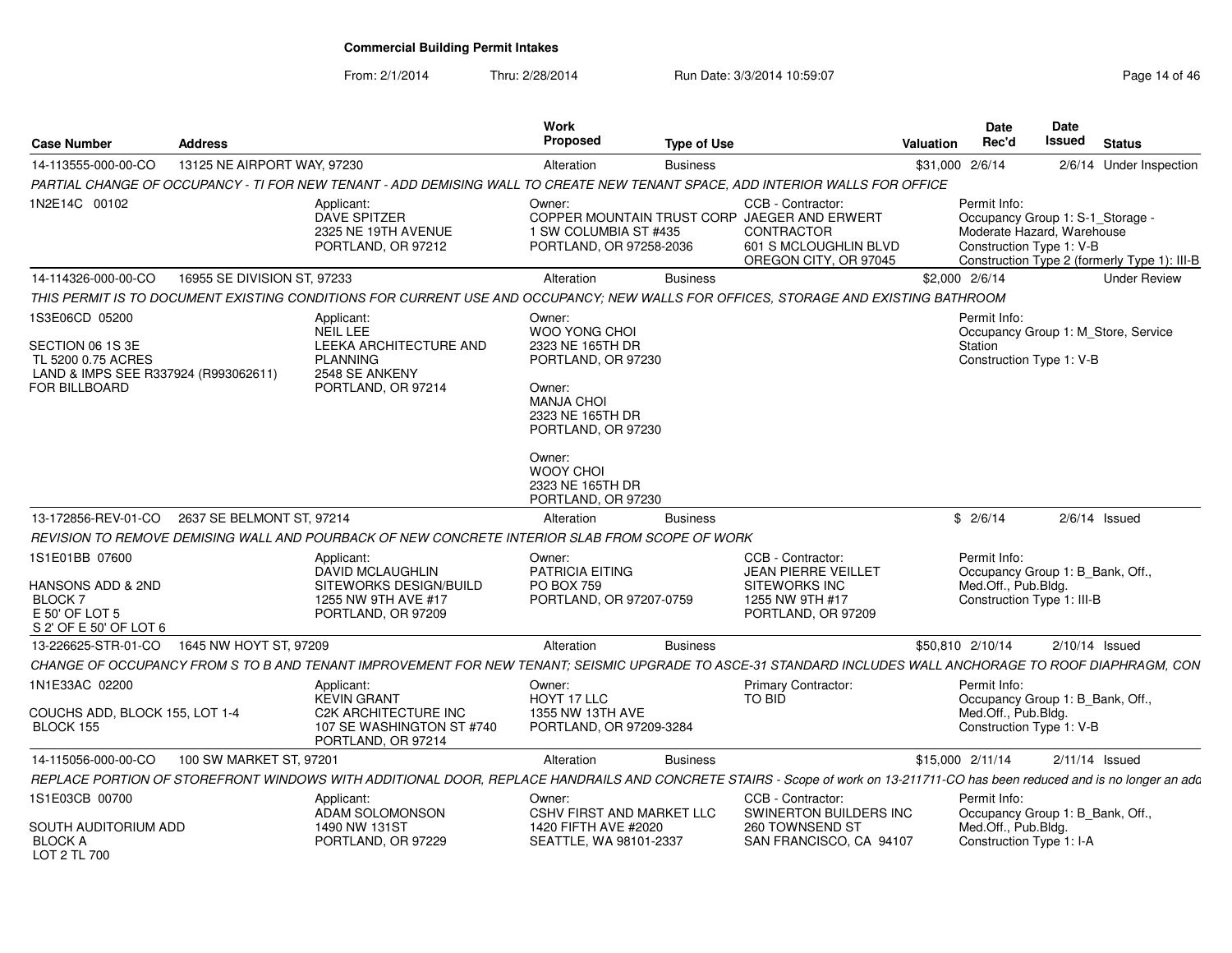From: 2/1/2014Thru: 2/28/2014 Run Date: 3/3/2014 10:59:07 Research 2010 15 of 46

| <b>Case Number</b>                                 | <b>Address</b>             |                                                                                                                                                                 | Work<br>Proposed                                                                           | <b>Type of Use</b> |                                                                                                               | Valuation | Date<br>Rec'd                                                                                              | Date<br><b>Issued</b> | <b>Status</b>                              |
|----------------------------------------------------|----------------------------|-----------------------------------------------------------------------------------------------------------------------------------------------------------------|--------------------------------------------------------------------------------------------|--------------------|---------------------------------------------------------------------------------------------------------------|-----------|------------------------------------------------------------------------------------------------------------|-----------------------|--------------------------------------------|
| 14-115189-000-00-CO                                | 12330 NE MARX ST, 97230    |                                                                                                                                                                 | Alteration                                                                                 | <b>Business</b>    |                                                                                                               |           | \$2,500 2/11/14                                                                                            |                       | <b>Under Review</b>                        |
| INSTALL NSF LABEL WALK IN COOLER BOX IN WAREHOUSE  |                            |                                                                                                                                                                 |                                                                                            |                    |                                                                                                               |           |                                                                                                            |                       |                                            |
| 1N2E23BC 00600                                     |                            | Applicant:<br>JOEL GALLARDO ALCAZAR<br>545 SE 3RD AVE<br>HILLSBORO, OR 97123                                                                                    | Owner:<br>PACIFIC REALTY ASSOCIATES<br>15350 SW SEQUOIA PKWY #300<br>TIGARD, OR 97224-7175 |                    | CCB - Contractor:<br>JOEL GALLARDO ALCAZAR<br>545 SE 3RD AVE<br>HILLSBORO, OR 97123                           |           | Permit Info:<br>Occupancy Group 1: U Private<br>Garage\Utility Misc.<br>Construction Type 1: V-B           |                       |                                            |
|                                                    |                            |                                                                                                                                                                 | Owner:<br>LTD PARTNERSHIP<br>15350 SW SEQUOIA PKWY #300<br>TIGARD, OR 97224-7175           |                    |                                                                                                               |           |                                                                                                            |                       |                                            |
| 13-155501-REV-02-CO                                | 7901 SE DIVISION ST, 97215 |                                                                                                                                                                 | Alteration                                                                                 | <b>Business</b>    |                                                                                                               |           | \$2/11/14                                                                                                  |                       | $2/11/14$ Issued                           |
| <b>REVISION TO MODIFY STRUCTURAL STAIR FRAMING</b> |                            |                                                                                                                                                                 |                                                                                            |                    |                                                                                                               |           |                                                                                                            |                       |                                            |
| 1S2E05DD 03400                                     |                            | Applicant:                                                                                                                                                      | Owner:                                                                                     |                    | CCB - Contractor:                                                                                             |           | Permit Info:                                                                                               |                       |                                            |
| SECTION 05 1S 2E<br>TL 3400 3.54 ACRES             |                            | Sam Stadler<br>SRG Partnership Inc.<br>621 SW Morrison St #200<br>Portland, OR 97205                                                                            | PO BOX 19000<br>PORTLAND, OR 97280-0990                                                    |                    | PORTLAND COMMUNITY COLLEGE ONEILL ELECTRIC INC<br>4444 SE 27TH AVE<br>PORTLAND, OR 97202                      |           | Occupancy Group 1: B Bank, Off.,<br>Med.Off., Pub.Bldg.<br>Construction Type 1: III-B                      |                       |                                            |
| 14-115470-000-00-CO                                | 3636 NE BROADWAY, 97232    |                                                                                                                                                                 | Alteration                                                                                 | <b>Business</b>    |                                                                                                               |           | \$65,000 2/11/14                                                                                           |                       | <b>Under Review</b>                        |
|                                                    |                            | TENANT IMPROVMENT FOR NEW TENANT; NEW WALLS FOR OFFICES, INFILL DOOR AT EXISTING OFFICE, NEW RECEPTION DESK, DOORS, RELITES AND MINOR CEILING MODIFICATIONS     |                                                                                            |                    |                                                                                                               |           |                                                                                                            |                       |                                            |
| 1N1E25DC 17100                                     |                            | Applicant:                                                                                                                                                      | Owner:                                                                                     |                    | CCB - Contractor:                                                                                             |           | Permit Info:                                                                                               |                       |                                            |
| HANCOCK ST ADD<br><b>BLOCK 9 TL 17100</b>          |                            | SUZIE HONG<br><b>MACKENZIE</b><br>1515 SW WATER AVE<br>PORTLAND, OR 97214                                                                                       | <b>MBANK</b><br><b>PO BOX 504</b><br>GRESHAM, OR 97030-0114                                |                    | LEASE CRUTCHER LEWIS CORP<br>921 SW WASHINGTON #150<br>PORTLAND, OR 972050000                                 |           | Occupancy Group 1: B Bank, Off<br>Med.Off., Pub.Bldg.<br>Construction Type 1: V-B                          |                       |                                            |
| 13-201788-REV-01-CO                                | 301 SE 2ND AVE, 97214      |                                                                                                                                                                 | Alteration                                                                                 | <b>Business</b>    |                                                                                                               |           | \$65,440 2/12/14                                                                                           |                       | <b>Under Review</b>                        |
|                                                    |                            | VALUE ADDED REVISION - NEW MEZZANINE ADDED: FRAMING FOR STORAGE AND NEW OFFICES: (1) NEW EXTERIOR DOOR IN TILT-UP CONCRETE WALL                                 |                                                                                            |                    |                                                                                                               |           |                                                                                                            |                       |                                            |
| 1N1E34DD 01000                                     |                            | Applicant:<br>ANDERSEN CONSTRUCTION<br><b>COMPANY</b><br>PO BOX 6712<br>PORTLAND, OR 97228-6712                                                                 | Owner:<br>PRODUCE ROW LLC<br>4100 SW ARTHUR WAY<br>PORTLAND, OR 97221-3202                 |                    | CCB - Contractor:<br>ANDERSEN CONSTRUCTION<br><b>COMPANY</b><br>PO BOX 6712<br>PORTLAND, OR 97228-6712        |           | Permit Info:<br>Occupancy Group 1: B_Bank, Off.,<br>Med.Off., Pub.Bldg.<br>Construction Type 1: V-B        |                       |                                            |
| 14-110678-000-00-CO                                | 2147 NW YORK ST, 97210     |                                                                                                                                                                 | Alteration                                                                                 | <b>Business</b>    |                                                                                                               |           | \$68,000 2/12/14                                                                                           |                       | $2/12/14$ Issued                           |
|                                                    |                            | TI FOR NEW TENANT - PARTIAL CHANGE OF OCCUPANCY FOR MANUFACTURING TO CHANGE 670 SF OF STORAGE TO COMMERCIAL KITCHEN                                             |                                                                                            |                    |                                                                                                               |           |                                                                                                            |                       |                                            |
| 1N1E28CA 02900                                     |                            | Applicant:<br><b>STEVE MALANY</b><br>2133 NE YORK<br>PORTLAND, OR 97210                                                                                         | Owner:<br><b>SBS GROUP LLC</b><br>2133 NW YORK ST<br>PORTLAND, OR 97210-2108               |                    | CCB - Contractor:<br><b>JOSHUA ANDERSON</b><br>P & C CONSTRUCTION CO<br>2133 NW YORK ST<br>PORTLAND, OR 97210 |           | Permit Info:<br>Occupancy Group 1: S-1 Storage -<br>Moderate Hazard, Warehouse<br>Construction Type 1: V-B |                       | Construction Type 2 (formerly Type 1): V-B |
| 14-115623-000-00-CO                                | 4724 SW MACADAM AVE, 97201 |                                                                                                                                                                 | Alteration                                                                                 | <b>Business</b>    |                                                                                                               |           | \$22,500 2/12/14                                                                                           |                       | $2/12/14$ Issued                           |
|                                                    |                            | TI FOR NEW TENANT; ADA UPGRADE; PROVIDE DESIGNATED ADA PARKING; EXTEND EXTERIOR HANDRAILS; PROVIDE HANDRAILS FOR INTERIOR STAIRS, REPLACE DOOR KNOBS WITH LEVEF |                                                                                            |                    |                                                                                                               |           |                                                                                                            |                       |                                            |
| 1S1E15BA 00800                                     |                            | Applicant:                                                                                                                                                      | Owner:                                                                                     |                    | CCB - Contractor:                                                                                             |           | Permit Info:                                                                                               |                       |                                            |
| SECTION 15 1S 1E<br>TL 800 0.48 ACRES              |                            | PETER KIM<br>TONI KING AND ASSOCIATES<br>330 SE MLK BLVD, SUITE 350<br>PORTLAND, OR 97214                                                                       | PAT RICK BARRETT LLC<br>02425 SW MILITARY RD<br>PORTLAND, OR 97219                         |                    | TODD HESS BUILDING CO<br>9414 SW BARBUR BLVD. #150<br>PORTLAND, OR 97219                                      |           | Occupancy Group 1: B_Bank, Off.,<br>Med.Off., Pub.Bldg.<br>Construction Type 1: V-B                        |                       |                                            |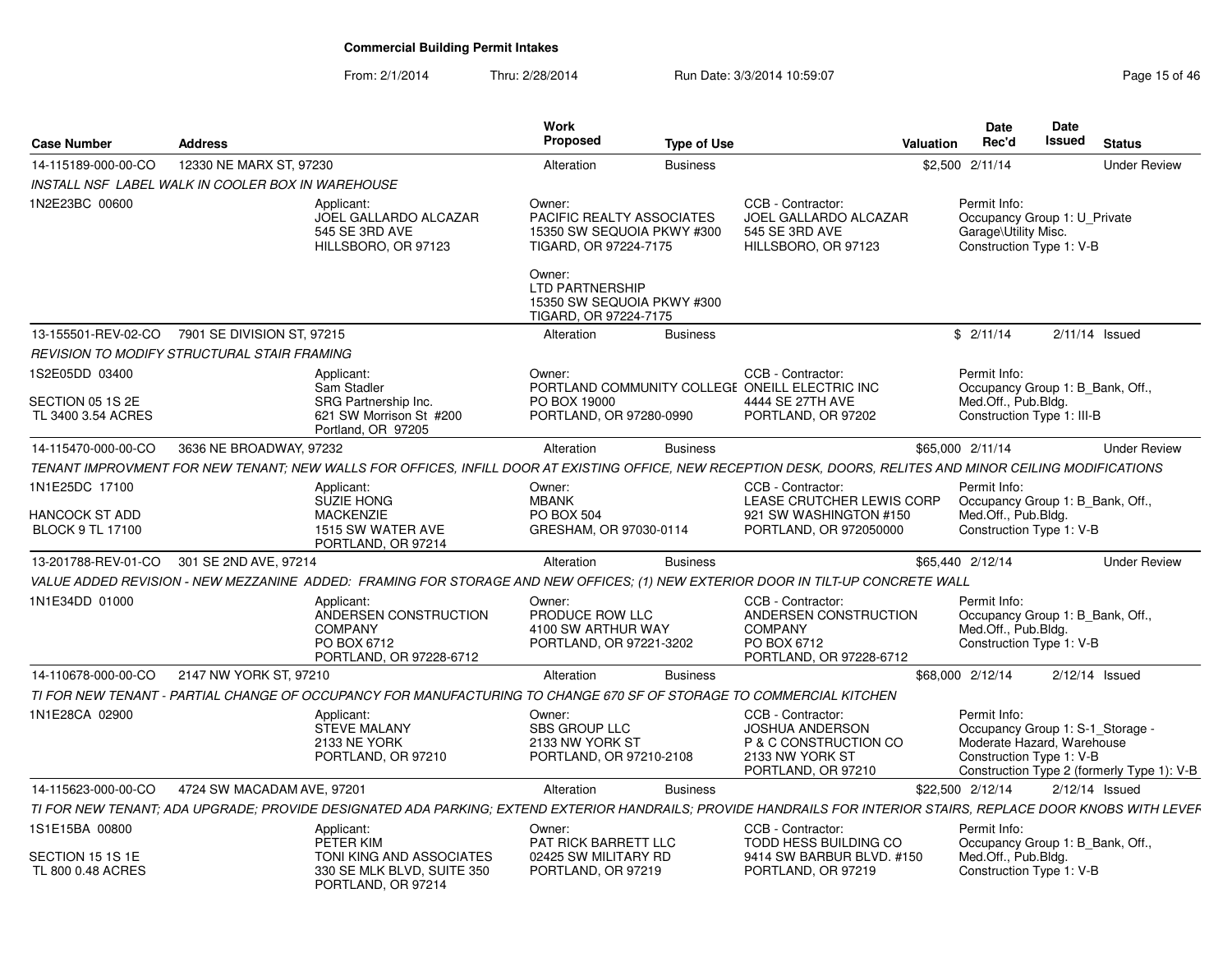From: 2/1/2014

Thru: 2/28/2014 Run Date: 3/3/2014 10:59:07 Research 2010 16:04 Rage 16 of 46

| <b>Case Number</b>                                          | <b>Address</b>              |                                                                                                                                                              | <b>Work</b><br>Proposed                                                                                               | <b>Type of Use</b> |                                                                                                                                         | <b>Valuation</b> | <b>Date</b><br>Rec'd                                                                                  | <b>Date</b><br>Issued | <b>Status</b>                              |
|-------------------------------------------------------------|-----------------------------|--------------------------------------------------------------------------------------------------------------------------------------------------------------|-----------------------------------------------------------------------------------------------------------------------|--------------------|-----------------------------------------------------------------------------------------------------------------------------------------|------------------|-------------------------------------------------------------------------------------------------------|-----------------------|--------------------------------------------|
| 14-115629-000-00-CO                                         | 169 NE 102ND AVE, 97220     |                                                                                                                                                              | Alteration                                                                                                            | <b>Business</b>    |                                                                                                                                         |                  | \$40,000 2/12/14                                                                                      |                       | $2/12/14$ Issued                           |
|                                                             |                             | TENANT SPACE IN NW CORNER OF BUILDING 5- DEMO PARTITION WALL AND ADD NEW WALLS TO CREATE STAFF ROOM; CHANGE LOCATION OF SECOND BATHROOM AND MAKE BOTH ADA CC |                                                                                                                       |                    |                                                                                                                                         |                  |                                                                                                       |                       |                                            |
| 1N2E33DA 01800                                              |                             | Applicant:<br>PETER KIM<br>TONI KING AND ASSOCIATES<br>330 SE MLK BLVD, SUITE 350<br>PORTLAND, OR 97214                                                      | Owner:<br><b>AARK LLC</b><br>9320 SW BARBUR BLVD #300<br>PORTLAND, OR 97219-5405                                      |                    | CCB - Contractor:<br>HOME TRENDS NORTHWEST LLC<br>2011 13TH ST<br>WEST LINN, OR 97068                                                   |                  | Permit Info:<br>Occupancy Group 1: B_Bank, Off.,<br>Med.Off., Pub.Bldg.<br>Construction Type 1: V-B   |                       |                                            |
| 14-115720-000-00-CO                                         | 12243 N CENTER AVE          |                                                                                                                                                              | Alteration                                                                                                            | <b>Business</b>    |                                                                                                                                         |                  | \$30,000 2/12/14                                                                                      |                       | 2/12/14 Under Inspection                   |
|                                                             |                             | LANDLORD TO CREATE TWO NEW RESTROOMS IN AN EXISTING SHELL SPACE: NO OCCUPANCY / SHELL ON 06-164263-CO                                                        |                                                                                                                       |                    |                                                                                                                                         |                  |                                                                                                       |                       |                                            |
| 2N1E34C 00604                                               |                             | Applicant:<br><b>ERIC DUGGER</b><br><b>WESTERN CONSTRUCTION</b><br><b>SERVICES</b><br>2300 EAST THIRD LOOP, SUITE 11<br>VANCOUVER WA 98661                   | Owner:<br><b>BUENA-HAYDEN LLC</b><br>333 NW 9TH AVE #1010<br>PORTLAND, OR 97209                                       |                    | CCB - Contractor:<br>Kevin Moisan<br><b>WESTERN CONSTRUCTION</b><br><b>SERVICES</b><br>2300 EAST THIRD LOOP #110<br>VANCOUVER, WA 98661 |                  | Permit Info:<br>Construction Type 1: V-B                                                              |                       |                                            |
| 13-198802-REV-01-CO                                         | 2403 NW THURMAN ST, 97210   |                                                                                                                                                              | Alteration                                                                                                            | <b>Business</b>    |                                                                                                                                         |                  | \$2/12/14                                                                                             |                       | $2/12/14$ Issued                           |
|                                                             |                             | REVISION TO LOWER THE FIRE-RATED CEILING AND FASCIA IN A PORTIOTN OF THE CORRIDOR TO ALLOW TELECOM SERVICES TO PASS ABOVE                                    |                                                                                                                       |                    |                                                                                                                                         |                  |                                                                                                       |                       |                                            |
| 1N1E28CC 03200                                              |                             | Applicant:<br>RACHAEL COOK<br>2403 NW THURMAN<br>PORTLAND OR 97210                                                                                           | Owner:<br><b>STEWART A HARVEY</b><br>2405 NW THURMAN ST<br>PORTLAND, OR 97210-2522<br>Owner:<br><b>JAMES LOMASSON</b> |                    | CCB - Contractor:<br>DOGWOOD HOME INSPECTION,<br>LLC.<br>4815 NE 47TH<br>PORTLAND, OR 97218                                             |                  | Permit Info:<br>Occupancy Group 1: B_Bank, Off.,<br>Med.Off., Pub.Bldg.<br>Construction Type 1: III-B |                       |                                            |
|                                                             |                             |                                                                                                                                                              | 2405 NW THURMAN ST<br>PORTLAND, OR 97210-2522                                                                         |                    |                                                                                                                                         |                  |                                                                                                       |                       |                                            |
| 13-239557-000-00-CO                                         | 16279 SE DIVISION ST, 97233 |                                                                                                                                                              | Alteration                                                                                                            | <b>Business</b>    |                                                                                                                                         |                  | \$99,288 2/13/14                                                                                      |                       | 2/13/14 Under Inspection                   |
| TI FOR FIRST TENANT - BUILD OUT FOR NEW DOCTORS OFFICE      |                             |                                                                                                                                                              |                                                                                                                       |                    |                                                                                                                                         |                  |                                                                                                       |                       |                                            |
| 1S3E06CC 02903                                              |                             | Applicant:<br><b>SANG NGUYEN</b><br>2129 SE 131ST AVE<br>PORTLAND, OR 97233                                                                                  | Owner:<br>ROIC OREGON LLC<br>8905 TOWNE CENTRE DR #108<br>SAN DIEGO, CA 92122-5608                                    |                    | CCB - Contractor:<br>DON RUE<br><b>JHC COMMERCIAL</b><br>11125 SW BARBUR BLVD<br>PORTLAND OR 97219                                      |                  | Permit Info:<br>Occupancy Group 1: B_Bank, Off.,<br>Med.Off., Pub.Bldg.<br>Construction Type 1: V-B   |                       |                                            |
| 14-115651-000-00-CO                                         | 2330 NW 31ST AVE, 97210     |                                                                                                                                                              | Alteration                                                                                                            | <b>Business</b>    |                                                                                                                                         |                  | \$14,000 2/13/14                                                                                      |                       | 2/13/14 Under Inspection                   |
|                                                             |                             | BUILD NEW WALLS TO CREATE ADDITIONAL OPEN OFFICE SPACE WITHININ EXISTING BUILDING FOOTPRINT - HVAC SYSTEM DESIGN APPROVAL AND PERMIT REQUIRED.               |                                                                                                                       |                    |                                                                                                                                         |                  |                                                                                                       |                       |                                            |
| 1N1E29CA 00300                                              |                             | Applicant:                                                                                                                                                   | Owner:                                                                                                                |                    | CCB - Contractor:                                                                                                                       |                  | Permit Info:                                                                                          |                       |                                            |
| <b>INDUSTRIAL CENTER</b><br><b>BLOCK7</b><br>LOT 1-4 TL 300 |                             | <b>RICH GRIMES</b><br>PROGRESS CONSTRUCTION<br>710 NW 17TH STE B<br>PORTLAND OR 97209                                                                        | PARGETER FAMILY LLC<br>P O BOX 730<br>ROSEBURG, OR 97470                                                              |                    | <b>RICH GRIMES</b><br>PROGRESS CONSTRUCTION<br>710 NW 17TH STE B<br>PORTLAND OR 97209                                                   |                  | Occupancy Group 1: B_Bank, Off.,<br>Med.Off., Pub.Bldg.<br>Construction Type 1: V-B                   |                       | Construction Type 2 (formerly Type 1): V-B |
| 13-205627-REV-01-CO                                         | 5025 NE 82ND AVE, 97218     |                                                                                                                                                              | Alteration                                                                                                            | <b>Business</b>    |                                                                                                                                         |                  | \$2/14/14                                                                                             |                       | $2/14/14$ Issued                           |
| REVISION TO RECONFIGURE NEW ADA RAMP AND ADD STEPS          |                             |                                                                                                                                                              |                                                                                                                       |                    |                                                                                                                                         |                  |                                                                                                       |                       |                                            |
| 1N2E20AA 00900<br>SECTION 20 1N 2E<br>TL 900 0.52 ACRES     |                             | Applicant:<br>G & Z CONTRUCTION LLC<br>9112 NE 92ND AVE<br>VANCOUVER, WA 98662                                                                               | Owner:<br><b>NUCK'IN FUTS LLC</b><br>5001 NE 82ND AVE<br>PORTLAND, OR 97220-4928                                      |                    | CCB - Contractor:<br><b>G &amp; Z CONTRUCTION LLC</b><br>9112 NE 92ND AVE<br>VANCOUVER, WA 98662                                        |                  | Permit Info:<br>Occupancy Group 1: B_Bank, Off.,<br>Med.Off., Pub.Bldg.<br>Construction Type 1: V-B   |                       |                                            |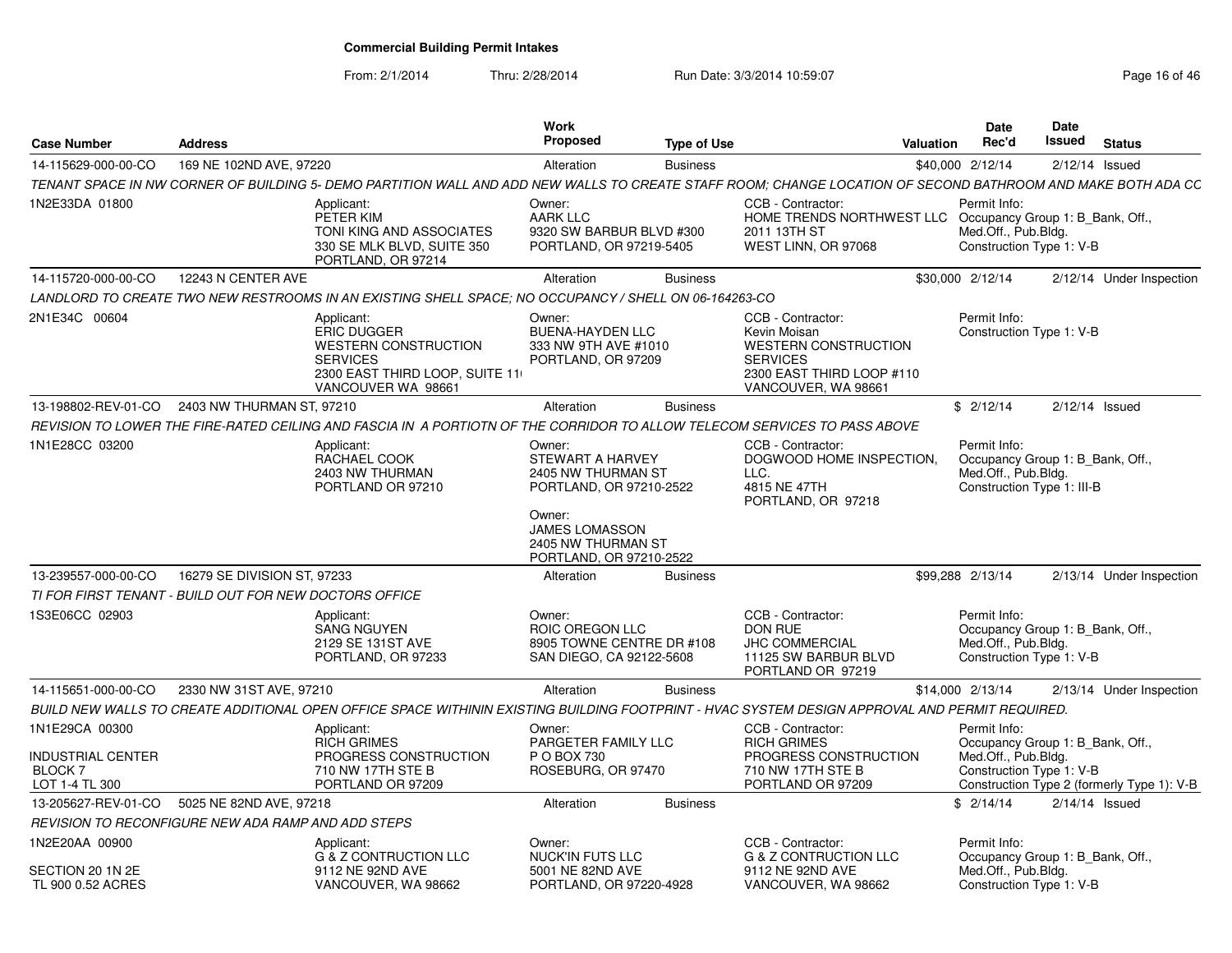From: 2/1/2014Thru: 2/28/2014 Run Date: 3/3/2014 10:59:07 Research 2010 17 of 46

| <b>Case Number</b>                                                               | <b>Address</b>                                    |                                                                                                                                                               | Work<br>Proposed                                                                                                                                                                        | <b>Type of Use</b> |                                                                                                                                   | <b>Valuation</b>  | <b>Date</b><br>Rec'd | Date<br>Issued<br><b>Status</b>                              |
|----------------------------------------------------------------------------------|---------------------------------------------------|---------------------------------------------------------------------------------------------------------------------------------------------------------------|-----------------------------------------------------------------------------------------------------------------------------------------------------------------------------------------|--------------------|-----------------------------------------------------------------------------------------------------------------------------------|-------------------|----------------------|--------------------------------------------------------------|
| 14-106626-000-00-CO                                                              | 3262 NE M L KING BLVD, 97212                      |                                                                                                                                                               | Alteration                                                                                                                                                                              | <b>Business</b>    |                                                                                                                                   | \$101,341 2/18/14 |                      | 2/18/14 Issued                                               |
|                                                                                  | FIRST TIME TENANT - BUILD OUT FOR NEW BARBER SHOP |                                                                                                                                                               |                                                                                                                                                                                         |                    |                                                                                                                                   |                   |                      |                                                              |
| 1N1E26BB 04400                                                                   |                                                   | Applicant:<br><b>LOGAN CRAVENS</b><br>CARLETON HART ARCHITECTURE 219 NW 2ND AVE<br>322 NW 8TH AVE<br>PORTLAND, OR 97209                                       | Owner:<br><b>ELIOT HOUSING LIMITED</b><br>PORTLAND, OR 97209-3905<br>Owner:<br><b>PARTNERSHIP</b>                                                                                       |                    | CCB - Contractor:<br><b>COLAS CONSTRUCTION INC</b><br>5319 SW WESTGATE DR., STE 207 Med.Off., Pub.Bldg.<br>PORTLAND OR 97229-7542 | Permit Info:      |                      | Occupancy Group 1: B Bank, Off.,<br>Construction Type 1: I-A |
|                                                                                  |                                                   |                                                                                                                                                               | 219 NW 2ND AVE<br>PORTLAND, OR 97209-3905                                                                                                                                               |                    |                                                                                                                                   |                   |                      |                                                              |
| 14-116970-000-00-CO                                                              | 1510 SE WATER AVE, 97214                          |                                                                                                                                                               | Alteration                                                                                                                                                                              | <b>Business</b>    |                                                                                                                                   | \$899,491 2/18/14 |                      | <b>Under Review</b>                                          |
|                                                                                  |                                                   | TENANT IMPROVEMENT BUILD OUT FOR ENTIRE SHELL PERMIT: INCLUDES OFFICES BATHROOMS. ESSPRESSO BAR WITH EQUIPMENT. BREAK AREA*SHELL PERMIT IS STILL UNDER REVIEW |                                                                                                                                                                                         |                    |                                                                                                                                   |                   |                      |                                                              |
| 1S1E03DA 01300<br>STEPHENS ADD<br><b>BLOCK 20 TL 1300</b><br>DEPT OF REVENUE     |                                                   | Applicant:<br>KELLY THELEN<br><b>GROUP MACKENZIE</b><br>1500 SE WATER AV STE 100<br>PORTLAND, OR 97214                                                        | Owner:<br>PORTLAND GENERAL ELECTRIC TO BID<br>CO.<br>1WTC0510--CORPORATE TAX<br>DEPT 121 SW SAL<br>PORTLAND, OR 97204-2901                                                              |                    | <b>Primary Contractor:</b>                                                                                                        |                   |                      |                                                              |
| 14-117046-000-00-CO                                                              | 2323 NW WESTOVER RD, 97210                        |                                                                                                                                                               | Alteration                                                                                                                                                                              | <b>Business</b>    |                                                                                                                                   | \$140,000 2/18/14 |                      | <b>Under Review</b>                                          |
|                                                                                  |                                                   | CHANGE OF OCCUPANCY FROM M TO B: NEW TENANT IN FOR MEDICAL CLINIC, NEW PARTITIONS, CEILING GRID, LIGHTING AND MEDICAL GAS SYSTEM                              |                                                                                                                                                                                         |                    |                                                                                                                                   |                   |                      |                                                              |
| 1N1E33CB 02000                                                                   |                                                   | Applicant:<br><b>TARA CANTRELL</b><br>EMMETT PHAIR CONSTRUCTION<br>6305 SW ROSEWOOD RD<br>LAKE OSWEGO, OR 97035                                               | Owner:<br>HERBERT J SEMLER<br>2330 NW EVERETT ST<br>PORTLAND, OR 97210-3530<br>Owner:<br>SHIRLEY L SEMLER<br>2330 NW EVERETT ST<br>PORTLAND, OR 97210-3530                              |                    | CCB - Contractor:<br>PHAIR CONSTRUCTION COMPANY Occupancy Group 1: B_Bank, Off.,<br>PO BOX 4722<br>SALEM, OR 97302-8722           | Permit Info:      | Med.Off., Pub.Bldg.  | Construction Type 1: V-B                                     |
| 14-117518-000-00-CO                                                              | 5736 NE GLISAN ST, 97213                          |                                                                                                                                                               | Alteration                                                                                                                                                                              | <b>Business</b>    |                                                                                                                                   | \$450,000 2/18/14 |                      | <b>Under Review</b>                                          |
|                                                                                  |                                                   | TI AND CHANGE OF OCCUPANCY FOR NEW TENANT: NEW INTERIOR BUILDOUT TO INCLUDE NEW THERAPY ROOMS. EXERCISE ROOMS, RECEPTION AND WAITING AREAS, AND RESTROOMS: N  |                                                                                                                                                                                         |                    |                                                                                                                                   |                   |                      |                                                              |
| 1N2E31DA 10000<br>VILLAMEAD<br>BLOCK <sub>2</sub><br>LOT 1 EXC PT IN ST<br>LOT 2 |                                                   | Applicant:<br>SIMONE GOLDFEDER<br><b>CONSTRUCTIVE FORM</b><br>ARCHITECTURE AND DESIGN LLC PORTLAND, OR 97218-2621<br>1337 SE 15TH AVE<br>PORTLAND OR 97214    | Owner:<br>GAPO HOLDINGS LLC<br>5846 NE ALBERTA ST                                                                                                                                       |                    | CCB - Contractor:<br>BNK CONSTRUCTION INC<br>45 82nd dr, ste 53b<br>gladstone, or 97027                                           | Permit Info:      | Med.Off., Pub.Bldg.  | Occupancy Group 1: B_Bank, Off.,<br>Construction Type 1: V-B |
|                                                                                  | 10-183777-REV-02-CO 2737 NE M L KING BLVD, 97212  |                                                                                                                                                               | Alteration                                                                                                                                                                              | <b>Business</b>    |                                                                                                                                   | \$2/18/14         |                      | 2/18/14 Final                                                |
|                                                                                  |                                                   | REVISION - REQUIRED STREET TREE TO BE INSTALLED UNDER STREET JOB                                                                                              |                                                                                                                                                                                         |                    |                                                                                                                                   |                   |                      |                                                              |
| 1N1E27AD 11100<br>ALBINA<br>BLOCK 15<br>LOT 10 EXC PT IN ST<br>LOT 11-13         |                                                   | Applicant:<br>NORTH NEIGHBORHOOD                                                                                                                              | Owner:<br><b>JAMES ADAMSON</b><br>4943 NE M L K JR BLVD #102<br>PORTLAND, OR 97211-3353<br>Owner:<br>GRAHAM STREET LLC ADAMSON<br>4943 NE M L K JR BLVD #102<br>PORTLAND, OR 97211-3353 |                    |                                                                                                                                   | Permit Info:      | Med.Off., Pub.Bldg.  | Occupancy Group 1: B_Bank, Off.,<br>Construction Type 1: V-B |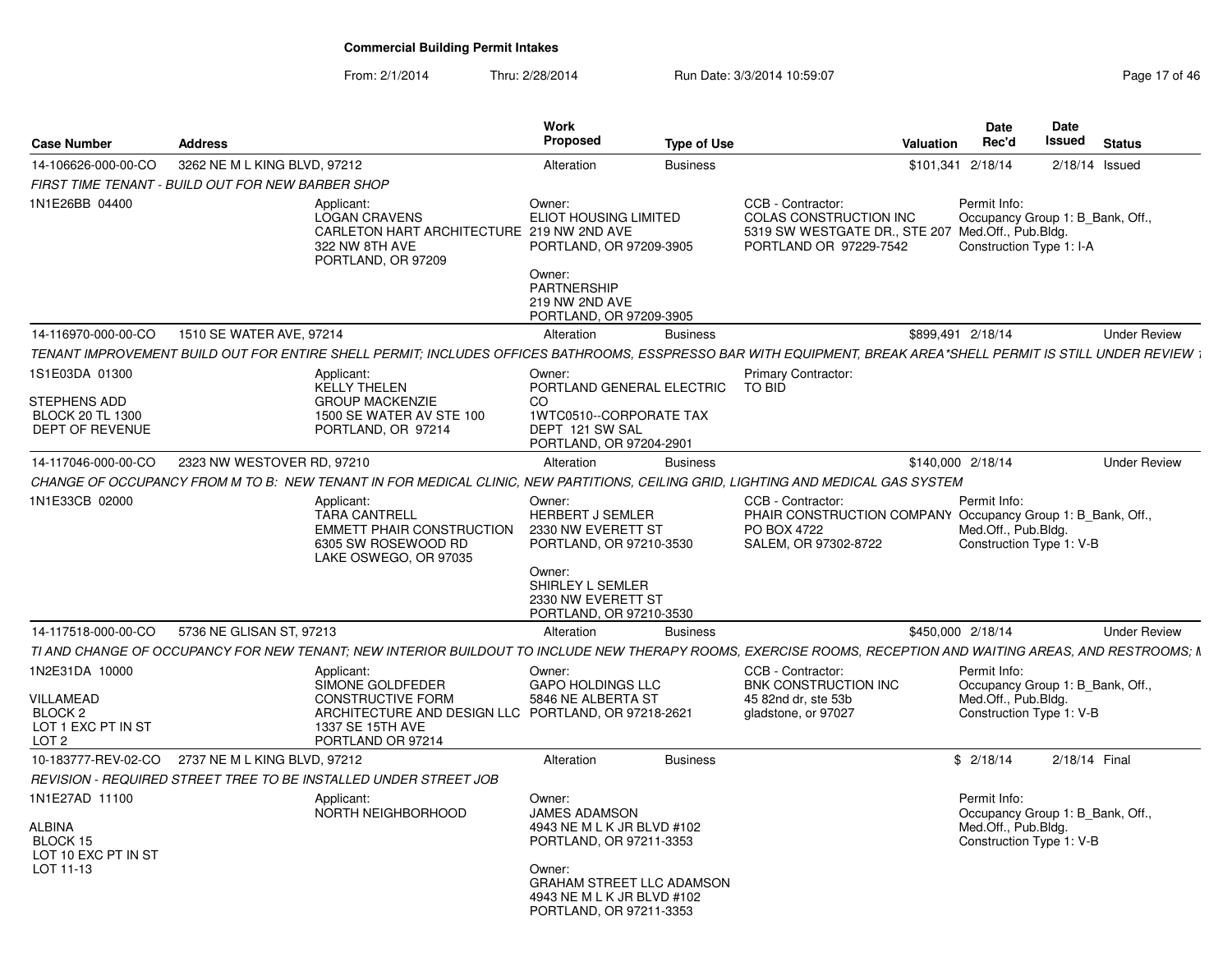From: 2/1/2014Thru: 2/28/2014 Run Date: 3/3/2014 10:59:07 Research 2010 18 of 46

| <b>Case Number</b>                                                             | <b>Address</b>                         |                                                                                                                            | <b>Work</b><br>Proposed                                                                                                                                             | <b>Type of Use</b> |                                                                                                             | <b>Valuation</b>  | <b>Date</b><br>Rec'd                                                                                  | <b>Date</b><br>Issued | <b>Status</b>       |
|--------------------------------------------------------------------------------|----------------------------------------|----------------------------------------------------------------------------------------------------------------------------|---------------------------------------------------------------------------------------------------------------------------------------------------------------------|--------------------|-------------------------------------------------------------------------------------------------------------|-------------------|-------------------------------------------------------------------------------------------------------|-----------------------|---------------------|
| 14-117668-000-00-CO                                                            | 12243 N CENTER AVE                     |                                                                                                                            | Alteration                                                                                                                                                          | <b>Business</b>    |                                                                                                             | \$188,465 2/18/14 |                                                                                                       |                       | <b>Under Review</b> |
|                                                                                |                                        | TI FOR NEW TENANT: NEW BUILDOUT TO INCLUDE KITCHEN AREA, SALES AREA, SEATING AREA, AND LOBBY; BATHROOMS UNDER 14-115720-CO |                                                                                                                                                                     |                    |                                                                                                             |                   |                                                                                                       |                       |                     |
| 2N1E34C 00604                                                                  |                                        | Applicant:<br><b>TAMMY KORTE</b><br><b>ARCVISION INC</b><br>1950 CRAIG RS #300<br>ST LOUIS MO 63146                        | Owner:<br>BUENA-HAYDEN NORTH LLC<br>901 NE GLISAN ST<br>PORTLAND, OR 97232-2730                                                                                     |                    | Primary Contractor:<br>TO BID                                                                               |                   | Permit Info:<br>Occupancy Group 1: B_Bank, Off.,<br>Med.Off., Pub.Bldg.<br>Construction Type 1: II-A  |                       |                     |
| 14-107575-000-00-CO                                                            | 3917 N MISSISSIPPI AVE, 97227          |                                                                                                                            | Alteration                                                                                                                                                          | <b>Business</b>    |                                                                                                             |                   | \$14,500 2/19/14                                                                                      |                       | <b>Under Review</b> |
|                                                                                |                                        | SEISMIC UPGRADE ASCE 31- SHELL ONLY, NO OCCUPANCY THIS PERMIT ** Separate tenant improvement required**                    |                                                                                                                                                                     |                    |                                                                                                             |                   |                                                                                                       |                       |                     |
| 1N1E22CD 05200<br><b>MULTNOMAH</b><br>BLOCK <sub>23</sub><br>LOT <sub>13</sub> |                                        | Applicant:<br>CLIFF BELT<br>RC BELT CONSTRUCTION INC<br>1820 N TERRY ST<br>PORTLAND, OR 97217                              | Owner:<br>RAYMOND C BELT<br>1820 N TERRY ST<br>PORTLAND, OR 97217<br>Owner:<br>LISA M R BELT<br>1820 N TERRY ST                                                     |                    | CCB - Contractor:<br><b>CLIFF BELT</b><br>RC BELT CONSTRUCTION INC<br>1820 N TERRY ST<br>PORTLAND, OR 97217 |                   | Permit Info:<br>Occupancy Group 1: B_Bank, Off.,<br>Med.Off., Pub.Bldg.<br>Construction Type 1: III-B |                       |                     |
|                                                                                |                                        |                                                                                                                            | PORTLAND, OR 97217                                                                                                                                                  |                    |                                                                                                             |                   |                                                                                                       |                       |                     |
| 14-117654-000-00-CO                                                            | 8203 SE 7TH AVE, 97202                 |                                                                                                                            | Alteration                                                                                                                                                          | <b>Business</b>    |                                                                                                             |                   | \$15,000 2/19/14                                                                                      |                       | $2/19/14$ Issued    |
| REPAIR PORTION OF ROOF AND PARAPET                                             |                                        |                                                                                                                            |                                                                                                                                                                     |                    |                                                                                                             |                   |                                                                                                       |                       |                     |
| 1S1E23CC 08300<br>SELLWOOD<br>BLOCK <sub>8</sub><br>ELY 92' OF LOT 1           |                                        | Applicant:<br><b>JOSEPH PERAGINE</b><br>JOSEPH PERAGINE ARCHITECT<br>15938 QUARRY RD B8<br>LAKE OSWEGO, OR 97035           | Owner:<br><b>D J RICHARDSON PROPERTIES</b><br>1707 ENGLEWOOD DR<br>LAKE OSWEGO, OR 97034-1132                                                                       |                    | CCB - Contractor:<br>LOST ART REMODELING LLC<br>3135 SE 63RD AVE<br>PORTLAND, OR 97206                      |                   | Permit Info:<br>Occupancy Group 1: B_Bank, Off.,<br>Med.Off., Pub.Bldg.<br>Construction Type 1: V-B   |                       |                     |
|                                                                                |                                        |                                                                                                                            | Owner:<br><b>LIMITED PARTNERSHIP</b><br>1707 ENGLEWOOD DR<br>LAKE OSWEGO, OR 97034-1132                                                                             |                    |                                                                                                             |                   |                                                                                                       |                       |                     |
| 14-117862-000-00-CO                                                            | 6708 NE SANDY BLVD, 97213              |                                                                                                                            | Alteration                                                                                                                                                          | <b>Business</b>    |                                                                                                             |                   | \$42,048 2/19/14                                                                                      |                       | $2/19/14$ Issued    |
|                                                                                | CHANGE OF OCCUPANCY FOR NEW PIZZA CAFE |                                                                                                                            |                                                                                                                                                                     |                    |                                                                                                             |                   |                                                                                                       |                       |                     |
| 1N2E29BA 04400                                                                 |                                        | Applicant:<br><b>CLARK HALE</b><br>PIZZERIA OTTO<br>6708 NE SANDY BLVD<br>PORTLAND, OR 97213                               | Owner:<br><b>DEBBIE J SMITH</b><br>10140 NE BEECH ST<br>PORTLAND, OR 97220-3632<br>Owner:<br><b>RICHARD H SMITH</b><br>10140 NE BEECH ST<br>PORTLAND, OR 97220-3632 |                    |                                                                                                             |                   | Permit Info:<br>Occupancy Group 1: B Bank, Off.,<br>Med.Off., Pub.Bldg.<br>Construction Type 1: III-B |                       |                     |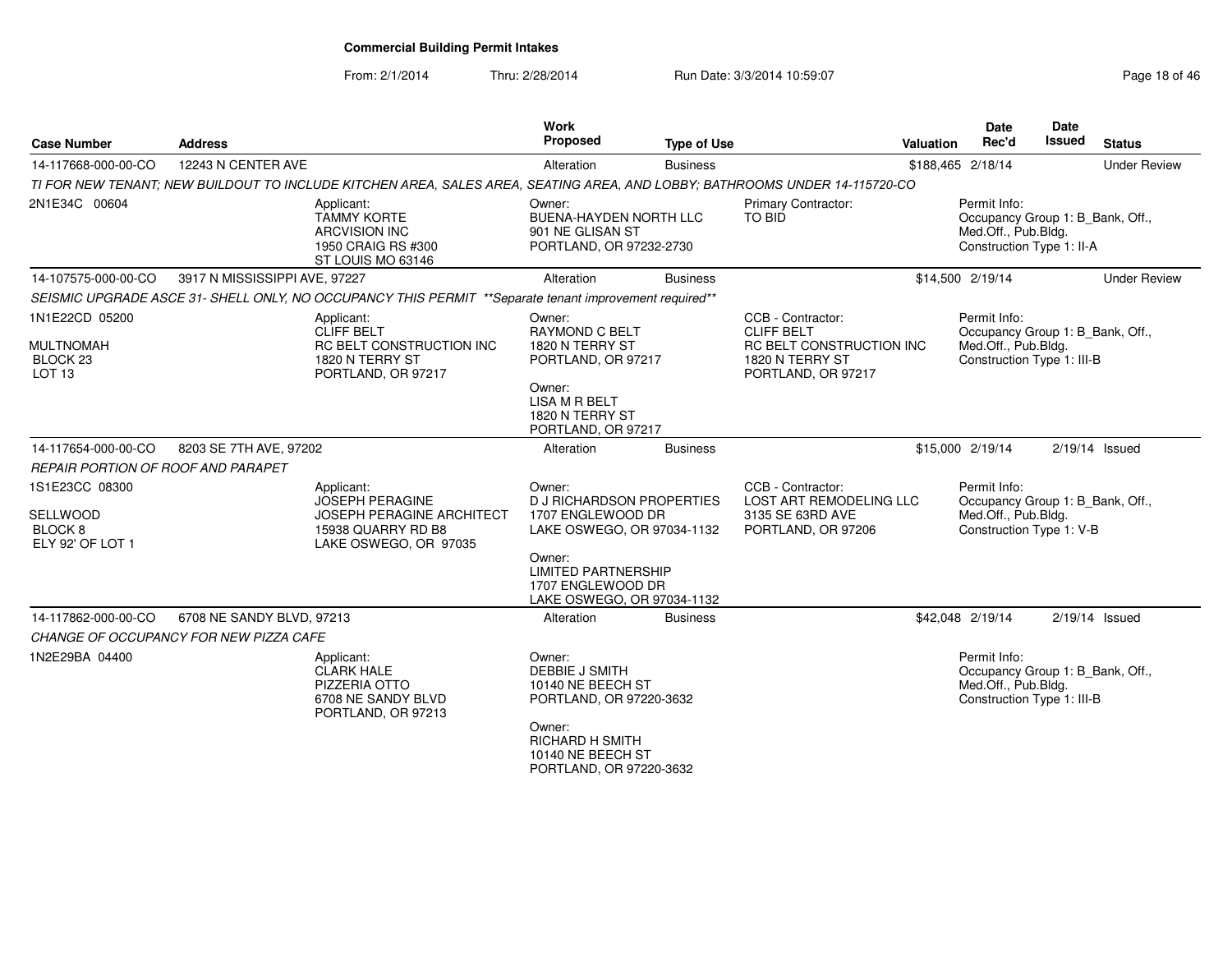From: 2/1/2014Thru: 2/28/2014 Run Date: 3/3/2014 10:59:07 Research 2010 19:06 19:06 Page 19:06 46

| <b>Case Number</b>                                                              | <b>Address</b>                |                                                                                                                                 | Work<br><b>Proposed</b>                                                                                        | <b>Type of Use</b> |                                                                      | <b>Valuation</b> | <b>Date</b><br>Rec'd                                                                | Date<br><b>Issued</b> | <b>Status</b>                               |
|---------------------------------------------------------------------------------|-------------------------------|---------------------------------------------------------------------------------------------------------------------------------|----------------------------------------------------------------------------------------------------------------|--------------------|----------------------------------------------------------------------|------------------|-------------------------------------------------------------------------------------|-----------------------|---------------------------------------------|
| 13-211631-REV-01-CO                                                             | 531 SE 14TH AVE               |                                                                                                                                 | Alteration                                                                                                     | <b>Business</b>    |                                                                      |                  | \$2/20/14                                                                           | 2/20/14 Issued        |                                             |
| STRUCTURAL REVISION TO THE ROOF DECK.                                           |                               |                                                                                                                                 |                                                                                                                |                    |                                                                      |                  |                                                                                     |                       |                                             |
| 1S1E02BA 00101                                                                  |                               | Applicant:                                                                                                                      | Owner:                                                                                                         |                    | CCB - Contractor:                                                    |                  | Permit Info:                                                                        |                       |                                             |
| EAST PORTLAND<br>BLOCK 282&283 TL 101                                           |                               | <b>JIM RILEY</b><br><b>SERA</b><br>338 NW 5TH AVE<br>PORTLAND OR 97209                                                          | <b>WASHINGTON HIGH SCHOOL</b><br>15350 SW SEQUOIA PKWY #300<br>PORTLAND, OR 97224-7175<br>Owner:<br><b>LLC</b> |                    | <b>BREMIK CONSTRUCTION</b><br>1026 SE STARK ST<br>PORTLAND, OR 97214 |                  | Occupancy Group 1: A-1_Auditorium,<br>theater w/stage<br>Construction Type 1: II-A  |                       | Construction Type 2 (formerly Type 1): II-A |
|                                                                                 |                               |                                                                                                                                 | 15350 SW SEQUOIA PKWY #300<br>PORTLAND, OR 97224-7175                                                          |                    |                                                                      |                  |                                                                                     |                       |                                             |
|                                                                                 |                               |                                                                                                                                 | Owner:<br><b>VICTORIA CAPITAL LLC</b><br>15350 SW SEQUOIA PKWY #300<br>PORTLAND, OR 97224-7175                 |                    |                                                                      |                  |                                                                                     |                       |                                             |
| 14-115231-000-00-CO                                                             | 4006 SW BARBUR BLVD, 97201    |                                                                                                                                 | Alteration                                                                                                     | <b>Business</b>    |                                                                      |                  | \$37,000 2/20/14                                                                    |                       | $2/20/14$ Issued                            |
|                                                                                 |                               | REPAIR DAMAGE TO WEST WALL FROM CAR IMPACT - URM BUILDING                                                                       |                                                                                                                |                    |                                                                      |                  |                                                                                     |                       |                                             |
| 1S1E10CA 11700                                                                  |                               | Applicant:                                                                                                                      | Owner:                                                                                                         |                    | CCB - Contractor:                                                    |                  | Permit Info:                                                                        |                       |                                             |
| CARUTHERS ADD<br>BLOCK 184<br>W 54.79' OF N 18.14' OF LOT 7 EXC O&C R/W         |                               | ROB HUMPHREY<br><b>FASTER PERMITS</b><br>14334 NW EAGLERIDGE LANE<br>PORTLAND, OR 97229                                         | OREGON HEALTH SCIENCES<br>6025 E BURNSIDE ST<br>PORTLAND, OR 97215-1267                                        |                    | FRED SHEARER & SONS INC<br>5500 SW ARCTIC DR<br>BEAVERTON, OR 97005  |                  | Occupancy Group 1: B Bank, Off.,<br>Med.Off., Pub.Bldg.<br>Construction Type 1: V-B |                       |                                             |
| LOT 8 EXC O&C R/W                                                               |                               |                                                                                                                                 | Owner:<br>UNIVERSITY EMPLOYEES UNION<br>6025 E BURNSIDE ST<br>PORTLAND, OR 97215-1267                          |                    |                                                                      |                  |                                                                                     |                       |                                             |
|                                                                                 |                               |                                                                                                                                 | Owner:<br>AFSCME LOCAL NO 328<br>6025 E BURNSIDE ST<br>PORTLAND, OR 97215-1267                                 |                    |                                                                      |                  |                                                                                     |                       |                                             |
| 14-115295-000-00-CO                                                             | 1760 NE DEKUM ST, 97211       |                                                                                                                                 | Alteration                                                                                                     | <b>Business</b>    |                                                                      |                  | \$95,215 2/20/14                                                                    | $2/20/14$ Issued      |                                             |
|                                                                                 |                               | TENANT IMPROVEMENT FOR NEW TENANT; INFILL WALL, BUILD UP CUSTOMER COUNTER, DINING AREA, INSTALL EQUIPMENT, BATHROOM IS EXISITNG |                                                                                                                |                    |                                                                      |                  |                                                                                     |                       |                                             |
| 1N1E14AC 07100                                                                  |                               | Applicant:<br>MIKE COYLE                                                                                                        | Owner:<br>RMA ELITE DEVELOPMENT LLC                                                                            |                    | CCB - Contractor:<br>SAM YODER INC                                   |                  | Permit Info:<br>Occupancy Group 1: B_Bank, Off.,                                    |                       |                                             |
| <b>COLUMBIA HTS</b><br>BLOCK 12<br>S 15'OF LOT 1<br>LOT 2 EXC PT IN ST RES 3691 |                               | <b>FASTER PERMITS</b><br>14334 NW EAGLERIDGE LANE<br>PORTLAND, OR 97229                                                         | 2314 NE SCHUYLER ST<br>PORTLAND, OR 97212                                                                      |                    | 1021 NE 33RD AVE<br>PORTLAND, OR 97232                               |                  | Med.Off., Pub.Bldg.<br>Construction Type 1: V-B                                     |                       | Construction Type 2 (formerly Type 1): V-B  |
| 13-223038-REV-01-CO                                                             | 7305 SE WOODSTOCK BLVD, 97206 |                                                                                                                                 | Alteration                                                                                                     | <b>Business</b>    |                                                                      |                  | \$3,000 2/20/14                                                                     | 2/20/14 Issued        |                                             |
|                                                                                 |                               | ADDED VALUE REVISION - RECONFIGURE ENTIRE LAYOUT AND SHOW SEATING IN EXISTING AREA PREVIOUSLY OMITTED FROM DRAWINGS             |                                                                                                                |                    |                                                                      |                  |                                                                                     |                       |                                             |
| 1S2E17DB 11300                                                                  |                               | Applicant:<br>PETER GOFORTH                                                                                                     | Owner:<br>PETER B GOFORTH                                                                                      |                    | Primary Contractor:<br>TO BID                                        |                  | Permit Info:<br>Occupancy Group 1: B Bank, Off.,                                    |                       |                                             |
| CORVALLIS ADD<br>BLOCK 14<br>LOT 6                                              |                               | PUTTERS BAR AND GRILL<br>173 NE BRIDGETON<br>PORTLAND, OR 97211                                                                 | 7305 SE WOODSTOCK BLVD<br>PORTLAND, OR 97206-5836                                                              |                    |                                                                      |                  | Med.Off., Pub.Bldg.<br>Construction Type 1: V-B                                     |                       |                                             |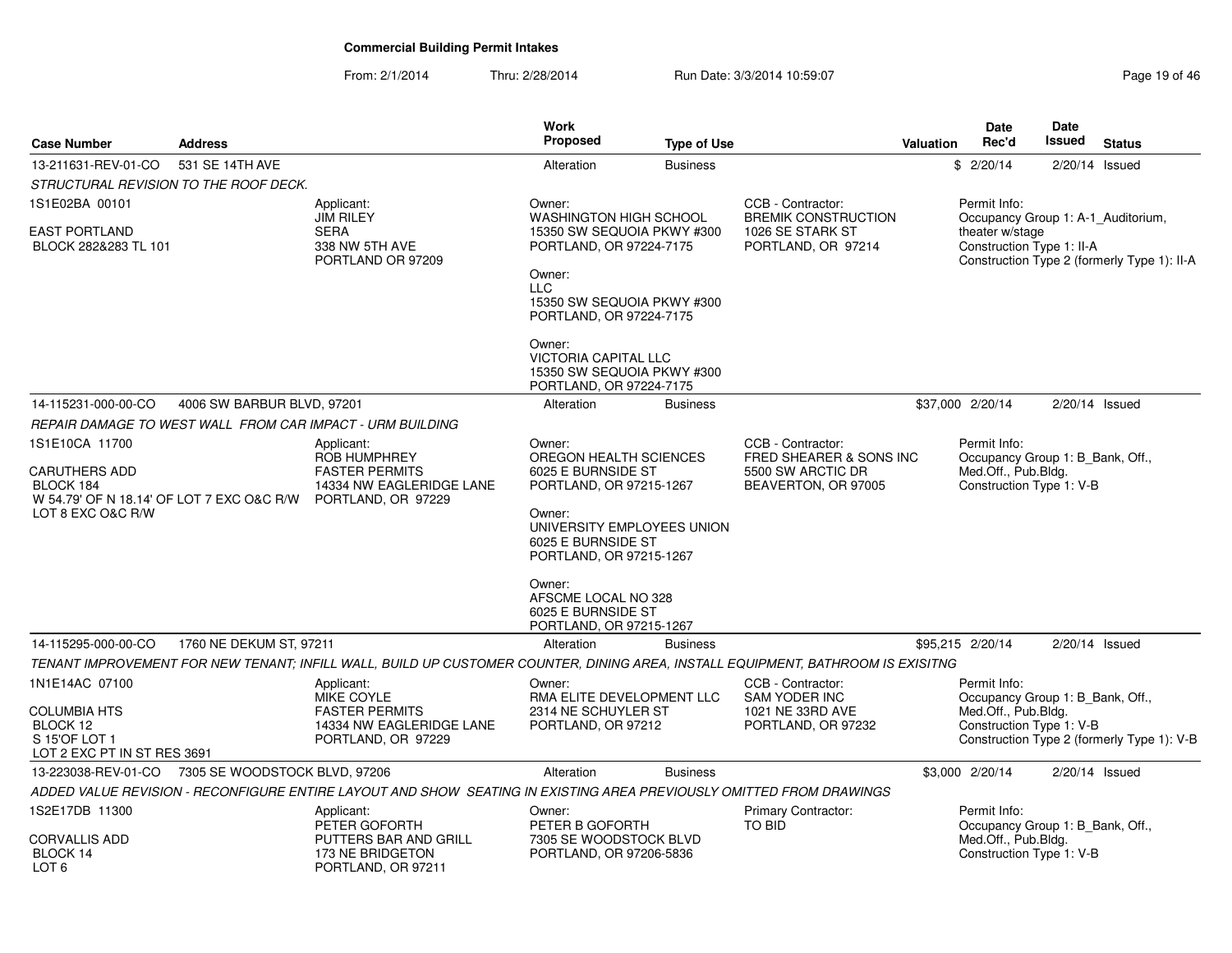From: 2/1/2014

Thru: 2/28/2014 Run Date: 3/3/2014 10:59:07 Research 20 of 46

| <b>Case Number</b>                                                                                                                                                               | <b>Address</b>               |                                                                                                                                                            | <b>Work</b><br>Proposed                                                                                                                                  | <b>Type of Use</b> |                                                                                                                                 | Valuation         | <b>Date</b><br>Rec'd                | Date<br>Issued<br><b>Status</b>                                                                            |  |
|----------------------------------------------------------------------------------------------------------------------------------------------------------------------------------|------------------------------|------------------------------------------------------------------------------------------------------------------------------------------------------------|----------------------------------------------------------------------------------------------------------------------------------------------------------|--------------------|---------------------------------------------------------------------------------------------------------------------------------|-------------------|-------------------------------------|------------------------------------------------------------------------------------------------------------|--|
| 14-118413-000-00-CO                                                                                                                                                              | 1450 N PRESCOTT ST. 97217    |                                                                                                                                                            | Alteration                                                                                                                                               | <b>Business</b>    |                                                                                                                                 | \$66,646 2/20/14  |                                     | 2/20/14 Issued                                                                                             |  |
|                                                                                                                                                                                  |                              | TI FOR FIRST TIME TENANT: INTERIOR BUILDOUT TO INCLUDE DINING ROOM, OFFICE, RETAIL ROOM AND FOOD/SERVICE AREA                                              |                                                                                                                                                          |                    |                                                                                                                                 |                   |                                     |                                                                                                            |  |
| 1N1E22CB 04700                                                                                                                                                                   |                              | Applicant:<br><b>JULIA WOOD</b><br><b>JULIA WOOD ARCHITECT</b><br>333 S STATE ST SUITE V-192<br>LAKE OSWEGO, OR 97034                                      | Owner:<br>PRESCOTT APARTMENTS LLC<br>39401 224TH AVE SE<br>ENUMCLAW, WA 98022-8982                                                                       |                    | CCB - Contractor:<br><b>DON TROTTER</b><br><b>OREGON RESTAURANT</b><br><b>EQUIPMENT</b><br>PO BOX 2560<br>OREGON CITY, OR 97045 |                   | Permit Info:<br>Med.Off., Pub.Blda. | Occupancy Group 1: B Bank, Off.,<br>Construction Type 1: I-A                                               |  |
| 14-118621-000-00-CO                                                                                                                                                              | 4729 SE MILWAUKIE AVE, 97202 |                                                                                                                                                            | Alteration                                                                                                                                               | <b>Business</b>    |                                                                                                                                 | \$20,200 2/20/14  |                                     | <b>Under Review</b>                                                                                        |  |
|                                                                                                                                                                                  |                              | TI FOR NEW RESTAURANT IN EXISTING RESTAURANT SPACE - (POSSIBLE CHANGE OF OCC) RECONFIGURE LAYOUT; NEW TRASH ENCLOSURE LESS THAN 120 SQ FT                  |                                                                                                                                                          |                    |                                                                                                                                 |                   |                                     |                                                                                                            |  |
| 1S1E14BA 01800<br><b>COLLINGE ADD</b><br>BLOCK <sub>2</sub><br>E 1/2 OF LOT 1&2<br>LOT <sub>3</sub><br>LOT 4 EXC PT IN ST; LAND & IMPS SEE<br>R137746 (R171100191) FOR BILLBOARD |                              | Applicant:<br><b>TIM MERRILL</b><br>MERRILL ARCHITECTURE<br>5500 SE BELMONT<br>PORTLAND OR 97215                                                           | Owner:<br>YAU YEE MA<br>13914 SE LINCOLN ST<br>PORTLAND, OR 97233-2455<br>Owner:<br>KIRSTY LI MING WEI<br>13914 SE LINCOLN ST<br>PORTLAND, OR 97233-2455 |                    | CCB - Contractor:<br>PAUL SCHULZ CONSTRUCTION IN<br>15420 NE SPRINGBROOK ROAD<br>NEWBERG OR 97132                               |                   |                                     |                                                                                                            |  |
|                                                                                                                                                                                  |                              |                                                                                                                                                            | Alteration                                                                                                                                               |                    |                                                                                                                                 |                   |                                     |                                                                                                            |  |
| 13-155501-REV-03-CO 7901 SE DIVISION ST, 97215                                                                                                                                   |                              |                                                                                                                                                            |                                                                                                                                                          | <b>Business</b>    |                                                                                                                                 |                   | \$2/20/14                           | <b>Under Review</b>                                                                                        |  |
|                                                                                                                                                                                  |                              | REVISION - RFI-27 - STRAP INSTALL, SPLICE AND EMBED; RFI-33 - SEISMIC BRACING OF URM                                                                       |                                                                                                                                                          |                    |                                                                                                                                 |                   |                                     |                                                                                                            |  |
| 1S2E05DD 03400<br>SECTION 05 1S 2E<br>TL 3400 3.54 ACRES                                                                                                                         |                              | Applicant:<br>Sam Stadler<br>SRG Partnership Inc.<br>621 SW Morrison St #200<br>Portland, OR 97205                                                         | Owner:<br>PO BOX 19000<br>PORTLAND, OR 97280-0990                                                                                                        |                    | CCB - Contractor:<br>PORTLAND COMMUNITY COLLEGE ONEILL ELECTRIC INC<br>4444 SE 27TH AVE<br>PORTLAND, OR 97202                   |                   | Permit Info:<br>Med.Off., Pub.Bldg. | Occupancy Group 1: B Bank, Off.,<br>Construction Type 1: III-B                                             |  |
| 14-108349-000-00-CO                                                                                                                                                              | 2029 NW MILLER RD - Bldg B   |                                                                                                                                                            | Alteration                                                                                                                                               | <b>Business</b>    |                                                                                                                                 | \$180,000 2/21/14 |                                     | $2/21/14$ Issued                                                                                           |  |
|                                                                                                                                                                                  |                              | TENANT IMPROVEMENT- NO CHANGE OF OCCUPANCY. NEW RESTAURANT TO REPLACE EXISTING BAKERY/RESTAURANT. DEMO INTERIOR WALLS AND REBUILD TO RECONFIGURE BATHROOM  |                                                                                                                                                          |                    |                                                                                                                                 |                   |                                     |                                                                                                            |  |
| 1N1W26CC 00101                                                                                                                                                                   |                              | Applicant:<br><b>KEVIN GRANT</b><br>C2K ARCHITECTURE INC<br>107 SE WASHINGTON ST #740<br>PORTLAND, OR 97214                                                |                                                                                                                                                          |                    | CCB - Contractor:<br>JAMES E JOHN CONSTRUCTION<br>CO INC<br>1701 SE COLUMBIA RIVER DR<br>VANCOUVER, WA 98661                    |                   | Permit Info:<br>Med.Off., Pub.Bldg. | Occupancy Group 1: B_Bank, Off.,<br>Construction Type 1: V-B<br>Construction Type 2 (formerly Type 1): V-B |  |
| 13-193755-REV-01-CO                                                                                                                                                              | 2001 SW JEFFERSON ST, 97205  |                                                                                                                                                            | Alteration                                                                                                                                               | <b>Business</b>    |                                                                                                                                 | \$6,000 2/21/14   |                                     | <b>Under Review</b>                                                                                        |  |
|                                                                                                                                                                                  |                              | ADDED VALUE REVISION TO ADD MICROPILES TO FOOTING; ADD (2) 8' INTERIOR OPENINGS                                                                            |                                                                                                                                                          |                    |                                                                                                                                 |                   |                                     |                                                                                                            |  |
| 1S1E04BA 03100                                                                                                                                                                   |                              | Applicant:<br><b>BOB SCHATZ</b>                                                                                                                            | Owner:<br>LITHIA REAL ESTATE INC                                                                                                                         |                    | CCB - Contractor:<br><b>BUZZ WALLACE</b>                                                                                        |                   | Permit Info:                        | Occupancy Group 1: B Bank, Off.,                                                                           |  |
| AMOS N KINGS<br>BLOCK 9&15 TL 3100                                                                                                                                               |                              | ALL USA ARCHICTECTURE<br>2118 SE DIVISION ST<br>PORTLAND, OR 97202                                                                                         | 150 N BARTLETT ST<br>MEDFORD, OR 97501                                                                                                                   |                    | SKYWARD CONSTRUCTION<br>15908 NE 10TH AVENUE<br>RIDGEFIELD, WA 98642                                                            |                   | Med.Off., Pub.Bldg.                 | Construction Type 1: III-B                                                                                 |  |
| 14-115700-000-00-CO                                                                                                                                                              | 3747 NE SANDY BLVD, 97232    |                                                                                                                                                            | Alteration                                                                                                                                               | <b>Business</b>    |                                                                                                                                 | \$137,000 2/21/14 |                                     | 2/21/14 Under Inspection                                                                                   |  |
|                                                                                                                                                                                  |                              | TENANT IMPROVMENT FOR NEW TENANT: DEMO WALLS AND ADD PARTITION WALLS TO CREATE NEW OFFICES. ADD 2 NEW BATHROOMS AT FRONT WALL: DEMO AND RECONFIGURE STAIRS |                                                                                                                                                          |                    |                                                                                                                                 |                   |                                     |                                                                                                            |  |
| 1N1E25DD 13800                                                                                                                                                                   |                              | Applicant:<br>NWC NICK WEITZER COMPANY                                                                                                                     | Owner:<br><b>HOBA LLC</b>                                                                                                                                |                    | CCB - Contractor:<br>NWC NICK WEITZER COMPANY                                                                                   |                   | Permit Info:                        | Occupancy Group 1: B Bank, Off.,                                                                           |  |
| ROSSMERE<br>BLOCK 42<br>LOT 3-5                                                                                                                                                  |                              | <b>LLC</b><br>111 SE 71ST AVE<br>PORTLAND, OR 97215                                                                                                        | 3747 NE SANDY BLVD<br>PORTLAND, OR 97232-1840                                                                                                            |                    | LLC<br>111 SE 71ST AVE<br>PORTLAND, OR 97215                                                                                    |                   | Med.Off., Pub.Blda.                 | Construction Type 1: III-B                                                                                 |  |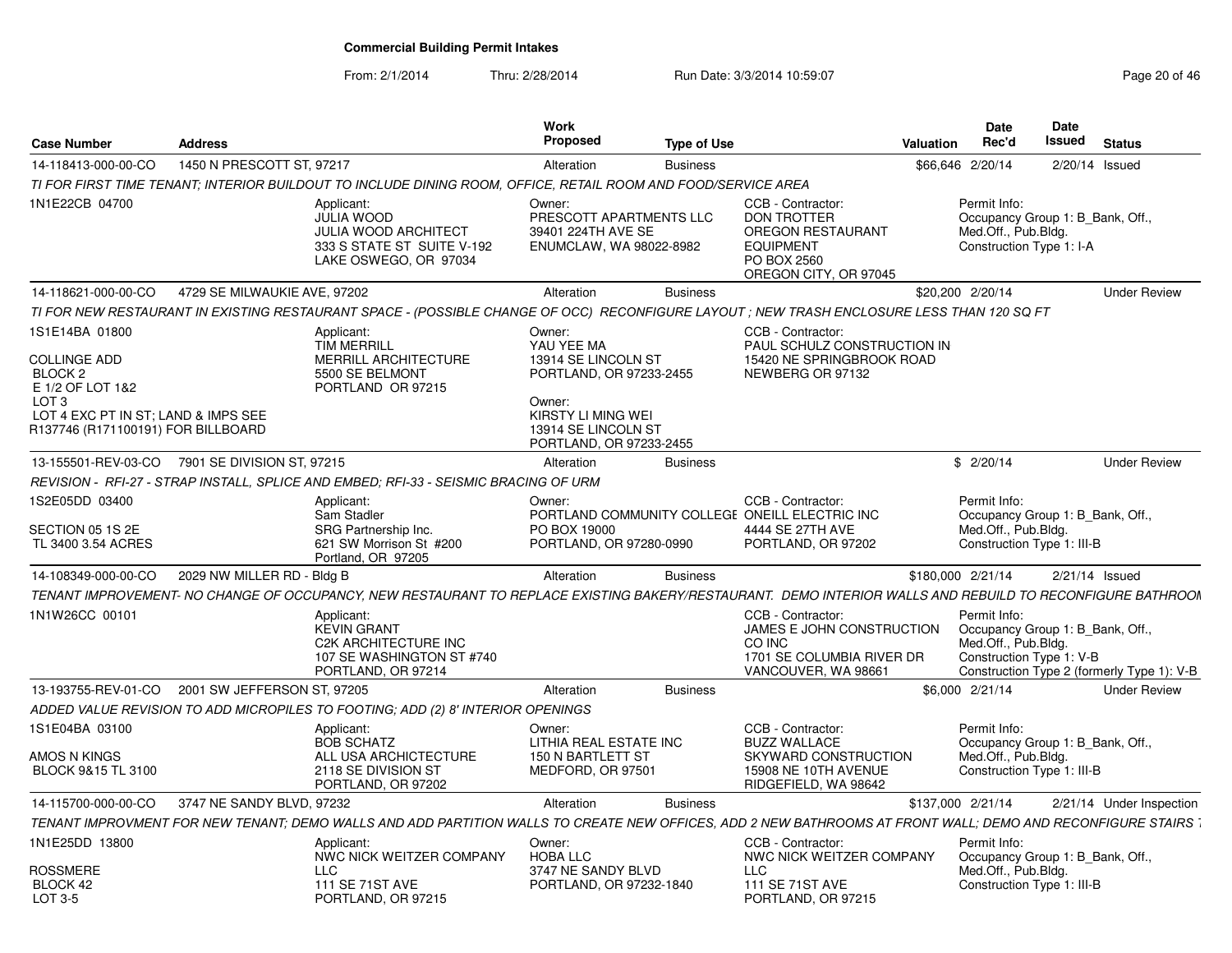From: 2/1/2014Thru: 2/28/2014 Run Date: 3/3/2014 10:59:07 Research 2010 12:08:07 Page 21 of 46

|                                                                                           |                                            |                                                                                                                                                    | Work                                                                                 |                    |                                                                                                                                       |                    | <b>Date</b>                                                                                           | Date          |                                     |
|-------------------------------------------------------------------------------------------|--------------------------------------------|----------------------------------------------------------------------------------------------------------------------------------------------------|--------------------------------------------------------------------------------------|--------------------|---------------------------------------------------------------------------------------------------------------------------------------|--------------------|-------------------------------------------------------------------------------------------------------|---------------|-------------------------------------|
| <b>Case Number</b>                                                                        | <b>Address</b>                             |                                                                                                                                                    | <b>Proposed</b>                                                                      | <b>Type of Use</b> |                                                                                                                                       | <b>Valuation</b>   | Rec'd                                                                                                 | <b>Issued</b> | <b>Status</b>                       |
| 14-118516-000-00-CO                                                                       | 3956 N VANCOUVER AVE, 97227                |                                                                                                                                                    | Alteration                                                                           | <b>Business</b>    |                                                                                                                                       |                    | \$35,000 2/21/14                                                                                      |               | <b>Under Review</b>                 |
|                                                                                           |                                            | CHANGE OF USE FROM CARWASH TO SHELL BUILDING FOR FUTURE OFFICE TENANTS. INTERIOR ALTERATIONS AND STOREFRONT REPLACEMENT - NO OCCUPANCY THIS PERMIT |                                                                                      |                    |                                                                                                                                       |                    |                                                                                                       |               |                                     |
| 1N1E22DC 01100<br>ALBINA HMSTD<br>BLOCK 28<br>LOT 13-16                                   |                                            |                                                                                                                                                    | Owner:<br>3956 NORTH VANCOUVER LLC<br>3956 N VANCOUVER AVE<br>PORTLAND, OR 97227     |                    | CCB - Contractor:<br><b>BEN FISCO</b><br>ADAPTIVE CONSTRUCTION<br><b>COMPANY</b><br>265 N HANCOCK ST, SUITE 100<br>PORTLAND, OR 97227 |                    | Permit Info:<br>Occupancy Group 1: B_Bank, Off.,<br>Med.Off., Pub.Bldg.<br>Construction Type 1: V-B   |               |                                     |
|                                                                                           | 13-217067-REV-01-CO 802 NE DAVIS ST, 97232 |                                                                                                                                                    | Alteration                                                                           | <b>Business</b>    |                                                                                                                                       |                    | \$2/21/14                                                                                             |               | $2/21/14$ Issued                    |
|                                                                                           |                                            | REVISION - CLARIFY THAT HALLWAY IS ALREADY RATED AND SKYLIGHT IS EXISTING                                                                          |                                                                                      |                    |                                                                                                                                       |                    |                                                                                                       |               |                                     |
| 1N1E35CB 05900<br><b>EAST PORTLAND</b><br>BLOCK 188<br>LOT <sub>1</sub>                   |                                            | Applicant:<br><b>MYA PALUCH</b><br><b>CIDA INC</b><br>4445 SW BARBUR BLVD<br>PORTLAND, OR 97239                                                    | Owner:<br>HOAH PROPERTIES LLC<br>3439 NE SANDY BLVD PMB 106<br>PORTLAND, OR 97232    |                    | CCB - Contractor:<br><b>TERRY LONG</b><br><b>SKL CONSTRUCTION</b><br>8577 SW DAKOTA DR<br>TUALATIN, OR 97062                          |                    | Permit Info:<br>Occupancy Group 1: B_Bank, Off.,<br>Med.Off., Pub.Bldg.<br>Construction Type 1: III-B |               |                                     |
| 14-119373-000-00-CO                                                                       | 1810 SE 10TH AVE, 97214                    |                                                                                                                                                    | Alteration                                                                           | <b>Business</b>    |                                                                                                                                       |                    | \$235,000 2/21/14                                                                                     |               | <b>Under Review</b>                 |
|                                                                                           |                                            | REMODEL OF AN EXISTING LOADING DOCK INTO RETAIL LEASE SPACE ALLOWED PER 33.140.100(B)(4). NO OCCUPANCY THIS PERMIT                                 |                                                                                      |                    |                                                                                                                                       |                    |                                                                                                       |               |                                     |
| 1S1E02CA 11700<br>STEPHENS ADD<br>BLOCK 117<br>LOT 1-8                                    |                                            | Applicant:<br><b>HANS ETTLIN</b><br>PECK SMILEY ETTLIN ARCHITECT: PO BOX 14126<br>4412 SW CORBETT AVE<br>PORTLAND OR 97239                         | Owner:<br><b>HARKA LTD PARTNERSHIP</b><br>PORTLAND, OR 97293-0126                    |                    | Primary Contractor:<br><b>TO BID</b>                                                                                                  |                    | Permit Info:<br>Station<br>Construction Type 1: III-B                                                 |               | Occupancy Group 1: M_Store, Service |
| 14-120512-000-00-CO                                                                       | 721 NW 9TH AVE, 97209                      |                                                                                                                                                    | Alteration                                                                           | <b>Business</b>    |                                                                                                                                       |                    | \$25,000 2/25/14                                                                                      |               | 2/25/14 Issued                      |
|                                                                                           |                                            | TI FOR EXISTING TENANT - INCREASE HEIGHT OF WALLS TO CREATE MORE PRIVACY FOR OFFICE SPACES                                                         |                                                                                      |                    |                                                                                                                                       |                    |                                                                                                       |               |                                     |
| 1N1E34BC 06800                                                                            |                                            | Applicant:<br><b>JAMES MOORE</b><br>JAMES MOORE, ARCHITECT<br>2327 SW MARKET ST DRIVE, B<br>PORTLAND, OR 97201                                     | Owner:<br>ECOTRUST PROPERTIES LLC<br>721 NW 9TH AVE #200<br>PORTLAND, OR 97209-3448  |                    | CCB - Contractor:<br><b>GREGG KNOPF</b><br>939 NE 112TH AVE<br>PORTLAND OR 97220-3168                                                 |                    | Permit Info:<br>Occupancy Group 1: B Bank, Off.,<br>Med.Off., Pub.Bldg.<br>Construction Type 1: III-B |               |                                     |
| 14-109293-000-00-CO                                                                       | 1001 SE 135TH AVE, 97233                   |                                                                                                                                                    | Alteration                                                                           | Educational        |                                                                                                                                       | \$1,500,000 2/3/14 |                                                                                                       |               | <b>Under Review</b>                 |
|                                                                                           |                                            | FLOORING, TENNIS COURT RESURFACING/REPAIRS, RE-ROOF AT BREEZEWAYS/CANOPIES, REPLACE DRINKING FOUNTAINS, REPLACE FIRE ALARMS                        |                                                                                      |                    |                                                                                                                                       |                    |                                                                                                       |               |                                     |
| 1S2E02 00100<br><b>TAYLOR'S SUB</b><br>LOT 3-10 TL 100<br>SPLIT LEVY R283941 (R822200800) |                                            | Applicant:<br><b>ADAM CORMACK</b><br>CORNERSTONE MANAGEMENT<br><b>GROUP INC</b><br>1500 SE 135TH AVE<br>PORTLAND, OR 97233                         | Owner:<br><b>SCHOOL DISTRICT #40</b><br>1500 SE 130TH AVE<br>PORTLAND, OR 97233-1719 |                    | CCB - Contractor:<br><b>LCG PENCE</b><br>2720 SW CORBETT<br>PORTLAND OR 97201                                                         |                    | Permit Info:<br>Occupancy Group 1: E_School<br>Construction Type 1: III-B                             |               |                                     |
| 14-113011-000-00-CO                                                                       | 1001 SE 135TH AVE, 97233                   |                                                                                                                                                    | Alteration                                                                           | Educational        |                                                                                                                                       | \$150,000 2/3/14   |                                                                                                       |               | <b>Under Review</b>                 |
| <b>ROOFING AND FLOORING</b>                                                               |                                            |                                                                                                                                                    |                                                                                      |                    |                                                                                                                                       |                    |                                                                                                       |               |                                     |
| 1S2E02 00100<br><b>TAYLOR'S SUB</b><br>LOT 3-10 TL 100<br>SPLIT LEVY R283941 (R822200800) |                                            | Applicant:<br><b>ADAM CORMACK</b><br><b>CORNERSTONE MANAGEMENT</b><br><b>GROUP INC</b><br>1500 SE 135TH AVE<br>PORTLAND, OR 97233                  | Owner:<br><b>SCHOOL DISTRICT #40</b><br>1500 SE 130TH AVE<br>PORTLAND, OR 97233-1719 |                    | CCB - Contractor:<br><b>LCG PENCE</b><br>2720 SW CORBETT<br>PORTLAND OR 97201                                                         |                    | Permit Info:<br>Occupancy Group 1: E_School<br>Construction Type 1: III-B                             |               |                                     |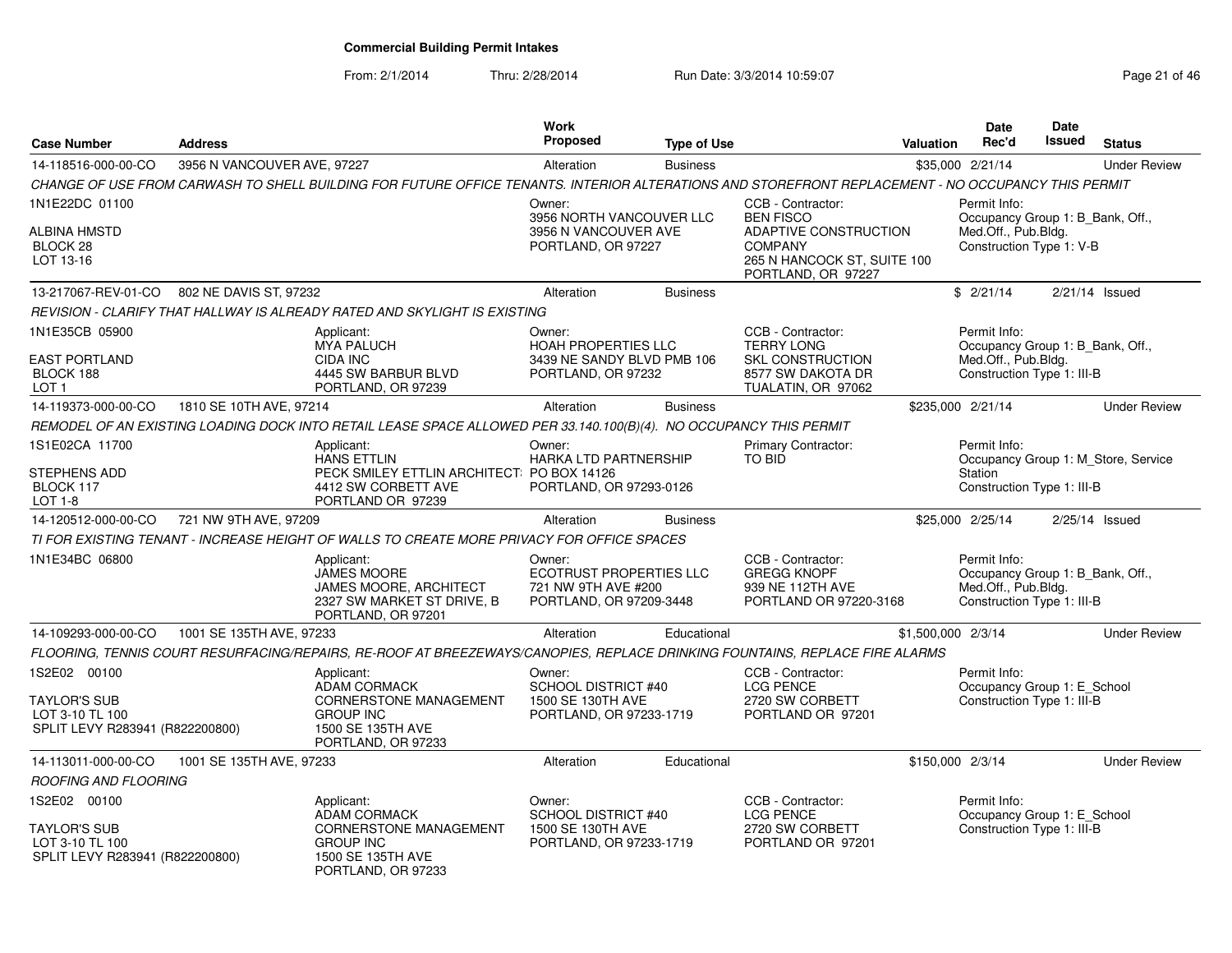From: 2/1/2014Thru: 2/28/2014 Run Date: 3/3/2014 10:59:07 Research 2010 12:08:07 Page 22 of 46

|                                                                                           |                          |                                                                                                                                                            | Work<br>Proposed                                                              |                    |                                                                               | Rec'd                       | <b>Date</b><br>Date<br><b>Issued</b>                                                  |                                              |
|-------------------------------------------------------------------------------------------|--------------------------|------------------------------------------------------------------------------------------------------------------------------------------------------------|-------------------------------------------------------------------------------|--------------------|-------------------------------------------------------------------------------|-----------------------------|---------------------------------------------------------------------------------------|----------------------------------------------|
| <b>Case Number</b>                                                                        | <b>Address</b>           |                                                                                                                                                            |                                                                               | <b>Type of Use</b> |                                                                               | Valuation                   |                                                                                       | <b>Status</b>                                |
| 14-113014-000-00-CO                                                                       | 1001 SE 135TH AVE, 97233 |                                                                                                                                                            | Alteration                                                                    | Educational        |                                                                               | \$50,000 2/3/14             |                                                                                       | <b>Under Review</b>                          |
| DEMO STORAGE SPACE: PATCH/ REPAIR EXISTING BUILDING                                       |                          |                                                                                                                                                            |                                                                               |                    |                                                                               |                             |                                                                                       |                                              |
| 1S2E02 00100<br><b>TAYLOR'S SUB</b><br>LOT 3-10 TL 100<br>SPLIT LEVY R283941 (R822200800) |                          | Applicant:<br>ADAM CORMACK<br><b>CORNERSTONE MANAGEMENT</b><br><b>GROUP INC</b><br>1500 SE 135TH AVE<br>PORTLAND, OR 97233                                 | Owner:<br>SCHOOL DISTRICT #40<br>1500 SE 130TH AVE<br>PORTLAND, OR 97233-1719 |                    | CCB - Contractor:<br><b>LCG PENCE</b><br>2720 SW CORBETT<br>PORTLAND OR 97201 | Permit Info:                | Occupancy Group 1: E_School<br>Construction Type 1: III-B                             |                                              |
| 13-133315-DFS-03-CO 2245 NE 36TH AVE, 97212                                               |                          |                                                                                                                                                            | Alteration                                                                    | Educational        |                                                                               | \$18,000 2/11/14            |                                                                                       | <b>Under Review</b>                          |
| <b>DFS - LIGHT POLES</b>                                                                  |                          |                                                                                                                                                            |                                                                               |                    |                                                                               |                             |                                                                                       |                                              |
| 1N1E25DB 02200<br>SECTION 25 1N 1E                                                        |                          | Applicant:<br>KELLY FITZPATRICK<br><b>BENCHMARK CONTRACTING INC</b>                                                                                        | Owner:<br>SCHOOL DISTRICT NO 1<br>PO BOX 3107                                 |                    | CCB - Contractor:<br>BENCHMARK CONTRACTING INC<br>3155 SW 234TH AVE STE A     | Permit Info:<br>Grandstands | Occupancy Group 1: A-5 Stadiums,                                                      |                                              |
| TL 2200 10.20 ACRES                                                                       |                          | 3155 SW 234TH AVE, SUITE A<br>HILLSBORO OR 97213                                                                                                           | PORTLAND, OR 97208-3107                                                       |                    | HILLSBORO, OR 97123                                                           |                             |                                                                                       |                                              |
| 13-200504-STR-01-CO 5210 SW CORBETT AVE, 97201                                            |                          |                                                                                                                                                            | Alteration                                                                    | Educational        |                                                                               | \$10,800 2/20/14            | 2/20/14 Issued                                                                        |                                              |
|                                                                                           |                          | TI FOR NEW SCHOOL SCHOOL; COMPLETE SEISMIC UPGRADE OF THE STRUCTURE TO CURRENT CODE INCLUDING A STEEL BRACED FRAME, REINFORCED CMU SHEAR WALLS, FOUNDATION |                                                                               |                    |                                                                               |                             |                                                                                       |                                              |
| 1S1E15BD 04000                                                                            |                          | Applicant:<br>SETH MORAN                                                                                                                                   | Owner:                                                                        |                    | CCB - Contractor:<br>LINDQUIST DEVELOPMENT CO INCTRIPLETT WELLMAN INC         | Permit Info:                | Occupancy Group 1: E_School                                                           |                                              |
| <b>TERWILLIGER HMSTD</b><br>BLOCK 7<br>LOT 3-10                                           |                          | <b>MAHLUM</b><br>1231 NW Hoyt St Suite 102<br>Portland, OR 97209                                                                                           | PO BOX 42135<br>PORTLAND, OR 97242-0135                                       |                    | PO BOX 160<br>WOODBURN, OR 97071-0160                                         |                             | Construction Type 1: III-B                                                            |                                              |
| 13-160303-REV-01-CO 211 SE MADISON ST, 97214                                              |                          |                                                                                                                                                            | Alteration                                                                    | Factory/Industrial |                                                                               | \$2/25/14                   | 2/25/14 Issued                                                                        |                                              |
|                                                                                           |                          | REVISION TO SHEET A4.2 IN RESPONSE TO CONSTRUCTABILITY ISSUES, KEYNOTE 12 REVISION PER PLANS EXAMINER COMMENTS                                             |                                                                               |                    |                                                                               |                             |                                                                                       |                                              |
| 1S1E03AD 05200                                                                            |                          | Applicant:                                                                                                                                                 | Owner:                                                                        |                    | CCB - Contractor:                                                             | Permit Info:                |                                                                                       |                                              |
|                                                                                           |                          | ANN SCHEUERELL                                                                                                                                             | PENNEYKAT LLC                                                                 |                    | <b>INTERWORKS LLC</b>                                                         |                             |                                                                                       | Occupancy Group 1: F-1_Industrial Plant -    |
| <b>EAST PORTLAND</b><br>BLOCK 53                                                          |                          | SRM ARCHITECTURE +<br><b>MARKETING</b>                                                                                                                     | 110 SE MAIN ST<br>PORTLAND, OR 97214                                          |                    | 114 NE 7TH<br>PORTLAND, OR 97232                                              |                             | Factory, Mod.Hazard<br>Construction Type 1: V-B                                       |                                              |
| LOT 3&4                                                                                   |                          | 221 SE MAIN ST<br>PORTLAND, OR 97214                                                                                                                       |                                                                               |                    |                                                                               |                             |                                                                                       | Construction Type 2 (formerly Type 1): V-B   |
| 14-117697-000-00-CO 5909 NE 80TH AVE                                                      |                          |                                                                                                                                                            | Alteration                                                                    | Factory/Industrial |                                                                               | \$30,000 2/18/14            | $2/18/14$ Issued                                                                      |                                              |
|                                                                                           |                          | TI FOR NEW TENANT - ADD OPENING TO EXISTING WALL, NEW HIGH SCREEN WALL AND ADD COMMERCIAL KITCHEN, NEW RESTROOMS                                           |                                                                               |                    |                                                                               |                             |                                                                                       |                                              |
| 1N2E17DD 00300                                                                            |                          | Applicant:                                                                                                                                                 | Owner:                                                                        |                    | CCB - Contractor:                                                             | Permit Info:                |                                                                                       |                                              |
|                                                                                           |                          | <b>JENNIFER KIMURA</b><br><b>VLMK ENGINEERS</b><br>3933 SW Kelly Avenue<br>Portland, OR 97239                                                              | <b>COLUMBIALLC</b><br>PO BOX 2775<br>TUALATIN, OR 97062                       |                    | RALPH G GOMEZ<br>2080 SW MOSSY BRAE RD<br><b>WEST LINN. OR 970689303</b>      |                             | Occupancy Group 1: B Bank, Off.,<br>Med.Off., Pub.Bldg.<br>Construction Type 1: III-B | Construction Type 2 (formerly Type 1): III-B |
| 14-115398-000-00-CO 800 SE 10TH AVE, 97214                                                |                          |                                                                                                                                                            | Alteration                                                                    | Factory/Industrial |                                                                               | \$50.297 2/13/14            |                                                                                       | <b>Under Review</b>                          |
|                                                                                           |                          | MAIN FLOOR TENANT IMPROVEMENT FOR NEW PARTITION WALLS FOR ARTIST STUDIOS, PRINT SHOP AND PRODUCTION AREA; NEW SINK AT WOOD SHOP                            |                                                                               |                    |                                                                               |                             |                                                                                       |                                              |
| 1S1E02BA 04900                                                                            |                          | Applicant:<br><b>JONATHAN HEPPNER</b>                                                                                                                      | Owner:<br>YU CONTEMPORARY INC                                                 |                    |                                                                               | Permit Info:                |                                                                                       | Occupancy Group 1: F-1 Industrial Plant -    |
| <b>EAST PORTLAND</b>                                                                      |                          | LEVER ARCHITECTURE                                                                                                                                         | 800 SE 10TH AVE                                                               |                    |                                                                               |                             | Factory, Mod.Hazard                                                                   |                                              |
| BLOCK 218<br>LOT 1 EXC PT IN ST                                                           |                          | 239 NW 13TH AVENUE STE 303<br>PORTLAND OR 97209                                                                                                            | PORTLAND, OR 97214-2548                                                       |                    |                                                                               |                             | Construction Type 1: III-B                                                            |                                              |
| LOT 2-4                                                                                   |                          |                                                                                                                                                            |                                                                               |                    |                                                                               |                             |                                                                                       |                                              |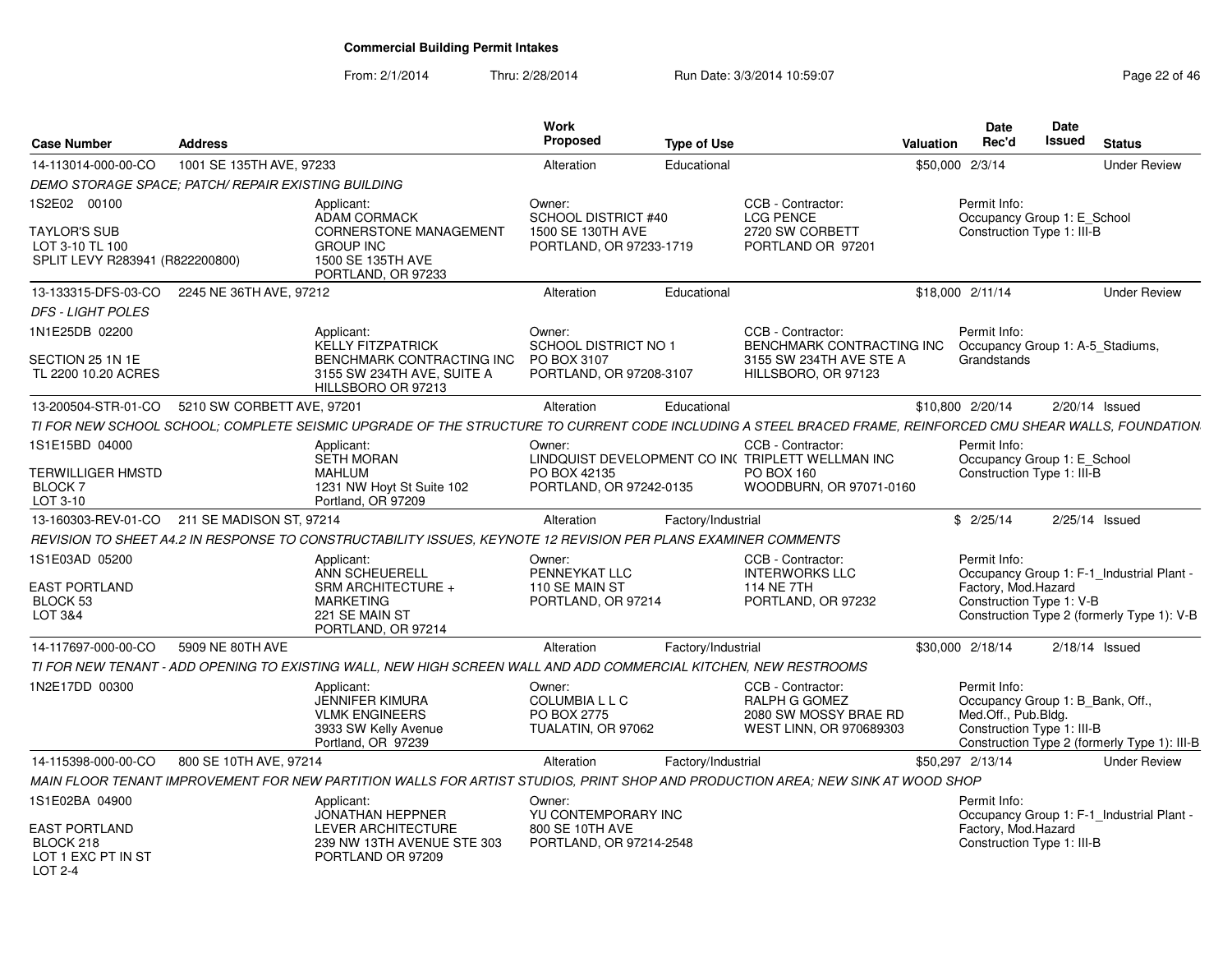From: 2/1/2014

Thru: 2/28/2014 **Run Date: 3/3/2014 10:59:07 Page 23 of 46 of 47 of 46 of 46 of 46 of 46 of 46 of 46 of 46 of 46** 

| Page 23 of 46 |  |  |  |
|---------------|--|--|--|
|---------------|--|--|--|

| <b>Case Number</b>                                                                                                   | <b>Address</b>                               |                                                                                                                                                                                    | Work<br>Proposed                                                                                                                                            | <b>Type of Use</b> |                                                                                                                        | <b>Valuation</b>    | Date<br>Rec'd                                                                                              | Date<br>Issued | <b>Status</b>                             |
|----------------------------------------------------------------------------------------------------------------------|----------------------------------------------|------------------------------------------------------------------------------------------------------------------------------------------------------------------------------------|-------------------------------------------------------------------------------------------------------------------------------------------------------------|--------------------|------------------------------------------------------------------------------------------------------------------------|---------------------|------------------------------------------------------------------------------------------------------------|----------------|-------------------------------------------|
| 14-113955-000-00-CO                                                                                                  | 9045 N RAMSEY BLVD, 97203                    |                                                                                                                                                                                    | Alteration                                                                                                                                                  | Factory/Industrial |                                                                                                                        | \$219,200 2/11/14   |                                                                                                            |                | $2/11/14$ Issued                          |
|                                                                                                                      |                                              | REROOF BUILDING WITH 60 MIL TPO MECHANICALLY FASTENED WITH 1/4" DENS DECK AND PARTIAL TEAR OFF                                                                                     |                                                                                                                                                             |                    |                                                                                                                        |                     |                                                                                                            |                |                                           |
|                                                                                                                      |                                              | Applicant:<br>NORMAN CLARK<br><b>CENTIMARK</b><br>3033 NE 172ND PL<br>PORTLAND, OR 97230                                                                                           | Owner:<br>ST JOHNS CORP<br>PO BOX 17095<br>PORTLAND, OR 97217<br>Owner:                                                                                     |                    | CCB - Contractor:<br><b>CENTIMARK CORPORATION</b><br>7911 NE 33RD DR, S.120<br>PORTLAND, OR 97210                      |                     | Permit Info:<br>Factory, Mod.Hazard<br>Construction Type 1: II-B                                           |                | Occupancy Group 1: F-1_Industrial Plant - |
|                                                                                                                      |                                              |                                                                                                                                                                                    | ANGIE HOUGHES<br>PO BOX 17095<br>PORTLAND, OR 97217                                                                                                         |                    |                                                                                                                        |                     |                                                                                                            |                |                                           |
| 11-140743-REV-01-CO                                                                                                  | 1215 SE 8TH AVE, 97214                       |                                                                                                                                                                                    | Alteration                                                                                                                                                  | Factory/Industrial |                                                                                                                        |                     | \$6,500 2/5/14                                                                                             |                | $2/5/14$ Issued                           |
|                                                                                                                      | ADDED VALUE REVISION TO EXTEND DEMISING WALL |                                                                                                                                                                                    |                                                                                                                                                             |                    |                                                                                                                        |                     |                                                                                                            |                |                                           |
| 1S1E02BC 03000<br><b>HAWTHORNE PK</b><br>BLOCK 169<br>LOT 5-8                                                        |                                              | Applicant:<br><b>CHRIS HESS</b><br><b>GUNDERSON PROPERTIES</b><br>3529 SE KNAPP<br>PORTLAND, OR 97202                                                                              | Owner:<br>3529 SE KNAPP ST<br>PORTLAND, OR 97202-8346                                                                                                       |                    | CCB - Contractor:<br>GUNDERSON PROPERTIES I L L C ALL PRO CONSTRUCTION LLC<br>7108 NE 133RD AVE<br>VANCOUVER, WA 98682 |                     | Permit Info:<br>Occupancy Group 1: B_Bank, Off.,<br>Med.Off., Pub.Bldg.<br>Construction Type 1: III-B      |                |                                           |
| 14-117580-000-00-CO                                                                                                  | 14003 N RIVERGATE BLVD, 97203                |                                                                                                                                                                                    | Alteration                                                                                                                                                  | Hazardous          |                                                                                                                        | \$1,268,100 2/20/14 |                                                                                                            |                | $2/20/14$ Issued                          |
|                                                                                                                      |                                              | REMOVE OLD ROOF AND DECKING, INSTALL NEW FIRE TREATED ROOF                                                                                                                         |                                                                                                                                                             |                    |                                                                                                                        |                     |                                                                                                            |                |                                           |
| 2N1W26C 01000<br>SECTION 26 2N 1W<br>TL 1000 21.76 ACRES<br>LAND & IMPS SEE R646362 (R971260241)<br>FOR MACH & EQUIP |                                              | Applicant:<br>CENTIMARK CORPORATION<br>7911 NE 33RD DR, S.120<br>PORTLAND, OR 97210                                                                                                | Owner:<br><b>J R SIMPLOT COMPANY</b><br>P O BOX 27<br><b>BOISE, ID 83707</b>                                                                                |                    | CCB - Contractor:<br>CENTIMARK CORPORATION<br>7911 NE 33RD DR, S.120<br>PORTLAND, OR 97210                             |                     | Permit Info:<br>Occupancy Group 1: S-1 Storage -<br>Moderate Hazard, Warehouse<br>Construction Type 1: V-B |                |                                           |
| 14-109472-DFS-01-CO                                                                                                  | 50 SW MORRISON ST, 97204                     |                                                                                                                                                                                    | Alteration                                                                                                                                                  | Hotel/Motel        |                                                                                                                        |                     | \$10,000 2/25/14                                                                                           |                | Approved to Issue                         |
| DFS - SUSPENDED CEILING                                                                                              |                                              |                                                                                                                                                                                    |                                                                                                                                                             |                    |                                                                                                                        |                     |                                                                                                            |                |                                           |
| 1S1E03BA 00900<br><b>PORTLAND</b><br>BLOCK <sub>3</sub><br>LOT 1&2<br>N 1/2 OF LOT 3&6<br><b>LOT 7&amp;8</b>         |                                              | Applicant:<br><b>JOHN SARGENT</b><br>SARGENT DESIGN WORKS<br>2225 NE CESAR CHAVEZ BLVD<br>PORTLAND, OR 97212                                                                       | Owner:<br><b>HOTEL ROSE LLC</b><br>155 108TH AVE NE #350<br>BELLEVUE, WA 98004<br>Owner:<br>HOTEL ROSE 1 LLC<br>155 108TH AVE NE #350<br>BELLEVUE, WA 98004 |                    | CCB - Contractor:<br><b>BROCKAMP &amp; JAEGER INC</b><br>15796 S BOARDWALK ST<br>OREGON CITY, OR 970451196             |                     | Permit Info:<br>Construction Type 1: I-A                                                                   |                | Occupancy Group 1: A-2_Restaurant         |
| 14-115656-000-00-CO                                                                                                  | 16339 SE DIVISION ST, 97233                  |                                                                                                                                                                                    | Alteration                                                                                                                                                  | Mercantile         |                                                                                                                        |                     | \$10,000 2/12/14                                                                                           |                | <b>Under Review</b>                       |
|                                                                                                                      |                                              | INSTALLATION OF VERTICAL SECURITY GRILLE MOUNTED ON INTERIOR SIDE OF MAIN ENTRANCE STOREFRONT SYSTEM. Operable from interior without use of key, secured in full-open position whe |                                                                                                                                                             |                    |                                                                                                                        |                     |                                                                                                            |                |                                           |
| 1S3E06CC 02901<br>PARTITION PLAT 1992-163<br>LOT <sub>1</sub>                                                        |                                              | Applicant:<br>MIKE MONTGOMERY<br>SIMPL HOME DESIGNS<br>5531 SW BUDDINGTON ST<br>PORTLAND OR 97219                                                                                  | Owner:<br>ROIC OREGON LLC<br>8905 TOWNE CENTRE DR #108<br>SAN DIEGO, CA 92122-5608                                                                          |                    | Primary Contractor:<br>TO BID                                                                                          |                     | Permit Info:<br>Station<br>Construction Type 1: V-B                                                        |                | Occupancy Group 1: M Store, Service       |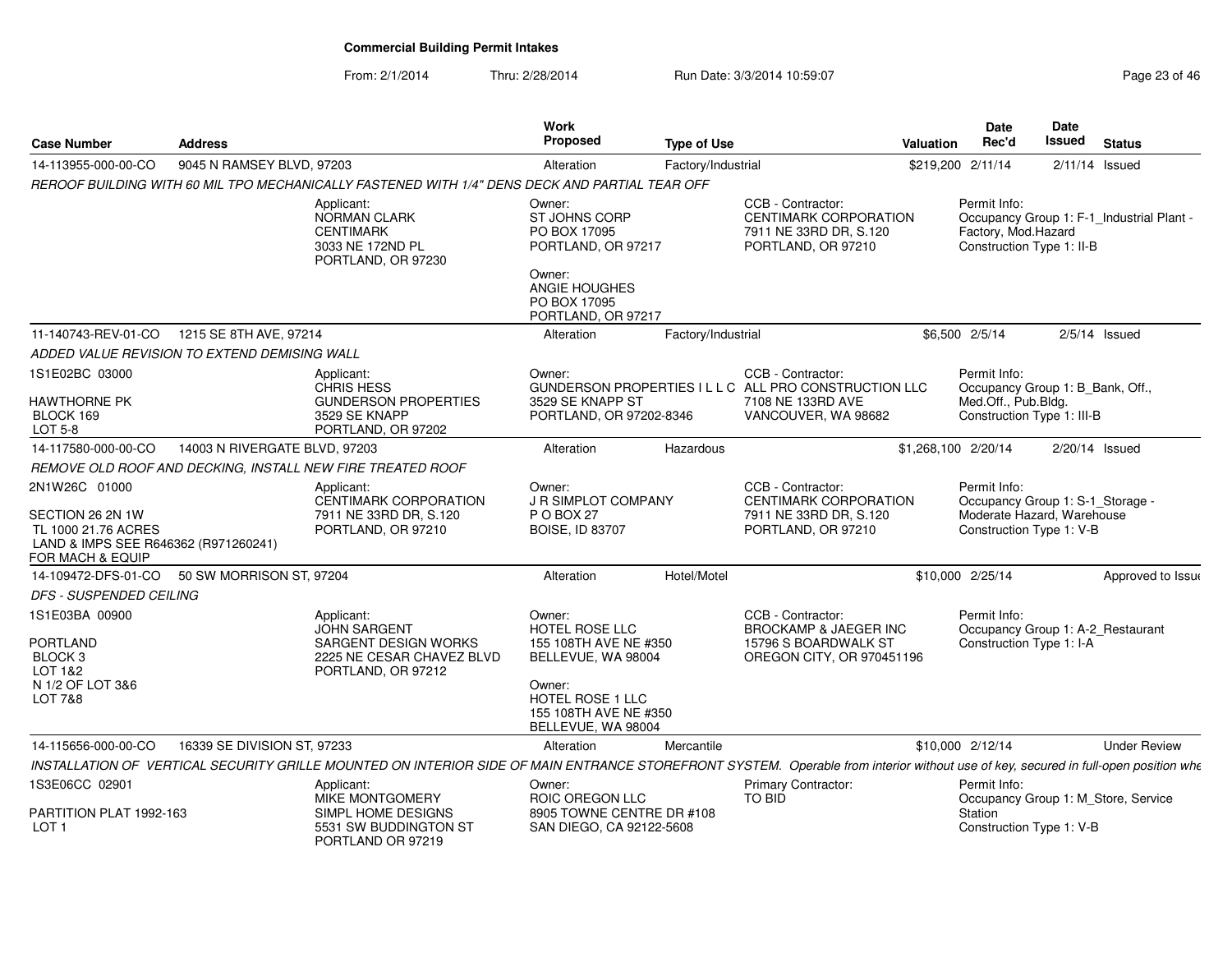From: 2/1/2014Thru: 2/28/2014 Run Date: 3/3/2014 10:59:07 Research 2010 12:08:09 Page 24 of 46

| <b>Case Number</b>                                  | <b>Address</b>                                                                                                                                                  |                                                                                       | Work<br>Proposed                                                                | <b>Type of Use</b> |                                                                                                                              | <b>Valuation</b>  | Date<br>Rec'd                                                     | <b>Date</b><br>Issued | <b>Status</b>                       |
|-----------------------------------------------------|-----------------------------------------------------------------------------------------------------------------------------------------------------------------|---------------------------------------------------------------------------------------|---------------------------------------------------------------------------------|--------------------|------------------------------------------------------------------------------------------------------------------------------|-------------------|-------------------------------------------------------------------|-----------------------|-------------------------------------|
| 14-121679-000-00-CO                                 | 2526 NW YEON AVE, 97210                                                                                                                                         |                                                                                       | Alteration                                                                      | Mercantile         |                                                                                                                              |                   | \$2,000 2/27/14                                                   |                       | <b>Under Review</b>                 |
| FIRE ESCAPE TESTING FOR CERTIFICATION               |                                                                                                                                                                 |                                                                                       |                                                                                 |                    |                                                                                                                              |                   |                                                                   |                       |                                     |
| 1N1E28BC 00900                                      | Applicant:                                                                                                                                                      | <b>NATE PARRISH</b>                                                                   | Owner:<br><b>DONALD S REARDEN</b>                                               |                    | CCB - Contractor:<br><b>NATE PARRISH</b>                                                                                     |                   |                                                                   |                       |                                     |
| SECTION 28 1N 1E<br>TL 900 0.72 ACRES               | PO BOX 3804                                                                                                                                                     | NJP CONSTRUCTION, LLC<br>TUALATIN OR 97062                                            | 2322 NE 154TH PL<br>PORTLAND, OR 97230                                          |                    | NJP CONSTRUCTION, LLC<br>PO BOX 3804<br>TUALATIN OR 97062                                                                    |                   |                                                                   |                       |                                     |
|                                                     |                                                                                                                                                                 |                                                                                       | Owner:<br><b>LILLIAN D REARDEN</b><br>2322 NE 154TH PL<br>PORTLAND, OR 97230    |                    |                                                                                                                              |                   |                                                                   |                       |                                     |
| 14-110808-000-00-CO                                 | 3404 SE HAWTHORNE BLVD                                                                                                                                          |                                                                                       | Alteration                                                                      | Mercantile         |                                                                                                                              |                   | \$80,000 2/26/14                                                  |                       | <b>Under Review</b>                 |
|                                                     | REMOVE PARTITION WALL BETWEEN TI SPACES TO EXPAND SALES FLOOR. AMERICAN APPAREL EXPANDING INTO ADJACENT TENANT SPACE (PHO VAN RESTAURANT), CHANGING USE FROI    |                                                                                       |                                                                                 |                    |                                                                                                                              |                   |                                                                   |                       |                                     |
| 1S1E01DB 90001                                      | Applicant:                                                                                                                                                      | SHAYNE BLANTON                                                                        | Owner:                                                                          |                    | CCB - Contractor:<br>34 HAWTHORNE PARTNERS LLC SHAYLINN CONSTRUCTION LLC                                                     |                   | Permit Info:                                                      |                       | Occupancy Group 1: M Store, Service |
| HAWTHORNE CONDOMINIUM<br>LOT <sub>1</sub>           |                                                                                                                                                                 |                                                                                       | 6442 SW LOOP DR<br>PORTLAND, OR 97221                                           |                    | <b>18315 NW TARA ST</b><br>BEAVERTON, OR 97006                                                                               |                   | Station<br>Construction Type 1: V-A                               |                       |                                     |
| 14-118742-000-00-CO                                 | 1621 NE GRAND AVE, 97232                                                                                                                                        |                                                                                       | Alteration                                                                      | Mercantile         |                                                                                                                              |                   | \$2,000 2/20/14                                                   |                       | 2/20/14 Issued                      |
|                                                     | TI FOR EXISTING TENANT - REMOVE INTERIOR WALL AND ADD DOOR TO CREATE UTILITY ROOM                                                                               |                                                                                       |                                                                                 |                    |                                                                                                                              |                   |                                                                   |                       |                                     |
| 1N1E26CC 10000                                      | Applicant:                                                                                                                                                      |                                                                                       | Owner:                                                                          |                    | CCB - Contractor:                                                                                                            |                   | Permit Info:                                                      |                       |                                     |
| <b>HOLLADAYS ADD</b>                                |                                                                                                                                                                 | SEBASTIAN GAE<br><b>ATCH TELECOM</b>                                                  | <b>RAY A WALTZ</b><br>1440 SW TAYLOR ST                                         |                    | <b>INNOVATIVE CONSTRUCTION &amp;</b><br><b>PAINTING LLC</b>                                                                  |                   | Station                                                           |                       | Occupancy Group 1: M_Store, Service |
| BLOCK 217                                           |                                                                                                                                                                 | 1621 NE GRAND AVE                                                                     | PORTLAND, OR 97205-1924                                                         |                    | 8150 SW 80TH AVE                                                                                                             |                   | Construction Type 1: V-B                                          |                       |                                     |
| E 66 2/3' OF LOT 5<br>LOT 6&7<br>LOT 8 EXC PT IN ST |                                                                                                                                                                 | PORTLAND OR 97232                                                                     |                                                                                 |                    | PORTLAND, OR 97223                                                                                                           |                   |                                                                   |                       |                                     |
| 14-118642-000-00-CO                                 | 2901 NE ALBERTA ST, 97211                                                                                                                                       |                                                                                       | Alteration                                                                      | Mercantile         |                                                                                                                              |                   | \$15,010 2/20/14                                                  |                       | 2/20/14 Issued                      |
|                                                     | TENANT IMPROVEMENT TO EXISTING BUILDING, PROVIDE 2HR FIRE WALL AT PROPERTY LINE, AND DEMISE SPACE FOR TO CREATE TWO TENANTS SPACES. NEW EXTERIOR ENTRY. NO PLUM |                                                                                       |                                                                                 |                    |                                                                                                                              |                   |                                                                   |                       |                                     |
| 1N1E24BA 21100                                      | Applicant:                                                                                                                                                      |                                                                                       | Owner:                                                                          |                    | CCB - Contractor:                                                                                                            |                   | Permit Info:                                                      |                       |                                     |
| <b>FOXCHASE ADD</b>                                 |                                                                                                                                                                 | <b>LORRAINE GUTHRIE</b><br>LORRAINE GUTHRIE ARCHITECT                                 | SOGNO HOLDINGS LLC<br>11015 NW COPELAND ST                                      |                    | <b>CHRIS DILLINGHAM</b><br>DILLINGHAM CONSTRUCTION INC Station                                                               |                   |                                                                   |                       | Occupancy Group 1: M Store, Service |
| BLOCK 15<br>LOT 9&10 TL 21100                       |                                                                                                                                                                 | 2748 SW PATTON CT<br>PORTLAND OR 97201                                                | PORTLAND, OR 97229-6147                                                         |                    | 703 SE 19TH AVE<br>PORTLAND OR 97214                                                                                         |                   | Construction Type 1: V-B                                          |                       |                                     |
| 13-173466-DFS-01-CO                                 | 1419 NW 14TH AVE, 97209                                                                                                                                         |                                                                                       | Alteration                                                                      | Mercantile         |                                                                                                                              | \$103.000 2/19/14 |                                                                   |                       | <b>Under Review</b>                 |
| <b>DFS - STOREFRONT</b>                             |                                                                                                                                                                 |                                                                                       |                                                                                 |                    |                                                                                                                              |                   |                                                                   |                       |                                     |
| 1N1E33AA 00700                                      | Applicant:                                                                                                                                                      | <b>MATT CANNON</b><br><b>DALLAS GLASS</b><br><b>111 NW 50TH AVE</b><br>SALEM OR 97304 | Owner:<br>EPPHAVEN PROPERTY LLC<br>924 MASON ST<br>SAN FRANCISCO, CA 94129-1602 |                    | CCB - Contractor:<br>PLANET GRANITE PORTLAND LLC Occupancy Group 1: B_Bank, Off.,<br>924 MASON ST<br>SAN FRANCISCO, CA 94129 |                   | Permit Info:<br>Med.Off., Pub.Bldg.<br>Construction Type 1: III-B |                       |                                     |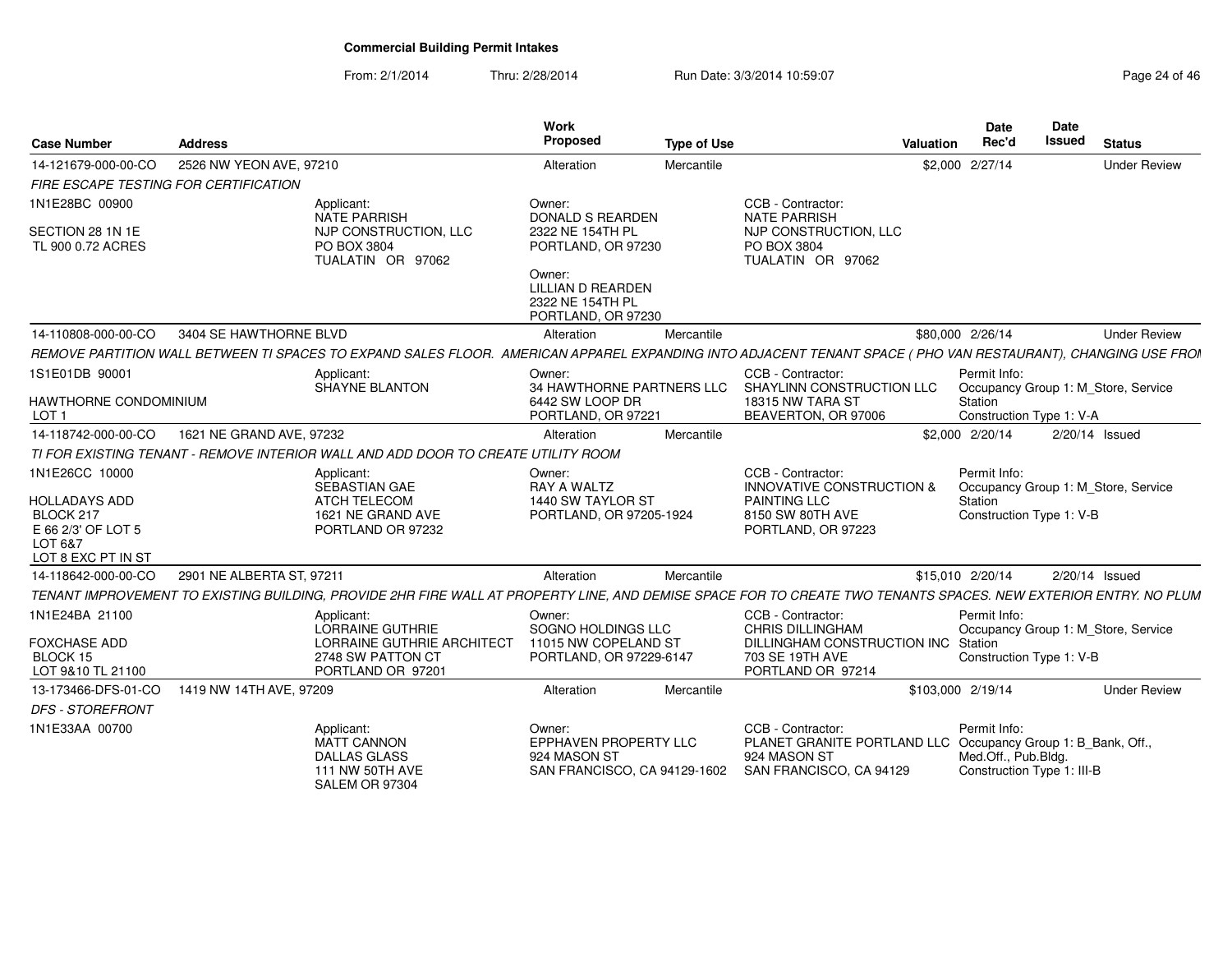From: 2/1/2014Thru: 2/28/2014 Run Date: 3/3/2014 10:59:07 Research 2010 12:08:07 Page 25 of 46

| <b>Case Number</b>                                                     | <b>Address</b>                                                                                                                                                   |                                                                                                              | Work<br><b>Proposed</b>                                                                                                                                                                                                                                                                    | <b>Type of Use</b> |                                                                                                                                             | <b>Valuation</b> | Date<br>Rec'd                                                     | Date<br>Issued | <b>Status</b>                       |
|------------------------------------------------------------------------|------------------------------------------------------------------------------------------------------------------------------------------------------------------|--------------------------------------------------------------------------------------------------------------|--------------------------------------------------------------------------------------------------------------------------------------------------------------------------------------------------------------------------------------------------------------------------------------------|--------------------|---------------------------------------------------------------------------------------------------------------------------------------------|------------------|-------------------------------------------------------------------|----------------|-------------------------------------|
| 14-109531-000-00-CO                                                    | 1006 SE GRAND AVE, 97214                                                                                                                                         |                                                                                                              | Alteration                                                                                                                                                                                                                                                                                 | Mercantile         |                                                                                                                                             |                  | \$97,400 2/18/14                                                  |                | $2/18/14$ Issued                    |
|                                                                        | REMOVE WALL TO CREATE ONE LARGER TENANT SPACE, PARTIAL CHANGE OF OCCUPANCY OF 817 SF FROM (B) TO (M), NEW WALLS TO CREATE 2 OFFICE SPACES AND TRAINING AREA, NEW |                                                                                                              |                                                                                                                                                                                                                                                                                            |                    |                                                                                                                                             |                  |                                                                   |                |                                     |
| 1S1E02BC 01300<br>PARK ADD TO E P<br>BLOCK 127<br>LOT 1&2 EXC PT IN ST | Applicant:                                                                                                                                                       | <b>STUART EMMONS</b><br><b>EMMONS DESIGN</b><br>2211 SW PARK PLACE.#403<br>PORTLAND, OR 97205                | Owner:<br>MINCHEFF & MINCHEFF INVEST<br>LLC<br>537 SE ASH ST #101<br>PORTLAND, OR 97214<br>Owner:<br><b>MINCHEFF</b><br>537 SE ASH ST #101<br>PORTLAND, OR 97214<br>Owner:<br>MINCHEFF INVEST II<br>537 SE ASH ST #101<br>PORTLAND, OR 97214<br>Owner:<br><b>LLC</b><br>537 SE ASH ST #101 |                    | CCB - Contractor:<br><b>WARREN MERRILL</b><br>WE DO EVERYTHING BUSINESS<br>& HOME SERVICE INC<br>4707 NE MINNEHAHA ST<br>VANCOUVER, W 98661 |                  | Permit Info:<br>Station<br>Construction Type 1: V-B               |                | Occupancy Group 1: M_Store, Service |
|                                                                        |                                                                                                                                                                  |                                                                                                              | PORTLAND, OR 97214                                                                                                                                                                                                                                                                         |                    |                                                                                                                                             |                  |                                                                   |                |                                     |
| 13-173466-REV-02-CO                                                    | 1419 NW 14TH AVE, 97209                                                                                                                                          |                                                                                                              | Alteration                                                                                                                                                                                                                                                                                 | Mercantile         |                                                                                                                                             |                  | \$2/13/14                                                         |                | $2/13/14$ Issued                    |
|                                                                        | REVISION TO WEST ELEVATION. SWITCH DOOR AND WINDOW PLACEMENT WITH AWNING: CLARIFICATION OF LOCATION OF EXISTING SCUPPER: RELOCATE TRASH AND RECYCLE AREA TO EN   |                                                                                                              |                                                                                                                                                                                                                                                                                            |                    |                                                                                                                                             |                  |                                                                   |                |                                     |
| 1N1E33AA 00700                                                         | Applicant:                                                                                                                                                       | <b>STEVE FOSLER</b><br><b>FOSLER PORTLAND</b><br>ARCHITECTURE LLC<br>1930 NW LOVEJOY ST<br>PORTLAND OR 97209 | Owner:<br>EPPHAVEN PROPERTY LLC<br>924 MASON ST<br>SAN FRANCISCO, CA 94129-1602                                                                                                                                                                                                            |                    | CCB - Contractor:<br>PLANET GRANITE PORTLAND LLC Occupancy Group 1: B_Bank, Off.,<br>924 MASON ST<br>SAN FRANCISCO, CA 94129                |                  | Permit Info:<br>Med.Off., Pub.Bldg.<br>Construction Type 1: III-B |                |                                     |
| 14-121684-000-00-CO                                                    | 718 SW ALDER ST, 97205                                                                                                                                           |                                                                                                              | Alteration                                                                                                                                                                                                                                                                                 | Mercantile         |                                                                                                                                             |                  | \$2,000 2/27/14                                                   |                | <b>Under Review</b>                 |
| <b>FIRE ESCAPE TESTING FOR CERTIFICATION</b>                           |                                                                                                                                                                  |                                                                                                              |                                                                                                                                                                                                                                                                                            |                    |                                                                                                                                             |                  |                                                                   |                |                                     |
| 1N1E34CC 08300                                                         | Applicant:                                                                                                                                                       | <b>NATE PARRISH</b><br>NJP CONSTRUCTION, LLC<br>PO BOX 3804<br>TUALATIN OR 97062                             | Owner:<br>OREGON PROPERTY FACTORS<br><b>PO BOX 353</b><br>PORTLAND, OR 97207-0353                                                                                                                                                                                                          |                    | CCB - Contractor:<br><b>NATE PARRISH</b><br>NJP CONSTRUCTION, LLC<br>PO BOX 3804<br>TUALATIN OR 97062                                       |                  |                                                                   |                |                                     |
| 14-115336-000-00-CO                                                    | 1814 NE 41ST AVE, 97212                                                                                                                                          |                                                                                                              | Alteration                                                                                                                                                                                                                                                                                 | Mercantile         |                                                                                                                                             |                  | \$5,200 2/12/14                                                   |                | $2/12/14$ Issued                    |
|                                                                        | REMOVE EXISTING METAL AND FABRIC AWNING AT FRONT AND AROUND CORNER OF BUILDING                                                                                   |                                                                                                              |                                                                                                                                                                                                                                                                                            |                    |                                                                                                                                             |                  |                                                                   |                |                                     |
| 1N1E25DD 10200                                                         | Applicant:<br>CO INC                                                                                                                                             | JAMES E JOHN CONSTRUCTION<br>1701 SE COLUMBIA RIVER DR<br>VANCOUVER, WA 98661                                | Owner:<br>HOLLYWOOD MARKET SQUARE<br>LLC<br>3380 BARRINGTON DR<br>WEST LINN, OR 97068                                                                                                                                                                                                      |                    | CCB - Contractor:<br>JAMES E JOHN CONSTRUCTION<br>CO INC<br>1701 SE COLUMBIA RIVER DR<br>VANCOUVER, WA 98661                                |                  | Permit Info:<br>Station                                           |                | Occupancy Group 1: M Store, Service |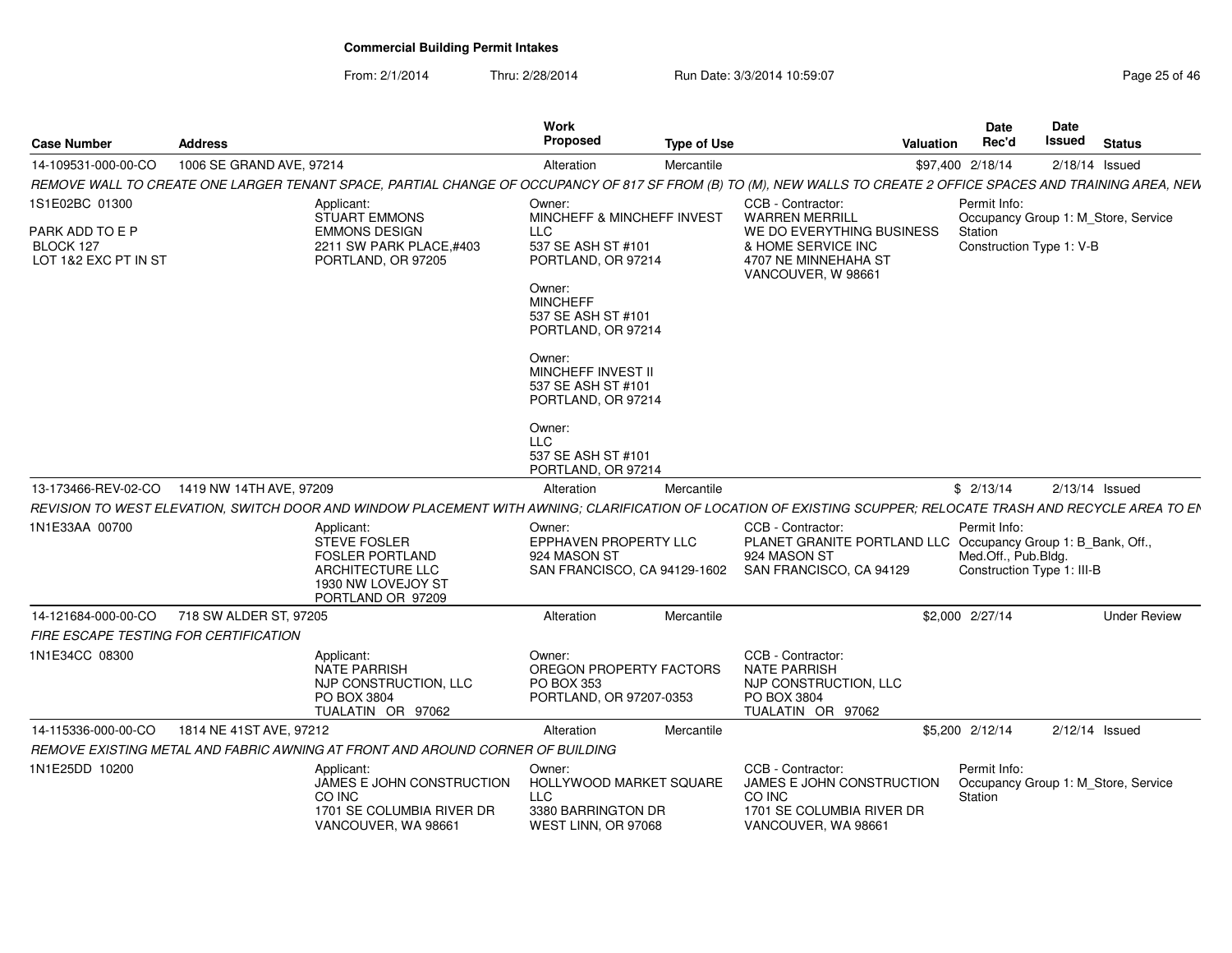From: 2/1/2014

Thru: 2/28/2014 Run Date: 3/3/2014 10:59:07 Research 2010 12:08:09 Page 26 of 46

| Case Number<br><b>Address</b>                                                                                                                                   |                                                         | Work<br>Proposed                                       | <b>Type of Use</b> |                                               | Date<br>Rec'd<br>Valuation | <b>Date</b><br><b>Issued</b><br><b>Status</b>                          |
|-----------------------------------------------------------------------------------------------------------------------------------------------------------------|---------------------------------------------------------|--------------------------------------------------------|--------------------|-----------------------------------------------|----------------------------|------------------------------------------------------------------------|
| 14-113603-000-00-CO<br>6919 SE 82ND AVE, 97206                                                                                                                  |                                                         | Alteration                                             | Mercantile         |                                               | \$20,300 2/12/14           | 2/12/14 Issued                                                         |
| TI FOR NEW MAIN LEVEL NE TENANT SPACE; ADD INTERIOR WALLS TO CREATE STORAGE AREA, NEW CEILING SYSTEM                                                            |                                                         |                                                        |                    |                                               |                            |                                                                        |
| 1S2E20AA 08800                                                                                                                                                  | Applicant:<br>VINH PHAM                                 | Owner:<br>NGUYEN-BUI ENTERPRISES LLC                   |                    |                                               | Permit Info:               | Occupancy Group 1: M_Store, Service                                    |
| SECTION 20 1S 2E                                                                                                                                                | VAPE 9 SHOP                                             | 1775 SUNBURST TER NW                                   |                    |                                               | Station                    |                                                                        |
| TL 8800 0.21 ACRES                                                                                                                                              | 2620 SE 160TH<br>PORTLAND, OR 97236                     | <b>SALEM, OR 97304</b>                                 |                    |                                               |                            | Construction Type 1: V-B                                               |
| 14-111131-000-00-CO<br>3357 SE 21ST AVE, 97202                                                                                                                  |                                                         | Alteration                                             | Mercantile         |                                               | \$10,000 2/12/14           | <b>Under Review</b>                                                    |
| FRAME IN AND FURR OUT WALLS FOR NEW OFFICE, REMOVE PORTION OF EXISTING WALL AND DOOR TO ENLARGE OPENING TO NEW OFFICE, BUILD NEW STAIRS FOR NEW MEZZANINE AT 2. |                                                         |                                                        |                    |                                               |                            |                                                                        |
| 1S1E11AD 16800                                                                                                                                                  | Applicant:<br>TOM CARTER                                | Owner:<br>LW WAREHOUSE LLC                             |                    | CCB - Contractor:<br><b>GEORGE W HAMES JR</b> | Permit Info:               | Occupancy Group 1: B_Bank, Off.,                                       |
| SMITHS SUB & ADD EP                                                                                                                                             | 2609 SE 133RD                                           | 7750 SW 149TH AVE                                      |                    | 34803 S MERIDAN RD                            | Med.Off., Pub.Bldg.        |                                                                        |
| BLOCK 6<br>LOT 9&10                                                                                                                                             | PORTLAND, OR 97236                                      | ALOHA, OR 97007-5969                                   |                    | WOODBURN, OR 97071                            |                            | Construction Type 1: III-B                                             |
| 14-114644-000-00-CO 731 SW MORRISON ST, 97205                                                                                                                   |                                                         | Alteration                                             | Mercantile         |                                               | \$800,000 2/6/14           | <b>Under Review</b>                                                    |
| CORE AND SHELL RENOVATION OF EXISTING 2 STORY BUILDING; REMOVE STREET LEVEL FACADE AND REPLACE WITH STOREFRONT GLAZING, REPLACE GLAZING SYSTEM AT 2ND STORY; B. |                                                         |                                                        |                    |                                               |                            |                                                                        |
| 1N1E34CC 08700                                                                                                                                                  | Applicant:<br>NICK WILLIAMS                             | Owner:<br>EVERGREEN HOLDINGS GROUP TO BID              |                    | <b>Primary Contractor:</b>                    | Permit Info:               | Occupancy Group 1: M_Store, Service                                    |
| PORTLAND                                                                                                                                                        | TVA ARCHITECTS, INC                                     | LLC                                                    |                    |                                               | Station                    |                                                                        |
| LOT 5 BLOCK 212                                                                                                                                                 | 920 SW 6TH AVE, STE 1500<br>PORTLAND OR 97204           | PMB 229 160 S OAK ST STE 100<br>SISTERS, OR 97759-1589 |                    |                                               |                            | Construction Type 1: V-B<br>Construction Type 2 (formerly Type 1): V-B |
| 5035 SE 82ND AVE, 97266<br>14-114420-000-00-CO                                                                                                                  |                                                         | Alteration                                             | Mercantile         |                                               | \$22,000 2/6/14            | <b>Under Review</b>                                                    |
| SHELVING AND RACKING FOR NEW TENANT                                                                                                                             |                                                         |                                                        |                    |                                               |                            |                                                                        |
| 1S2E17AD 00500                                                                                                                                                  | Applicant:                                              | Owner:                                                 |                    | <b>Primary Contractor:</b>                    | Permit Info:               |                                                                        |
| <b>MARYSVILLE</b>                                                                                                                                               | ROY HASSON<br>PERMIT ADVISORS                           | <b>FMGC VENTURE LLC</b><br>1014 VINE ST 7TH FL         |                    | TO BID                                        | Station                    | Occupancy Group 1: M_Store, Service                                    |
| N 198' OF S 398' OF LOT 24 EXC PT IN STS                                                                                                                        | 8913 W OLYMPIC BLVD. STE 102<br>BEVERLY HILLS, CA 90211 | CINCINNATI, OH 45202                                   |                    |                                               |                            | Construction Type 1: III-B                                             |
| 14-114407-000-00-CO 5035 SE 82ND AVE, 97266                                                                                                                     |                                                         | Alteration                                             | Mercantile         |                                               | \$173,000 2/6/14           | <b>Under Review</b>                                                    |
| INTERIOR ALTERATION FOR NEW TENANT, DEMO EXISTING STAIRS AND EXISTING 2ND FLOOR MEZZANINE; DEMO AND RELOCATE EXISTING BATHROOMS; DEMO FRONT EXISTING ENTRYWAY   |                                                         |                                                        |                    |                                               |                            |                                                                        |
| 1S2E17AD 00500                                                                                                                                                  | Applicant:<br><b>ROY HASSON</b>                         | Owner:<br><b>FMGC VENTURE LLC</b>                      |                    | <b>Primary Contractor:</b><br>TO BID          | Permit Info:               | Occupancy Group 1: M_Store, Service                                    |
| <b>MARYSVILLE</b>                                                                                                                                               | PERMIT ADVISORS                                         | 1014 VINE ST 7TH FL                                    |                    |                                               | Station                    |                                                                        |
| N 198' OF S 398' OF LOT 24 EXC PT IN STS                                                                                                                        | 8913 W OLYMPIC BLVD, STE 102<br>BEVERLY HILLS, CA 90211 | CINCINNATI, OH 45202                                   |                    |                                               |                            | Construction Type 1: III-B                                             |
| 14-114332-000-00-CO  729 SW ALDER ST                                                                                                                            |                                                         | Alteration                                             | Mercantile         |                                               | \$2,000 2/6/14             | <b>Under Review</b>                                                    |
| FIRE ESCAPE TESTING FOR CERTIFICATION                                                                                                                           |                                                         |                                                        |                    |                                               |                            |                                                                        |
| 1N1E34CC 06700A1                                                                                                                                                | Applicant:<br>ED NUKALA                                 | Owner:<br>ASPEN ALDER LLC                              |                    | CCB - Contractor:<br><b>INCOME PROPERTY</b>   |                            |                                                                        |
| <b>PORTLAND</b>                                                                                                                                                 | <b>IPM</b>                                              | 721 SW OAK ST                                          |                    | MANAGEMENT CO                                 |                            |                                                                        |
| BLOCK 213                                                                                                                                                       | 721 SW OAK ST                                           | PORTLAND, OR 97205-3717                                |                    | 721 SW OAK ST #100                            |                            |                                                                        |
| LOT 5&6<br>IMPS ONLY                                                                                                                                            | PORTLAND, OR 97205                                      |                                                        |                    | PORTLAND, OR 97205                            |                            |                                                                        |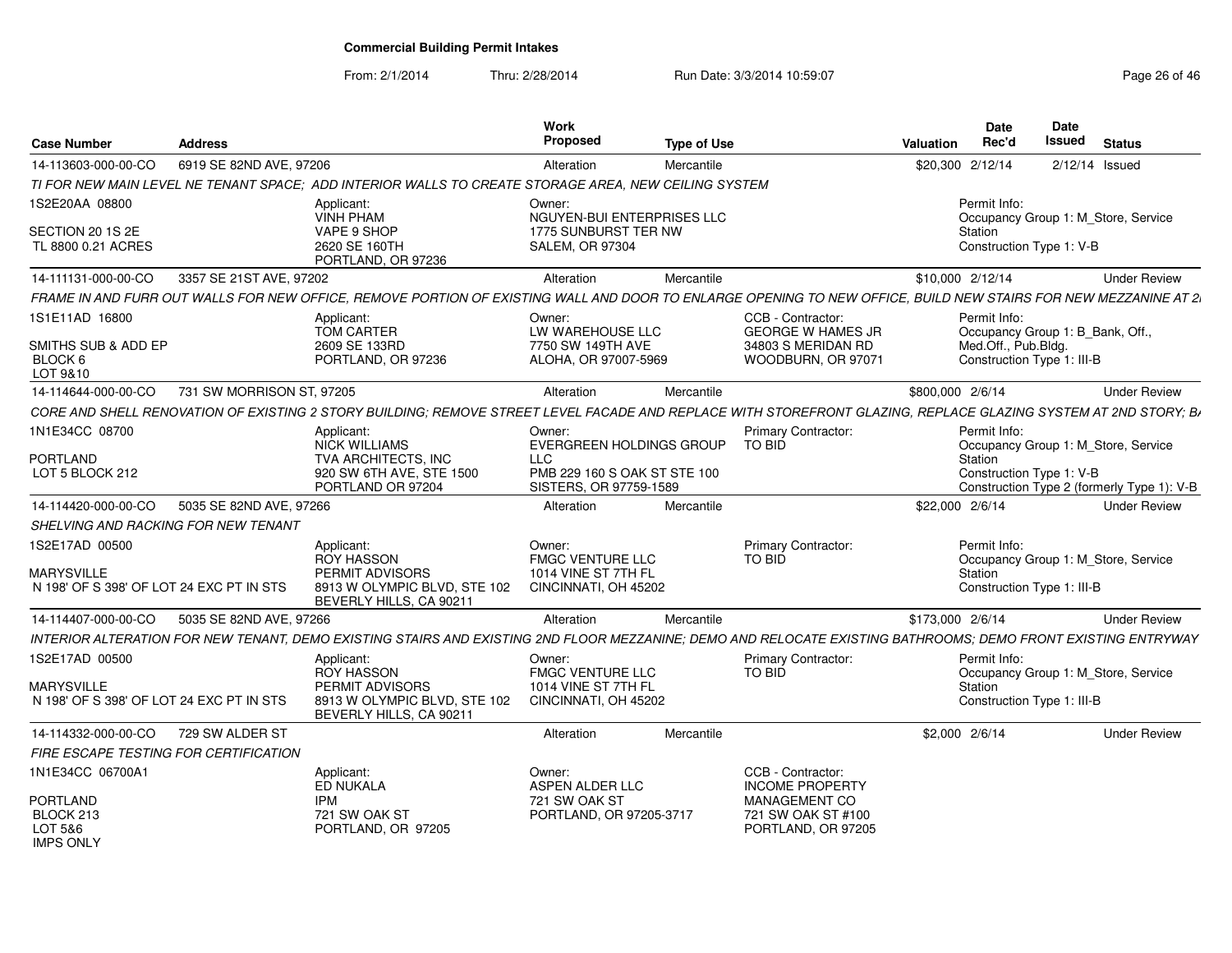From: 2/1/2014Thru: 2/28/2014 Run Date: 3/3/2014 10:59:07 Research 2010 12:08:07 Page 27 of 46

| <b>Case Number</b>                                                                                       | Address                            |                                                                                                                                                                                     | Work<br><b>Proposed</b>                                                  | <b>Type of Use</b>  |                                                                                              | Valuation | <b>Date</b><br>Rec'd                                                                       | Date<br>Issued   | <b>Status</b>                          |
|----------------------------------------------------------------------------------------------------------|------------------------------------|-------------------------------------------------------------------------------------------------------------------------------------------------------------------------------------|--------------------------------------------------------------------------|---------------------|----------------------------------------------------------------------------------------------|-----------|--------------------------------------------------------------------------------------------|------------------|----------------------------------------|
| 14-100749-000-00-CO                                                                                      | 2445 SE HAWTHORNE BLVD, 97214      |                                                                                                                                                                                     | Alteration                                                               | Special Residential |                                                                                              |           | \$130,000 2/11/14                                                                          |                  | $2/11/14$ Issued                       |
|                                                                                                          |                                    | CONVERTING TWO SEPARATE SECOND FLOOR BATHROOMS TO FOUR TOTAL; RECONFIGURING WALLS IN HALL TO ACCOMODATE NEW BATHROOMS                                                               |                                                                          |                     |                                                                                              |           |                                                                                            |                  |                                        |
| 1S1E01BC 10700                                                                                           |                                    | Applicant:                                                                                                                                                                          | Owner:                                                                   |                     | CCB - Contractor:                                                                            |           | Permit Info:                                                                               |                  |                                        |
| AINSLIE PLACE<br>LOT 1&3                                                                                 |                                    | <b>TARA CARLSON</b><br>NEIL KELLY REMODELING CO<br>807 N ALBERTA ST                                                                                                                 | <b>JANUS YOUTH PROGRAMS INC</b><br>738 NE DAVIS ST<br>PORTLAND, OR 97232 |                     | NEIL KELLY CO INC<br>804 N ALBERTA ST<br>PORTLAND, OR 97217-2693                             |           | Construction Type 1: V-B                                                                   |                  | Occupancy Group 1: R-4_Assisted Living |
|                                                                                                          |                                    | PORTLAND OR 97217                                                                                                                                                                   |                                                                          |                     |                                                                                              |           |                                                                                            |                  |                                        |
| 14-100310-REV-01-CO                                                                                      | 3683 NW FRONT AVE, 97210           |                                                                                                                                                                                     | Alteration                                                               | Storage             |                                                                                              |           | \$1,000 2/13/14                                                                            | $2/13/14$ Issued |                                        |
| <b>REVISION - ADD PARTITION WALLS FOR WORK AREA</b>                                                      |                                    |                                                                                                                                                                                     |                                                                          |                     |                                                                                              |           |                                                                                            |                  |                                        |
| 1N1E20DD 00400                                                                                           |                                    | Applicant:<br>JENNIFER KIMURA                                                                                                                                                       | Owner:<br>VAN DOMELEN FAMILY COMPANY                                     |                     | CCB - Contractor:<br><b>GUILD CONSTRUCTION INC</b>                                           |           | Permit Info:<br>Occupancy Group 1: B_Bank, Off.,                                           |                  |                                        |
| SECTION 20 1N 1E<br>TL 400 2.16 ACRES                                                                    |                                    | <b>VLMK CONSULTING ENGINEERS</b><br>3933 SW KELLY AVENUE<br>PORTLAND, OR 97239                                                                                                      | LLC.<br>2051 BAY MEADOWS DR<br>WEST LINN, OR 97068-2288                  |                     | <b>PO BOX 674</b><br>BEAVERTON, OR 97075-0674                                                |           | Med.Off., Pub.Bldg.<br>Construction Type 1: III-B                                          |                  |                                        |
| 14-113471-000-00-CO                                                                                      | 1440 SE CESAR E CHAVEZ BLVD, 97214 |                                                                                                                                                                                     | Alteration                                                               | Storage             |                                                                                              |           | \$4.925 2/4/14                                                                             |                  | $2/4/14$ Issued                        |
| INSTALL NEW AUTO LIFT OVER EXISTING PIT                                                                  |                                    |                                                                                                                                                                                     |                                                                          |                     |                                                                                              |           |                                                                                            |                  |                                        |
| 1S1E01AD 22500                                                                                           |                                    | Applicant:<br>PAUL JONES                                                                                                                                                            | Owner:<br>EDWARD'S LUBRICATION INC                                       |                     | CCB - Contractor:<br>Jim Havlinek                                                            |           | Permit Info:                                                                               |                  | Occupancy Group 1: S-2_Storage - Low   |
| SUNNYSIDE ADD<br>BLOCK 9<br>LOT 1-3 TL 22500                                                             |                                    | SHOP EQUIPMENT CO INC<br>7340 SW BONITA RD<br><b>TIGARD, OR 97224</b>                                                                                                               | 22502 NE 96TH ST<br>VANCOUVER, WA 98682-9761                             |                     | SHOP EQUIPMENT INC<br>7340 SW BONITA RD<br><b>TIGARD, OR 97224</b>                           |           | Hazard, Parking Garage<br>Construction Type 1: V-B                                         |                  |                                        |
| 13-166303-REV-03-CO                                                                                      | 6635 N BALTIMORE AVE, 97203        |                                                                                                                                                                                     | Alteration                                                               | Storage             |                                                                                              |           | \$6,000 2/4/14                                                                             |                  | $2/4/14$ Issued                        |
|                                                                                                          |                                    | VALUE ADDED REVISION TO ADD PARTITION WALLS TO CREATE 2 NEW STORAGE UNITS                                                                                                           |                                                                          |                     |                                                                                              |           |                                                                                            |                  |                                        |
| 1N1W12BB 04500                                                                                           |                                    | Applicant:                                                                                                                                                                          | Owner:                                                                   |                     | CCB - Contractor:                                                                            |           | Permit Info:                                                                               |                  |                                        |
| PARTITION PLAT 1992-152<br>LOT 3                                                                         |                                    | PETER NYLEN<br>RHIZA ARCHITECTURE & DESIGN 412 NW COUCH ST #220.<br>2127 N ALBINA AVE UNIT 203<br>PORTLAND OR 97227                                                                 | CATHEDRAL PARK PLACE LLC<br>PORTLAND, OR 97209                           |                     | <b>JOHN RUST</b><br>JACK RUST CONSTRUCTION INC<br>4221 SW SUNSET DR<br>LAKE OSWEGO, OR 97035 |           | Occupancy Group 1: S-1_Storage -<br>Moderate Hazard, Warehouse<br>Construction Type 1: V-B |                  |                                        |
| 14-113407-000-00-CO                                                                                      | 2201 SW VERMONT ST, 97201          |                                                                                                                                                                                     | Alteration                                                               | Storage             |                                                                                              |           | \$5,000 2/4/14                                                                             |                  | <b>Under Review</b>                    |
|                                                                                                          |                                    | MOVE PARKING LOT FIVE FEET WEST AND ADD L2 AND L3 LANDSCAPE BUFFER PER LU 13-210522; RESTRIPING PARKING LOT. Verification of building code compliance of Church and House in respor |                                                                          |                     |                                                                                              |           |                                                                                            |                  |                                        |
| 1S1E16CC 09500                                                                                           |                                    | Applicant:<br><b>JOE SCHIEWE</b>                                                                                                                                                    | Owner:<br>ST BARNABAS PARISH                                             |                     | Primary Contractor:<br><b>TO BID</b>                                                         |           |                                                                                            |                  |                                        |
| <b>BERTHA</b><br>BLOCK <sub>2</sub><br>INC PT VAC ST LOT 1<br>LOT 2-5<br>LOT 12-15; INC PT VAC ST LOT 16 |                                    | MUSTARD SEED ENTERPRISES<br>LLC.<br>1213 SE 13TH PL<br>CANBY OR 97013                                                                                                               | 2201 SW VERMONT ST<br>PORTLAND, OR 97219-1935                            |                     |                                                                                              |           |                                                                                            |                  |                                        |
| 14-113323-000-00-CO                                                                                      | 16300 NE MASON ST                  |                                                                                                                                                                                     | Alteration                                                               | Storage             |                                                                                              |           | \$20,000 2/5/14                                                                            |                  | $2/25/14$ Issued                       |
|                                                                                                          |                                    | TI FOR NEW INTERIOR RACKING. SPACE PREVIOUSLY OCCUPIED BY CONTECH                                                                                                                   |                                                                          |                     |                                                                                              |           |                                                                                            |                  |                                        |
| 1N3E19C 00318                                                                                            |                                    | Applicant:<br><b>TRENT INGLESBY</b>                                                                                                                                                 | Owner:<br>16300 MASON LLC                                                |                     | CCB - Contractor:<br>NORTH WEST HANDLING                                                     |           | Permit Info:<br>Occupancy Group 1: S-1_Storage -                                           |                  |                                        |
| BERNARD COMMERCE CENTER NO 2<br>LOT 10                                                                   |                                    | 18008 NE AIRPORT WAY<br>PORTLAND, OR 97230                                                                                                                                          | PO BOX 83406<br>PORTLAND, OR 97283                                       |                     | SYSTEMS INC<br>1100 SW 7TH STREET<br>RENTON, WA 980552939                                    |           | Moderate Hazard, Warehouse<br>Construction Type 1: III-B                                   |                  |                                        |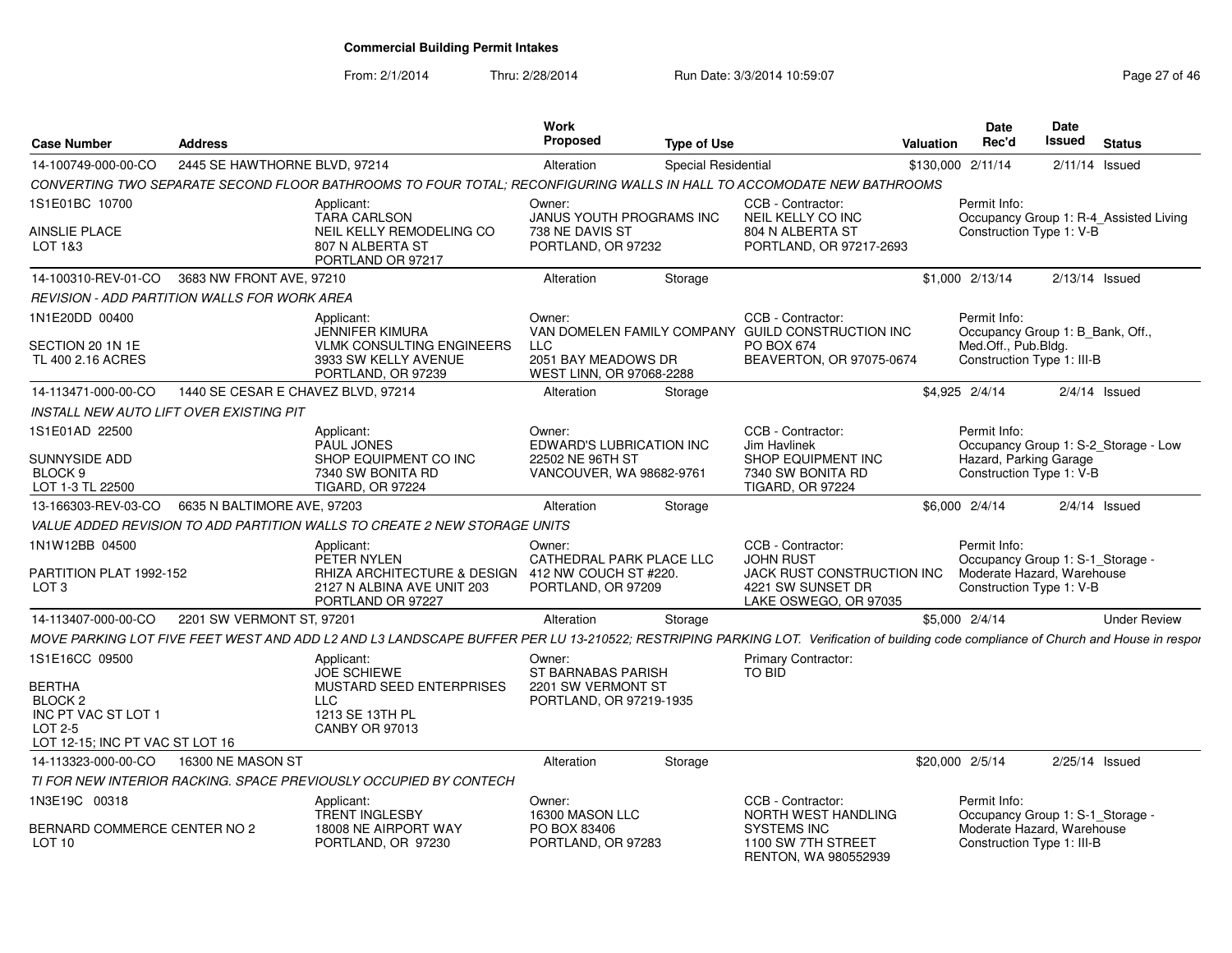From: 2/1/2014Thru: 2/28/2014 Run Date: 3/3/2014 10:59:07 Research 2010 12:08:09 Page 28 of 46

| <b>Case Number</b>                                                                                                      | <b>Address</b>               |                                                                                                                                              | <b>Work</b><br><b>Proposed</b>                                                   | <b>Type of Use</b> | <b>Valuation</b>                                                                                                                             | <b>Date</b><br>Rec'd                                                                                         | <b>Date</b><br>Issued | <b>Status</b>                                |
|-------------------------------------------------------------------------------------------------------------------------|------------------------------|----------------------------------------------------------------------------------------------------------------------------------------------|----------------------------------------------------------------------------------|--------------------|----------------------------------------------------------------------------------------------------------------------------------------------|--------------------------------------------------------------------------------------------------------------|-----------------------|----------------------------------------------|
| 14-113962-000-00-CO                                                                                                     | 6229 N MARINE DR, 97203      |                                                                                                                                              | Alteration                                                                       | Storage            |                                                                                                                                              | \$532,456 2/11/14                                                                                            | $2/11/14$ Issued      |                                              |
|                                                                                                                         |                              | OVERLAY 60 MIL TPO OVER POLY MATTING MECHANICALLY FASTENED                                                                                   |                                                                                  |                    |                                                                                                                                              |                                                                                                              |                       |                                              |
| 2N1E30C 00100<br>RIVERGATE INDUSTRIAL DIS<br><b>BLOCK 23 TL 100</b><br>LOT 1                                            |                              | Applicant:<br>NORMAN CLARK<br><b>CENTIMARK</b><br>3033 NE 172ND PL<br>PORTLAND, OR 97230                                                     | Owner:<br>OREGON TRANSFER COMPANY<br>PO BOX 2804<br>PORTLAND, OR 97208           |                    | CCB - Contractor:<br>CENTIMARK CORPORATION<br>7911 NE 33RD DR, S.120<br>PORTLAND, OR 97210                                                   | Permit Info:<br>Occupancy Group 1: S-1_Storage -<br>Moderate Hazard, Warehouse<br>Construction Type 1: V-B   |                       |                                              |
| 14-106209-REV-01-CO 9200 NE HALSEY ST, 97220                                                                            |                              |                                                                                                                                              | Alteration                                                                       | Storage            |                                                                                                                                              | \$12,000 2/4/14                                                                                              | $2/4/14$ Issued       |                                              |
| <i>VALUE ADDED REVISION TO RESIDE BUILDING</i>                                                                          |                              |                                                                                                                                              |                                                                                  |                    |                                                                                                                                              |                                                                                                              |                       |                                              |
| 1N2E33AB 00300<br>SECTION 33 1N 2E<br>TL 300 1.23 ACRES<br>LAND & IMPS SEE R319599 (R942333851)<br><b>FOR BILLBOARD</b> |                              | Applicant:<br><b>STEVE LOCKE</b><br>STEVE LOCKE CONSTRUCTION<br>25885 S SPRINGWATER<br>ESTACADA, OR 97023                                    | Owner:<br>LESLIE J HOWATT<br>5514 NE HALSEY ST<br>PORTLAND, OR 97213-3660        |                    | CCB - Contractor:<br><b>STEVE LOCKE</b><br>STEVE LOCKE CONSTRUCTION<br>25885 S SPRINGWATER<br>ESTACADA, OR 97023                             | Permit Info:<br>Occupancy Group 1: S-1_Storage -<br>Moderate Hazard, Warehouse<br>Construction Type 1: V-B   |                       |                                              |
| 14-107700-REV-01-CO                                                                                                     | 6900 N FESSENDEN ST, 97203   |                                                                                                                                              | Alteration                                                                       | Storage            |                                                                                                                                              | \$2/4/14                                                                                                     | $2/4/14$ Issued       |                                              |
| REV- CHANGE PARAPET ANCHOR DESIGN                                                                                       |                              |                                                                                                                                              |                                                                                  |                    |                                                                                                                                              |                                                                                                              |                       |                                              |
| 1N1E06CD 02500<br><b>EAST ST JOHNS</b><br><b>BLOCK F</b><br>W 1/2 OF LOT 11<br>LOT 12                                   |                              | Applicant:<br><b>MARK HOLCOMB</b><br>MARKS CUSTOM EXTERIORS INC PO BOX 2123<br><b>PO BOX 276</b><br>ST HELENS, OR 97051                      | Owner:<br><b>HARALMER INC</b><br>PASCO, WA 99302                                 |                    | CCB - Contractor:<br><b>MARK HOLCOMB</b><br>MARKS CUSTOM EXTERIORS INC<br><b>PO BOX 276</b><br>ST HELENS, OR 97051                           | Permit Info:<br>Occupancy Group 1: S-1_Storage -<br>Moderate Hazard, Warehouse<br>Construction Type 1: V-B   |                       |                                              |
| LOT 13&14<br>14-106209-REV-02-CO                                                                                        | 9200 NE HALSEY ST, 97220     |                                                                                                                                              | Alteration                                                                       | Storage            |                                                                                                                                              | \$2,500 2/21/14                                                                                              | $2/21/14$ Issued      |                                              |
| <i>VALUE ADDED REVISION TO REPLACE SIX POSTS</i>                                                                        |                              |                                                                                                                                              |                                                                                  |                    |                                                                                                                                              |                                                                                                              |                       |                                              |
| 1N2E33AB 00300<br>SECTION 33 1N 2E<br>TL 300 1.23 ACRES<br>LAND & IMPS SEE R319599 (R942333851)<br><b>FOR BILLBOARD</b> |                              | Applicant:<br><b>STEVE LOCKE</b><br>STEVE LOCKE CONSTRUCTION<br>25885 S SPRINGWATER<br>ESTACADA, OR 97023                                    | Owner:<br><b>LESLIE J HOWATT</b><br>5514 NE HALSEY ST<br>PORTLAND, OR 97213-3660 |                    | CCB - Contractor:<br><b>STEVE LOCKE</b><br>STEVE LOCKE CONSTRUCTION<br>25885 S SPRINGWATER<br>ESTACADA, OR 97023                             | Permit Info:<br>Occupancy Group 1: S-1 Storage -<br>Moderate Hazard, Warehouse<br>Construction Type 1: V-B   |                       |                                              |
| 14-118488-000-00-CO                                                                                                     | 2131 SE LAFAYETTE ST, 97202  |                                                                                                                                              | Alteration                                                                       | Storage            |                                                                                                                                              | \$60,000 2/21/14                                                                                             | $2/21/14$ Issued      |                                              |
|                                                                                                                         |                              | INSTALL NEW INTERIOR WALK IN FREEZER AND COOLER WITH ROOF TOP CONDENDENSING UNITS MINIMUM 10 FEET FROM ROOF EDGE AND LESS THAN 400 LBS EACH. |                                                                                  |                    |                                                                                                                                              |                                                                                                              |                       |                                              |
| 1S1E11DA 00200<br>SMITHS SUB & ADD EP<br>S 105' OF E 1/2 OF BLOCK 11                                                    |                              | Applicant:<br><b>JERRY MCCORMICK</b><br><b>COMMERCIAL REFRIGERATION</b><br><b>INC</b><br>5920 NE GLISAN ST<br>PORTLAND, OR 97213-3790        | Owner:<br><b>INKSTER INVESTMENTS LLC</b><br>PO BOX 696<br>LAKE OSWEGO, OR 97034  |                    | CCB - Contractor:<br><b>JERRY MCCORMICK</b><br><b>COMMERCIAL REFRIGERATION</b><br><b>INC</b><br>5920 NE GLISAN ST<br>PORTLAND, OR 97213-3790 | Permit Info:<br>Factory, Mod.Hazard<br>Construction Type 1: V-B                                              |                       | Occupancy Group 1: F-1 Industrial Plant -    |
| 14-115275-000-00-CO                                                                                                     | 2753 NE RIVERSIDE WAY, 97211 |                                                                                                                                              | Alteration                                                                       | Storage            |                                                                                                                                              | \$10,000 2/12/14                                                                                             |                       | 2/12/14 Under Inspection                     |
|                                                                                                                         |                              | TI TO EXPAND INTO ADJACENT SPACE - INFILL GARAGE DOORS, CREATE NEW INTERIOR OPENING, ADD NEW SINKS, FLOOR DRAIN AND CLEAN OUT                |                                                                                  |                    |                                                                                                                                              |                                                                                                              |                       |                                              |
| 1N1E12CB 01300<br>R A HEINTZ INDUSTRIAL PK<br><b>BLOCK 2 TL 1300</b>                                                    |                              |                                                                                                                                              | Owner:<br><b>WATUMULL PROPERTIES</b><br>307 LEWERS ST #600<br>HONOLULU, HI 96815 |                    |                                                                                                                                              | Permit Info:<br>Occupancy Group 1: S-1_Storage -<br>Moderate Hazard, Warehouse<br>Construction Type 1: III-B |                       | Construction Type 2 (formerly Type 1): III-B |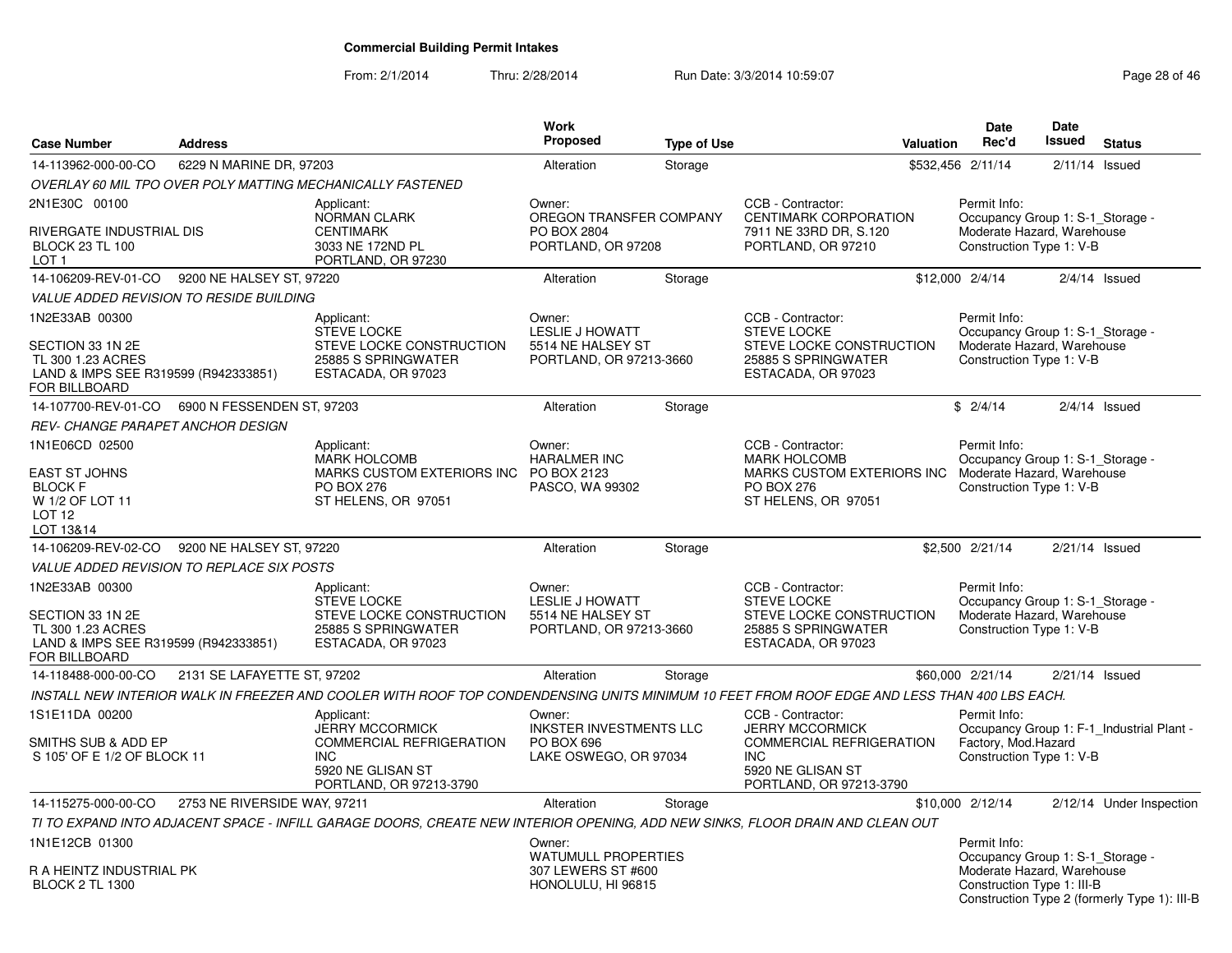From: 2/1/2014Thru: 2/28/2014 Run Date: 3/3/2014 10:59:07 Research 2010 Page 29 of 46

| <b>Case Number</b>                                                                                                                | <b>Address</b>              |                                                                                                                                                                         | <b>Work</b><br>Proposed                                                                     | <b>Type of Use</b> |                                                                                                                    | Valuation | <b>Date</b><br>Rec'd                                                                                         | <b>Date</b><br><b>Issued</b> | <b>Status</b>                             |
|-----------------------------------------------------------------------------------------------------------------------------------|-----------------------------|-------------------------------------------------------------------------------------------------------------------------------------------------------------------------|---------------------------------------------------------------------------------------------|--------------------|--------------------------------------------------------------------------------------------------------------------|-----------|--------------------------------------------------------------------------------------------------------------|------------------------------|-------------------------------------------|
| 14-120390-000-00-CO                                                                                                               | 12911 NE AIRPORT WAY, 97230 |                                                                                                                                                                         | Alteration                                                                                  | Storage            |                                                                                                                    |           | \$15,000 2/25/14                                                                                             |                              | <b>Under Review</b>                       |
| RACKING INSTALLATION                                                                                                              |                             |                                                                                                                                                                         |                                                                                             |                    |                                                                                                                    |           |                                                                                                              |                              |                                           |
| 1N2E14C 00102                                                                                                                     |                             | Applicant:<br><b>KEVIN COPP</b><br>NORLIFT OF OREGON<br>7373 SE MILWAUKIE EXPRESSWA PORTLAND, OR 97258-2036<br>PORTLAND, OR 97268                                       | Owner:<br>1 SW COLUMBIA ST #435                                                             |                    | CCB - Contractor:<br>COPPER MOUNTAIN TRUST CORP ABOVE ALL INSTALLATION LLC<br>15752 SW 82ND AVE<br>TIGARD OR 97224 |           | Permit Info:<br>Occupancy Group 1: S-1_Storage -<br>Moderate Hazard, Warehouse<br>Construction Type 1: III-B |                              |                                           |
| 14-120343-000-00-CO                                                                                                               | 825 SE 51ST AVE, 97215      |                                                                                                                                                                         | Alteration                                                                                  | Utility            |                                                                                                                    |           | \$750 2/25/14                                                                                                |                              | 2/25/14 Issued                            |
| <b>REPLACE PORTION OF FENCE</b>                                                                                                   |                             |                                                                                                                                                                         |                                                                                             |                    |                                                                                                                    |           |                                                                                                              |                              |                                           |
| 1S2E06BA 01800<br>PARADISE SPR FARM<br>LOT 13-15 TL 1800                                                                          |                             | Applicant:<br>Randy Miller<br>PORTLAND PUBLIC SCHOOLS<br>501 N DIXON ST<br>PORTLAND OR 97208                                                                            | Owner:<br>SCHOOL DISTRICT NO 1<br>PO BOX 3107<br>PORTLAND, OR 97208-3107                    |                    |                                                                                                                    |           |                                                                                                              |                              |                                           |
| 14-111177-000-00-CO                                                                                                               | 3521 SW PATTON RD, 97221    |                                                                                                                                                                         | Alteration                                                                                  | Utility            |                                                                                                                    |           | \$8,000 2/12/14                                                                                              |                              | 2/12/14 Issued                            |
|                                                                                                                                   |                             | REPAIR/REPLACE DAMAGED STRUCTURAL STEEL MEMBER ON COVERED PLAY STRUCTURE                                                                                                |                                                                                             |                    |                                                                                                                    |           |                                                                                                              |                              |                                           |
| 1S1E08BA 01900                                                                                                                    |                             | Applicant:<br>MIKE COYLE<br><b>FASTER PERMITS</b><br>14334 NW EAGLERIDGE LANE<br>PORTLAND, OR 97229                                                                     | Owner:<br>ST THOMAS MORE CATHOLIC<br>3525 SW PATTON RD<br>PORTLAND, OR 97221-4124<br>Owner: |                    | CCB - Contractor:<br>DON RUE<br>JHC COMMERCIAL<br>11125 SW BARBUR BLVD<br>PORTLAND OR 97219                        |           | Permit Info:<br>Occupancy Group 1: E School<br>Construction Type 1: II-B                                     |                              |                                           |
|                                                                                                                                   |                             |                                                                                                                                                                         | CHURCH PORTLAND OREGON<br>3525 SW PATTON RD<br>PORTLAND, OR 97221-4124                      |                    |                                                                                                                    |           |                                                                                                              |                              |                                           |
| 14-117954-000-00-CO                                                                                                               | 1844 SW MORRISON ST, 97205  |                                                                                                                                                                         | Alteration                                                                                  | Utility            |                                                                                                                    |           | \$50,000 2/24/14                                                                                             |                              | <b>Under Review</b>                       |
|                                                                                                                                   |                             | BUILD A 486 SQUARE FOOT RAISED PLATFORM AND INSTALL NEW AT&T EQUIPMENT CABINETS. CABLE TRAYS AND LIGHTING ON TOP: PROVIDE CHAIN LINK FENCE WITH GATES BELOW RAISE       |                                                                                             |                    |                                                                                                                    |           |                                                                                                              |                              |                                           |
| 1N1E33DC 00800<br>SECTION 33 1N 1E<br><b>TL 800</b><br><b>ACRES 6.95</b><br>SEE R645766 (R941330531) FOR LEASED<br><b>ACCOUNT</b> |                             | Applicant:<br>LES COOLEY<br>SAGE HILL LLC<br>13630 STATE ROUTE 9 SE<br>SNOHOMISH, WA 98296                                                                              | Owner:<br>PORTLAND CITY OF<br>1120 SW 5TH AVE #1204<br>PORTLAND, OR 97204-1912              |                    | CCB - Contractor:<br>PAJ TELECOM LLC<br>5805 BARCLAY ST<br>GLADSTONE, OR 97027                                     |           |                                                                                                              |                              |                                           |
| 14-117759-000-00-CO                                                                                                               | 3333 NW LUZON ST, 97210     |                                                                                                                                                                         | Alteration                                                                                  | Utility            |                                                                                                                    |           | \$29,000 2/20/14                                                                                             |                              | 2/20/14 Issued                            |
|                                                                                                                                   |                             | INSTALLATION OF 14' X 17' MANUFACTURED PAINT BOOTH IN INTERIOR OF BUILDING. TERMINATE EXHAUST 6' ABOVE ROOF. 30' FROM PROPERTY LINE. 10' FROM OTHER OPENINGS IN BUILDII |                                                                                             |                    |                                                                                                                    |           |                                                                                                              |                              |                                           |
| 1N1E29BD 00700                                                                                                                    |                             | Applicant:<br><b>TY CROWDER</b>                                                                                                                                         | Owner:<br><b>HOLMAN TRANSFER COMPANY</b>                                                    |                    | CCB - Contractor:<br>CHRIS RAYMOND CRAWFORD                                                                        |           | Permit Info:                                                                                                 |                              | Occupancy Group 1: F-1_Industrial Plant - |
| <b>GUILDS ADD</b><br>BLOCK <sub>3</sub><br>LOT 12 EXC E 12.5'<br>LOT <sub>13</sub>                                                |                             | SHERWIN WILLIAMS                                                                                                                                                        | BEAVERTON, OR 97006                                                                         |                    | 1915 NW AMBERGLEN PKWY #365 17501 CARDINAL AVE<br>LAKE OSWEGO, OR 97035                                            |           | Factory, Mod.Hazard<br>Construction Type 1: III-B                                                            |                              |                                           |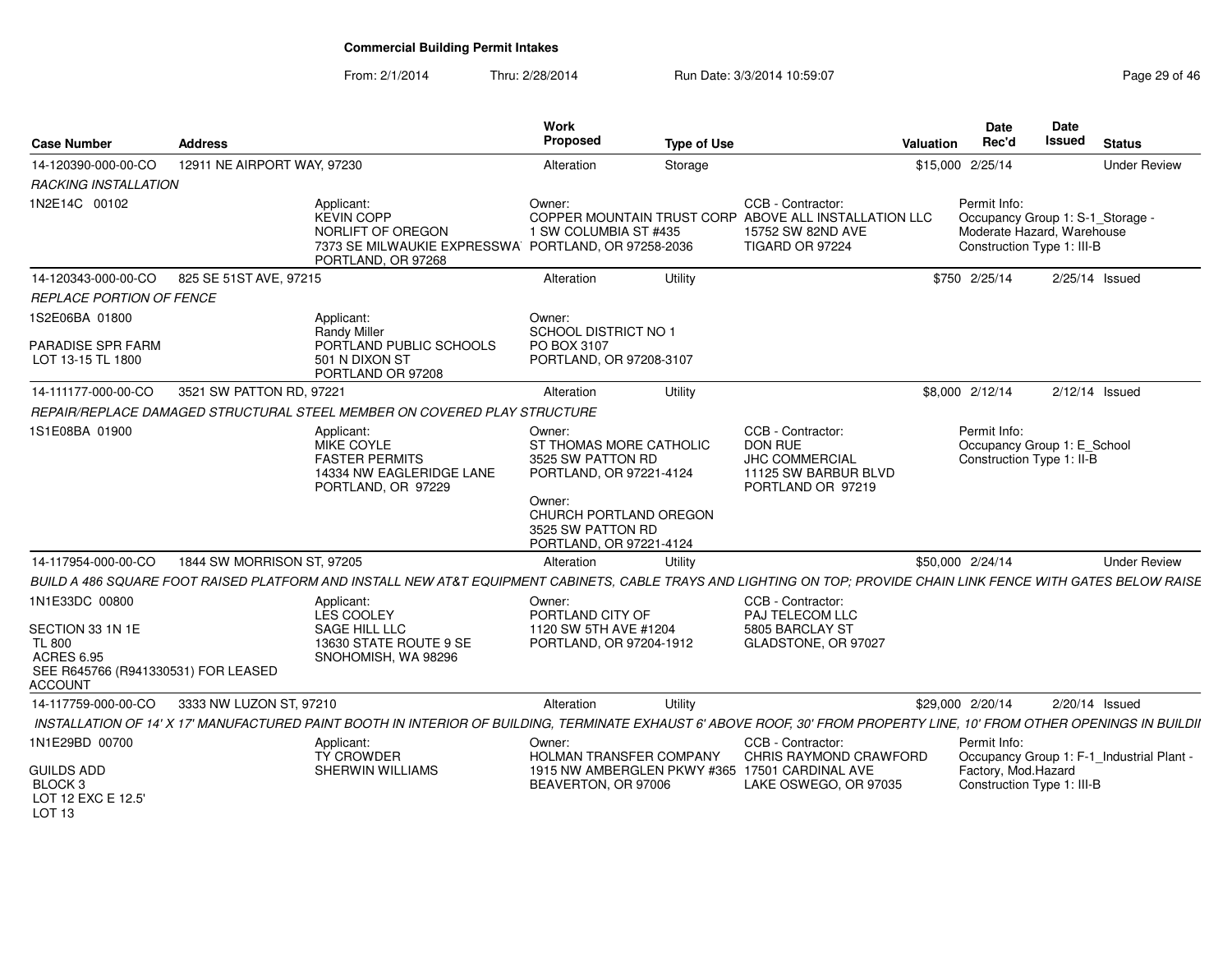From: 2/1/2014Thru: 2/28/2014 Run Date: 3/3/2014 10:59:07 Research 2010 12:08:09 Page 30 of 46

| <b>Case Number</b>                                                                                       | <b>Address</b>               |                                                                                                                                                                                                         | <b>Work</b><br><b>Proposed</b>                                                                                                                                                 | <b>Type of Use</b> | <b>Valuation</b>                                                                                                      |                   | <b>Date</b><br>Rec'd                                                                                | Date<br>Issued   | <b>Status</b>                                                 |
|----------------------------------------------------------------------------------------------------------|------------------------------|---------------------------------------------------------------------------------------------------------------------------------------------------------------------------------------------------------|--------------------------------------------------------------------------------------------------------------------------------------------------------------------------------|--------------------|-----------------------------------------------------------------------------------------------------------------------|-------------------|-----------------------------------------------------------------------------------------------------|------------------|---------------------------------------------------------------|
| 14-116193-000-00-CO                                                                                      | 4580 N TRENTON ST            |                                                                                                                                                                                                         | Alteration                                                                                                                                                                     | Utility            |                                                                                                                       | \$200,000 2/13/14 |                                                                                                     |                  | <b>Under Review</b>                                           |
|                                                                                                          |                              | INSTALL NEW SOCCER FIELD WITH ARTIFICAIL TURF WITH 30' POLES AND NETTING ON TWO SIDES                                                                                                                   |                                                                                                                                                                                |                    |                                                                                                                       |                   |                                                                                                     |                  |                                                               |
| 1N1E08BA 19000                                                                                           |                              | Applicant:<br><b>JOSH BARRETT</b><br>OPERATION PITCH INVASION<br>107 SE WASHINGTON ST SUITE<br>245<br>PORTLAND, OR 97214                                                                                | Owner:<br><b>PORTLAND</b><br>135 SW ASH ST<br>PORTLAND, OR 97204-3540<br>Owner:<br><b>HOUSING AUTHORITY OF</b><br>135 SW ASH ST<br>PORTLAND, OR 97204-3540                     |                    | CCB - Contractor:<br>BENCHMARK CONTRACTING INC<br>3155 SW 234TH AVE STE A<br>HILLSBORO, OR 97123                      |                   | Permit Info:<br>Occupancy Group 1: U Private<br>Garage\Utility Misc.<br>Construction Type 1: V-B    |                  |                                                               |
| 13-239191-REV-01-CO 2445 NW IRVING ST, 97210                                                             |                              |                                                                                                                                                                                                         | Alteration                                                                                                                                                                     | Utility            |                                                                                                                       |                   | \$2/5/14                                                                                            |                  | $2/5/14$ Issued                                               |
|                                                                                                          |                              | REVISION TO CHANGE RETAINING WALL FROM POURED IN PLACE CONCRETE TO STONE TIERRA UNIT BLOCK                                                                                                              |                                                                                                                                                                                |                    |                                                                                                                       |                   |                                                                                                     |                  |                                                               |
| 1N1E33BC 17300<br>KINGS 2ND ADD<br>BLOCK 6<br>W 11' OF LOT 8<br>E 40' OF LOT 9                           |                              | Applicant:<br><b>JAMIE GREENE</b><br><b>SCHOMMER &amp; SONS</b><br>6421 NE COLWOOD WAY<br>PORTLAND, OR 97218                                                                                            | Owner:<br><b>JACKLYN L HALLOCK</b><br>2445 NW IRVING ST<br>PORTLAND, OR 97210-3226                                                                                             |                    | CCB - Contractor:<br><b>RON HANSON</b><br><b>SCHOMMER &amp; SON</b><br>6421 NE COLWOOD WY.<br>PORTLAND OR 97218       |                   | Permit Info:<br>Occupancy Group 1: U_Private<br>Garage\Utility Misc.<br>Construction Type 1: V-B    |                  |                                                               |
| Total # of CO Alteration permit intakes: 132                                                             |                              |                                                                                                                                                                                                         |                                                                                                                                                                                |                    |                                                                                                                       |                   |                                                                                                     |                  | Total valuation of CO Alteration permit intakes: \$15,670,359 |
| 13-204287-REV-01-CO 3230 SE LINCOLN ST, 97214                                                            |                              |                                                                                                                                                                                                         | Demolition                                                                                                                                                                     | Assembly           |                                                                                                                       |                   | \$2/5/14                                                                                            |                  | $2/5/14$ Issued                                               |
|                                                                                                          |                              | REVISION TO REMOVE BASEMENT FILL AND COMPACTION - BASEMENT EXCAVATION TO BE RE-USED FOR NEW HOUSE TO BE BUILT ON LOT. SEE DANGEROUS BUILDING FOLDER FOR MONIT(                                          |                                                                                                                                                                                |                    |                                                                                                                       |                   |                                                                                                     |                  |                                                               |
| 1S1E01CD 01900<br>CHESTNUT HILL<br>BLOCK 6<br>LOT 1-3                                                    |                              | Applicant:<br>MIKE COYLE<br><b>FASTER PERMITS</b><br>14334 NW EAGLERIDGE LANE<br>PORTLAND, OR 97229                                                                                                     | Owner:<br><b>EVERETT CUSTOM HOMES INC</b><br>735 SW 158TH AVE #180<br>BEAVERTON, OR 97006-4952                                                                                 |                    | CCB - Contractor:<br><b>VIC REMMERS</b><br>EVERETT CUSTOM HOMES INC<br>735 SW 158TH AVE STE 180<br>BEAVERTON OR 97008 |                   | Permit Info:                                                                                        |                  | Occupancy Group 1: A-3 Place of Worship                       |
| 14-114274-000-00-CO                                                                                      | 4555 N CHANNEL AVE           |                                                                                                                                                                                                         | Demolition                                                                                                                                                                     | <b>Business</b>    |                                                                                                                       | \$540,000 2/11/14 |                                                                                                     |                  | <b>Under Review</b>                                           |
|                                                                                                          |                              | Demolition of building and foundations of existing ports of call office building. leaving NW corner foundation for future overlook.                                                                     |                                                                                                                                                                                |                    |                                                                                                                       |                   |                                                                                                     |                  |                                                               |
| 1N1E20 00110<br>PARTITION PLAT 2003-38<br>LOT 2 TL 110<br>LAND ONLY SEE R540485 (64983-1505) FOR<br>IMPS |                              | Applicant:<br><b>KARL SCHULZ</b><br>inici Group, Inc.<br>3030 SW MOODY AVE, STE 104<br>PORTLAND OR 97201                                                                                                | Owner:<br>PORT OF PORTLAND (LEASED<br>PO BOX 3820<br>PORTLAND, OR 97208-3849<br>Owner:<br>DAIMLER TRUCKS NORTH<br><b>AMERICA LLC</b><br>PO BOX 3820<br>PORTLAND, OR 97208-3849 |                    |                                                                                                                       |                   | Permit Info:<br>Occupancy Group 1: B Bank, Off.,<br>Med.Off., Pub.Bldg.<br>Construction Type 1: V-B |                  |                                                               |
| 14-120767-000-00-CO                                                                                      | 3962 NE M L KING BLVD, 97212 |                                                                                                                                                                                                         | Demolition                                                                                                                                                                     | <b>Business</b>    |                                                                                                                       | \$2,500 2/28/14   |                                                                                                     | $2/28/14$ Issued |                                                               |
|                                                                                                          |                              | DEMOLISH COMMERCIAL BUILDING¢No fill greater than 24" ¢ Remove all foundations and debris ¢ Cap utilities¢ Scope of work does not include removal of trees Septic Decommissioning Required. Call for Ir |                                                                                                                                                                                |                    |                                                                                                                       |                   |                                                                                                     |                  |                                                               |
| 1N1E23CC 09200<br>NORTH IRVINGTON<br><b>BLOCK 1</b><br>S 32' OF LOT 2 EXC PT IN ST                       |                              | Applicant:<br>ANDRE RAIFORD<br>424 NE SHAVER ST<br>PORTLAND, OR 97212                                                                                                                                   | Owner:<br>ANDRE RAIFORD<br>424 NE SHAVER ST<br>PORTLAND, OR 97212                                                                                                              |                    |                                                                                                                       |                   |                                                                                                     |                  |                                                               |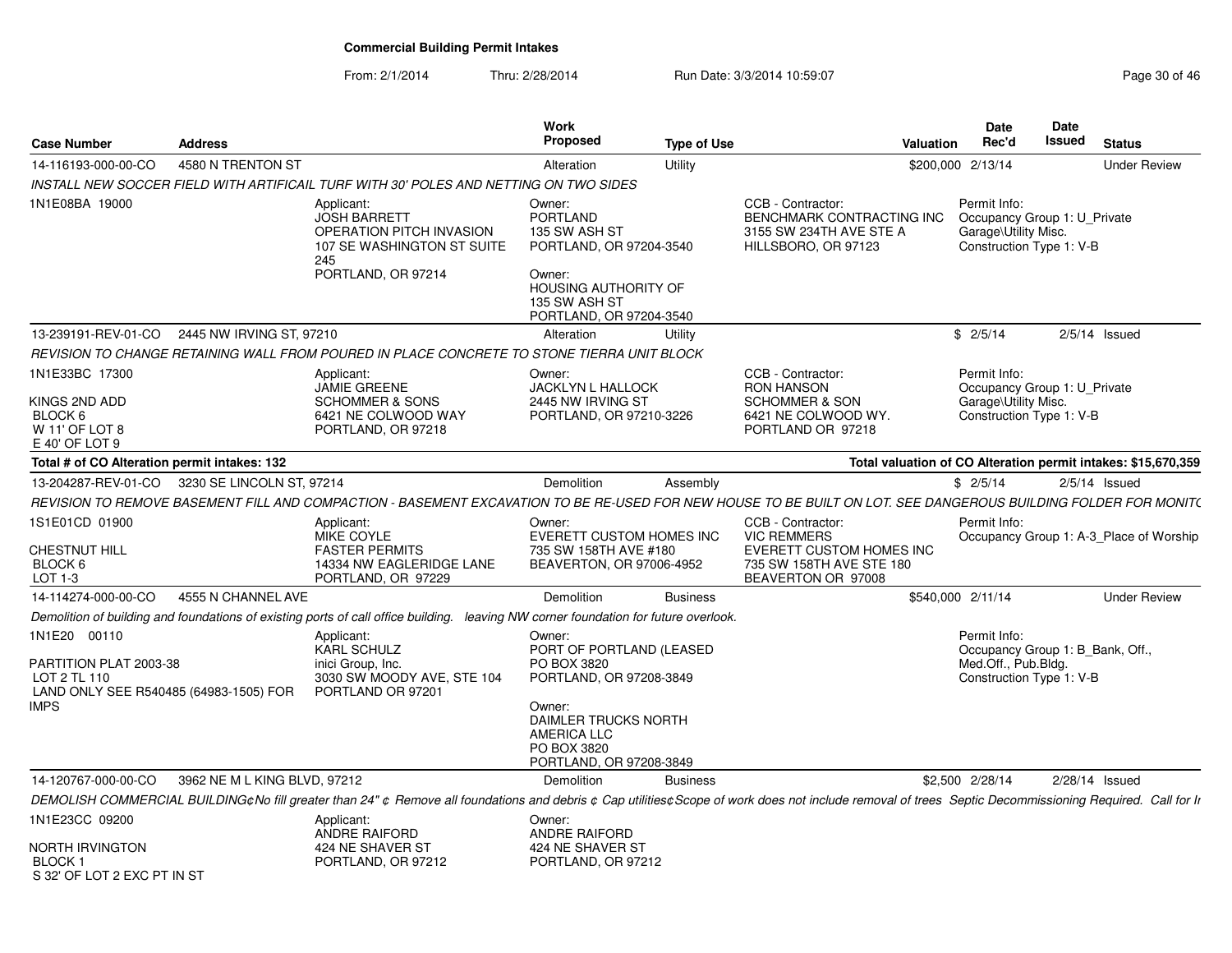From: 2/1/2014Thru: 2/28/2014 Run Date: 3/3/2014 10:59:07 Research 2010 12:08:09 Page 31 of 46

| <b>Case Number</b>                                                                      | <b>Address</b>                                      |                                                                                                         | <b>Work</b><br>Proposed                                                                    | <b>Type of Use</b> |                                                                                         | <b>Valuation</b>  | Date<br>Rec'd                                            | <b>Date</b><br>Issued | <b>Status</b>       |
|-----------------------------------------------------------------------------------------|-----------------------------------------------------|---------------------------------------------------------------------------------------------------------|--------------------------------------------------------------------------------------------|--------------------|-----------------------------------------------------------------------------------------|-------------------|----------------------------------------------------------|-----------------------|---------------------|
| 14-114493-000-00-CO                                                                     | 13132 SE RAMONA ST, 97236                           |                                                                                                         | Demolition                                                                                 | Educational        |                                                                                         |                   | \$7,500 2/11/14                                          |                       | <b>Under Review</b> |
|                                                                                         | DEMOLITION OF EXISTING MODULAR 2 CLASSROOM BUILDING |                                                                                                         |                                                                                            |                    |                                                                                         |                   |                                                          |                       |                     |
| 1S2E14CA 05200                                                                          |                                                     | Applicant:                                                                                              | Owner:                                                                                     |                    |                                                                                         |                   |                                                          |                       |                     |
| LAMARGENT PK NO 2<br>LOT <sub>4</sub><br>9&10 TL 5200<br>SPLIT MAP R201356 (R466201100) |                                                     | RICARDO BECCERRIL                                                                                       | <b>SCHOOL DISTRICT #40</b><br>1500 SE 130TH AVE<br>PORTLAND, OR 97233-1719                 |                    |                                                                                         |                   |                                                          |                       |                     |
| 14-114285-000-00-CO                                                                     | 4660 N CHANNEL AVE, 97217                           |                                                                                                         | Demolition                                                                                 | Factory/Industrial |                                                                                         | \$210,000 2/11/14 |                                                          |                       | <b>Under Review</b> |
|                                                                                         |                                                     | Demolition of building and foundations of existing north Rofo Warehouse building.                       |                                                                                            |                    |                                                                                         |                   |                                                          |                       |                     |
| 1N1E20AD 01200                                                                          |                                                     | Applicant:<br><b>KARL SCHULZ</b>                                                                        | Owner:<br>PORT OF PORTLAND                                                                 |                    |                                                                                         |                   | Permit Info:<br>Occupancy Group 1: S-1_Storage -         |                       |                     |
| SECTION 20 1N 1E<br>TL 1200 2.16 ACRES                                                  |                                                     | inici Group, Inc.<br>3030 SW MOODY AVE, STE 104<br>PORTLAND OR 97201                                    | PO BOX 3529<br>PORTLAND, OR 97208-3529                                                     |                    |                                                                                         |                   | Moderate Hazard, Warehouse<br>Construction Type 1: III-B |                       |                     |
| 14-119556-000-00-CO                                                                     | 6447 N CUTTER CIR - Bldg A, 97217                   |                                                                                                         | Demolition                                                                                 | Factory/Industrial |                                                                                         | \$300,000 2/21/14 |                                                          |                       | $2/21/14$ Issued    |
|                                                                                         |                                                     | DEMOLITION OF INDUSTRIAL BUILDING, No fill greater than 24", no trees removed                           |                                                                                            |                    |                                                                                         |                   |                                                          |                       |                     |
| 1N1E17A 01000<br>1951 COMMISSIONERS ADD<br><b>BLOCK7</b><br>LOT <sub>2</sub>            |                                                     | Applicant:<br>DAVE GILDERSLEEVE<br>DESIGN STRUCTURES LLC<br>8401 NE HALSEY ST #205<br>PORTLAND OR 97220 | Owner:<br><b>FEDEX GROUND PACKAGE</b><br>1000 FEDEX DR<br>MOON TOWNSHIP, PA 15108          |                    | CCB - Contractor:<br>DESIGN STRUCTURES LLC<br>6605 UNIVERSITY AV<br>MIDDLETON, WI 53562 |                   |                                                          |                       |                     |
|                                                                                         |                                                     |                                                                                                         | Owner:<br><b>SYSTEM INC</b><br>1000 FEDEX DR<br>MOON TOWNSHIP, PA 15108                    |                    |                                                                                         |                   |                                                          |                       |                     |
| 14-115252-000-00-CO                                                                     | 2400 NW 21ST AVE, 97209                             |                                                                                                         | Demolition                                                                                 | Hotel/Motel        |                                                                                         |                   | \$45,000 2/12/14                                         |                       | $2/12/14$ Issued    |
| <b>DEMO 3 STORY HOTEL</b>                                                               |                                                     |                                                                                                         |                                                                                            |                    |                                                                                         |                   |                                                          |                       |                     |
| 1N1E28CA 00601                                                                          |                                                     | Applicant:<br><b>KARHA KONELL</b>                                                                       | Owner:<br><b>STEVEN R POPE</b>                                                             |                    | CCB - Contractor:<br>KONELL CONSTRUCTION &                                              |                   |                                                          |                       |                     |
| PARTITION PLAT 1996-166<br>LOT 1 TL 601                                                 |                                                     | KONELL CONSTRUCTION<br>36000 SE INDUSTRIAL WAY<br>SANDY, OR 97055                                       | 2120 NW 135TH AVE<br>PORTLAND, OR 97229-4404                                               |                    | <b>DEMOLITION</b><br>36000 INDUSTRIAL WAY<br>SANDY, OR 97055                            |                   |                                                          |                       |                     |
|                                                                                         |                                                     |                                                                                                         | Owner:<br>ALICE E POPE<br>2120 NW 135TH AVE<br>PORTLAND, OR 97229-4404                     |                    |                                                                                         |                   |                                                          |                       |                     |
| 14-115073-000-00-CO                                                                     | 12000 SW 49TH AVE, 97219                            |                                                                                                         | Demolition                                                                                 | Storage            |                                                                                         |                   | \$1,200 2/12/14                                          |                       | <b>Under Review</b> |
|                                                                                         |                                                     | DEMOLISH 500 SF EXISTING OPEN SIDED KILN SHED, REMOVE ALL DEBRIS                                        |                                                                                            |                    |                                                                                         |                   |                                                          |                       |                     |
| 1S1E31D 00200                                                                           |                                                     | Applicant:<br><b>ALEX ZELAYA</b><br>THA ARCHITECTURE INC<br>733 SW OAK ST<br>PORTLAND, OR 97205         | Owner:<br>PORTLAND COMMUNITY<br><b>COLLEGE DIST</b><br>PO BOX 6119<br>ALOHA, OR 97007-0119 |                    | Primary Contractor:<br>TO BID                                                           |                   |                                                          |                       |                     |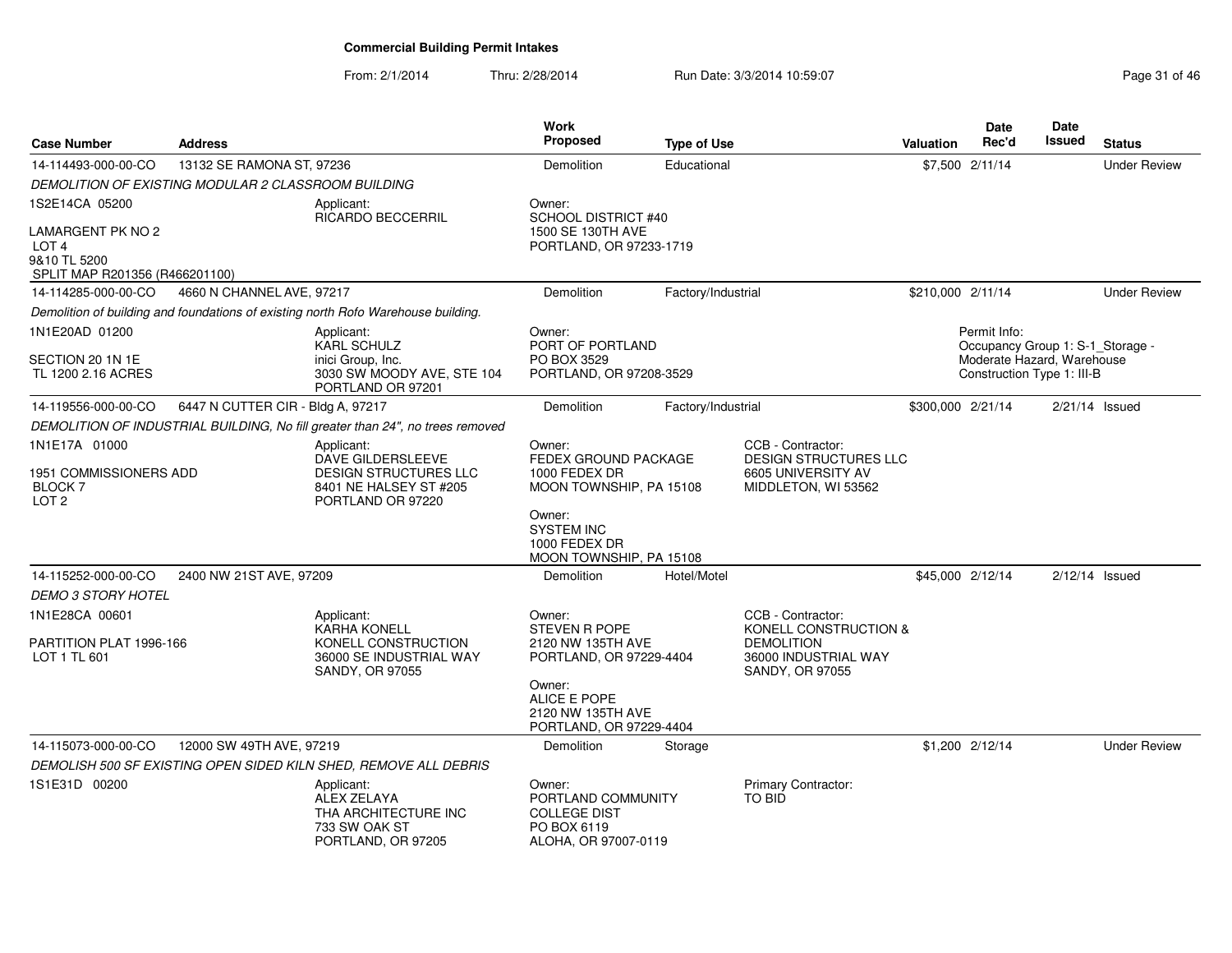From: 2/1/2014Thru: 2/28/2014 Run Date: 3/3/2014 10:59:07 Research 2010 12:08:07 Page 32 of 46

| <b>Case Number</b>                                                                                               | <b>Address</b>                                                     |                                                                                                                                                                                       | Work<br><b>Proposed</b>                                                                                                                               | <b>Type of Use</b> |                                                                                                                             | Valuation       | <b>Date</b><br>Rec'd                                                                                       | <b>Date</b><br><b>Issued</b> | <b>Status</b>    |
|------------------------------------------------------------------------------------------------------------------|--------------------------------------------------------------------|---------------------------------------------------------------------------------------------------------------------------------------------------------------------------------------|-------------------------------------------------------------------------------------------------------------------------------------------------------|--------------------|-----------------------------------------------------------------------------------------------------------------------------|-----------------|------------------------------------------------------------------------------------------------------------|------------------------------|------------------|
| 14-114239-000-00-CO                                                                                              | 2030 NW 17TH AVE, 97209                                            |                                                                                                                                                                                       | Demolition                                                                                                                                            | Storage            |                                                                                                                             |                 | \$10,000 2/12/14                                                                                           |                              | $2/12/14$ Issued |
|                                                                                                                  | DEMOLISH STEEL BUILIDNG AND SLAB, REMOVE ALL DEBRIS                |                                                                                                                                                                                       |                                                                                                                                                       |                    |                                                                                                                             |                 |                                                                                                            |                              |                  |
| 1N1E28DC 00100<br><b>WATSONS ADD</b><br>LOT 1-28 TL 100<br>LAND & IMPS SEE R298563 (R883805091)<br>FOR BILLBOARD |                                                                    | Applicant:<br>ANDERSEN CONSTRUCTION &<br><b>WEST COAST CONTRACTORS</b><br>6712 N CUTTER CIRCLE<br>PORTLAND, OR 97217                                                                  | Owner:<br>2030 NW 17TH INVESTORS LLC<br>710 NW 14TH AVE 2ND FLOOR<br>PORTLAND, OR 97209-2789                                                          |                    | CCB - Contractor:<br>ANDERSEN CONSTRUCTION &<br><b>WEST COAST CONTRACTORS</b><br>6712 N CUTTER CIRCLE<br>PORTLAND, OR 97217 |                 | Permit Info:<br>Occupancy Group 1: S-1_Storage -<br>Moderate Hazard, Warehouse<br>Construction Type 1: V-B |                              |                  |
| 14-114243-000-00-CO                                                                                              | 2030 NW 17TH AVE, 97209                                            |                                                                                                                                                                                       | Demolition                                                                                                                                            | Storage            |                                                                                                                             |                 | \$10,000 2/12/14                                                                                           |                              | $2/12/14$ Issued |
|                                                                                                                  | DEMOLISH STEEL BUILIDNG AND SLAB, REMOVE ALL DEBRIS                |                                                                                                                                                                                       |                                                                                                                                                       |                    |                                                                                                                             |                 |                                                                                                            |                              |                  |
| 1N1E28DC 00100<br>WATSONS ADD<br>LOT 1-28 TL 100<br>LAND & IMPS SEE R298563 (R883805091)<br>FOR BILLBOARD        |                                                                    | Applicant:<br><b>ANDERSEN CONSTRUCTION &amp;</b><br><b>WEST COAST CONTRACTORS</b><br>6712 N CUTTER CIRCLE<br>PORTLAND, OR 97217                                                       | Owner:<br>2030 NW 17TH INVESTORS LLC<br>710 NW 14TH AVE 2ND FLOOR<br>PORTLAND, OR 97209-2789                                                          |                    | CCB - Contractor:<br>ANDERSEN CONSTRUCTION &<br><b>WEST COAST CONTRACTORS</b><br>6712 N CUTTER CIRCLE<br>PORTLAND, OR 97217 |                 | Permit Info:<br>Occupancy Group 1: S-1_Storage -<br>Moderate Hazard, Warehouse<br>Construction Type 1: V-B |                              |                  |
| 14-119562-000-00-CO                                                                                              | 6447 N CUTTER CIR - Bldg A, 97217                                  |                                                                                                                                                                                       | Demolition                                                                                                                                            | Utility            |                                                                                                                             |                 | \$47,000 2/21/14                                                                                           |                              | $2/21/14$ Issued |
|                                                                                                                  |                                                                    | DEMO TRUCK WASHING STATION, No fill greater than 24", no trees removed                                                                                                                |                                                                                                                                                       |                    |                                                                                                                             |                 |                                                                                                            |                              |                  |
| 1N1E17A 01000<br>1951 COMMISSIONERS ADD<br><b>BLOCK 7</b><br>LOT <sub>2</sub>                                    |                                                                    | Applicant:<br>DAVE GILDERSLEEVE<br>DESIGN STRUCTURES LLC<br>8401 NE HALSEY ST #205<br>PORTLAND OR 97220                                                                               | Owner:<br>FEDEX GROUND PACKAGE<br>1000 FEDEX DR<br>MOON TOWNSHIP, PA 15108<br>Owner:<br><b>SYSTEM INC</b><br>1000 FEDEX DR<br>MOON TOWNSHIP, PA 15108 |                    | CCB - Contractor:<br><b>DESIGN STRUCTURES LLC</b><br>6605 UNIVERSITY AV<br>MIDDLETON, WI 53562                              |                 |                                                                                                            |                              |                  |
| 14-119563-000-00-CO                                                                                              | 6447 N CUTTER CIR - Bldg A, 97217                                  |                                                                                                                                                                                       | Demolition                                                                                                                                            | Utility            |                                                                                                                             |                 | \$40,000 2/21/14                                                                                           |                              | $2/21/14$ Issued |
| 1N1E17A 01000<br>1951 COMMISSIONERS ADD<br>BLOCK <sub>7</sub><br>LOT <sub>2</sub>                                | DEMO SECURITY BUILDING, No fill greater than 24", no trees removed | Applicant:<br>DAVE GILDERSLEEVE<br><b>DESIGN STRUCTURES LLC</b><br>8401 NE HALSEY ST #205<br>PORTLAND OR 97220                                                                        | Owner:<br>FEDEX GROUND PACKAGE<br>1000 FEDEX DR<br>MOON TOWNSHIP, PA 15108<br>Owner:<br><b>SYSTEM INC</b><br>1000 FEDEX DR<br>MOON TOWNSHIP, PA 15108 |                    | CCB - Contractor:<br><b>DESIGN STRUCTURES LLC</b><br>6605 UNIVERSITY AV<br>MIDDLETON, WI 53562                              |                 |                                                                                                            |                              |                  |
| 14-113477-000-00-CO                                                                                              | 5501 NW FRONT AVE, 97210                                           |                                                                                                                                                                                       | Demolition                                                                                                                                            | Utility            |                                                                                                                             | \$30,000 2/4/14 |                                                                                                            |                              | $2/4/14$ Issued  |
|                                                                                                                  |                                                                    | REMOVE 2 FREE STANDING EXISTING TRUCK LOADING RACKS AT FRONT OF PROPERTYNo fill greater than 24". Remove all foundations and debris. Scope of work does not include removal of trees. |                                                                                                                                                       |                    |                                                                                                                             |                 |                                                                                                            |                              |                  |
|                                                                                                                  |                                                                    | Applicant:<br><b>SEAN OBRIEN</b><br>JHI ENGINEERING INC<br>3420 SW MACADAM<br>PORTLAND, OR 97239                                                                                      | Owner:<br>PARAMOUNT OF OREGON LLC<br>5501 NW FRONT AVE<br>PORTLAND, OR 97210-1115                                                                     |                    | Primary Contractor:<br>TO BID                                                                                               |                 |                                                                                                            |                              |                  |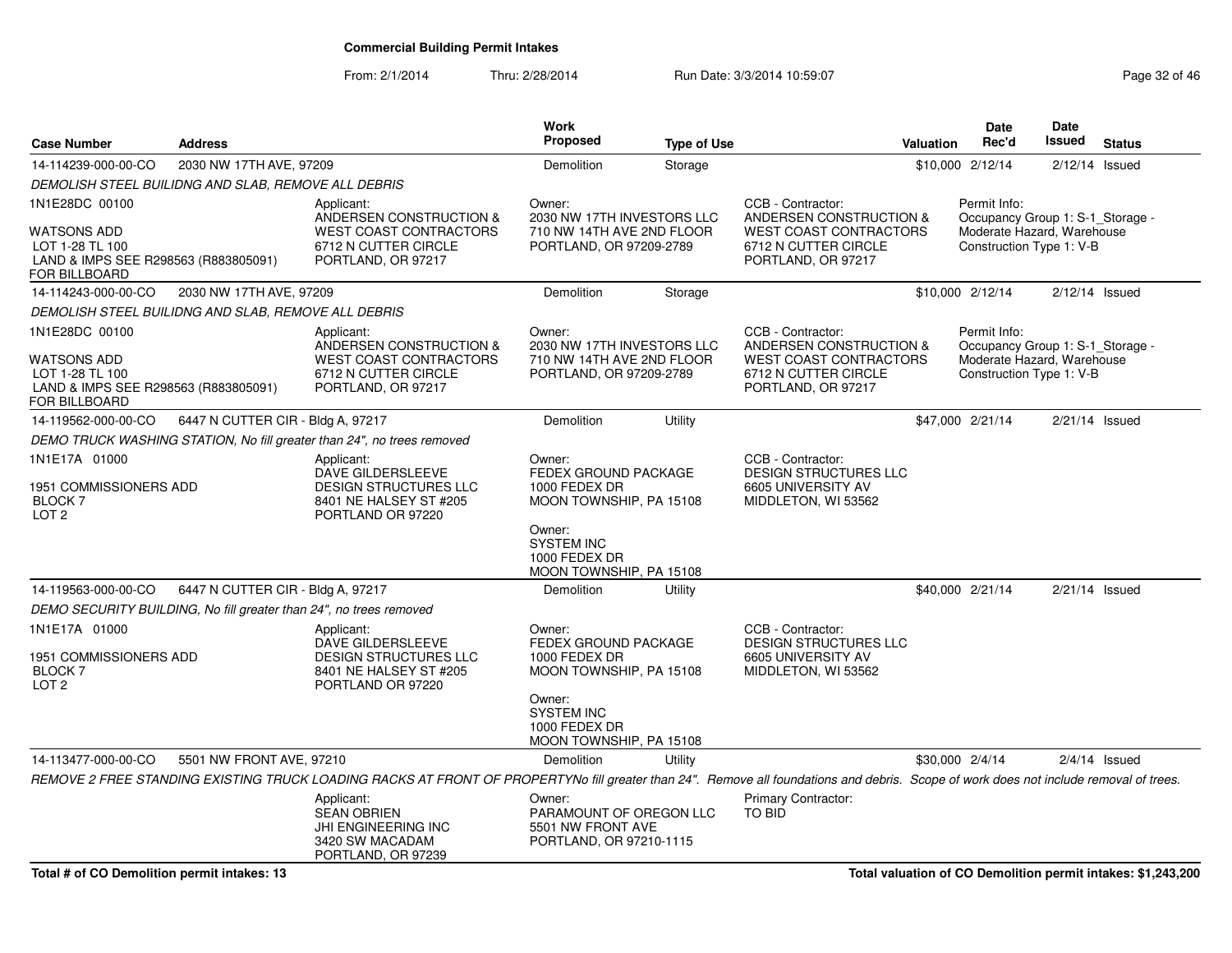From: 2/1/2014Thru: 2/28/2014 Run Date: 3/3/2014 10:59:07 Research 2010 12:59:07

| <b>Case Number</b>                                                                    | <b>Address</b>                                                                                        |                                                                                                     | Work<br>Proposed                                                                           | <b>Type of Use</b> |                                                                                                                                                     | <b>Valuation</b>    | <b>Date</b><br>Rec'd                                                                      | Date<br>Issued | <b>Status</b>                                                                    |
|---------------------------------------------------------------------------------------|-------------------------------------------------------------------------------------------------------|-----------------------------------------------------------------------------------------------------|--------------------------------------------------------------------------------------------|--------------------|-----------------------------------------------------------------------------------------------------------------------------------------------------|---------------------|-------------------------------------------------------------------------------------------|----------------|----------------------------------------------------------------------------------|
| 14-117007-000-00-CO                                                                   | 7124 N RICHMOND AVE, 97203                                                                            |                                                                                                     | New Construction                                                                           |                    | Apartments/Condos (3 or more units)                                                                                                                 | \$605,338 2/14/14   |                                                                                           |                | <b>Under Review</b>                                                              |
| <b>NEW SIX UNIT APARTMENT BUILDING</b>                                                |                                                                                                       |                                                                                                     |                                                                                            |                    |                                                                                                                                                     |                     |                                                                                           |                |                                                                                  |
| 1N1W12AC 01400                                                                        | Applicant:                                                                                            | <b>ADRIAN VASILE</b>                                                                                | Owner:<br><b>ADRIAN VASILE</b>                                                             |                    | CCB - Contractor:<br><b>ADRIAN VASILE</b>                                                                                                           |                     | Permit Info:                                                                              |                | Occupancy Group 1: R-2_Residential                                               |
| <b>SEVERANCE ADD</b><br>BLOCK 6<br>LOT <sub>9</sub>                                   |                                                                                                       | AV PACIFIC, LLC<br>14475 SE MICAH ST<br>HAPPY VALLEY, OR 97086                                      | 14475 SE MICAH ST<br>HAPPY VALLEY, OR 97086-6585                                           |                    | 14475 SE MICAH ST<br>HAPPY VALLEY, OR 97086-6585                                                                                                    |                     | Multi-family<br>Construction Type 1: V-B                                                  |                | Total Square Footage - Display Only: 6222                                        |
| 14-117051-000-00-CO                                                                   | 4768 SE MILWAUKIE AVE, 97202                                                                          |                                                                                                     | New Construction                                                                           |                    | Apartments/Condos (3 or more units)                                                                                                                 | \$3,835,670 2/14/14 |                                                                                           |                | <b>Under Review</b>                                                              |
|                                                                                       | NEW MIXED USE DEVELOPMENT; GARAGE FIRST FLOOR; 2 RETAIL SPACE; 46 DWELLING UNITS AND ECO-ROOF TERRACE |                                                                                                     |                                                                                            |                    |                                                                                                                                                     |                     |                                                                                           |                |                                                                                  |
| 1S1E14AB 03300                                                                        | Applicant:                                                                                            | ANDREA WALLACE                                                                                      | Owner:<br>NW HB INVESTMENTS LLC                                                            |                    | CCB - Contractor:<br>SOLTERRA SYSTEMS INC                                                                                                           |                     | Permit Info:                                                                              |                | Occupancy Group 1: R-2_Residential                                               |
| SECTION 14 1S 1E<br>TL 3300 0.10 ACRES                                                |                                                                                                       | SOLTERRA SYSTEMS<br>79 SE TAYLOR ST, SUITE 401<br>PROTLAND, OR 97214                                | 4015 SW COUNCIL CREST DR<br>PORTLAND, OR 97219-1527                                        |                    | 79 SE TAYLOR ST. STE 401<br>PORTLAND OR 97214                                                                                                       |                     | Multi-family<br>Construction Type 1: V-A<br>Total Square Footage - Display Only:<br>41106 |                | Construction Type 2 (formerly Type 1): V-A                                       |
| 12-209342-REV-01-CO                                                                   | 4326 N MISSISSIPPI AVE, 97217                                                                         |                                                                                                     | <b>New Construction</b>                                                                    |                    | Apartments/Condos (3 or more units)                                                                                                                 |                     | \$2/27/14                                                                                 |                | <b>Under Review</b>                                                              |
|                                                                                       | REVISION CHANGE SHORING FROM STEEL PLATE LAGGING TO TIMBER LAGGING                                    |                                                                                                     |                                                                                            |                    |                                                                                                                                                     |                     |                                                                                           |                |                                                                                  |
| 1N1E22CA 03000<br><b>MULTNOMAH</b><br><b>BLOCK1</b><br>LOT <sub>8</sub>               | Applicant:                                                                                            | <b>BRETT SCHULZ</b><br><b>BRETT SCHULZ ARCHITECT</b><br>1111 E BURNSIDE, #303<br>PORTLAND, OR 97214 | Owner:<br>819 REAL ESTATE FUND II LLC<br>1300 SW PARK AVE #408<br>PORTLAND, OR 97201       |                    | CCB - Contractor:<br>SOLTERRA SYSTEMS INC<br>79 SE TAYLOR ST. STE 401<br>PORTLAND OR 97214                                                          |                     | Permit Info:<br>Multi-family<br>Construction Type 1: V-B                                  |                | Occupancy Group 1: R-2_Residential<br>Construction Type 2 (formerly Type 1): V-B |
| 14-113396-000-00-CO                                                                   | 6904 N GREENWICH AVE, 97217                                                                           |                                                                                                     | New Construction                                                                           |                    | Apartments/Condos (3 or more units)                                                                                                                 | \$2,050,873 2/4/14  |                                                                                           |                | <b>Under Review</b>                                                              |
|                                                                                       | NEW 23 UNIT APARTMENT, SITE IMPROVEMENTS AND LANDSCAPING                                              |                                                                                                     |                                                                                            |                    |                                                                                                                                                     |                     |                                                                                           |                |                                                                                  |
| 1N1E16AD 01400<br><b>ELDEAN</b><br><b>BLOCK1</b><br>N 48' OF LOT 15<br>S 2' OF LOT 16 | Applicant:                                                                                            | MIKE COYLE<br><b>FASTER PERMITS</b><br>14334 NW EAGLERIDGE LANE<br>PORTLAND, OR 97229               | Owner:<br>NORTH GREENWICH<br><b>APARTMENTS LLC</b><br>PO BOX 1567<br>LAKE OSWEGO, OR 97035 |                    | CCB - Contractor:<br><b>GROVE HUNT</b><br><b>GROVE DEVELOPMENT INC</b><br>9020 SW WASHINGTON SQUARE<br>RD<br><b>SUITE 505</b><br>PORTLAND, OR 97223 |                     | Permit Info:<br>Multi-family<br>Construction Type 1: V-B<br>21080                         |                | Occupancy Group 1: R-2_Residential<br>Total Square Footage - Display Only:       |
| 12-202591-DFS-04-CO                                                                   | 1721 SE TACOMA ST, 97202                                                                              |                                                                                                     | New Construction                                                                           |                    | Apartments/Condos (3 or more units)                                                                                                                 |                     | \$30,000 2/27/14                                                                          |                | <b>Under Review</b>                                                              |
| DFS - I-JOIST                                                                         |                                                                                                       |                                                                                                     |                                                                                            |                    |                                                                                                                                                     |                     |                                                                                           |                |                                                                                  |
| 1S1E23DC 00700                                                                        | Applicant:                                                                                            | <b>KEITH RANDOLPH</b>                                                                               | Owner:<br>SELLWOOD APARTMENTS LLC                                                          |                    | CCB - Contractor:<br><b>VWR DEVELOPMENT LLC</b>                                                                                                     |                     | Permit Info:                                                                              |                | Occupancy Group 1: R-2_Residential                                               |
| SELLWOOD<br>BLOCK 90<br>LOT 8&9 EXC PT IN ST                                          |                                                                                                       | MYHRE GROUP ARCHITECTS<br>808 SW 3rd Ave, Suite 500<br>PORTLAND, OR 97204                           | 735 SW 158TH AVE #180<br>BEAVERTON, OR 97006-4952                                          |                    | 735 SW 158TH AVE S #180<br>BEAVERTON, OR 97006                                                                                                      |                     | Multi-family<br>Construction Type 1: V-A                                                  |                | Construction Type 2 (formerly Type 1): V-A                                       |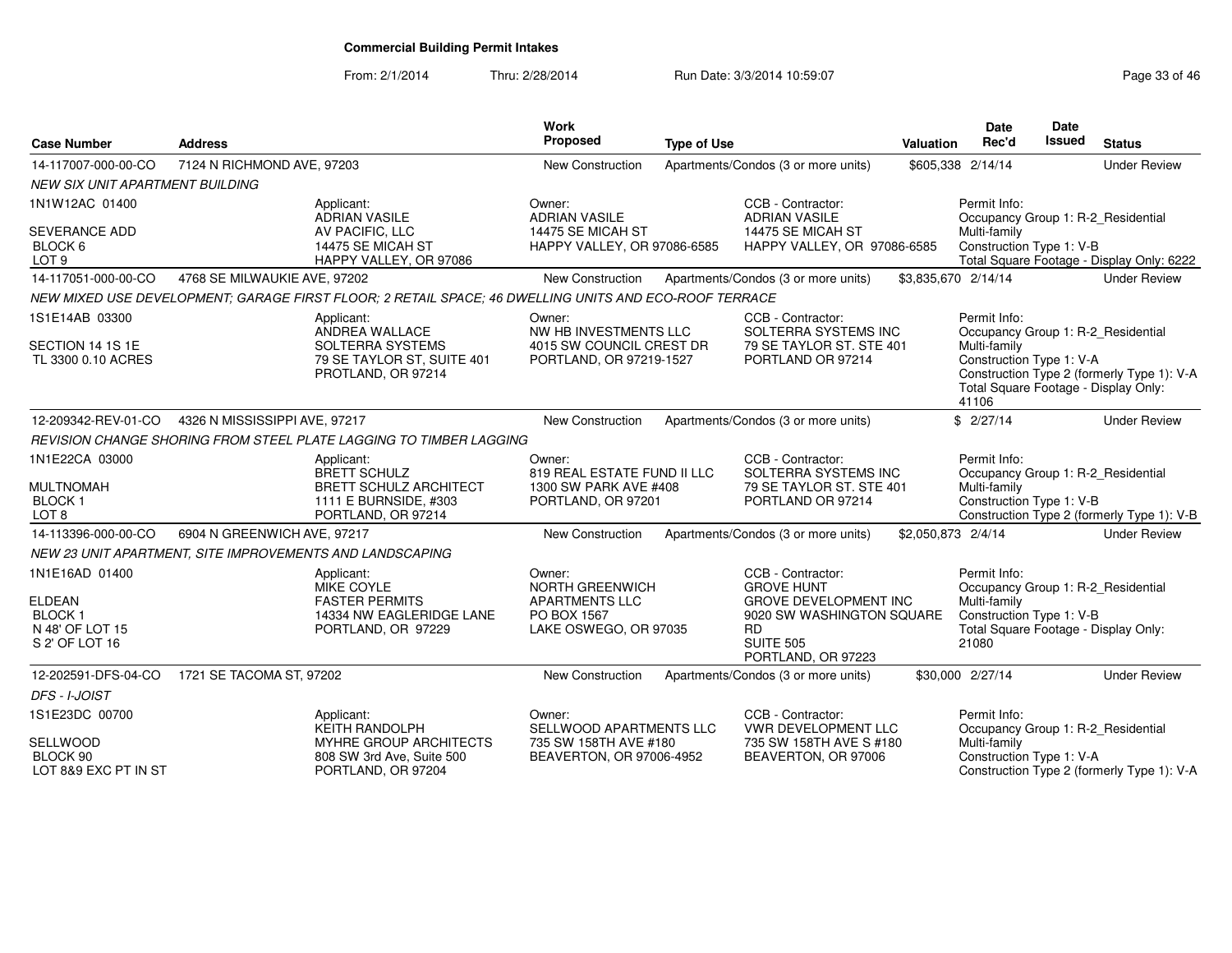From: 2/1/2014Thru: 2/28/2014 Run Date: 3/3/2014 10:59:07 Research 2010 12:08:09 Page 34 of 46

| <b>Case Number</b>                                                                             | <b>Address</b>             |                                                                                                                                                                                                                        | Work<br><b>Proposed</b>                                                                                                                          | <b>Type of Use</b> |                                                                                                                                | Valuation         | Date<br>Rec'd                                            | <b>Date</b><br>Issued | <b>Status</b>                                                                    |
|------------------------------------------------------------------------------------------------|----------------------------|------------------------------------------------------------------------------------------------------------------------------------------------------------------------------------------------------------------------|--------------------------------------------------------------------------------------------------------------------------------------------------|--------------------|--------------------------------------------------------------------------------------------------------------------------------|-------------------|----------------------------------------------------------|-----------------------|----------------------------------------------------------------------------------|
| 12-218141-DFS-01-CO                                                                            | 8150 SE 23RD AVE, 97202    |                                                                                                                                                                                                                        | New Construction                                                                                                                                 |                    | Apartments/Condos (3 or more units)                                                                                            | \$180,000 2/4/14  |                                                          |                       | <b>Under Review</b>                                                              |
| <b>DFS FOR JOISTS</b>                                                                          |                            |                                                                                                                                                                                                                        |                                                                                                                                                  |                    |                                                                                                                                |                   |                                                          |                       |                                                                                  |
| 1S1E23DD 03000                                                                                 |                            | Applicant:<br>RICHARD NELSON                                                                                                                                                                                           | Owner:<br>MORELAND STATION                                                                                                                       |                    | CCB - Contractor:<br>PAVILION CONSTRUCTION NW LL(                                                                              |                   | Permit Info:                                             |                       | Occupancy Group 1: R-2_Residential                                               |
| SECTION 23 1S 1E<br>TL 3000 0.78 ACRES                                                         |                            | PAVILION PROPERTIES<br>6720 SW MACADAM AVE<br>PORTLAND, OR 97209                                                                                                                                                       | 8150 SE 23RD AVE<br>PORTLAND, OR 97202-6810<br>Owner:<br><b>APARTMENTS LLC</b><br>8150 SE 23RD AVE<br>PORTLAND, OR 97202-6810                    |                    | 6720 SW MACADAM AVE #310<br>PORTLAND, OR 97219                                                                                 |                   | Multi-family<br>Construction Type 1: V-A                 |                       |                                                                                  |
| 12-202591-DFS-03-CO  1721 SE TACOMA ST, 97202                                                  |                            |                                                                                                                                                                                                                        | New Construction                                                                                                                                 |                    | Apartments/Condos (3 or more units)                                                                                            |                   | \$36,000 2/27/14                                         |                       | <b>Under Review</b>                                                              |
| DFS - STEEL GUARDRAIL AND TENSION ROD                                                          |                            |                                                                                                                                                                                                                        |                                                                                                                                                  |                    |                                                                                                                                |                   |                                                          |                       |                                                                                  |
| 1S1E23DC 00700<br><b>SELLWOOD</b><br>BLOCK 90<br>LOT 8&9 EXC PT IN ST                          |                            | Applicant:<br><b>KEITH RANDOLPH</b><br>MYHRE GROUP ARCHITECTS<br>808 SW 3rd Ave, Suite 500<br>PORTLAND, OR 97204                                                                                                       | Owner:<br>SELLWOOD APARTMENTS LLC<br>735 SW 158TH AVE #180<br>BEAVERTON, OR 97006-4952                                                           |                    | CCB - Contractor:<br><b>VWR DEVELOPMENT LLC</b><br>735 SW 158TH AVE S #180<br>BEAVERTON, OR 97006                              |                   | Permit Info:<br>Multi-family<br>Construction Type 1: V-A |                       | Occupancy Group 1: R-2 Residential<br>Construction Type 2 (formerly Type 1): V-A |
| 12-202591-DFS-02-CO 1721 SE TACOMA ST, 97202                                                   |                            |                                                                                                                                                                                                                        | New Construction                                                                                                                                 |                    | Apartments/Condos (3 or more units)                                                                                            |                   | \$15,000 2/27/14                                         |                       | <b>Under Review</b>                                                              |
| DFS - CONTINUOUS ROD HOLDOWN SYSTEM                                                            |                            |                                                                                                                                                                                                                        |                                                                                                                                                  |                    |                                                                                                                                |                   |                                                          |                       |                                                                                  |
| 1S1E23DC 00700<br><b>SELLWOOD</b><br>BLOCK 90<br>LOT 8&9 EXC PT IN ST                          |                            | Applicant:<br>KEITH RANDOLPH<br><b>MYHRE GROUP ARCHITECTS</b><br>808 SW 3rd Ave, Suite 500<br>PORTLAND, OR 97204                                                                                                       | Owner:<br>SELLWOOD APARTMENTS LLC<br>735 SW 158TH AVE #180<br>BEAVERTON, OR 97006-4952                                                           |                    | CCB - Contractor:<br><b>VWR DEVELOPMENT LLC</b><br>735 SW 158TH AVE S #180<br>BEAVERTON, OR 97006                              |                   | Permit Info:<br>Multi-family<br>Construction Type 1: V-A |                       | Occupancy Group 1: R-2_Residential<br>Construction Type 2 (formerly Type 1): V-A |
| 14-114218-000-00-CO                                                                            | 4008 SE DIVISION ST, 97202 |                                                                                                                                                                                                                        | New Construction                                                                                                                                 |                    | Apartments/Condos (3 or more units)                                                                                            | \$900,000 2/26/14 |                                                          |                       | <b>Under Review</b>                                                              |
| NEW WOOD FRAME 3 STORY 10 UNIT MULT FAMILY HOUSING                                             |                            |                                                                                                                                                                                                                        |                                                                                                                                                  |                    |                                                                                                                                |                   |                                                          |                       |                                                                                  |
| 1S1E12AA 00400<br>RICHMOND ADD<br>BLOCK <sub>2</sub><br>E 1/2 OF LOT 13<br>W 12 1/2' OF LOT 15 |                            | Applicant:<br><b>CLAIRE ROTHSTEIN</b><br>ORANGEWALL STUDIOS<br>240 N BROADWAY ST. SUITE 202<br>PORTLAND, OR 97227                                                                                                      | Owner:<br>METRO 4008 SE DIVISION<br>3914 SW MARTINS LN<br>PORTLAND, OR 97239<br>Owner:<br>STREET LLC<br>3914 SW MARTINS LN<br>PORTLAND, OR 97239 |                    | CCB - Contractor:<br><b>BREMIK CONSTRUCTION</b><br>1026 SE STARK ST<br>PORTLAND, OR 97214                                      |                   | Permit Info:<br>Multi-family<br>Construction Type 1: V-B |                       | Occupancy Group 1: R-2_Residential<br>Total Square Footage - Display Only: 6212  |
| 13-128928-REV-04-CO                                                                            | 4725 SE DIVISION ST, 97215 |                                                                                                                                                                                                                        | New Construction                                                                                                                                 |                    | Apartments/Condos (3 or more units)                                                                                            |                   | \$2/25/14                                                |                       | <b>Under Review</b>                                                              |
|                                                                                                |                            | REV 04 - Add roof framing plan note # 24 to sheet S104. Note includes a detail reference for roof guardrail attachment. Revise architectural roof stair plan to include additional notes and dimensions for previously |                                                                                                                                                  |                    |                                                                                                                                |                   |                                                          |                       |                                                                                  |
| 1S2E06CD 08000<br><b>DIVISION ST ADD</b><br><b>BLOCK 5</b><br>$LOT 1-3$                        |                            | Applicant:<br><b>JOSHUA LUPKIN</b><br><b>SERA ARCHITECTS</b><br>338 NW 5TH AVE<br>PORTLAND OR 97209                                                                                                                    | Owner:<br>DIVISION STREET LOFTS LLC<br>1498 SE TECH CENTER PL #150<br>VANCOUVER, WA 98683                                                        |                    | CCB - Contractor:<br>Jordan Gaither<br><b>GAITHER &amp; SONS</b><br>CONSTRUCTION CO<br>7101 NE 109TH ST<br>VANCOUVER, WA 98686 |                   | Permit Info:<br>Multi-family<br>Construction Type 1: V-A |                       | Occupancy Group 1: R-2_Residential<br>Construction Type 2 (formerly Type 1): V-A |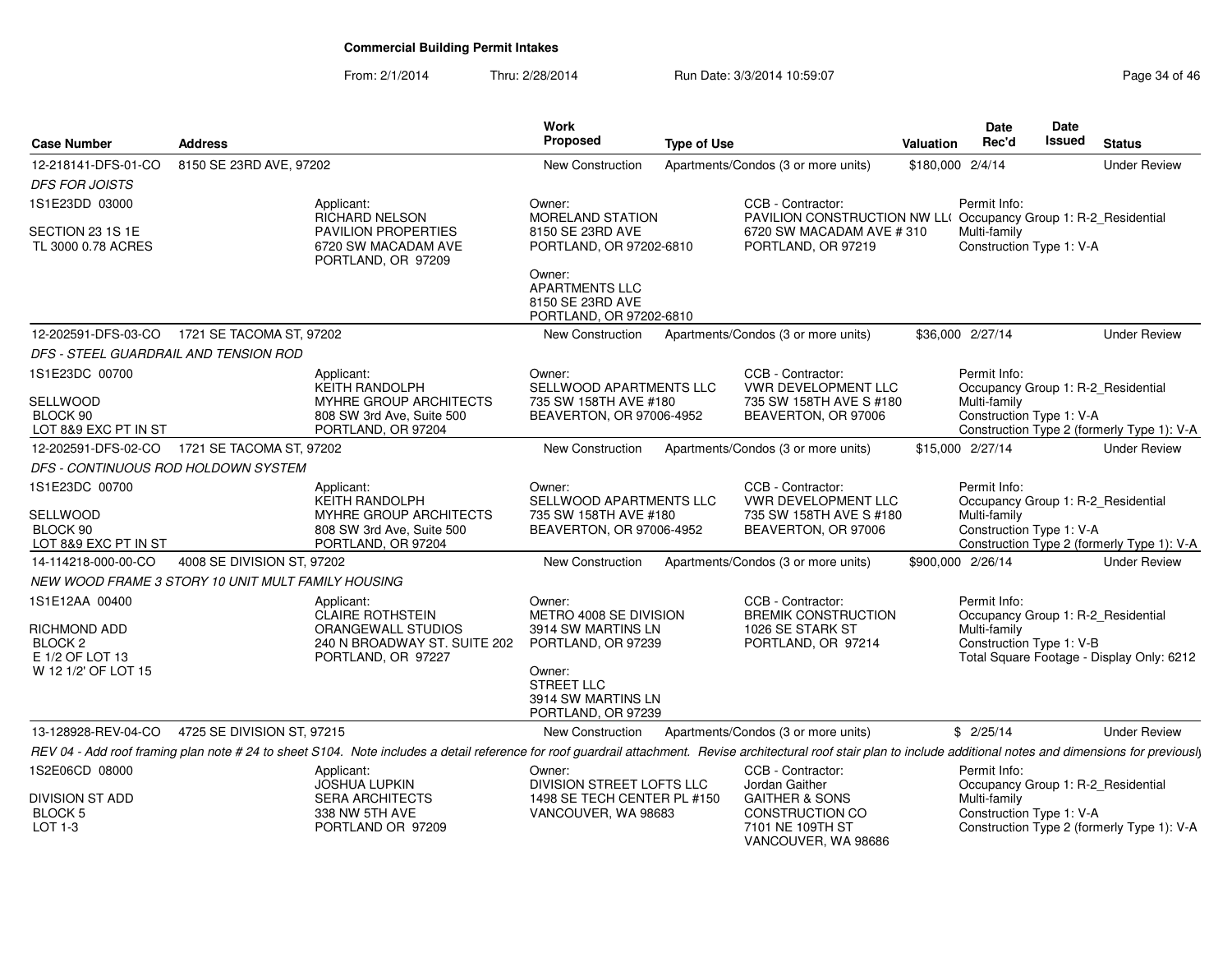From: 2/1/2014

Thru: 2/28/2014 Run Date: 3/3/2014 10:59:07 Research 2010 12:08:07 Page 35 of 46

| <b>Case Number</b>                                                                                                                                                                 | <b>Address</b>                                 |                                                                                                                                                                                              | <b>Work</b><br><b>Proposed</b>                                                                    | <b>Type of Use</b> |                                                                                                                                | Valuation | <b>Date</b><br>Rec'd                                       | <b>Date</b><br>Issued | <b>Status</b>                                                                      |
|------------------------------------------------------------------------------------------------------------------------------------------------------------------------------------|------------------------------------------------|----------------------------------------------------------------------------------------------------------------------------------------------------------------------------------------------|---------------------------------------------------------------------------------------------------|--------------------|--------------------------------------------------------------------------------------------------------------------------------|-----------|------------------------------------------------------------|-----------------------|------------------------------------------------------------------------------------|
| 13-128934-REV-06-CO                                                                                                                                                                | 1100 SE 12TH AVE, 97214                        |                                                                                                                                                                                              | <b>New Construction</b>                                                                           |                    | Apartments/Condos (3 or more units)                                                                                            |           | \$2/25/14                                                  |                       | <b>Under Review</b>                                                                |
|                                                                                                                                                                                    |                                                | `REV 06 - Changing the graphics (Sheet S104) at the roof trusses to span between grids A to D (as originally calculated) add calculations, notes and details for the roof mounted guardrail. |                                                                                                   |                    |                                                                                                                                |           |                                                            |                       |                                                                                    |
| 1S1E02BD 03300<br>HAWTHORNE PK<br>BLOCK 255<br>LOT 1-4                                                                                                                             |                                                | Applicant:<br><b>JOSHUA LUPKIN</b><br><b>SERA ARCHITECTS</b><br>338 NW 5TH AVE<br>PORTLAND OR 97209                                                                                          | Owner:<br><b>TAYLOR STREET LOFTS LLC</b><br>4200 SE COLUMBIA WAY #300<br>VANCOUVER, WA 98661-5572 |                    | CCB - Contractor:<br>Jordan Gaither<br><b>GAITHER &amp; SONS</b><br>CONSTRUCTION CO<br>7101 NE 109TH ST<br>VANCOUVER, WA 98686 |           | Permit Info:<br>Multi-family<br>Construction Type 1: V-A   |                       | Occupancy Group 1: R-2_Residential<br>Construction Type 2 (formerly Type 1): V-A   |
| 14-111002-000-00-CO                                                                                                                                                                |                                                |                                                                                                                                                                                              | New Construction                                                                                  |                    | Apartments/Condos (3 or more units)                                                                                            |           | \$398,889 2/25/14                                          |                       | <b>Under Review</b>                                                                |
|                                                                                                                                                                                    |                                                | NEW 6 UNIT BUILDING, 2 STORY WITH BASEMENT, 2 UNITS ON EACH FLOOR, FLAT LOT, COMPLEX                                                                                                         |                                                                                                   |                    |                                                                                                                                |           |                                                            |                       |                                                                                    |
| 1N1E10CB 09301<br><b>FAIRPORT</b><br>BLOCK 15<br>LOT 15&16 TL 9301                                                                                                                 |                                                | Applicant:<br><b>KYM NGUYEN</b><br>CONCEPT DESIGN & ASSOCIATES PO BOX 18056<br>PO BOX 8464<br>PORTLAND OR 97207                                                                              | Owner:<br>PRESCOTT MORRIS LLC<br>PORTLAND, OR 97218-0056                                          |                    | CCB - Contractor:<br><b>GREEN PLANET CONSTRUCTION</b><br><b>LLC</b><br>PO BOX 246<br>LAKE OSWEGO, OR 97034                     |           | Permit Info:<br>Multi-family<br>Construction Type 1: V-B   |                       | Occupancy Group 1: R-2_Residential<br>Total Square Footage - Display Only: 4100    |
| 13-132301-DFS-02-CO                                                                                                                                                                | 11505 NE YACHT HARBOR DR, 97217                |                                                                                                                                                                                              | New Construction                                                                                  |                    | Apartments/Condos (3 or more units)                                                                                            |           | \$250,000 2/11/14                                          |                       | <b>Under Review</b>                                                                |
| <b>DFS - FLOOR JOIST</b>                                                                                                                                                           |                                                |                                                                                                                                                                                              |                                                                                                   |                    |                                                                                                                                |           |                                                            |                       |                                                                                    |
| 2N1E35 00200<br>PARTITION PLAT 1992-36<br>LOT 2 EXC PT IN ST                                                                                                                       |                                                | Applicant:<br><b>DAVE MCAFEE</b><br>Gateway National Corp<br>2501 NE 134TH ST<br>VANCOUVER WA 98686                                                                                          | Owner:<br>YACHT HARBOR LLC<br>2501 NE 134TH ST #300<br>VANCOUVER, WA 98686-3030                   |                    | CCB - Contractor:<br><b>GATEWAY NATIONAL</b><br><b>CORPORATION</b><br>2501 NE 134TH ST<br>VANCOUVER WA 98686                   |           | Permit Info:<br>Multi-family<br>Construction Type 1: III-B |                       | Occupancy Group 1: R-2_Residential<br>Construction Type 2 (formerly Type 1): III-B |
| 13-114642-DFS-11-CO                                                                                                                                                                | 3215 NE WEIDLER ST, 97232                      |                                                                                                                                                                                              | New Construction                                                                                  |                    | Apartments/Condos (3 or more units)                                                                                            |           | \$20,000 2/11/14                                           |                       | <b>Under Review</b>                                                                |
| <b>DFS FOR FABRIC AWNINGS</b>                                                                                                                                                      |                                                |                                                                                                                                                                                              |                                                                                                   |                    |                                                                                                                                |           |                                                            |                       |                                                                                    |
| 1N1E25CD 11900                                                                                                                                                                     |                                                | Applicant:<br>Erika o'callaghan<br><b>Walsh Construction</b><br>2905 SW 1ST AVE<br>PORTLAND OR 97201                                                                                         | Owner:<br><b>GRANT PARK VILLAGE LLC</b><br>1015 NW 11TH AVE<br>PORTLAND, OR 97209-3496            |                    | CCB - Contractor:<br>WALSH CONSTRUCTION CO<br>2905 SW 1ST AVE<br>PORTLAND, OR 972014707                                        |           | Permit Info:<br>Multi-family<br>Construction Type 1: V-A   |                       | Occupancy Group 1: R-2_Residential<br>Construction Type 2 (formerly Type 1): I-A   |
| 13-128793-DFS-07-CO                                                                                                                                                                | 2625 E BURNSIDE ST, 97232                      |                                                                                                                                                                                              | New Construction                                                                                  |                    | Apartments/Condos (3 or more units)                                                                                            |           | \$5,000 2/11/14                                            |                       | <b>Under Review</b>                                                                |
|                                                                                                                                                                                    | DFS - FOR METAL FABRICATIONS AND ROOF RAILINGS |                                                                                                                                                                                              |                                                                                                   |                    |                                                                                                                                |           |                                                            |                       |                                                                                    |
| 1N1E36CB 05000<br><b>ETNA</b><br>BLOCK 6<br>W 10' OF LOT 6 EXC PT IN ST<br>LOT 7&8 EXC PT IN ST<br>LOT 9&10 EXC PT IN STS; LOT 11&12 EXC PT<br>IN ST; W 10' OF LOT 13 EXC PT IN ST |                                                | Applicant:<br>MIKE COYLE<br><b>FASTER PERMITS</b><br>14334 NW EAGLERIDGE LANE<br>PORTLAND, OR 97229                                                                                          | Owner:<br>PREMIUM PROPERTY-BURNSIDE<br><b>LLC</b><br>1015 NW 11TH AVE #243<br>PORTLAND, OR 97209  |                    | CCB - Contractor:<br><b>BREMIK CONSTRUCTION</b><br>1026 SE STARK ST<br>PORTLAND, OR 97214                                      |           | Permit Info:<br>Multi-family<br>Construction Type 1: III-A |                       | Occupancy Group 1: R-2_Residential<br>Construction Type 2 (formerly Type 1): I-A   |
|                                                                                                                                                                                    | 13-113513-DFS-02-CO 909 NE ONEONTA ST, 97211   |                                                                                                                                                                                              | <b>New Construction</b>                                                                           |                    | Apartments/Condos (3 or more units)                                                                                            |           | \$1,500 2/12/14                                            |                       | <b>Under Review</b>                                                                |
| <b>DFS FOR WOOD JOISTS</b>                                                                                                                                                         |                                                |                                                                                                                                                                                              |                                                                                                   |                    |                                                                                                                                |           |                                                            |                       |                                                                                    |
| 1N1E14BC 07100<br>WOODLAWN<br>BLOCK <sub>3</sub><br>LOT 14&15                                                                                                                      |                                                | Applicant:<br>LAURA PATTILO<br>SOLTERRA SYSTEMS<br>79 SE TAYLOR ST<br>PORTLAND OR 97214                                                                                                      | Owner:<br>SOLTERRA ONE LLC<br>820 N RIVER ST #206<br>PORTLAND, OR 97227-1787                      |                    | CCB - Contractor:<br>SOLTERRA SYSTEMS INC<br>79 SE TAYLOR ST. STE 401<br>PORTLAND OR 97214                                     |           | Permit Info:<br>Multi-family<br>Construction Type 1: V-A   |                       | Occupancy Group 1: R-2_Residential<br>Construction Type 2 (formerly Type 1): V-A   |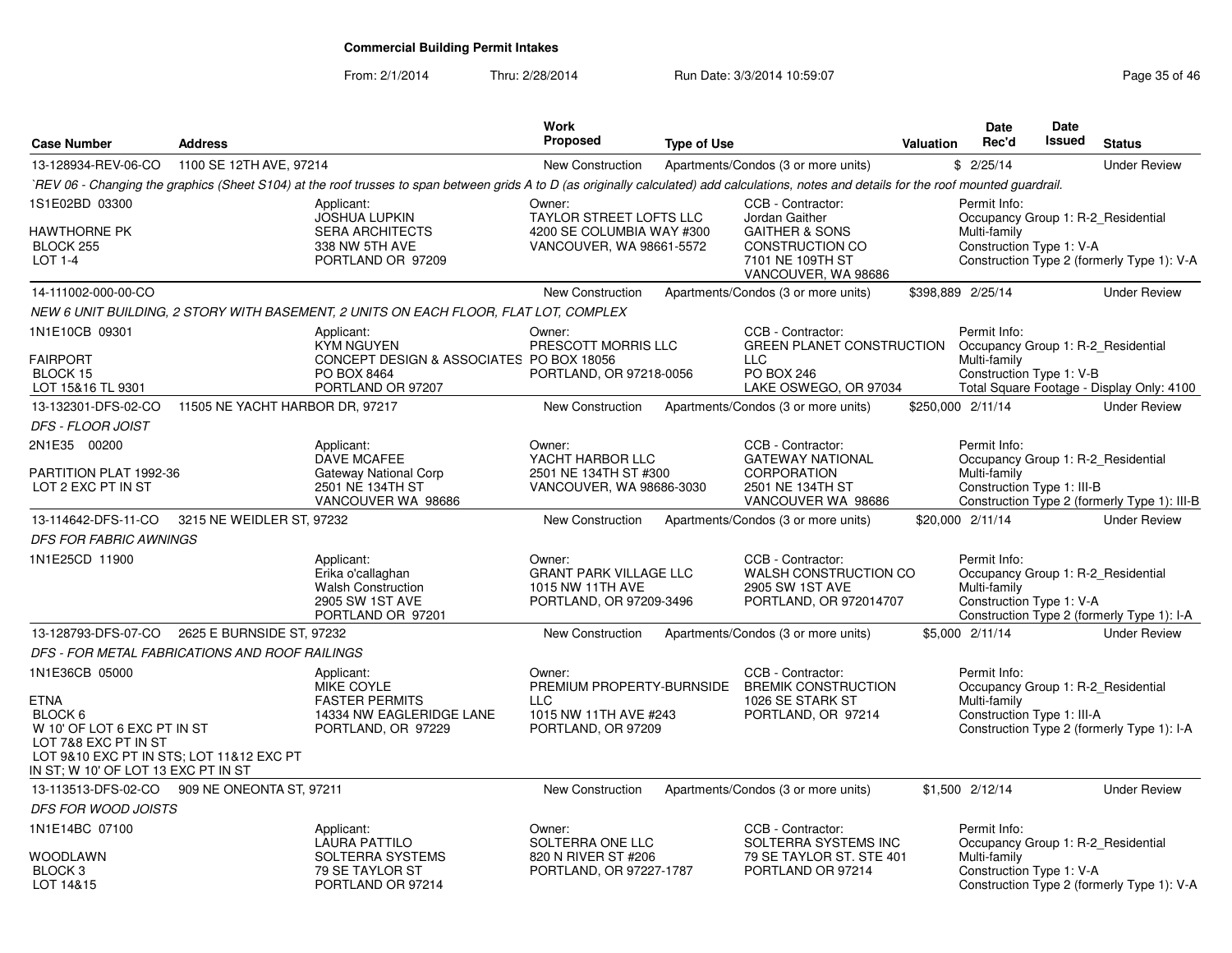From: 2/1/2014Thru: 2/28/2014 Run Date: 3/3/2014 10:59:07 Research 2010 12:08:09 Page 36 of 46

| <b>Case Number</b>                                                 | <b>Address</b>              |                                                                                                                                                                                                                      | <b>Work</b><br>Proposed                                                                             | <b>Type of Use</b> |                                                                                                              | Valuation | <b>Date</b><br>Rec'd                                       | Date<br>Issued | <b>Status</b>                                                                    |
|--------------------------------------------------------------------|-----------------------------|----------------------------------------------------------------------------------------------------------------------------------------------------------------------------------------------------------------------|-----------------------------------------------------------------------------------------------------|--------------------|--------------------------------------------------------------------------------------------------------------|-----------|------------------------------------------------------------|----------------|----------------------------------------------------------------------------------|
| 12-198671-REV-01-CO                                                | 3650 NE MALLORY AVE, 97212  |                                                                                                                                                                                                                      | New Construction                                                                                    |                    | Apartments/Condos (3 or more units)                                                                          |           | \$32,075 2/21/14                                           |                | <b>Under Review</b>                                                              |
|                                                                    |                             | revision - reduce area of green roof, stormwater planter 9 was changed to an enclosed planter, roof drain has been rerouted to connect to directly storm line. see shts c1.01, C2.01, A1.02, P2.01, P2.02, L4.01, L5 |                                                                                                     |                    |                                                                                                              |           |                                                            |                |                                                                                  |
| 1N1E22DD 16001<br>PARTITION PLAT 1996-89<br>LOT 1                  |                             | Applicant:<br>Mark Schmidt<br><b>Holst Architects</b><br>110 SE 8th Avenue<br>Portland, OR 97214                                                                                                                     | Owner:<br><b>HOME FORWARD</b><br>135 SW ASH ST<br>PORTLAND, OR 97204-3598                           |                    | CCB - Contractor:<br>ONEILL WALSH COMMUNITY<br><b>BUILDERS LLC</b><br>4444 SE 27TH AVE<br>PORTLAND, OR 97202 |           | Permit Info:<br>Multi-family<br>Construction Type 1: V-A   |                | Occupancy Group 1: R-2_Residential<br>Construction Type 2 (formerly Type 1): V-B |
| 14-119277-000-00-CO                                                | 3965 N MONTANA AVE, 97227   |                                                                                                                                                                                                                      | <b>New Construction</b>                                                                             |                    | Apartments/Condos (3 or more units)                                                                          |           | \$605,338 2/21/14                                          |                | <b>Under Review</b>                                                              |
| <b>NEW SIX UNIT APARTMENT BUILDING</b>                             |                             |                                                                                                                                                                                                                      |                                                                                                     |                    |                                                                                                              |           |                                                            |                |                                                                                  |
| 1N1E22CC 07300<br><b>MULTNOMAH</b><br>BLOCK 19<br>LOT <sub>3</sub> |                             | Applicant:<br>ADRIAN VASILE<br>14475 SE MICAH ST<br>HAPPY VALLEY, OR 97086-6585                                                                                                                                      | Owner:<br>AV PACIFIC LLC<br>14475 SE MICAH ST<br>HAPPY VALLEY, OR 97086                             |                    | CCB - Contractor:<br><b>ADRIAN VASILE</b><br>14475 SE MICAH ST<br>HAPPY VALLEY, OR 97086-6585                |           | Permit Info:<br>Multi-family<br>Construction Type 1: V-B   |                | Occupancy Group 1: R-2_Residential<br>Total Square Footage - Display Only: 6222  |
| 13-114793-DFS-02-CO                                                | 2004 SW JEFFERSON ST, 97201 |                                                                                                                                                                                                                      | New Construction                                                                                    |                    | Apartments/Condos (3 or more units)                                                                          |           | \$100,000 2/12/14                                          |                | Approved to Issue                                                                |
| DFS FOR POST TENSIONED CONCRETE                                    |                             |                                                                                                                                                                                                                      |                                                                                                     |                    |                                                                                                              |           |                                                            |                |                                                                                  |
| 1S1E04BA 05900                                                     |                             | Applicant:<br><b>Brian Grigsby</b><br>Mill Creek Residential Trust, LLC<br>220 NW 2nd Ave, Suite 900<br>Portland, OR 97209                                                                                           | Owner:<br>VRS/MCRT JEFFERSON STREET<br><b>LLC</b><br>220 NW 2ND AVE #900<br>PORTLAND, OR 97209-3946 |                    |                                                                                                              |           | Permit Info:<br>Multi-family<br>Construction Type 1: III-B |                | Occupancy Group 1: R-2_Residential<br>Construction Type 2 (formerly Type 1): I-A |
| 12-214168-DFS-06-CO 2510 SE 33RD PL                                |                             |                                                                                                                                                                                                                      | New Construction                                                                                    |                    | Apartments/Condos (3 or more units)                                                                          |           | \$10,000 2/12/14                                           | 2/27/14 Issued |                                                                                  |
| DFS FOR FIRE SPRINKLER ANCHORAGE                                   |                             |                                                                                                                                                                                                                      |                                                                                                     |                    |                                                                                                              |           |                                                            |                |                                                                                  |
| 1S1E12AB 10000A1                                                   |                             | Applicant:<br>ZACH BOSCOM<br>YORKE AND CURTIS<br>4480 SW 101ST AVE<br>BEAVERTON OR 97005                                                                                                                             | Owner:<br>3360 DIVISION LLC<br>116 NE 6TH AVE #400<br>PORTLAND, OR 97232-2904                       |                    | CCB - Contractor:<br><b>ROB YORKE</b><br>YORKE & CURTIS INC<br>4480 SW 101 ST AVE<br>BEAVERTON, OR 970053427 |           | Permit Info:<br>Multi-family<br>Construction Type 1: V-A   |                | Occupancy Group 1: R-2 Residential<br>Construction Type 2 (formerly Type 1): V-A |
| 12-199244-REV-02-CO 3745 SW WATER AVE, 97201                       |                             |                                                                                                                                                                                                                      | New Construction                                                                                    |                    | Apartments/Condos (3 or more units)                                                                          |           | \$2/28/14                                                  |                | <b>Under Review</b>                                                              |
|                                                                    |                             | REVISION TO CHANGE PARKING LOT SIZE AND CONFIGURATION: SAME NUMBER OF SPOTS AS BEFORE                                                                                                                                |                                                                                                     |                    |                                                                                                              |           |                                                            |                |                                                                                  |
| 1S1E10CB 00500<br><b>CARUTHERS ADD</b>                             |                             | Applicant:<br><b>BEN STEWART</b><br>500 SE BUTLER ROAD                                                                                                                                                               | Owner:<br>YOSHIDA REAL ESTATE<br>8440 NE ALDERWOOD RD #A                                            |                    | CCB - Contractor:<br>PDG CONSTRUCTION SERVICES<br><b>INC</b>                                                 |           | Permit Info:<br>Multi-family                               |                | Occupancy Group 1: R-2 Residential                                               |
| <b>BLOCK 164 TL 500</b>                                            |                             | GRESHAM, OR 97080                                                                                                                                                                                                    | PORTLAND, OR 97220-1471<br>Owner:<br><b>HOLDINGS V LLC</b><br>8440 NE ALDERWOOD RD #A               |                    | PO BOX 543<br>GRESHAM, OR 97030                                                                              |           | Construction Type 1: V-B                                   |                |                                                                                  |
|                                                                    |                             |                                                                                                                                                                                                                      | PORTLAND, OR 97220-1471                                                                             |                    |                                                                                                              |           |                                                            |                |                                                                                  |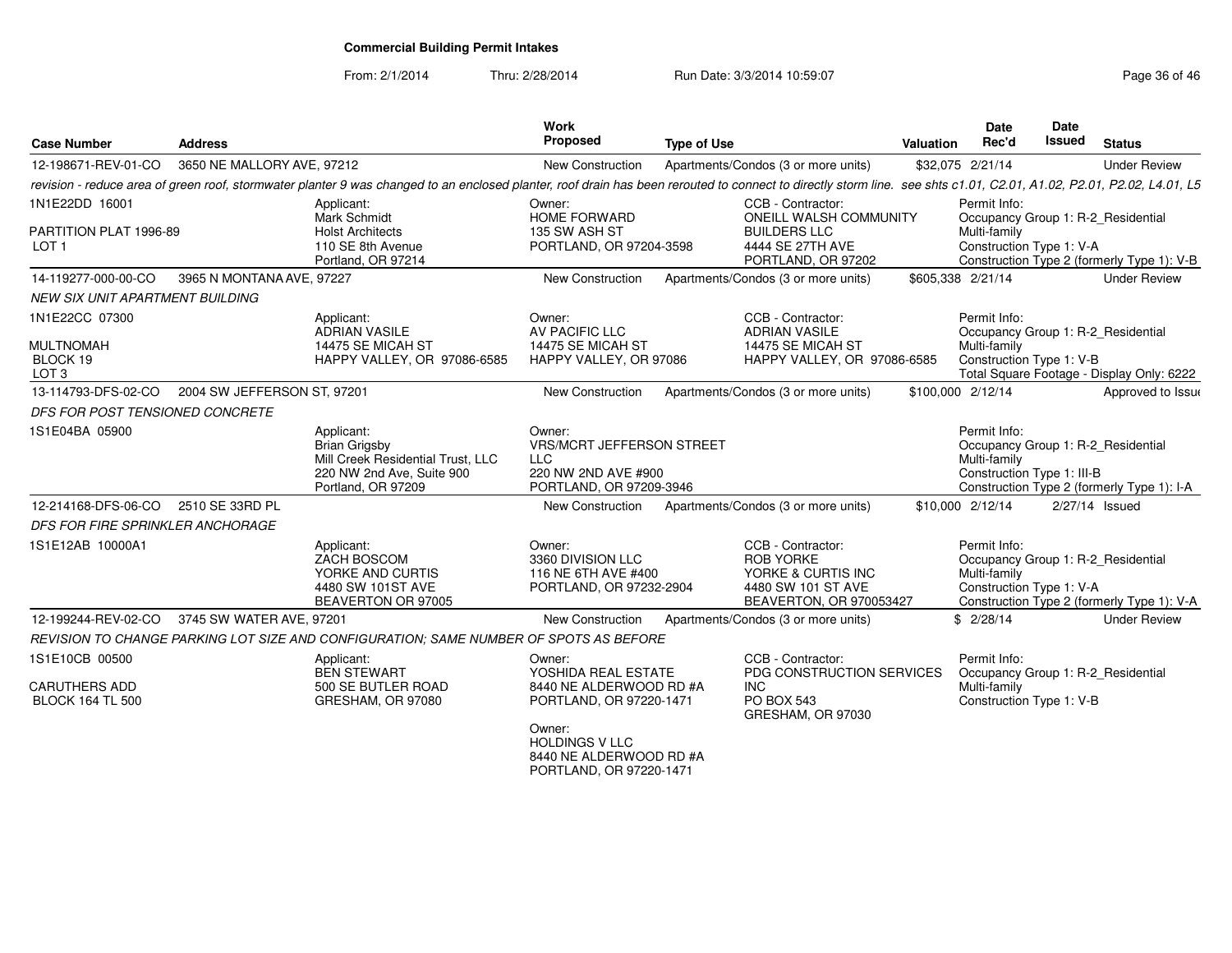From: 2/1/2014Thru: 2/28/2014 Run Date: 3/3/2014 10:59:07 Research 2010 12:08:07 Page 37 of 46

| <b>Case Number</b>                                                   | <b>Address</b>                 |                                                                                                                                                              | Work<br><b>Proposed</b>                                                                                                                                                        | <b>Type of Use</b> |                                                                                                            | <b>Valuation</b> | <b>Date</b><br>Rec'd                                                                           | Date<br>Issued | <b>Status</b>                              |
|----------------------------------------------------------------------|--------------------------------|--------------------------------------------------------------------------------------------------------------------------------------------------------------|--------------------------------------------------------------------------------------------------------------------------------------------------------------------------------|--------------------|------------------------------------------------------------------------------------------------------------|------------------|------------------------------------------------------------------------------------------------|----------------|--------------------------------------------|
| 13-181480-DFS-01-CO                                                  | 220 NW 17TH AVE, 97209         |                                                                                                                                                              | <b>New Construction</b>                                                                                                                                                        |                    | Apartments/Condos (3 or more units)                                                                        |                  | \$100 2/12/14                                                                                  |                | <b>Under Review</b>                        |
| <b>DFS FOR TRUSS ENGINEERING</b>                                     |                                |                                                                                                                                                              |                                                                                                                                                                                |                    |                                                                                                            |                  |                                                                                                |                |                                            |
| 1N1E33DB 04500                                                       |                                | Applicant:<br><b>BOB SCHATZ</b><br>2118 SE DIVISION ST<br>PORTLAND, OR 97202                                                                                 | Owner:<br>JEFFREY C WALLACH<br>2519 SE MADISON ST<br>PORTLAND, OR 97214                                                                                                        |                    | CCB - Contractor:<br>HEYWORTH DEVELOPMENT LLC<br>6341 SW GARDEN HOME RD<br>PORTLAND OR 97219               |                  | Permit Info:<br>Occupancy Group 1: R-2_Residential<br>Multi-family<br>Construction Type 1: V-B |                |                                            |
|                                                                      |                                | Applicant:<br><b>BOB SCHATZ</b><br>ALL USA ARCHITECTURE<br>2118 SE DIVISION ST<br>PORTLAND OR 97202                                                          |                                                                                                                                                                                |                    |                                                                                                            |                  |                                                                                                |                |                                            |
| 13-113513-REV-02-CO                                                  | 909 NE ONEONTA ST, 97211       |                                                                                                                                                              | <b>New Construction</b>                                                                                                                                                        |                    | Apartments/Condos (3 or more units)                                                                        |                  | \$2/12/14                                                                                      |                | <b>Under Review</b>                        |
|                                                                      |                                | REVISION - MODIFICATION TO 3RD FLOOR FRAMING SYSTEM; REMOVE STEEL IN ELEVATOR SHAFT; FLOOR HEIGHTS CHANGED, BUILDING HEIGHT REMAINED, PARAPET HEIGHT CHANGED |                                                                                                                                                                                |                    |                                                                                                            |                  |                                                                                                |                |                                            |
| 1N1E14BC 07100<br>WOODLAWN                                           |                                | Applicant:<br><b>LAURA PATTILLO</b><br>79 SE TAYLOR ST                                                                                                       | Owner:<br>SOLTERRA ONE LLC<br>820 N RIVER ST #206                                                                                                                              |                    | CCB - Contractor:<br>SOLTERRA SYSTEMS INC<br>79 SE TAYLOR ST. STE 401                                      |                  | Permit Info:<br>Occupancy Group 1: R-2_Residential<br>Multi-family                             |                |                                            |
| BLOCK <sub>3</sub>                                                   |                                | PORTLAND, OR 97214                                                                                                                                           | PORTLAND, OR 97227-1787                                                                                                                                                        |                    | PORTLAND OR 97214                                                                                          |                  | Construction Type 1: V-A                                                                       |                |                                            |
| LOT 14&15                                                            |                                |                                                                                                                                                              |                                                                                                                                                                                |                    |                                                                                                            |                  |                                                                                                |                | Construction Type 2 (formerly Type 1): V-A |
| 12-181319-DFS-04-CO                                                  | 4429 NE FREMONT ST, 97213      |                                                                                                                                                              | New Construction                                                                                                                                                               |                    | Apartments/Condos (3 or more units)                                                                        |                  | \$25,000 2/19/14                                                                               |                | <b>Under Review</b>                        |
| DFS - GUARDRAILS AND ANCHORAGE                                       |                                |                                                                                                                                                              |                                                                                                                                                                                |                    |                                                                                                            |                  |                                                                                                |                |                                            |
| 1N2E19CC 16300<br>SECTION 19 1N 2E<br>TL 16300 0.30 ACRES            |                                | Applicant:<br><b>JAKE MOOMAW</b><br><b>LMC INC</b><br>19200 SW Teton Ave<br>Tualatin, OR 97062                                                               | Owner:<br><b>BEAUMONT VILLAGE</b><br>735 SW 158TH AVE #180<br>BEAVERTON, OR 97006-4952<br>Owner:<br><b>APARTMENTS LLC</b><br>735 SW 158TH AVE #180<br>BEAVERTON, OR 97006-4952 |                    | CCB - Contractor:<br>LMC INC<br>19200 SW Teton Ave<br>Tualatin, OR 97062                                   |                  | Permit Info:<br>Occupancy Group 1: R-2_Residential<br>Multi-family<br>Construction Type 1: V-A |                | Construction Type 2 (formerly Type 1): V-A |
| 12-211470-REV-01-CO                                                  | 3875 N MISSISSIPPI AVE, 97227  |                                                                                                                                                              | New Construction                                                                                                                                                               |                    | Apartments/Condos (3 or more units)                                                                        |                  | \$2/13/14                                                                                      |                | $2/13/14$ Issued                           |
| <b>REVISION - REMOVE AWNINGS</b>                                     |                                |                                                                                                                                                              |                                                                                                                                                                                |                    |                                                                                                            |                  |                                                                                                |                |                                            |
| 1N1E22CD 08900<br><b>MULTNOMAH</b><br>BLOCK 26<br>LOT 1 EXC PT IN ST |                                | Applicant:<br>STEVE FOSLER<br><b>FOSLER PORTLAND</b><br>ARCHITECTURE LLC<br>1930 NW LOVEJOY ST<br>PORTLAND OR 97209                                          | Owner:<br>SIPPI LLC<br>1355 NW 13TH AVE<br>PORTLAND, OR 97209                                                                                                                  |                    | CCB - Contractor:<br><b>RICH GRIMES</b><br>PROGRESS CONSTRUCTION<br>710 NW 17TH STE B<br>PORTLAND OR 97209 |                  | Permit Info:<br>Occupancy Group 1: R-2_Residential<br>Multi-family<br>Construction Type 1: V-B |                | Construction Type 2 (formerly Type 1): V-B |
| 12-198803-DFS-03-CO                                                  | 7227 N PHILADELPHIA AVE, 97203 |                                                                                                                                                              | <b>New Construction</b>                                                                                                                                                        |                    | Apartments/Condos (3 or more units)                                                                        |                  | \$80,000 2/18/14                                                                               |                | <b>Under Review</b>                        |
| <b>DFS FOR FIREPROOFING</b>                                          |                                |                                                                                                                                                              |                                                                                                                                                                                |                    |                                                                                                            |                  |                                                                                                |                |                                            |
| 1N1W12BA 05900                                                       |                                | Applicant:<br><b>BRANDON FASSIOTTO</b><br><b>WALSH CONSTRUCTION</b><br>2905 SW 1ST AVE<br>PORTLAND OR 97201                                                  | Owner:<br>PAT KESSI<br>ST JOHNS IVANHOE LLC<br>3330 NW YEON AVE #210                                                                                                           |                    | CCB - Contractor:<br>WALSH CONSTRUCTION CO<br>2905 SW 1ST AVE<br>PORTLAND, OR 972014707                    |                  | Permit Info:<br>Occupancy Group 1: R-2_Residential<br>Multi-family<br>Construction Type 1: V-A |                | Construction Type 2 (formerly Type 1): V-A |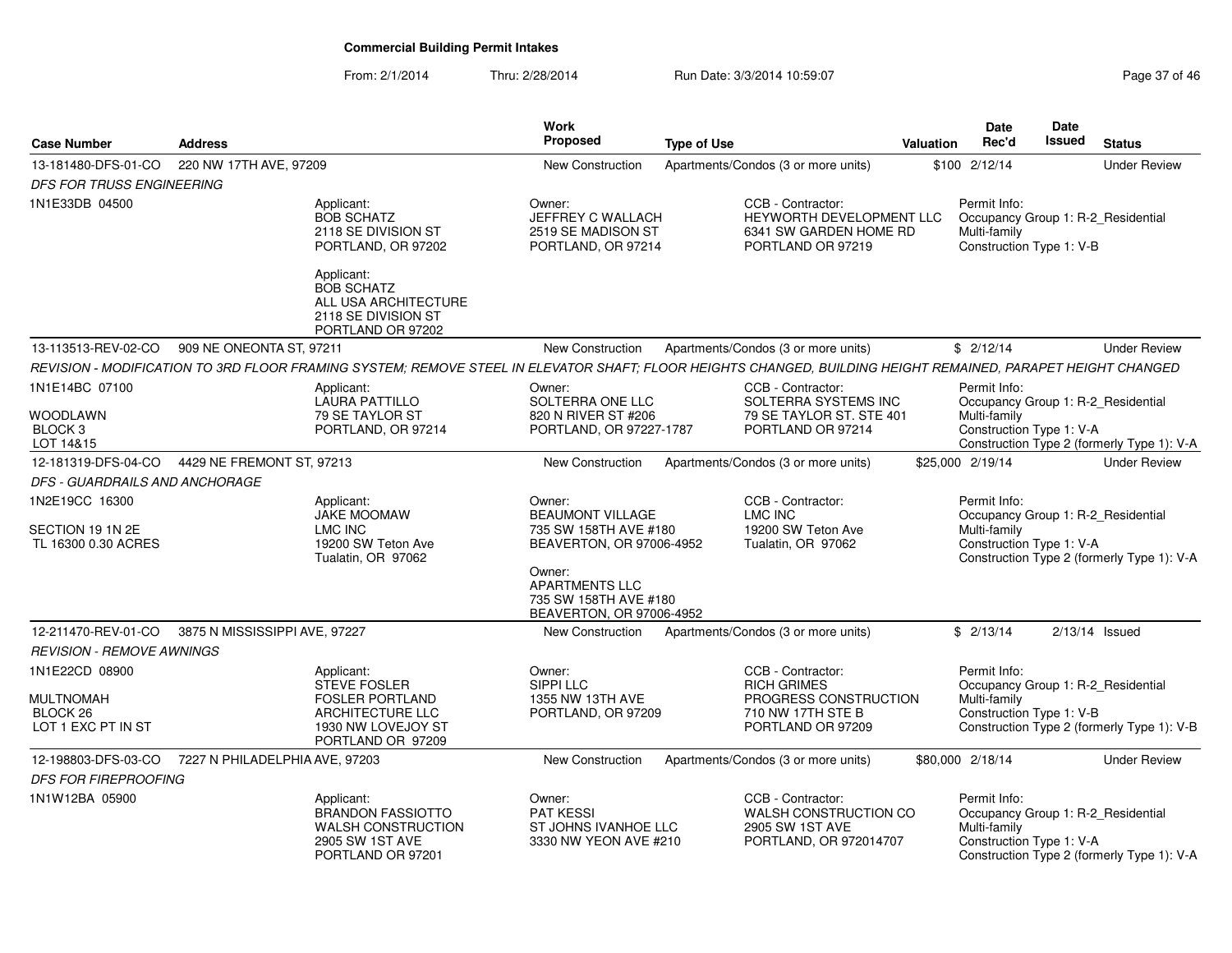From: 2/1/2014Thru: 2/28/2014 Run Date: 3/3/2014 10:59:07 Research 2010 12:08:09 Page 38 of 46

| <b>Case Number</b>                                                                        | <b>Address</b>           |                                                                                                                        | <b>Work</b><br><b>Proposed</b>                                                                                                                                               | <b>Type of Use</b> |                                                                                                                               | <b>Valuation</b> | <b>Date</b><br>Rec'd                                                                                | Date<br><b>Issued</b> | <b>Status</b>                           |
|-------------------------------------------------------------------------------------------|--------------------------|------------------------------------------------------------------------------------------------------------------------|------------------------------------------------------------------------------------------------------------------------------------------------------------------------------|--------------------|-------------------------------------------------------------------------------------------------------------------------------|------------------|-----------------------------------------------------------------------------------------------------|-----------------------|-----------------------------------------|
| 12-199244-REV-01-CO                                                                       | 3745 SW WATER AVE, 97201 |                                                                                                                        | New Construction                                                                                                                                                             |                    | Apartments/Condos (3 or more units)                                                                                           |                  | \$2/18/14                                                                                           | 2/28/14               | Issued                                  |
| REVISION THROUGHOUT FOUNDATION FOR REPLACEMENT PILES                                      |                          |                                                                                                                        |                                                                                                                                                                              |                    |                                                                                                                               |                  |                                                                                                     |                       |                                         |
| 1S1E10CB 00500<br><b>CARUTHERS ADD</b><br><b>BLOCK 164 TL 500</b>                         |                          | Applicant:<br><b>JENNIFER KIMURA</b><br><b>VLMK CONSULTING ENGINEERS</b><br>3933 SW KELLY AVENUE<br>PORTLAND, OR 97239 | Owner:<br>YOSHIDA REAL ESTATE<br>8440 NE ALDERWOOD RD #A<br>PORTLAND, OR 97220-1471<br>Owner:<br><b>HOLDINGS V LLC</b><br>8440 NE ALDERWOOD RD #A<br>PORTLAND, OR 97220-1471 |                    | CCB - Contractor:<br>PDG CONSTRUCTION SERVICES<br><b>INC</b><br><b>PO BOX 543</b><br>GRESHAM, OR 97030                        |                  | Permit Info:<br>Occupancy Group 1: R-2 Residential<br>Multi-family<br>Construction Type 1: V-B      |                       |                                         |
| 12-176061-DFS-02-CO                                                                       | 808 NW 19TH AVE, 97209   |                                                                                                                        | New Construction                                                                                                                                                             |                    | Apartments/Condos (3 or more units)                                                                                           |                  | \$75,000 2/4/14                                                                                     |                       | <b>Under Review</b>                     |
| <b>DFS - TRUSSES</b>                                                                      |                          |                                                                                                                        |                                                                                                                                                                              |                    |                                                                                                                               |                  |                                                                                                     |                       |                                         |
| 1N1E33AC 06200<br><b>COUCHS ADD</b><br>BLOCK 177<br>LOT 2&3                               |                          | Applicant:<br><b>BRIAN GRIGSBY</b><br>811 NW 19TH AVE SUITE 300<br>PORTLAND OR 97209                                   | Owner:<br>19TH AVENUE VENTURE LLC<br>220 NW 2ND AVE #900<br>PORTLAND, OR 97209                                                                                               |                    | CCB - Contractor:<br>MCRT PNW CONSTRUCTION LLC<br>220 NW 2ND AVE SUITE 900<br>PORTLAND, OR 97209                              |                  | Permit Info:<br>Occupancy Group 1: R-2 Residential<br>Multi-family<br>Construction Type 1: III-B    |                       |                                         |
| 13-173450-DFS-02-CO                                                                       | 1405 NW 14TH AVE, 97209  |                                                                                                                        | <b>New Construction</b>                                                                                                                                                      | Assembly           |                                                                                                                               |                  | \$50,000 2/12/14                                                                                    |                       | <b>Under Review</b>                     |
| DFS FOR LIGHTING COMPLIANCE, OREGON ENERGY CODE                                           |                          |                                                                                                                        |                                                                                                                                                                              |                    |                                                                                                                               |                  |                                                                                                     |                       |                                         |
| 1N1E33AA 00600<br><b>COUCHS ADD</b><br>BLOCK <sub>238</sub><br>LOT 1-4                    |                          | Applicant:<br>James Scheh<br><b>Planet Granite Belmont LLC</b><br>924 Mason St<br>SF, CA 94129                         | Owner:<br>EPPHAVEN PROPERTY LLC<br>924 MASON ST<br>SAN FRANCISCO, CA 94129-1602                                                                                              |                    | CCB - Contractor:<br>PLANET GRANITE PORTLAND LLC Occupancy Group 1: A-3 Assembly -<br>924 MASON ST<br>SAN FRANCISCO, CA 94129 |                  | Permit Info:<br>General<br>Construction Type 1: II-B                                                |                       |                                         |
| 13-142579-REV-04-CO 1001 SE 135TH AVE, 97233                                              |                          |                                                                                                                        | New Construction                                                                                                                                                             | Assembly           |                                                                                                                               |                  | \$2/28/14                                                                                           | $2/28/14$ Issued      |                                         |
|                                                                                           |                          | REV 04 - FALL PROTECTION ANCHORAGE CHANGED FROM CB-12 TO CB-24                                                         |                                                                                                                                                                              |                    |                                                                                                                               |                  |                                                                                                     |                       |                                         |
| 1S2E02 00100<br><b>TAYLOR'S SUB</b><br>LOT 3-10 TL 100<br>SPLIT LEVY R283941 (R822200800) |                          | Applicant:<br><b>CRAIG RICE</b><br><b>SERA ARCHITECTS</b><br>338 NW FIFTH AVE<br>PORTLAND, OR 97209                    | Owner:<br><b>SCHOOL DISTRICT #40</b><br>1500 SE 130TH AVE<br>PORTLAND, OR 97233-1719                                                                                         |                    | CCB - Contractor:<br><b>LCG PENCE</b><br>2720 SW CORBETT<br>PORTLAND OR 97201                                                 |                  | Permit Info:<br>Construction Type 1: II-B                                                           |                       | Occupancy Group 1: A-4_Assembly - arena |
| 13-142579-DFS-09-CO                                                                       | 1001 SE 135TH AVE, 97233 |                                                                                                                        | <b>New Construction</b>                                                                                                                                                      | Assembly           |                                                                                                                               |                  | \$10,000 2/25/14                                                                                    |                       | <b>Under Review</b>                     |
| <b>DFS - FIXED BLEACHER</b>                                                               |                          |                                                                                                                        |                                                                                                                                                                              |                    |                                                                                                                               |                  |                                                                                                     |                       |                                         |
| 1S2E02 00100<br><b>TAYLOR'S SUB</b><br>LOT 3-10 TL 100<br>SPLIT LEVY R283941 (R822200800) |                          | Applicant:<br><b>MAYSAM RAZIPOUR</b><br><b>LG PENCE</b><br>2747 PENCE LOOP SE<br><b>SALEM OR 97302</b>                 | Owner:<br><b>SCHOOL DISTRICT #40</b><br>1500 SE 130TH AVE<br>PORTLAND, OR 97233-1719                                                                                         |                    | CCB - Contractor:<br><b>LCG PENCE</b><br>2720 SW CORBETT<br>PORTLAND OR 97201                                                 |                  | Permit Info:<br>Construction Type 1: II-B                                                           |                       | Occupancy Group 1: A-4_Assembly - arena |
| 13-200566-REV-02-CO                                                                       |                          | 5482 SW BEAVERTON HILLSDALE HWY, 97221                                                                                 | New Construction                                                                                                                                                             | <b>Business</b>    |                                                                                                                               |                  | \$2/14/14                                                                                           | $2/14/14$ Issued      |                                         |
|                                                                                           |                          | REVISION TO ADD A PUBLIC STORM MANHOLE, CHANGE TYPE OF 1,000 GAL GREASE INTERCEPTOR, ADD SANITARY SEWER SAMPLING VAULT |                                                                                                                                                                              |                    |                                                                                                                               |                  |                                                                                                     |                       |                                         |
| 1S1E18AC 02000<br>SECTION 18 1S 1E<br>TL 2000 0.62 ACRES                                  |                          | Applicant:<br><b>MIKE COYLE</b><br><b>FASTER PERMITS</b><br>14334 NW EAGLERIDGE LANE<br>PORTLAND, OR 97229             | Owner:<br><b>CTMG SHATTUCK LLC</b><br>3641 SE LEXINGTON ST<br>PORTLAND, OR 97202-8439                                                                                        |                    | CCB - Contractor:<br>TAPIO CONSTRUCTION INC<br>PO BOX 820364<br>VANCOUVER WA 98682                                            |                  | Permit Info:<br>Occupancy Group 1: B Bank, Off.,<br>Med.Off., Pub.Bldg.<br>Construction Type 1: V-B |                       |                                         |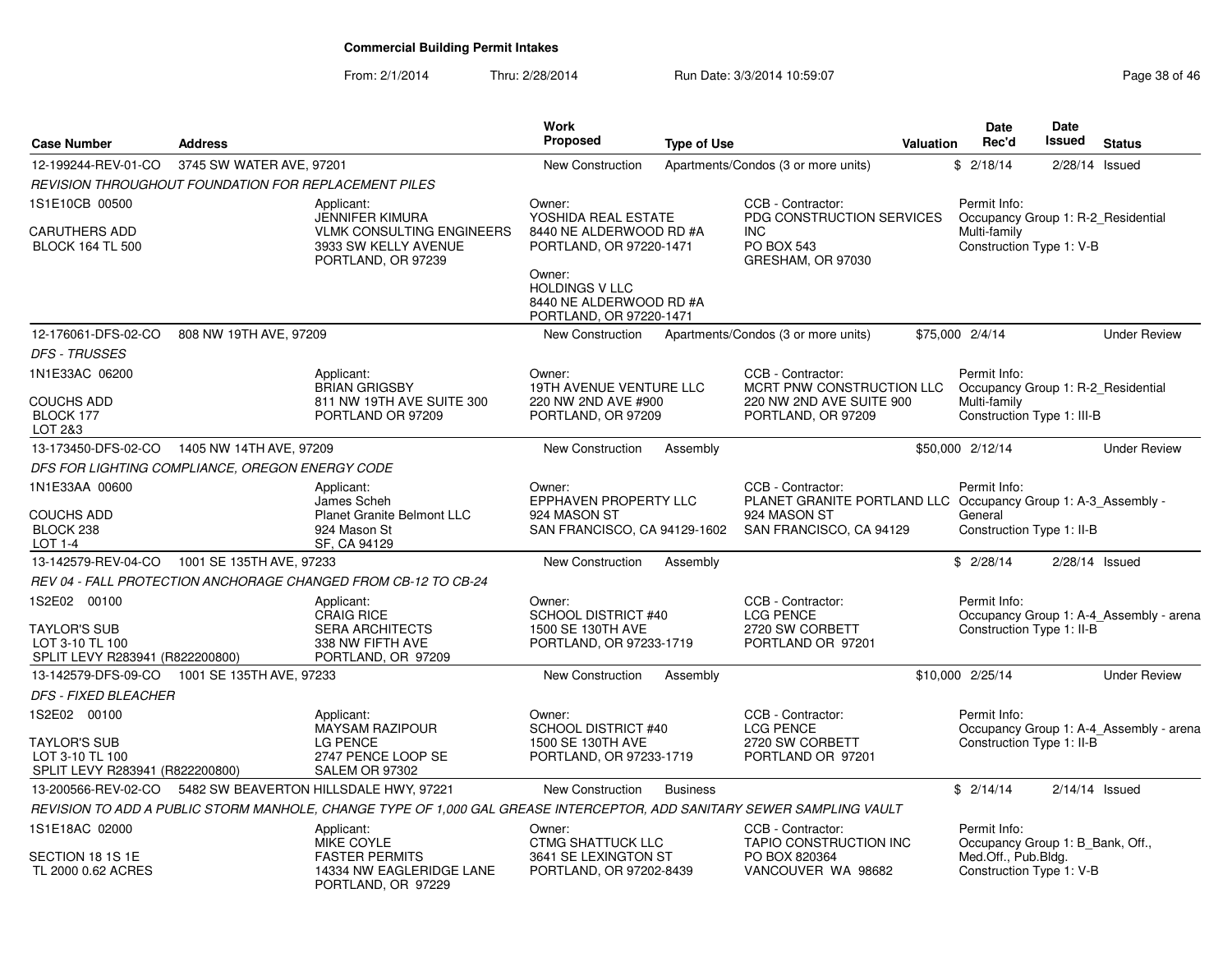From: 2/1/2014

Thru: 2/28/2014 **Run Date: 3/3/2014 10:59:07 Page 3/3/2014 10:59:07** 

| Page 39 of 46 |  |  |  |  |
|---------------|--|--|--|--|
|---------------|--|--|--|--|

| <b>Case Number</b>                                        | <b>Address</b>               |                                                                                                                                                                  | Work<br>Proposed                                                                                                                                  | <b>Type of Use</b> |                                                                               | <b>Valuation</b>  | Date<br>Rec'd                                                                                                | Date<br><b>Issued</b> | <b>Status</b>                                |
|-----------------------------------------------------------|------------------------------|------------------------------------------------------------------------------------------------------------------------------------------------------------------|---------------------------------------------------------------------------------------------------------------------------------------------------|--------------------|-------------------------------------------------------------------------------|-------------------|--------------------------------------------------------------------------------------------------------------|-----------------------|----------------------------------------------|
| 13-183186-REV-01-CO                                       | 18200 NE RIVERSIDE PKY       |                                                                                                                                                                  | New Construction                                                                                                                                  | <b>Business</b>    |                                                                               | \$21,000 2/4/14   |                                                                                                              |                       | <b>Under Review</b>                          |
|                                                           |                              | VALUE ADDED REVISION TO ADD NEW EXTERIOR VESTIBULE TO ENTRY ON EAST SIDE OF BUILDING. REVISE EXISTING CANOPY ABOVE ENTRY TO BECOME ROOF STRUCTURE FOR VESTIBUL   |                                                                                                                                                   |                    |                                                                               |                   |                                                                                                              |                       |                                              |
| 1N3E20C 01402                                             |                              | Applicant:<br><b>ERICA JANKOWSKI</b><br><b>GROUP MACKENZIE</b><br>1515 SE WATER AVE STE 100<br>PORTLAND, OR 97214                                                | Owner:<br>TRIAD MACHINERY INC<br>4530 NE 148TH AVE<br>PORTLAND, OR 97230-4311                                                                     |                    |                                                                               |                   | Permit Info:<br>Occupancy Group 1: S-1_Storage -<br>Moderate Hazard, Warehouse<br>Construction Type 1: III-B |                       | Construction Type 2 (formerly Type 1): III-B |
| 14-115082-000-00-CO                                       | 12000 SW 49TH AVE, 97219     |                                                                                                                                                                  | New Construction                                                                                                                                  | <b>Business</b>    |                                                                               | \$185,000 2/12/14 |                                                                                                              |                       | <b>Under Review</b>                          |
|                                                           |                              | NEW 1600 SF OPEN SIDED STRUCTURE FOR KILNS AND POTTERY CLASS; 6'8" HIGH CONCRETE WALL AT BACK WALL AND PARTIAL WALLS AT SIDES; NEW STORMWATER PLANTER AT ENTRAN( |                                                                                                                                                   |                    |                                                                               |                   |                                                                                                              |                       |                                              |
| 1S1E31D 00200                                             |                              | Applicant:<br>ALEX ZELAYA<br>THA ARCHITECTURE INC<br>733 SW OAK ST<br>PORTLAND, OR 97205                                                                         | Owner:<br>PORTLAND COMMUNITY<br><b>COLLEGE DIST</b><br>PO BOX 6119<br>ALOHA, OR 97007-0119                                                        |                    | Primary Contractor:<br><b>TO BID</b>                                          |                   |                                                                                                              |                       |                                              |
| 13-131359-DFS-03-CO                                       | 1350 NE 122ND AVE            |                                                                                                                                                                  | New Construction                                                                                                                                  | <b>Business</b>    |                                                                               |                   | \$12,000 2/21/14                                                                                             |                       | <b>Under Review</b>                          |
| DFS - STAIR RAILS AND PANS                                |                              |                                                                                                                                                                  |                                                                                                                                                   |                    |                                                                               |                   |                                                                                                              |                       |                                              |
| 1N2E35BB 00701                                            |                              | Applicant:<br><b>PAUL REED</b><br><b>BAYSINGER PARTNERS</b><br><b>ARCHITECTURE</b><br>1006 SE GRAND AV STE 300<br>PORTLAND, OR 97214                             | Owner:<br><b>GOODWILL INDUSTRIES OF THE</b><br>1943 SE 6TH AVE<br>PORTLAND, OR 97214-4508<br>Owner:<br>COLUMBIA WILLAMETTE INC<br>1943 SE 6TH AVE |                    | CCB - Contractor:<br><b>LCG PENCE</b><br>2720 SW CORBETT<br>PORTLAND OR 97201 |                   | Permit Info:<br>Occupancy Group 1: B Bank, Off.,<br>Med.Off., Pub.Bldg.<br>Construction Type 1: V-B          |                       |                                              |
|                                                           |                              |                                                                                                                                                                  | PORTLAND, OR 97214-4508                                                                                                                           |                    |                                                                               |                   |                                                                                                              |                       |                                              |
| 12-113163-DFS-17-CO                                       | 1900 N INTERSTATE AVE, 97227 |                                                                                                                                                                  | New Construction                                                                                                                                  | <b>Business</b>    |                                                                               |                   | \$60,000 2/14/14                                                                                             |                       | 2/28/14 Issued                               |
| DFS 17- SEISMIC ATTACHMENT OF ELECTRICAL ATS EQUIPMENT    |                              |                                                                                                                                                                  |                                                                                                                                                   |                    |                                                                               |                   |                                                                                                              |                       |                                              |
| 1N1E27CD 00200<br><b>ALBINA</b>                           |                              | Applicant:<br><b>JEAN VON BARGEN</b><br>MICHAEL WILLIS ARCHITECTS                                                                                                | Owner:<br>PORTLAND CITY OF<br>1120 SW 5TH AVE #609                                                                                                |                    | CCB - Contractor:<br>HOFFMAN CONSTRUCTION CO<br>OF OREGON                     |                   | Permit Info:<br>Occupancy Group 1: A-3_Assembly -<br>General                                                 |                       |                                              |
| <b>BLOCK 94 TL 200</b>                                    |                              | 500 NW 9TH AVE<br>PORTLAND OR 97209                                                                                                                              | PORTLAND, OR 97204-1912                                                                                                                           |                    | 805 SW BROADWAY SUITE 2100<br>PORTLAND, OR 97205                              |                   | Construction Type 1: III-A                                                                                   |                       | Construction Type 2 (formerly Type 1): III-A |
| 14-102303-000-00-CO                                       | 2715 NE ALBERTA ST, 97211    |                                                                                                                                                                  | New Construction                                                                                                                                  | <b>Business</b>    |                                                                               |                   | \$70,000 2/13/14                                                                                             |                       | $2/13/14$ Issued                             |
|                                                           |                              | NEW COVERED PATIO AREA FOR RESTAURANT, NEW SLAB, FIREPLACE TO BE PERMITTED SEPARATELY                                                                            |                                                                                                                                                   |                    |                                                                               |                   |                                                                                                              |                       |                                              |
| 1N1E24BB 19800                                            |                              | Applicant:<br>PHILIP SYDNOR<br>INTEGRATE ARCHITECTURE AND<br><b>PLANNING</b><br>1715 N TERRY ST<br>PORTLAND, OR 97217                                            | Owner:<br>YOUNGERS FAMILY PROPERTIES TO BID<br><b>LLC</b><br>3534 NE KLICKITAT ST<br>PORTLAND, OR 97212                                           |                    | <b>Primary Contractor:</b>                                                    |                   | Permit Info:<br>Occupancy Group 1: B Bank, Off.,<br>Med.Off., Pub.Bldg.<br>Construction Type 1: V-B          |                       | Total Square Footage - Display Only: 195     |
| 14-121217-000-00-CO                                       | 7816 NE SANDY BLVD, 97213    |                                                                                                                                                                  | New Construction                                                                                                                                  | <b>Business</b>    |                                                                               | \$122,400 2/27/14 |                                                                                                              |                       | <b>Under Review</b>                          |
| NEW SINGLE STORY BUILDING - SHELL ONLY                    |                              |                                                                                                                                                                  |                                                                                                                                                   |                    |                                                                               |                   |                                                                                                              |                       |                                              |
| 1N2E20DD 04400                                            |                              | Applicant:<br><b>TODD SLOAN</b>                                                                                                                                  | Owner:<br><b>SANDY CENTER LP</b>                                                                                                                  |                    | Primary Contractor:<br>TO BID                                                 |                   | Permit Info:<br>Occupancy Group 1: B Bank, Off.,                                                             |                       |                                              |
| WELLESLEY<br>BLOCK 11<br>LOT 29-32<br>LOT 33 FXC PT IN ST |                              | <b>TODD SLOAN ARCHITECTURE</b><br>800 NW 6TH # 203<br>PORTLAND, OR 97209                                                                                         | 7816 NE SANDY BLVD<br>PORTLAND, OR 97213                                                                                                          |                    |                                                                               |                   | Med.Off., Pub.Blda.<br>Construction Type 1: V-B                                                              |                       | Total Square Footage - Display Only: 1727    |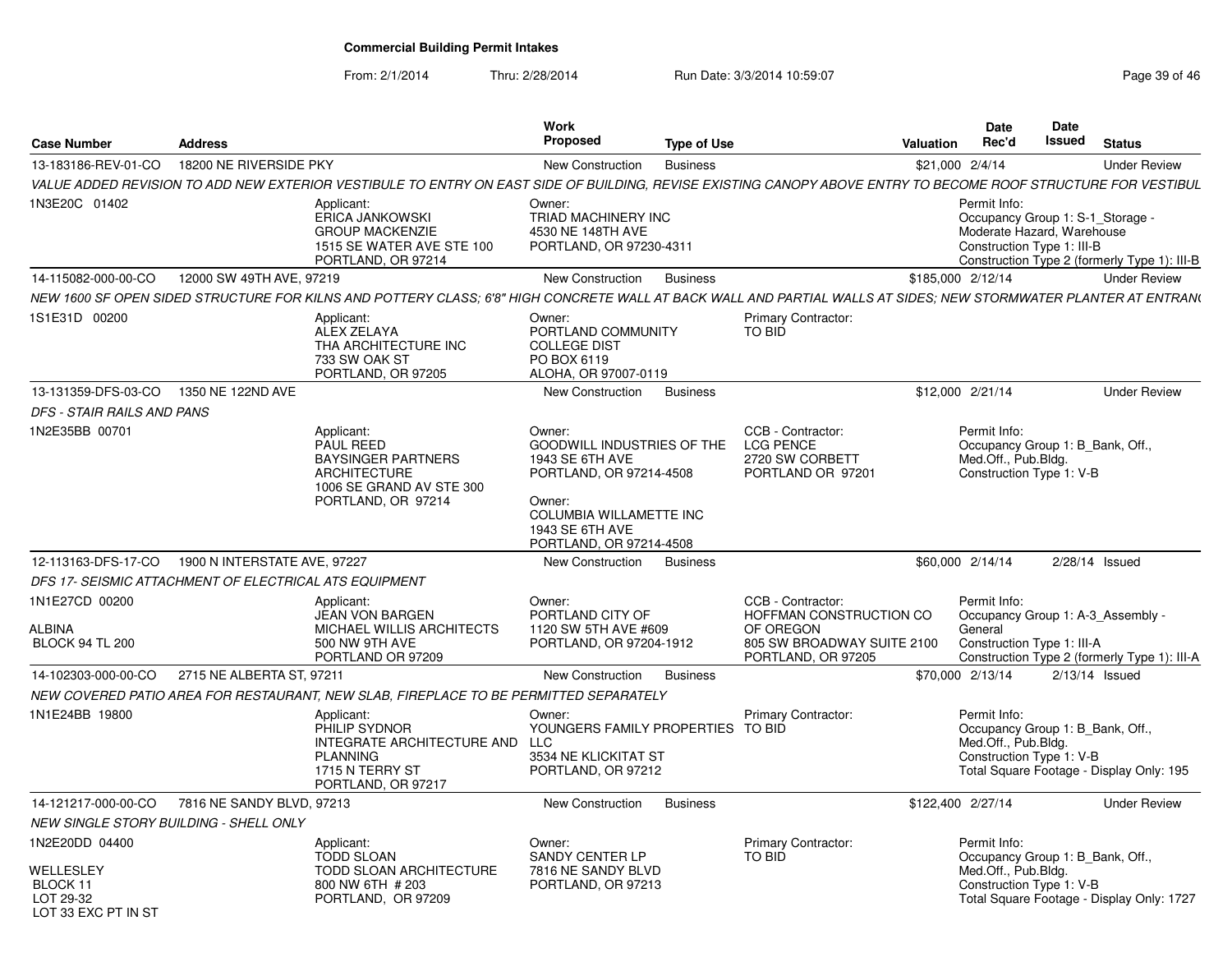From: 2/1/2014

Thru: 2/28/2014 Run Date: 3/3/2014 10:59:07 Research 2010 146

| <b>Case Number</b>                                                                                                   | Address                         |                                                                                                                                                                                          | <b>Work</b><br>Proposed                                                                                                                                                                                                                  | <b>Type of Use</b> | <b>Valuation</b>                                                                                | <b>Date</b><br>Rec'd                | Date<br>Issued                                                 | <b>Status</b>                              |
|----------------------------------------------------------------------------------------------------------------------|---------------------------------|------------------------------------------------------------------------------------------------------------------------------------------------------------------------------------------|------------------------------------------------------------------------------------------------------------------------------------------------------------------------------------------------------------------------------------------|--------------------|-------------------------------------------------------------------------------------------------|-------------------------------------|----------------------------------------------------------------|--------------------------------------------|
| 13-137297-REV-01-CO                                                                                                  | 5 SE MADISON ST, 97214          |                                                                                                                                                                                          | New Construction                                                                                                                                                                                                                         | <b>Business</b>    |                                                                                                 | \$2/19/14                           |                                                                | 2/19/14 Issued                             |
|                                                                                                                      |                                 | REVISION 1 - TO FOUNDATION - REVISE ENTRY BRIDGE FOUNDATION AND SURROUNDING GRADE BEAMS.                                                                                                 |                                                                                                                                                                                                                                          |                    |                                                                                                 |                                     |                                                                |                                            |
| 1S1E03AD 03900<br><b>EAST PORTLAND</b><br>INC PT VAC ST & INC RIPARIAN RTS OUT TO<br>HARBOR LINE BLOCK 10 EXC E 555' |                                 | Applicant:<br>PORTLAND CITY OF<br>55 SW ASH ST<br>PORTLAND, OR 97204-3509<br>Applicant:<br><b>DAVID SUTTLE</b><br><b>WHELTON ARCHITECTURE</b><br>5310 N CONCORD AVE<br>PORTLAND OR 97217 | Owner:<br>PORTLAND CITY OF<br>55 SW ASH ST<br>PORTLAND, OR 97204-3509                                                                                                                                                                    |                    | CCB - Contractor:<br><b>SKANSKA USA</b><br>222 SW Columbia St., Suite 300<br>Portland, OR 97201 | Permit Info:<br>Multi-family        | Occupancy Group 1: R-2 Residential<br>Construction Type 1: V-B | Construction Type 2 (formerly Type 1): V-B |
| 14-113294-000-00-CO                                                                                                  | 11563 NE GLENN WIDING DR, 97220 |                                                                                                                                                                                          | New Construction                                                                                                                                                                                                                         | <b>Business</b>    |                                                                                                 | \$198,000 2/4/14                    |                                                                | <b>Under Review</b>                        |
|                                                                                                                      |                                 | NEW 680 SF BUILDING FOR NEW COFFEE SHOP WITH DRIVE THROUGH TO INCLUDE BATHROOM, SERVICE AREA, AND STORAGE. SEPARATE TRASH ENCLOSURE. SITE WORK UNDER SEPARAT                             |                                                                                                                                                                                                                                          |                    |                                                                                                 |                                     |                                                                |                                            |
| 1N2E15AC 00400<br>INT'L CORPORATE CTR NO 2<br>LOT 3 EXC PT IN HWY                                                    |                                 | Applicant:<br><b>TIM YERNOT</b><br>11811 NE 72ND AVE<br>VANCOUVER WA 98686                                                                                                               | Owner:<br>MAJ WOODSTOCK LLC<br>300 W 15TH ST #200<br>VANCOUVER, WA 98660-2927<br>Owner:<br>MAJ TACOMA STREET<br>300 W 15TH ST #200<br>VANCOUVER, WA 98660-2927<br>Owner:<br><b>LLC</b><br>300 W 15TH ST #200<br>VANCOUVER, WA 98660-2927 |                    | CCB - Contractor:<br>TAPIO CONSTRUCTION INC<br>PO BOX 820364<br>VANCOUVER WA 98682              |                                     |                                                                |                                            |
| 12-219447-REV-01-CO                                                                                                  | 4001 SW CANYON RD, 97221        |                                                                                                                                                                                          | New Construction                                                                                                                                                                                                                         | <b>Business</b>    |                                                                                                 | \$2/19/14                           |                                                                | $2/19/14$ Issued                           |
| <b>REVISION - REMOVE 3 TREES</b>                                                                                     |                                 |                                                                                                                                                                                          |                                                                                                                                                                                                                                          |                    |                                                                                                 |                                     |                                                                |                                            |
| 1S1E05 01400<br>SECTION 05 1S 1E<br>TL 1400 60.69 ACRES                                                              |                                 | Applicant:<br><b>JOHN PAULL</b><br><b>PLACE STUDIO</b><br>735 NW 18TH AVE<br>PORTLAND, OR 97225                                                                                          | Owner:<br><b>METRO</b><br>600 NE GRAND AVE<br>PORTLAND, OR 97232-2736                                                                                                                                                                    |                    | CCB - Contractor:<br>2KG CONTRACTORS INC<br>4917 NE 185TH DRIVE<br>PORTLAND, OR 97230           | Permit Info:<br>Med.Off., Pub.Bldg. | Occupancy Group 1: B_Bank, Off.,<br>Construction Type 1: V-B   |                                            |
| 14-114252-000-00-CO                                                                                                  | 6523 N PORTSMOUTH AVE, 97203    |                                                                                                                                                                                          | <b>New Construction</b>                                                                                                                                                                                                                  | Educational        |                                                                                                 | \$15,800,000 2/21/14                |                                                                | <b>Under Review</b>                        |
| new 69,157 sf gymnasium and wellness center                                                                          |                                 |                                                                                                                                                                                          |                                                                                                                                                                                                                                          |                    |                                                                                                 |                                     |                                                                |                                            |
| 1N1E18AB 02800<br><b>PORTSMOUTH</b>                                                                                  |                                 | Applicant:<br><b>ISAAC HARRIS</b><br>SODERSTROM ARCHITECTURE                                                                                                                             | Owner:<br>UNIVERSITY OF PORTLAND<br>5000 N WILLAMETTE BLVD                                                                                                                                                                               |                    | CCB - Contractor:<br><b>SKANSKA USA</b><br>222 SW Columbia St., Suite 300                       |                                     |                                                                |                                            |
| BLOCK 33<br>INC PT VAC ALLEY LOT 1-21                                                                                |                                 | 1200 NW NAITO PKWY SUITE 410<br>PORTLAND OR 97209                                                                                                                                        | PORTLAND, OR 97203-5798                                                                                                                                                                                                                  |                    | Portland, OR 97201                                                                              |                                     |                                                                |                                            |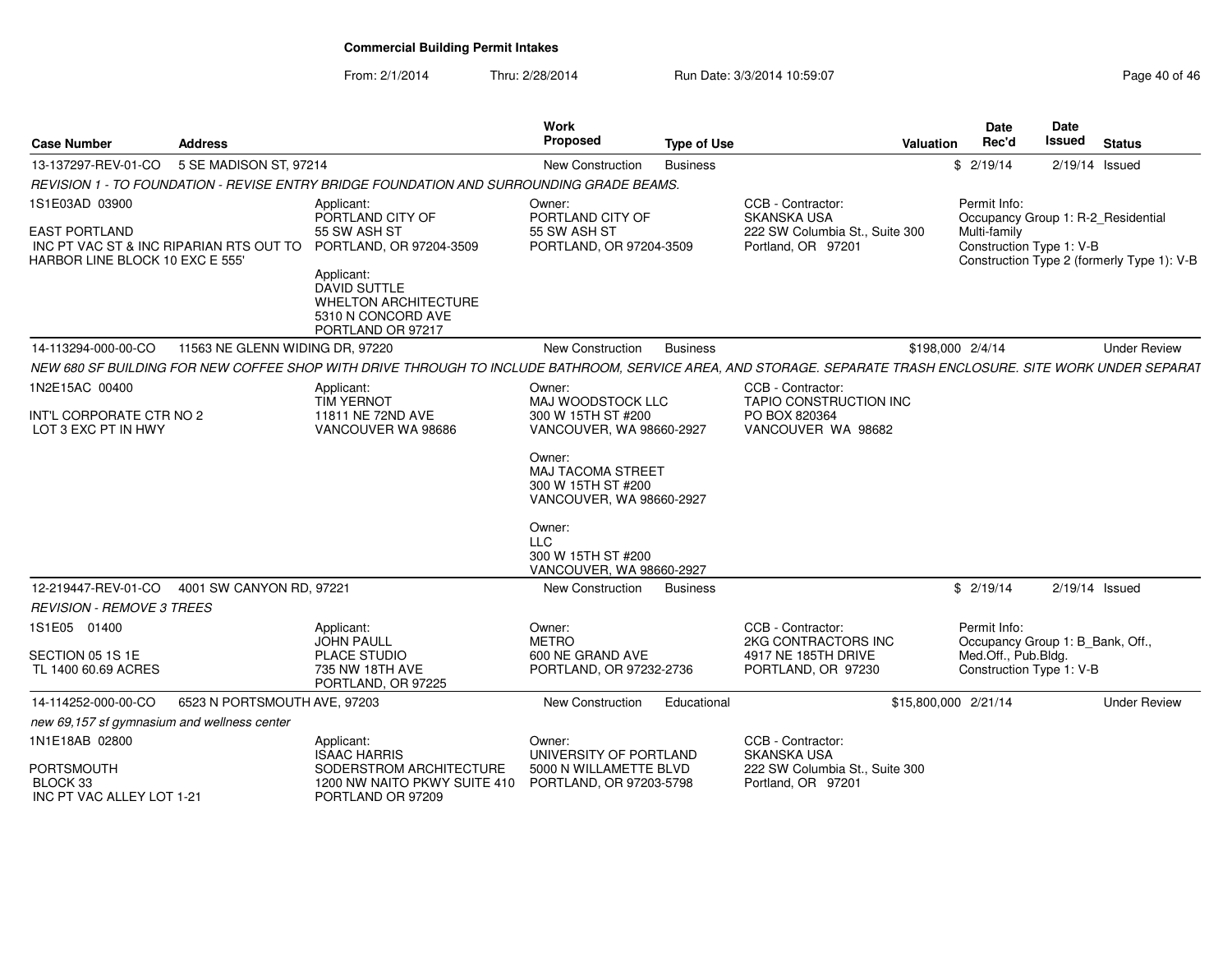From: 2/1/2014Thru: 2/28/2014 Run Date: 3/3/2014 10:59:07 Research 2010 12:08:09 Page 41 of 46

| <b>Case Number</b>                                                | <b>Address</b>               |                                                                                                   | Work<br>Proposed                                                                                           | <b>Type of Use</b> | Valuation                                                                                                                   | <b>Date</b><br>Rec'd                                             | Date<br><b>Issued</b> | <b>Status</b>                                                                           |
|-------------------------------------------------------------------|------------------------------|---------------------------------------------------------------------------------------------------|------------------------------------------------------------------------------------------------------------|--------------------|-----------------------------------------------------------------------------------------------------------------------------|------------------------------------------------------------------|-----------------------|-----------------------------------------------------------------------------------------|
| 12-184939-REV-02-CO                                               | 850 N JESSUP ST, 97217       |                                                                                                   | New Construction                                                                                           | Educational        |                                                                                                                             | \$2/19/14                                                        |                       | <b>Under Review</b>                                                                     |
| rev 2 - add 1 tree to landscaping for outdoor childrens play area |                              |                                                                                                   |                                                                                                            |                    |                                                                                                                             |                                                                  |                       |                                                                                         |
| 1N1E15CD 14000                                                    |                              | Applicant:<br><b>NICK HODGES</b>                                                                  | Owner:<br>PORTLAND COMMUNITY                                                                               |                    | CCB - Contractor:<br>HOFFMAN CONSTRUCTION CO                                                                                | Permit Info:<br>Occupancy Group 1: B_Bank, Off.,                 |                       |                                                                                         |
| <b>WEST PIEDMONT</b><br>BLOCK <sub>2</sub><br>LOT 3-16            |                              | THOMAS HACKER AND<br><b>ASSOCIATES</b><br>34 NW 1ST AVE<br>PORTLAND OR<br>97209                   | PO BOX 19000<br>PORTLAND, OR 97280-0990<br>Owner:<br><b>COLLEGE DISTRICT</b><br>PO BOX 19000               |                    | OF OREGON<br>805 SW BROADWAY SUITE 2100<br>PORTLAND, OR 97205                                                               | Med.Off., Pub.Bldg.<br>Construction Type 1: II-B                 |                       | Construction Type 2 (formerly Type 1): II-B                                             |
|                                                                   |                              |                                                                                                   | PORTLAND, OR 97280-0990                                                                                    |                    |                                                                                                                             |                                                                  |                       |                                                                                         |
| 14-114933-000-00-CO                                               | 12839 SE HOLGATE BLVD, 97236 |                                                                                                   | New Construction                                                                                           | Educational        |                                                                                                                             | \$150,000 2/12/14                                                |                       | <b>Under Review</b>                                                                     |
| GILBERT HEIGHTS ELEM. - NEW COVERED PLAY AREA                     |                              |                                                                                                   |                                                                                                            |                    |                                                                                                                             |                                                                  |                       |                                                                                         |
| 1S2E11CD 07100                                                    |                              | Applicant:<br><b>ADAM CORMACK</b>                                                                 | Owner:<br>SCHOOL DISTRICT #40                                                                              |                    | CCB - Contractor:<br><b>LARRY KENNEBECK</b>                                                                                 |                                                                  |                       |                                                                                         |
| SECTION 11 1S 2E<br>TL 7100 7.16 ACRES                            |                              | <b>CORNERSTONE MANAGEMENT</b><br><b>GROUP INC</b><br>1500 SE 135TH AVE<br>PORTLAND, OR 97233      | 1500 SE 130TH AVE<br>PORTLAND, OR 97233-1719                                                               |                    | TODD CONSTRUCTION INC<br>PO BOX 949<br>TUALATIN, OR 970620949                                                               |                                                                  |                       |                                                                                         |
| 13-205678-DFS-03-CO                                               | 2250 NW 22ND AVE, 97210      |                                                                                                   | New Construction                                                                                           | Factory/Industrial |                                                                                                                             | \$195,000 2/25/14                                                |                       | <b>Under Review</b>                                                                     |
| DFS - SPRAY APPLIED FIREPROOFING                                  |                              |                                                                                                   |                                                                                                            |                    |                                                                                                                             |                                                                  |                       |                                                                                         |
| 1N1E28CA 02500                                                    |                              | Applicant:<br>PATRICK DESIMONE<br>1700 NE 102ND AVE<br>PORLTAND, OR 97220                         | Owner:<br><b>ROSAN INC</b><br>PO BOX 6712<br>PORTLAND, OR 97228-6712                                       |                    | Primary Contractor:<br><b>TO BID</b>                                                                                        | Permit Info:<br>Factory, Mod.Hazard<br>Construction Type 1: I-B  |                       | Occupancy Group 1: F-1_Industrial Plant -<br>Construction Type 2 (formerly Type 1): I-B |
| 13-205678-DFS-02-CO                                               | 2250 NW 22ND AVE, 97210      |                                                                                                   | New Construction                                                                                           | Factory/Industrial |                                                                                                                             | \$125,000 2/4/14                                                 |                       | $2/25/14$ Issued                                                                        |
| <b>DFS - BUCKLING RESTRAINT BRACES</b>                            |                              |                                                                                                   |                                                                                                            |                    |                                                                                                                             |                                                                  |                       |                                                                                         |
| 1N1E28CA 02500                                                    |                              | Applicant:<br>PATRICK DESIMONE<br>1700 NE 102ND AVE<br>PORLTAND, OR 97220                         | Owner:<br><b>ROSAN INC</b><br>PO BOX 6712<br>PORTLAND, OR 97228-6712                                       |                    | CCB - Contractor:<br>ANDERSEN CONSTRUCTION &<br><b>WEST COAST CONTRACTORS</b><br>6712 N CUTTER CIRCLE<br>PORTLAND, OR 97217 | Permit Info:<br>Factory, Mod.Hazard<br>Construction Type 1: I-B  |                       | Occupancy Group 1: F-1_Industrial Plant -<br>Construction Type 2 (formerly Type 1): I-B |
| 13-102659-DFS-01-CO                                               | 6400 NW FRONT AVE, 97210     |                                                                                                   | New Construction                                                                                           | Hazardous          |                                                                                                                             | \$500 2/11/14                                                    |                       | <b>Under Review</b>                                                                     |
| <b>DFS - ANCHORAGE OF TANK</b>                                    |                              |                                                                                                   |                                                                                                            |                    |                                                                                                                             |                                                                  |                       |                                                                                         |
|                                                                   |                              | Applicant:<br><b>DOUG RONK</b><br>ARROWHEAD CONTRACTING<br>10981 EICHER DRIVE<br>LENEXA, KS 66219 | Owner:<br>ATOFINA CHEMICALS INC<br>900 FIRST AVE BLDG 4<br>KING OF PRUSSIA, PA 19406-1308 LENEXA, KS 66219 |                    | CCB - Contractor:<br>ARROWHEAD CONTRACTING INC<br>10981 EICHER DR                                                           | Permit Info:<br>Factory, Mod.Hazard<br>Construction Type 1: II-B |                       | Occupancy Group 1: F-1_Industrial Plant -                                               |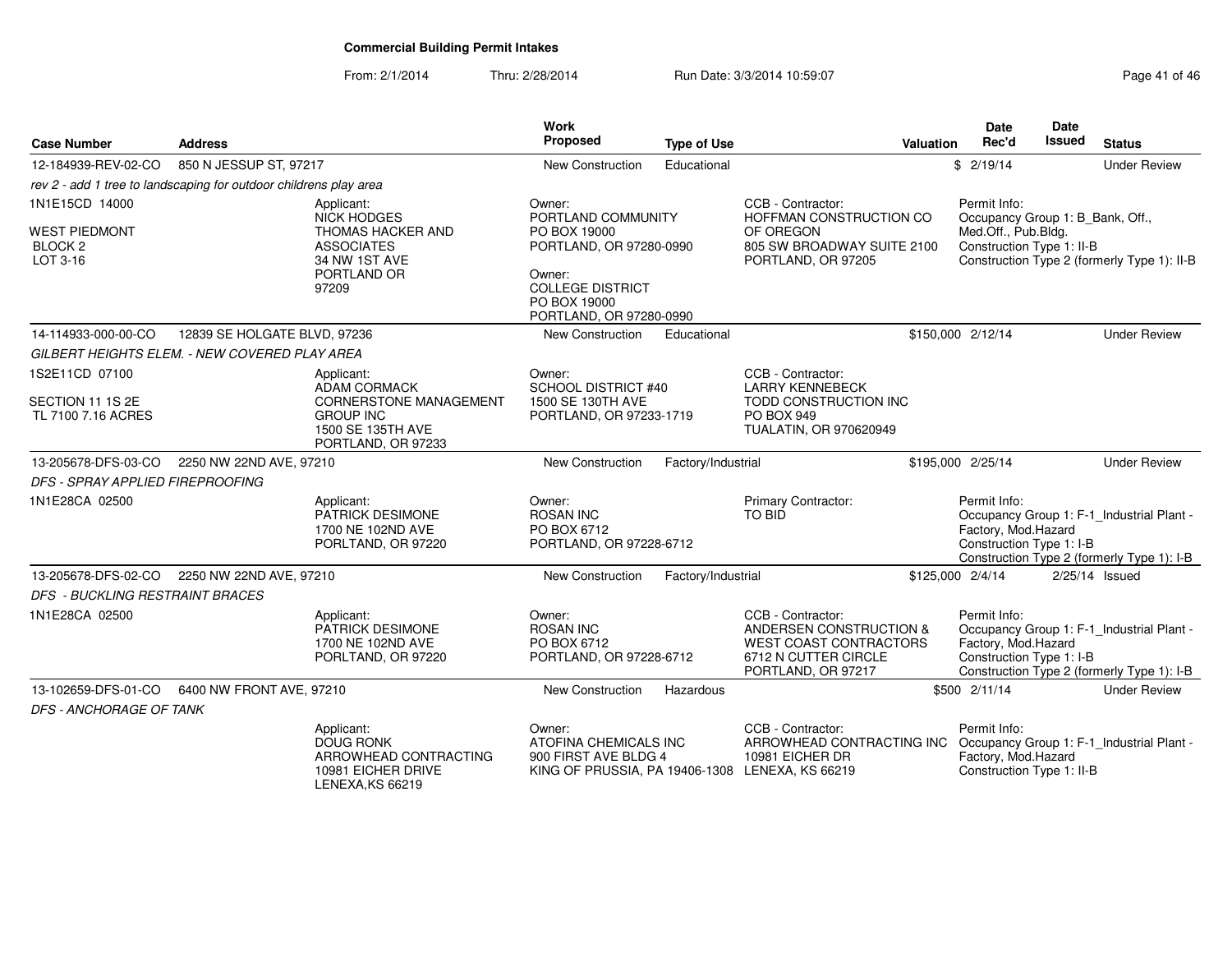From: 2/1/2014Thru: 2/28/2014 Run Date: 3/3/2014 10:59:07 Research 2014 10:59:07

| <b>Case Number</b>                                                                                | <b>Address</b>                |                                                                                                                                                | <b>Work</b><br>Proposed                                                                                                                                         | <b>Type of Use</b> |                                      | <b>Valuation</b>    | <b>Date</b><br>Rec'd                                                                                 | Date<br><b>Issued</b> | <b>Status</b>                                                                     |
|---------------------------------------------------------------------------------------------------|-------------------------------|------------------------------------------------------------------------------------------------------------------------------------------------|-----------------------------------------------------------------------------------------------------------------------------------------------------------------|--------------------|--------------------------------------|---------------------|------------------------------------------------------------------------------------------------------|-----------------------|-----------------------------------------------------------------------------------|
| 11-184719-REV-01-CO                                                                               | 5414 SE DUKE ST               |                                                                                                                                                | New Construction                                                                                                                                                | Hotel/Motel        |                                      |                     | \$2/6/14                                                                                             |                       | $2/6/14$ Issued                                                                   |
| <b>REV-DECK SYSTEM</b>                                                                            |                               |                                                                                                                                                |                                                                                                                                                                 |                    |                                      |                     |                                                                                                      |                       |                                                                                   |
| 1S2E19AB 03101<br><b>APOSTOLIC FAITH CAMPUS</b><br>LOT 1 EXC PT IN ST<br>POTENTIAL ADDITIONAL TAX |                               | Applicant:<br><b>CLIFFORD PAULSEN</b><br>APOSTOLIC FAITH MISSION OF<br>PORTLAND OREGON<br>6615 SE 52ND AVE<br>PORTLAND, OR 97206               | Owner:<br>APOSTOLIC FAITH MISSION<br>6615 SE 52ND AVE<br>PORTLAND, OR 97206-7660<br>Owner:<br>OF PORTLAND OREGON<br>6615 SE 52ND AVE<br>PORTLAND, OR 97206-7660 |                    | Primary Contractor:<br><b>TO BID</b> |                     | Permit Info:<br>Construction Type 1: V-B                                                             |                       | Occupancy Group 1: R-1_Hotel or Motel                                             |
| 11-184710-REV-01-CO                                                                               | 5414 SE DUKE ST               |                                                                                                                                                | New Construction                                                                                                                                                | Hotel/Motel        |                                      |                     | \$2/6/14                                                                                             |                       | $2/6/14$ Issued                                                                   |
| <b>REV-DECK SYSTEM</b>                                                                            |                               |                                                                                                                                                |                                                                                                                                                                 |                    |                                      |                     |                                                                                                      |                       |                                                                                   |
| 1S2E19AB 03101<br>APOSTOLIC FAITH CAMPUS<br>LOT 1 EXC PT IN ST<br>POTENTIAL ADDITIONAL TAX        |                               | Applicant:<br><b>CLIFFORD PAULSEN</b><br>APOSTOLIC FAITH MISSION OF<br>PORTLAND OREGON<br>6615 SE 52ND AVE<br>PORTLAND, OR 97206               | Owner:<br>APOSTOLIC FAITH MISSION<br>6615 SE 52ND AVE<br>PORTLAND, OR 97206-7660<br>Owner:<br>OF PORTLAND OREGON<br>6615 SE 52ND AVE<br>PORTLAND, OR 97206-7660 |                    | Primary Contractor:<br><b>TO BID</b> |                     | Permit Info:<br>Construction Type 1: V-B                                                             |                       | Occupancy Group 1: R-1_Hotel or Motel                                             |
| 14-117981-000-00-CO                                                                               | 6361 SW CAPITOL HWY, 97201    |                                                                                                                                                | New Construction                                                                                                                                                | Mercantile         |                                      |                     | \$600,607 2/27/14                                                                                    |                       | <b>Under Review</b>                                                               |
|                                                                                                   |                               | NEW 7056 SINGLE STORY W/MEZZANINES COMMERCIAL SHELL WITH 4 TENANT SPACE; NEW PARKING LOT, LANDSCAPING AND UTILITIES - SEPARATE TRASH ENCLOSURE |                                                                                                                                                                 |                    |                                      |                     |                                                                                                      |                       |                                                                                   |
| 1S1E16CD 01800<br>SECTION 16 1S 1E<br>TL 1800 0.46 ACRES                                          |                               | Applicant:<br><b>JASON DIDION</b><br>RICHARD BROWN ARCHITECT AIA PO BOX 80885<br>239 NW 13TH AVE ROOM 305<br>PORTLAND, OR 97209                | Owner:<br><b>WARDIN INVESTMENT CO</b><br>PORTLAND, OR 97280-1885                                                                                                |                    | Primary Contractor:<br><b>TO BID</b> |                     | Permit Info:<br>Station<br>Construction Type 1: V-B                                                  |                       | Occupancy Group 1: M_Store, Service<br>Total Square Footage - Display Only: 7056  |
| 14-118476-000-00-CO                                                                               | 4500 SE WOODSTOCK BLVD, 97206 |                                                                                                                                                | <b>New Construction</b>                                                                                                                                         | Mercantile         |                                      | \$5,500,000 2/21/14 |                                                                                                      |                       | <b>Under Review</b>                                                               |
|                                                                                                   |                               | NEW CORE AND SHELL FOR A TWO STORY RETAIL GROCERY STORE WITH ASSOCIATED OFFICES, OUTDOOR ROOF TERRACE AND BELOW GRADE PARKING                  |                                                                                                                                                                 |                    |                                      |                     |                                                                                                      |                       |                                                                                   |
| 1S2E18CC 00300                                                                                    |                               | Applicant:<br><b>SCOTT JACKSON</b><br><b>LRS ARCHITECTS</b><br>720 NW DAVIS ST SUITE 300<br>PORTLAND, OR 97209                                 | Owner:<br><b>WOODSTOCK RETAIL II LLC</b><br>8129 LAKE BALLINGER WAY #104<br>EDMONDS, WA 98026-9182                                                              |                    | Primary Contractor:<br><b>TO BID</b> |                     | Permit Info:<br>Station<br>Construction Type 1: V-B<br>Total Square Footage - Display Only:<br>44394 |                       | Occupancy Group 1: M_Store, Service<br>Construction Type 2 (formerly Type 1): V-B |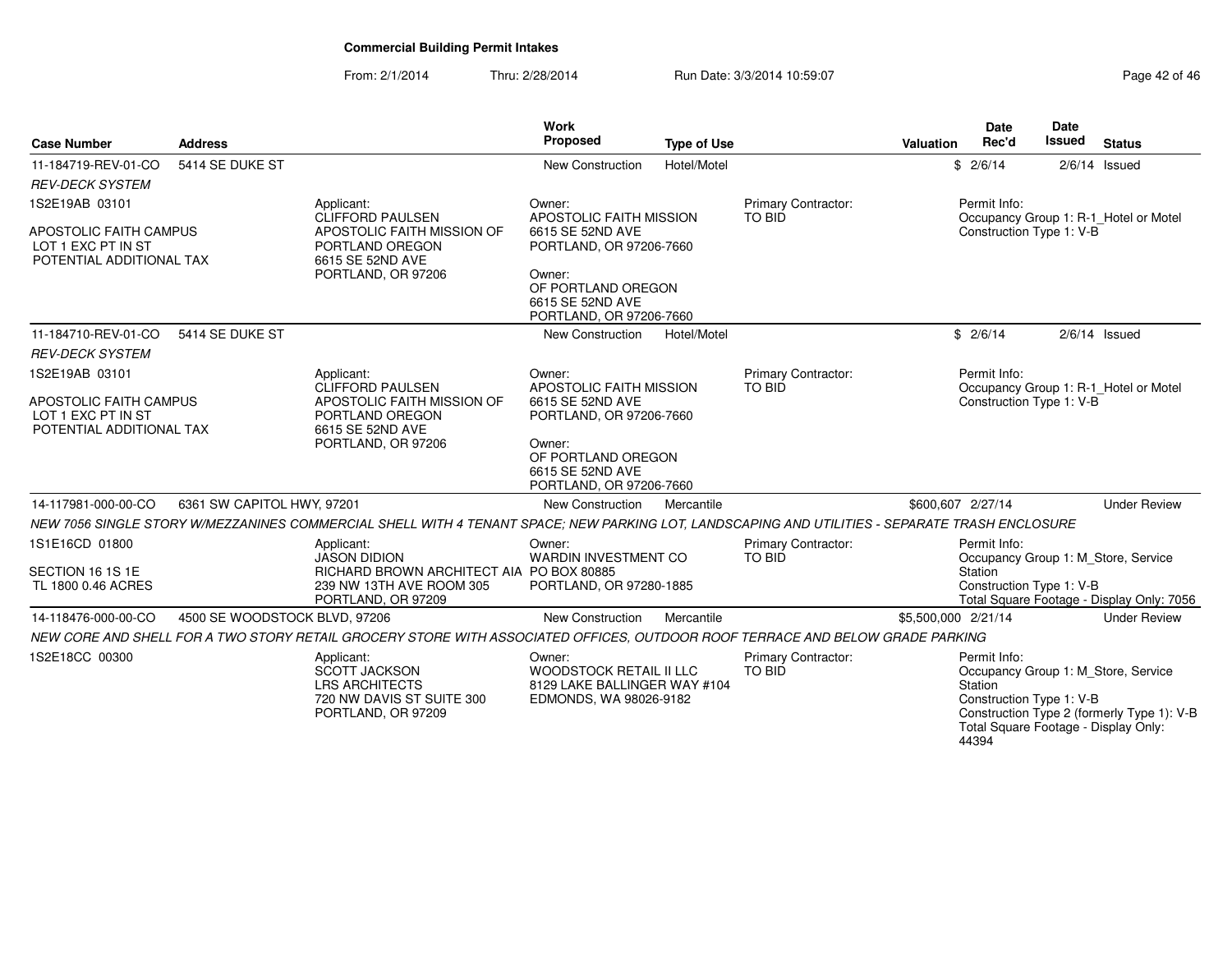From: 2/1/2014Thru: 2/28/2014 **Run Date: 3/3/2014 10:59:07 Page 43 of 47 of 47 of 47 of 46 of 47 of 46**  $\mu$ 

| <b>Case Number</b>                                                             | <b>Address</b>                                      |                                                                                                                    | Work<br><b>Proposed</b>                                                              | <b>Type of Use</b> |                                                                                                              | <b>Valuation</b> | Date<br>Rec'd                                                        | <b>Date</b><br><b>Issued</b> | <b>Status</b>                            |
|--------------------------------------------------------------------------------|-----------------------------------------------------|--------------------------------------------------------------------------------------------------------------------|--------------------------------------------------------------------------------------|--------------------|--------------------------------------------------------------------------------------------------------------|------------------|----------------------------------------------------------------------|------------------------------|------------------------------------------|
| 14-118653-000-00-CO                                                            | 2029 NW MILLER RD - Bldg B                          |                                                                                                                    | <b>New Construction</b>                                                              | Storage            |                                                                                                              |                  | \$10,000 2/21/14                                                     | 2/21/14                      | Issued                                   |
|                                                                                |                                                     | ADDING A DRAIN AND COVER TO EXISTING 28 FT X 12 FT CMU TRASH ENCLOSURE                                             |                                                                                      |                    |                                                                                                              |                  |                                                                      |                              |                                          |
| 1N1W26CC 00101                                                                 |                                                     | Applicant:<br><b>JOHN WRIGHT</b><br><b>C2K ARCHITECTURE LLC</b><br>107 SE WASHINGTON ST<br>PORTLAND, OR 97214      |                                                                                      |                    | CCB - Contractor:<br>JAMES E JOHN CONSTRUCTION<br>CO INC<br>1701 SE COLUMBIA RIVER DR<br>VANCOUVER, WA 98661 |                  | Permit Info:<br>Hazard, Parking Garage<br>Construction Type 1: V-B   |                              | Occupancy Group 1: S-2_Storage - Low     |
|                                                                                |                                                     | Applicant:<br><b>KEVIN GRANT</b><br><b>C2K ARCHITECTURE INC</b><br>107 SE WASHINGTON ST #740<br>PORTLAND, OR 97214 |                                                                                      |                    |                                                                                                              |                  |                                                                      |                              |                                          |
| 13-198824-000-00-CO                                                            | 6040 NE 42ND AVE, 97218                             |                                                                                                                    | <b>New Construction</b>                                                              | Storage            |                                                                                                              |                  | \$56,000 2/26/14                                                     |                              | <b>Under Review</b>                      |
|                                                                                |                                                     | NEW METAL STORAGE BUILDING ON EXISTING SLAB WITH NEW FOOTINGS                                                      |                                                                                      |                    |                                                                                                              |                  |                                                                      |                              |                                          |
| 1N2E18CB 05100<br>STOKES TR<br>INC PT VAC ST W OF & ADJ LOT 34                 |                                                     | Applicant:<br>DENNIS R PARRISH<br>358 SW EASTMAN PKWY<br>GRESHAM, OR 97080                                         | Owner:<br><b>DENNIS R PARRISH</b><br>358 SW EASTMAN PKWY<br>GRESHAM, OR 97080        |                    | CCB - Contractor:<br>ONO DEVELOPMENT INC<br>1710 NE CLEVELAND AVE<br>GRESHAM, OR 97030                       |                  |                                                                      |                              |                                          |
| 14-113320-000-00-CO                                                            | 11563 NE GLENN WIDING DR, 97220                     |                                                                                                                    | New Construction                                                                     | Storage            |                                                                                                              |                  | \$8,000 2/4/14                                                       |                              | <b>Under Review</b>                      |
|                                                                                | NEW 180 SF TRASH ENCLOSURE FOR COFFEE DRIVE THROUGH |                                                                                                                    |                                                                                      |                    |                                                                                                              |                  |                                                                      |                              |                                          |
| 1N2E15AC 00400<br>INT'L CORPORATE CTR NO 2<br>LOT 3 EXC PT IN HWY              |                                                     | Applicant:<br><b>TIM YERNOT</b><br>11811 NE 72ND AVE<br>VANCOUVER WA 98686                                         | Owner:<br>MAJ WOODSTOCK LLC<br>300 W 15TH ST #200<br>VANCOUVER, WA 98660-2927        |                    | CCB - Contractor:<br>TAPIO CONSTRUCTION INC<br>PO BOX 820364<br>VANCOUVER WA 98682                           |                  |                                                                      |                              |                                          |
|                                                                                |                                                     |                                                                                                                    | Owner:<br><b>MAJ TACOMA STREET</b><br>300 W 15TH ST #200<br>VANCOUVER, WA 98660-2927 |                    |                                                                                                              |                  |                                                                      |                              |                                          |
|                                                                                |                                                     |                                                                                                                    | Owner:<br><b>LLC</b><br>300 W 15TH ST #200<br>VANCOUVER, WA 98660-2927               |                    |                                                                                                              |                  |                                                                      |                              |                                          |
| 13-228008-000-00-CO                                                            | 200 SE M L KING BLVD, 97214                         |                                                                                                                    | <b>New Construction</b>                                                              | Storage            |                                                                                                              |                  | \$8,124 2/28/14                                                      | $2/28/14$ Issued             |                                          |
| <b>NEW 200 SQ FT TRASH ENCLOSURE</b>                                           |                                                     |                                                                                                                    |                                                                                      |                    |                                                                                                              |                  |                                                                      |                              |                                          |
| 1N1E35CC 07700<br><b>EAST PORTLAND</b>                                         |                                                     | Applicant:<br><b>ERIC WILCOX</b><br>FFA ARCHITECTURE                                                               | Owner:<br>200 MLK ASSOCIATES LLC<br>8129 LAKE BALLINGER WAY #104                     |                    | CCB - Contractor:<br>R & H CONSTRUCTION<br>1530 SW TAYLOR STREET                                             |                  | Permit Info:<br>Occupancy Group 1: U_Private<br>Garage\Utility Misc. |                              |                                          |
| BLOCK 104<br>$LOT 1-3$<br><b>HISTORIC PROPERTY</b><br>POTENTIAL ADDITIONAL TAX |                                                     | 520 SW YAMHILL ST<br>PORTLAND, OR 97204-2417                                                                       | EDMONDS, WA 98026                                                                    |                    | PORTLAND, OR 97205                                                                                           |                  | Construction Type 1: V-B                                             |                              | Total Square Footage - Display Only: 200 |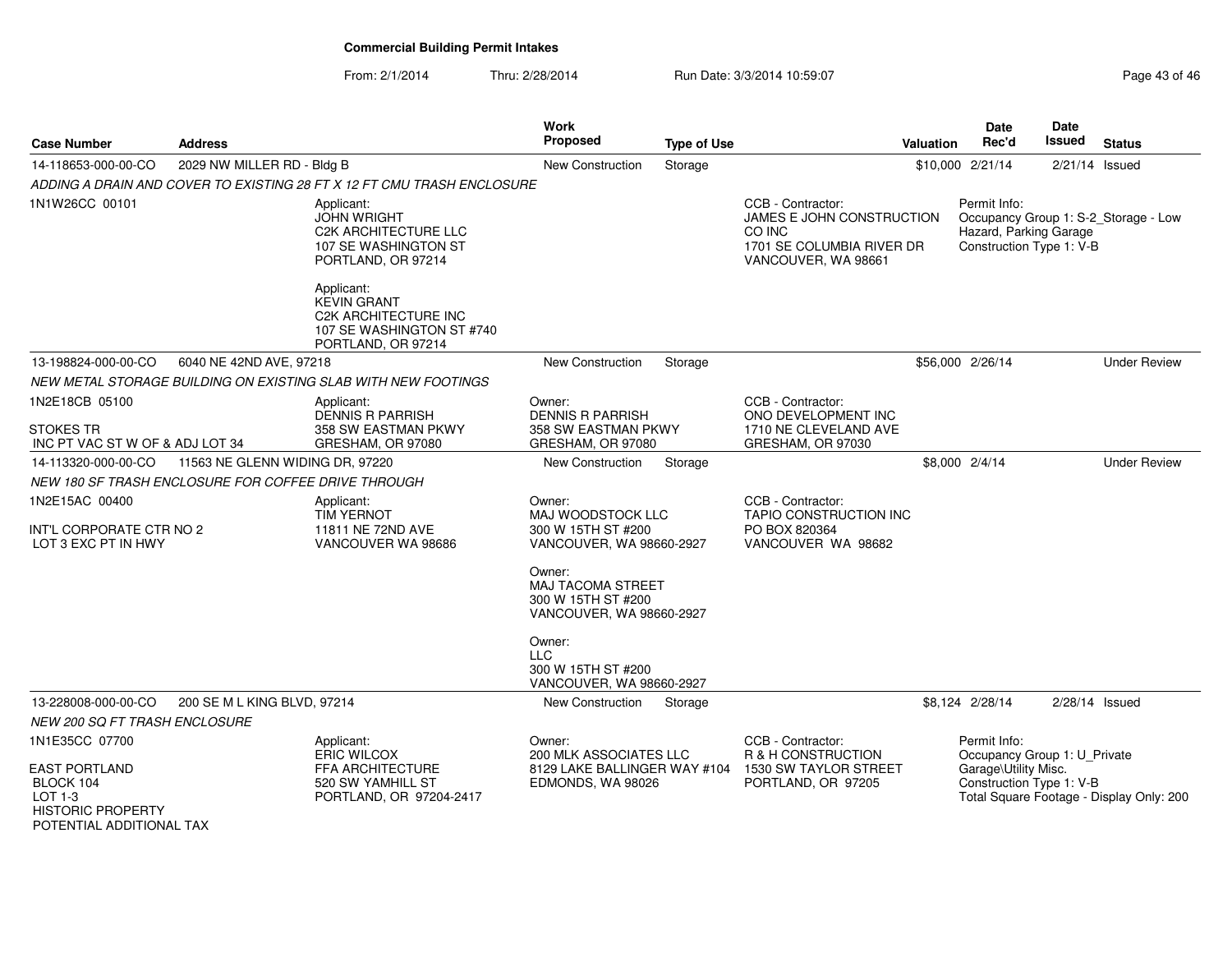From: 2/1/2014Thru: 2/28/2014 Run Date: 3/3/2014 10:59:07 Research 2010 12:08:09 Page 44 of 46

| <b>Case Number</b>                                                                                                 | <b>Address</b>             |                                                                                                                 | Work<br>Proposed                                                                                                                                           | <b>Type of Use</b> |                                                                                                                                 | <b>Valuation</b> | Date<br>Rec'd                                                                                              | <b>Date</b><br><b>Issued</b> | <b>Status</b>                            |
|--------------------------------------------------------------------------------------------------------------------|----------------------------|-----------------------------------------------------------------------------------------------------------------|------------------------------------------------------------------------------------------------------------------------------------------------------------|--------------------|---------------------------------------------------------------------------------------------------------------------------------|------------------|------------------------------------------------------------------------------------------------------------|------------------------------|------------------------------------------|
| 14-115066-000-00-CO                                                                                                | 4090 N WILLIAMS AVE, 97212 |                                                                                                                 | New Construction                                                                                                                                           | Storage            |                                                                                                                                 |                  | \$7,000 2/14/14                                                                                            | 2/14/14 Final                |                                          |
| <b>NEW WALK IN COOLER</b>                                                                                          |                            |                                                                                                                 |                                                                                                                                                            |                    |                                                                                                                                 |                  |                                                                                                            |                              |                                          |
| 1N1E22DA 21100                                                                                                     |                            | Applicant:<br>KURT HUFFMAN<br>2000 SE 10TH AVE<br>PORTLAND, OR 97214                                            | Owner:<br><b>WILLIAMS &amp; MASON LLC</b><br>4072 N WILLIAMS AVE<br>PORTLAND, OR 97227                                                                     |                    | CCB - Contractor:<br><b>DON TROTTER</b><br><b>OREGON RESTAURANT</b><br><b>EQUIPMENT</b><br>PO BOX 2560<br>OREGON CITY, OR 97045 |                  | Permit Info:<br>Occupancy Group 1: S-1_Storage -<br>Moderate Hazard, Warehouse<br>Construction Type 1: V-B |                              | Total Square Footage - Display Only: 204 |
| 09-152179-000-00-CO                                                                                                | 9451 SW BARBUR BLVD, 97219 |                                                                                                                 | <b>New Construction</b>                                                                                                                                    | Utility            |                                                                                                                                 |                  | \$5.955 2/18/14                                                                                            | 2/18/14 Issued               |                                          |
|                                                                                                                    |                            | TRASH ENCLOSURE FOR NEW RESIDENTIAL CARE FACILITY 09-140720-CO                                                  |                                                                                                                                                            |                    |                                                                                                                                 |                  |                                                                                                            |                              |                                          |
| 1S1E29BD 03900<br><b>BRUGGER VIEW</b><br><b>BLOCK 1 TL 3900</b>                                                    |                            | Applicant:<br>EDWARD RADULESCU<br><b>EPR DESIGN</b><br>825 NE 20TH AVE SUITE 202<br>PORTLAND OR 97232           | Owner:<br><b>SAMUEL PEIA</b><br>PO BOX 80013<br>PORTLAND, OR 97280-1013                                                                                    |                    | CCB - Contractor:<br><b>SAMUEL PEIA</b><br>9347 SW 35TH AVE<br>PORTLAND OR 97219                                                |                  | Permit Info:<br>Occupancy Group 1: S-1_Storage -<br>Moderate Hazard, Warehouse<br>Construction Type 1: V-B |                              | Total Square Footage - Display Only: 114 |
| 09-152181-000-00-CO                                                                                                | 9455 SW BARBUR BLVD, 97219 |                                                                                                                 | <b>New Construction</b>                                                                                                                                    | Utility            |                                                                                                                                 |                  | \$7.836 2/18/14                                                                                            | 2/18/14 Issued               |                                          |
|                                                                                                                    |                            | NEW TRASH ENCLOSURE FOR TACO TIME: PARKING LOT MODIFICATIONS                                                    |                                                                                                                                                            |                    |                                                                                                                                 |                  |                                                                                                            |                              |                                          |
| 1S1E29BD 04000<br><b>BRUGGER VIEW</b><br><b>BLOCK 1 TL 4000</b>                                                    |                            | Applicant:<br>EDWARD RADULESCU<br><b>EPR DESIGN</b><br>825 NE 20TH AVE SUITE 202<br>PORTLAND OR 97232           | Owner:<br>MICHAEL M CHUNG<br>4839 SE 174TH AVE<br>PORTLAND, OR 97236-1601<br>Owner:<br><b>HYUN S CHUNG</b><br>4839 SE 174TH AVE<br>PORTLAND, OR 97236-1601 |                    | CCB - Contractor:<br><b>SAMUEL PEIA</b><br>9347 SW 35TH AVE<br>PORTLAND OR 97219                                                |                  | Permit Info:<br>Occupancy Group 1: S-1_Storage -<br>Moderate Hazard, Warehouse<br>Construction Type 1: V-B |                              | Total Square Footage - Display Only: 150 |
| 13-188127-REV-01-CO                                                                                                | 6904 SE FOSTER RD, 97206   |                                                                                                                 | <b>New Construction</b>                                                                                                                                    | Utility            |                                                                                                                                 |                  | \$2/5/14                                                                                                   | 2/25/14 Issued               |                                          |
|                                                                                                                    |                            | REVISION - FOUNDATION CHANGE FROM DRILLED PIER TO A SPREAD FOUNDATION; TOWER WILL BE REUSED FROM DIFFERENT SITE |                                                                                                                                                            |                    |                                                                                                                                 |                  |                                                                                                            |                              |                                          |
| 1S2E17BA 12400<br>SECTION 17 1S 2E<br>TL 12400 3.85 ACRES<br>LAND & IMPS SEE R335883 (R992170511)<br>FOR BILLBOARD |                            | Applicant:<br><b>IAN ROBERTSON</b><br>ROBERTSON, HAY & WALLACE<br>1801 SE GRAND AVE<br>PORTLAND, OR 97214       | Owner:<br><b>CLAY E TYLER</b><br>9921 SE 97TH AVE<br>HAPPY VALLEY, OR 97086-7062                                                                           |                    | CCB - Contractor:<br><b>T3 CONSTRUCTION LLC</b><br>1520 AUSTIN RD<br>ROSEBURG, OR 97471                                         |                  | Permit Info:<br>Occupancy Group 1: U_Private<br>Garage\Utility Misc.<br>Construction Type 1: II-B          |                              |                                          |
| 12-156255-REV-01-CO                                                                                                | 3404 SE 97TH AVE, 97266    |                                                                                                                 | <b>New Construction</b>                                                                                                                                    | Utility            |                                                                                                                                 |                  | \$2/27/14                                                                                                  |                              | <b>Under Review</b>                      |
|                                                                                                                    |                            | REV 01- REVISION FOR DEFERRED SUBMITTAL 12-156255-DFS-01 CO. RELATES TO PILES P42, P43 AND P53-P66.             |                                                                                                                                                            |                    | THESE TIE BACK WERE ADJUSTED BY THE ENGINEER TO HAVE THE BONDED.                                                                |                  |                                                                                                            |                              |                                          |
| 1S2E09AD 00800                                                                                                     |                            | Applicant:<br><b>GEOFF CHRISTIE</b>                                                                             | Owner:<br>PORTLAND CITY OF                                                                                                                                 |                    | CCB - Contractor:<br>HOFFMAN CONSTRUCTION CO                                                                                    |                  | Permit Info:<br>Occupancy Group 1: U_Private                                                               |                              |                                          |
| SECTION 09 1S 2E<br>TL 800 15.92 ACRES                                                                             |                            | <b>HOFFMAN CONSTRUCTION</b><br>805 SW BROADWAY, SUITE 2100<br>PORTLAND, OR 97205                                | 1120 SW 5TH AVE #609<br>PORTLAND, OR 97204-1912                                                                                                            |                    | OF OREGON<br>805 SW BROADWAY SUITE 2100<br>PORTLAND, OR 97205                                                                   |                  | Garage\Utility Misc.<br>Construction Type 1: V-B                                                           |                              |                                          |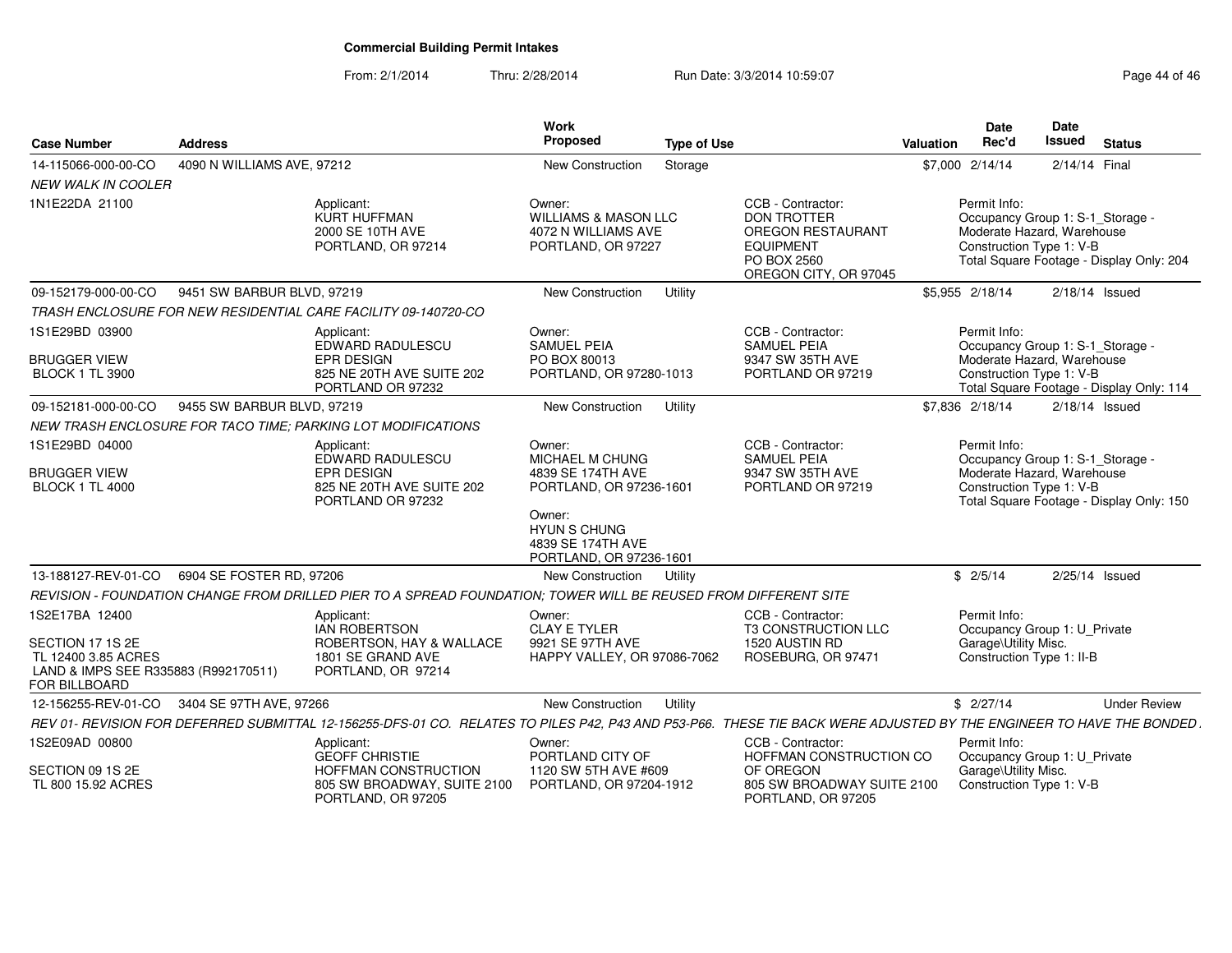From: 2/1/2014

Thru: 2/28/2014 **Run Date: 3/3/2014 10:59:07 Page 45 of 46 of 46 of 46 of 46 of 46 of 46** 

| Page 45 of 46 |  |  |
|---------------|--|--|
|               |  |  |

| 2305 SE 82ND AVE                                                                          | NEW 70 FT LONG RETAINING WALL AT WEST SIDE OF PCC CAMPUS, RUNS PARALLEL WITH RIGHT OF WAY. Fence/guardrail installed where fall height exceeds 30"<br>Applicant:<br><b>LONNIE LIVELY</b> | New Construction<br>Owner:                                                                                                                                                      | Utility |                                                                                                                                                                                                                                                                                              | \$12,000 2/6/14                                                |  |                                                                                                         | <b>Under Review</b>                                                                                                                                                                                                                                                                                                                                                                                                                          |
|-------------------------------------------------------------------------------------------|------------------------------------------------------------------------------------------------------------------------------------------------------------------------------------------|---------------------------------------------------------------------------------------------------------------------------------------------------------------------------------|---------|----------------------------------------------------------------------------------------------------------------------------------------------------------------------------------------------------------------------------------------------------------------------------------------------|----------------------------------------------------------------|--|---------------------------------------------------------------------------------------------------------|----------------------------------------------------------------------------------------------------------------------------------------------------------------------------------------------------------------------------------------------------------------------------------------------------------------------------------------------------------------------------------------------------------------------------------------------|
|                                                                                           |                                                                                                                                                                                          |                                                                                                                                                                                 |         |                                                                                                                                                                                                                                                                                              |                                                                |  |                                                                                                         |                                                                                                                                                                                                                                                                                                                                                                                                                                              |
|                                                                                           |                                                                                                                                                                                          |                                                                                                                                                                                 |         |                                                                                                                                                                                                                                                                                              |                                                                |  |                                                                                                         |                                                                                                                                                                                                                                                                                                                                                                                                                                              |
|                                                                                           | O'NEILL ELECTRIC INC<br>4444 SE 27TH AVE<br>PORTLAND, OR 97202                                                                                                                           | PORTLAND COMMUNITY COLLEGE MICHAEL KOST<br>PO BOX 19000<br>PORTLAND, OR 97280-0990                                                                                              |         | CCB - Contractor:<br>M & M CONSTRUCTION SERVICES<br>35321 SE CARPENTER LANE<br>GRESHAM, OR 97080                                                                                                                                                                                             |                                                                |  |                                                                                                         |                                                                                                                                                                                                                                                                                                                                                                                                                                              |
|                                                                                           |                                                                                                                                                                                          | <b>DISTRICT</b><br>PO BOX 19000                                                                                                                                                 |         |                                                                                                                                                                                                                                                                                              |                                                                |  |                                                                                                         |                                                                                                                                                                                                                                                                                                                                                                                                                                              |
|                                                                                           |                                                                                                                                                                                          | New Construction                                                                                                                                                                | Utility |                                                                                                                                                                                                                                                                                              |                                                                |  |                                                                                                         |                                                                                                                                                                                                                                                                                                                                                                                                                                              |
|                                                                                           |                                                                                                                                                                                          |                                                                                                                                                                                 |         |                                                                                                                                                                                                                                                                                              |                                                                |  |                                                                                                         |                                                                                                                                                                                                                                                                                                                                                                                                                                              |
|                                                                                           | Applicant:<br><b>CHRIS WEILAND</b>                                                                                                                                                       | Owner:<br><b>OREGON PUBLIC</b>                                                                                                                                                  |         | CCB - Contractor:<br><b>TICE* ELECTRIC CO</b>                                                                                                                                                                                                                                                |                                                                |  |                                                                                                         |                                                                                                                                                                                                                                                                                                                                                                                                                                              |
| SECTION 22 1S 1E<br>720 NW DAVIS ST, SUITE 300<br>TL 200 1.24 ACRES<br>PORTLAND, OR 97209 |                                                                                                                                                                                          |                                                                                                                                                                                 |         | PORTLAND, OR 97217                                                                                                                                                                                                                                                                           | Construction Type 1: V-B                                       |  |                                                                                                         |                                                                                                                                                                                                                                                                                                                                                                                                                                              |
|                                                                                           |                                                                                                                                                                                          | New Construction                                                                                                                                                                | Utility |                                                                                                                                                                                                                                                                                              |                                                                |  |                                                                                                         | <b>Under Review</b>                                                                                                                                                                                                                                                                                                                                                                                                                          |
|                                                                                           |                                                                                                                                                                                          |                                                                                                                                                                                 |         |                                                                                                                                                                                                                                                                                              |                                                                |  |                                                                                                         |                                                                                                                                                                                                                                                                                                                                                                                                                                              |
|                                                                                           | Applicant:<br>PETER BOONE<br><b>TUALATIN VALLEY WATER</b><br><b>DISTRICT</b><br>1850 SW 170TH AVE<br>BEAVERTON, OR 97006                                                                 | Owner:                                                                                                                                                                          |         | CCB - Contractor:<br><b>WARD HENSHAW</b><br>CONSTRUCTION CO INC.<br>PO BOX 950<br>CANBY, OR 97013                                                                                                                                                                                            |                                                                |  |                                                                                                         |                                                                                                                                                                                                                                                                                                                                                                                                                                              |
|                                                                                           |                                                                                                                                                                                          | New Construction                                                                                                                                                                | Utility |                                                                                                                                                                                                                                                                                              |                                                                |  |                                                                                                         |                                                                                                                                                                                                                                                                                                                                                                                                                                              |
|                                                                                           |                                                                                                                                                                                          |                                                                                                                                                                                 |         |                                                                                                                                                                                                                                                                                              |                                                                |  |                                                                                                         |                                                                                                                                                                                                                                                                                                                                                                                                                                              |
|                                                                                           | Applicant:<br><b>KAREN KARLSSON</b><br><b>KLK CONSULTING</b><br>906 NW 23RD AVE<br>PORTLAND, OR 97210                                                                                    | Owner:<br>Owner:<br><b>INDUSTRY</b>                                                                                                                                             |         | CCB - Contractor:<br>Larry Margolin<br><b>STACY &amp; WITBECK INC</b><br>979 N Russell St.<br>PORTLAND, OR 97227                                                                                                                                                                             |                                                                |  |                                                                                                         |                                                                                                                                                                                                                                                                                                                                                                                                                                              |
|                                                                                           |                                                                                                                                                                                          | 7140 SW MACADAM AVE, 97219<br><b>LRS ARCHITECTS</b><br>6217 SW GARDEN HOME RD, 97219<br>DFS - ANCHORAGE FOR ELECTRICAL CABINET, HOIST AND HANDRAILS<br>2299 SE WATER AVE, 97214 | Owner:  | PORTLAND, OR 97280-0990<br><b>BROADCASTING FOUNDATION</b><br>7140 SW MACADAM AVE<br>PORTLAND, OR 97219-3013<br>6217 SW GARDEN HOME RD<br>PORTLAND, OR 97219-3140<br>OREGON MUSEUM OF SCIENCE<br>1945 SE WATER AVE<br>PORTLAND, OR 97214-3356<br>1945 SE WATER AVE<br>PORTLAND, OR 97214-3356 | 5405 North Lagoon Ave<br>GARDEN HOME WATER DISTRICT ALLEN OEST |  | \$16,000 2/19/14<br>Permit Info:<br>\$2,000 2/19/14<br>Permit Info:<br>\$62,000 2/14/14<br>Permit Info: | $2/19/14$ Issued<br>NEW 520 SQ FT PAD FOR PROPOSED GENERATOR (Deferred Submittal) AND SCREEN WALL DESIGNED TO F2 ZONING STANDARD (Deferred submittal), REMOVE 3 EXISTING PARKING STALLS<br>Occupancy Group 1: U_Private<br>Garage\Utility Misc.<br>Occupancy Group 1: U_Private<br>Garage\Utility Misc.<br>Construction Type 1: V-B<br>$2/14/14$ Issued<br>Occupancy Group 1: U_Private<br>Garage\Utility Misc.<br>Construction Type 1: II-B |

**Total # of CO New Construction permit intakes: 64**

**Total valuation of CO New Construction permit intakes: \$32,550,205**